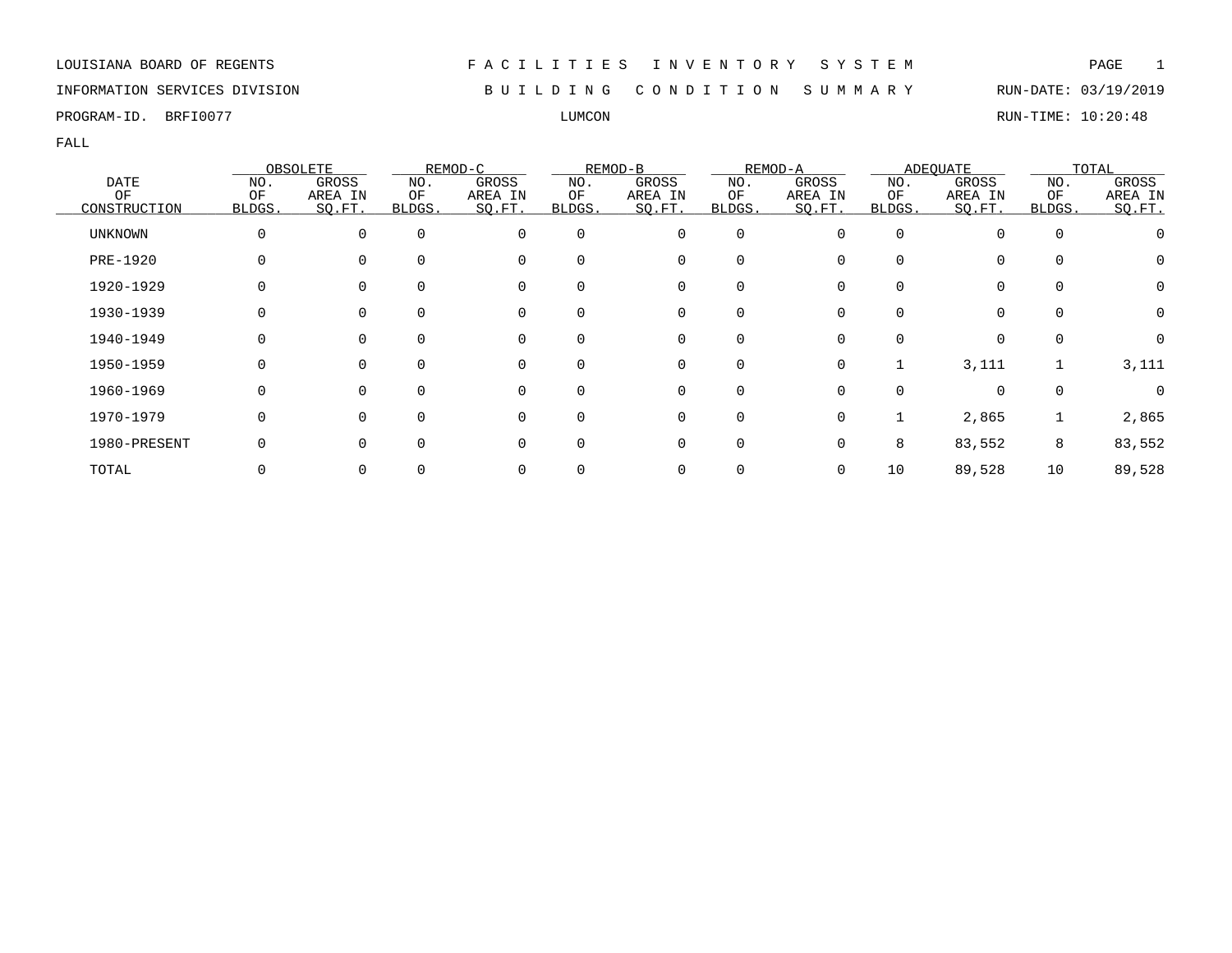### INFORMATION SERVICES DIVISION B U I L D I N G C O N D I T I O N S U M M A R Y RUN-DATE: 03/19/2019

PROGRAM-ID. BRFI0077 CRAMBLING STATE UNIVERSITY RUN-TIME: 10:20:48

|                |        | OBSOLETE    |             | REMOD-C     |                | REMOD-B |             | REMOD-A |          | <b>ADEQUATE</b> |                 | TOTAL     |
|----------------|--------|-------------|-------------|-------------|----------------|---------|-------------|---------|----------|-----------------|-----------------|-----------|
| <b>DATE</b>    | NO.    | GROSS       | NO.         | GROSS       | NO.            | GROSS   | NO.         | GROSS   | NO.      | GROSS           | NO.             | GROSS     |
| OF             | ΟF     | AREA IN     | ΟF          | AREA IN     | ΟF             | AREA IN | ΟF          | AREA IN | ΟF       | AREA IN         | OF              | AREA IN   |
| CONSTRUCTION   | BLDGS. | SO.FT.      | BLDGS.      | SQ.FT.      | BLDGS.         | SO.FT.  | BLDGS.      | SO.FT.  | BLDGS.   | SO.FT.          | BLDGS.          | SO.FT.    |
| <b>UNKNOWN</b> | 0      | $\mathbf 0$ | $\mathbf 0$ | 0           | 0              | 0       | $\mathbf 0$ |         | $\Omega$ | 0               | 0               |           |
| PRE-1920       | 0      | $\mathbf 0$ | $\mathbf 0$ | 0           | $\Omega$       | 0       | $\mathbf 0$ |         | 0        | 0               | $\mathbf 0$     | 0         |
| 1920-1929      | 0      | $\mathbf 0$ | $\mathbf 0$ | 0           | 0              | 0       | 0           | 0       | 0        | 0               | 0               | 0         |
| 1930-1939      | 0      | 0           | 2           | 24,366      | $\mathbf 0$    | 0       | 0           | 0       | 2        | 38,751          | $4\overline{ }$ | 63,117    |
| 1940-1949      |        | 1,442       |             | 5,091       | $\mathbf 0$    | 0       | 0           | 0       | 5        | 28,132          | 7               | 34,665    |
| 1950-1959      |        | 2,061       | 12          | 239,991     | 0              | 0       | 3           | 38,456  | 5        | 195,322         | 21              | 475,830   |
| 1960-1969      | 2      | 1,563       | 6           | 172,543     | $\overline{4}$ | 3,857   | 1           | 42,996  | 21       | 344,679         | 34              | 565,638   |
| 1970-1979      | 0      | $\mathbf 0$ | $\mathbf 0$ | $\mathbf 0$ | $\mathbf 0$    | 0       | 3           | 1,302   | 6        | 20,677          | 9               | 21,979    |
| 1980-PRESENT   | 0      | 0           |             | 37,984      | $\mathbf 0$    | 0       | 3           | 3,040   | 69       | 864,472         | 73              | 905,496   |
| TOTAL          |        | 5,066       | 22          | 479,975     | $\overline{4}$ | 3,857   | 10          | 85,794  | 108      | 1,492,033       | 148             | 2,066,725 |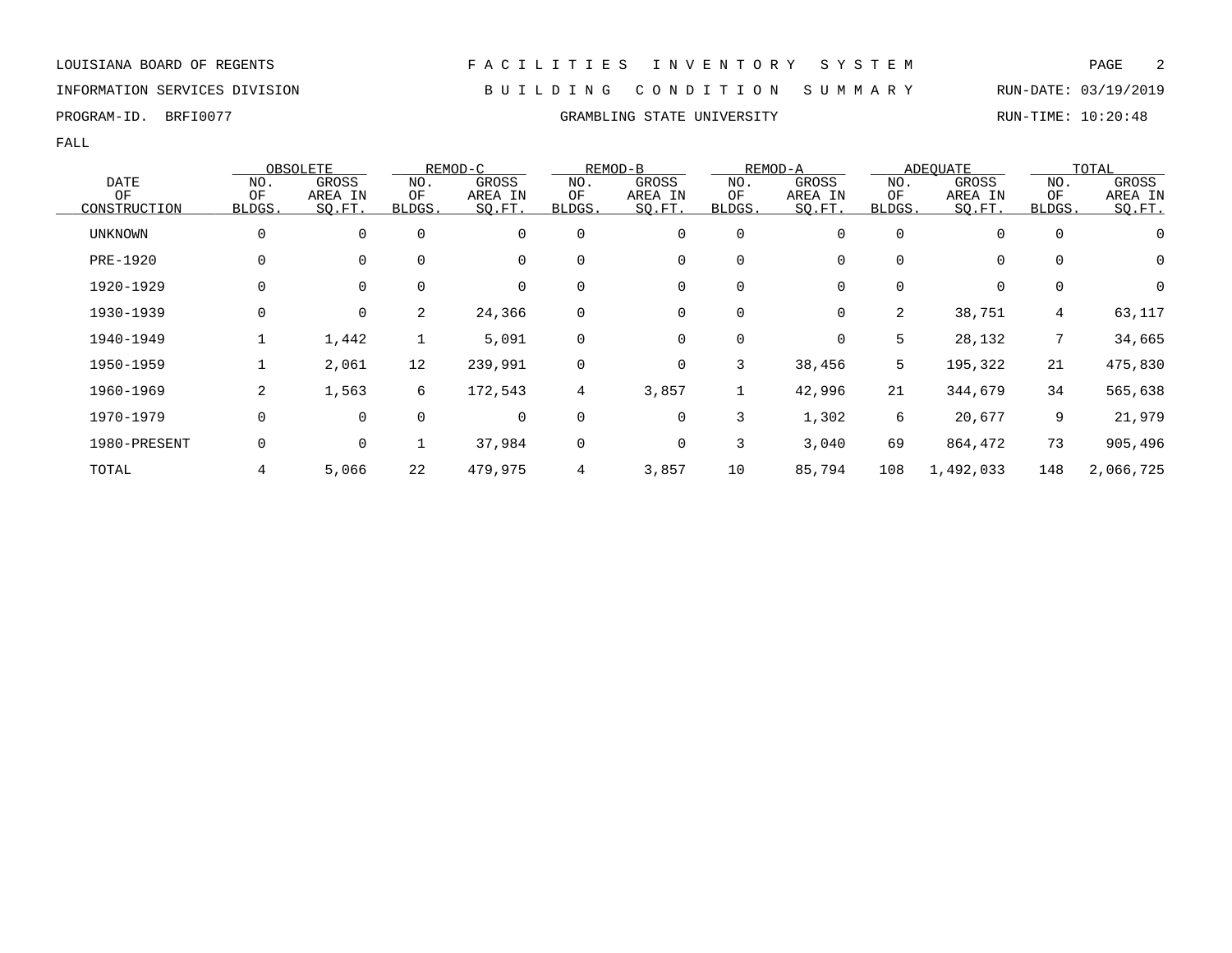### INFORMATION SERVICES DIVISION B U I L D I N G C O N D I T I O N S U M M A R Y RUN-DATE: 03/19/2019

FALL

|                |                | OBSOLETE    |             | REMOD-C     |                | REMOD-B |                | REMOD-A |             | ADEOUATE    |             | TOTAL     |
|----------------|----------------|-------------|-------------|-------------|----------------|---------|----------------|---------|-------------|-------------|-------------|-----------|
| <b>DATE</b>    | NO.            | GROSS       | NO.         | GROSS       | NO.            | GROSS   | NO.            | GROSS   | NO.         | GROSS       | NO.         | GROSS     |
| OF             | ΟF             | AREA IN     | ΟF          | AREA IN     | ΟF             | AREA IN | ΟF             | AREA IN | ΟF          | AREA IN     | ΟF          | AREA IN   |
| CONSTRUCTION   | <b>BLDGS</b>   | SQ.FT.      | BLDGS.      | SQ.FT.      | BLDGS.         | SQ.FT.  | BLDGS.         | SQ.FT.  | BLDGS.      | SQ.FT.      | BLDGS.      | SO.FT.    |
| <b>UNKNOWN</b> | 0              | $\mathbf 0$ | $\mathbf 0$ | 0           | $\mathbf 0$    | 0       | 0              | 0       | 0           | 0           | $\mathbf 0$ | 0         |
| PRE-1920       | 0              | $\mathbf 0$ | $\mathbf 0$ | $\mathbf 0$ | $\mathbf 0$    | 0       | 0              | 0       |             | 8,121       |             | 8,121     |
| 1920-1929      | 0              | $\mathbf 0$ | 0           | 0           | 0              | 0       | 0              | 0       |             | 21,656      | 1           | 21,656    |
| 1930-1939      | 0              | $\mathbf 0$ | $\mathbf 1$ | 65,331      | $\overline{4}$ | 20,437  | $\overline{4}$ | 97,557  | $\mathbf 0$ | 0           | 9           | 183,325   |
| 1940-1949      | 0              | $\mathbf 0$ | 7           | 246,307     | $\mathbf{1}$   | 20,027  | 2              | 59,444  | $\Omega$    | $\mathbf 0$ | 10          | 325,778   |
| 1950-1959      | 2              | 51,769      | 6           | 230,600     | $\overline{4}$ | 87,511  | 1              | 25,946  |             | 3,534       | 14          | 399,360   |
| 1960-1969      | $\overline{2}$ | 120,915     | 9           | 512,816     | 12             | 59,805  | 3              | 98,872  |             | 60,000      | 27          | 852,408   |
| 1970-1979      | 0              | $\mathbf 0$ | 7           | 256,205     | 3              | 9,504   | 6              | 25,014  |             | 582         | 17          | 291,305   |
| 1980-PRESENT   | 0              | $\mathbf 0$ | 5           | 209,597     | 3              | 1,303   | 14             | 269,852 | 80          | 939,847     | 102         | 1,420,599 |
| TOTAL          | 4              | 172,684     | 35          | 1,520,856   | 27             | 198,587 | 30             | 576,685 | 85          | 1,033,740   | 181         | 3,502,552 |

PROGRAM-ID. BRFI0077 **EXAM-ID.** BRFI0077 **RUN-TIME: 10:20:48**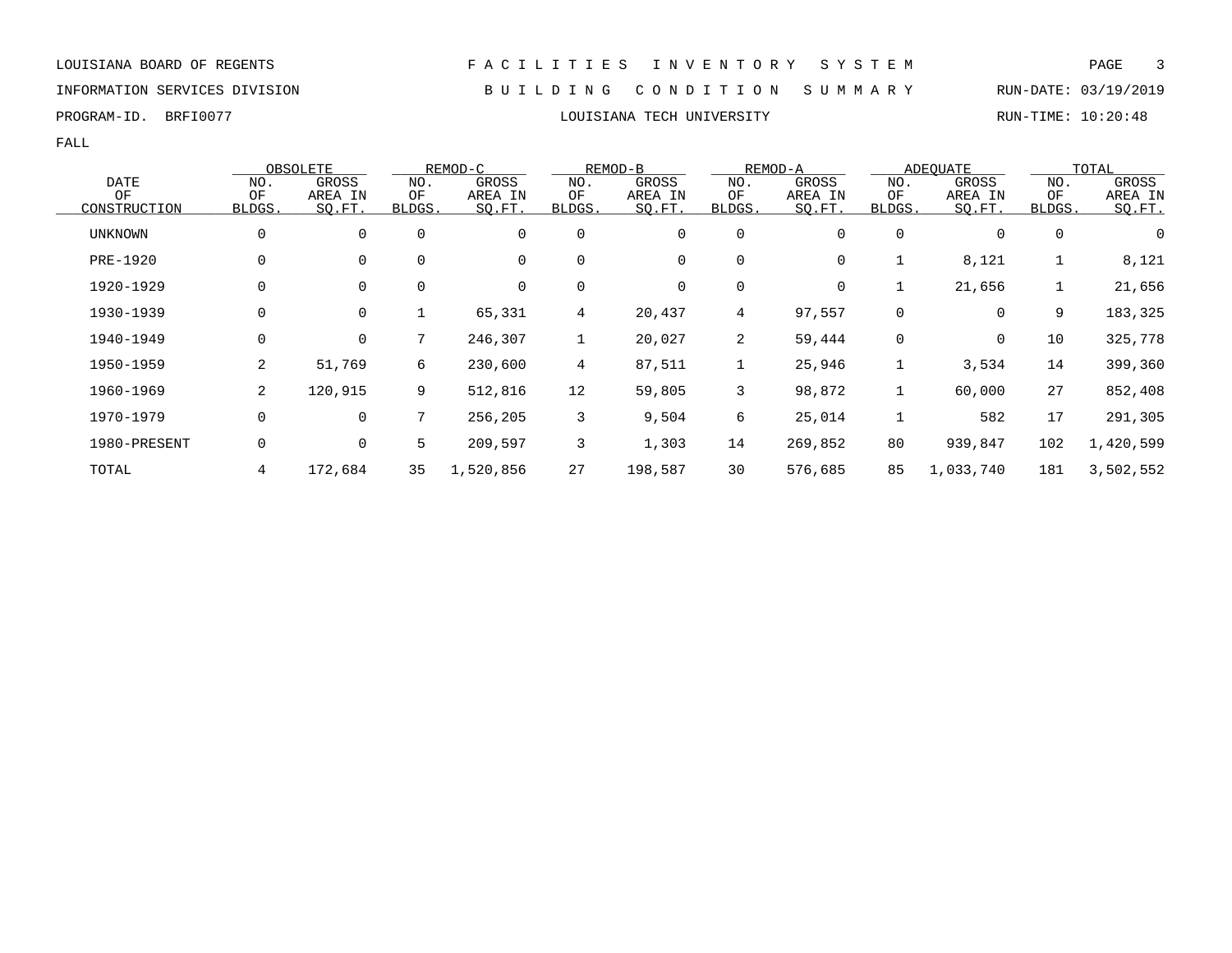INFORMATION SERVICES DIVISION B U I L D I N G C O N D I T I O N S U M M A R Y RUN-DATE: 03/19/2019

PROGRAM-ID. BRFI0077 **MONEESE STATE UNIVERSITY MONEESE STATE UNIVERSITY** RUN-TIME: 10:20:48

|                |          | OBSOLETE    |             | REMOD-C     |             | REMOD-B     |             | REMOD-A |                | ADEOUATE  |              | TOTAL     |
|----------------|----------|-------------|-------------|-------------|-------------|-------------|-------------|---------|----------------|-----------|--------------|-----------|
| <b>DATE</b>    | NO.      | GROSS       | NO.         | GROSS       | NO.         | GROSS       | NO.         | GROSS   | NO.            | GROSS     | NO.          | GROSS     |
| ΟF             | ΟF       | AREA IN     | ΟF          | AREA IN     | ΟF          | AREA IN     | ΟF          | AREA IN | ΟF             | AREA IN   | ΟF           | AREA IN   |
| CONSTRUCTION   | BLDGS.   | SQ.FT.      | BLDGS.      | SQ.FT.      | BLDGS.      | SQ.FT.      | BLDGS.      | SQ.FT.  | BLDGS.         | SQ.FT.    | BLDGS.       | SQ.FT.    |
| <b>UNKNOWN</b> | 0        | 0           | $\mathbf 0$ | 0           | 0           | 0           | 0           |         | $\Omega$       | 0         | 0            | 0         |
| PRE-1920       | 0        | 0           | 0           | 0           | 0           | 0           | $\mathbf 0$ |         | 0              | 0         | 0            | 0         |
| 1920-1929      | 0        | 0           | 0           | 0           | 0           | 0           | 0           | 0       | 0              | 0         | 0            | 0         |
| 1930-1939      | 0        | $\mathbf 0$ | $\mathbf 0$ | 0           | $\mathbf 0$ | 0           | 1           | 45,730  |                | 80,139    | 2            | 125,869   |
| 1940-1949      | $\Omega$ | $\mathbf 0$ | 1           | 133,437     | $\Omega$    | $\mathbf 0$ | $\mathbf 0$ | 0       | $\overline{2}$ | 136,378   | $\mathbf{3}$ | 269,815   |
| 1950-1959      | 0        | $\mathbf 0$ | $\Omega$    | $\mathbf 0$ | 0           | 0           | $\mathbf 0$ | 0       | 10             | 204,414   | 10           | 204,414   |
| 1960-1969      | 0        | $\mathbf 0$ | $\mathbf 0$ | 0           |             | 66,732      | 0           | 0       | 16             | 292,113   | 17           | 358,845   |
| 1970-1979      | 0        | $\mathbf 0$ |             | 4,518       | $\mathbf 0$ | 0           | 0           | 0       | 11             | 131,472   | 12           | 135,990   |
| 1980-PRESENT   |          | $\mathbf 0$ | $\mathbf 0$ | 0           |             | 14,400      | 3           | 7,100   | 33             | 921,147   | 37           | 942,647   |
| TOTAL          |          | 0           | 2           | 137,955     | 2           | 81,132      | 4           | 52,830  | 73             | 1,765,663 | 81           | 2,037,580 |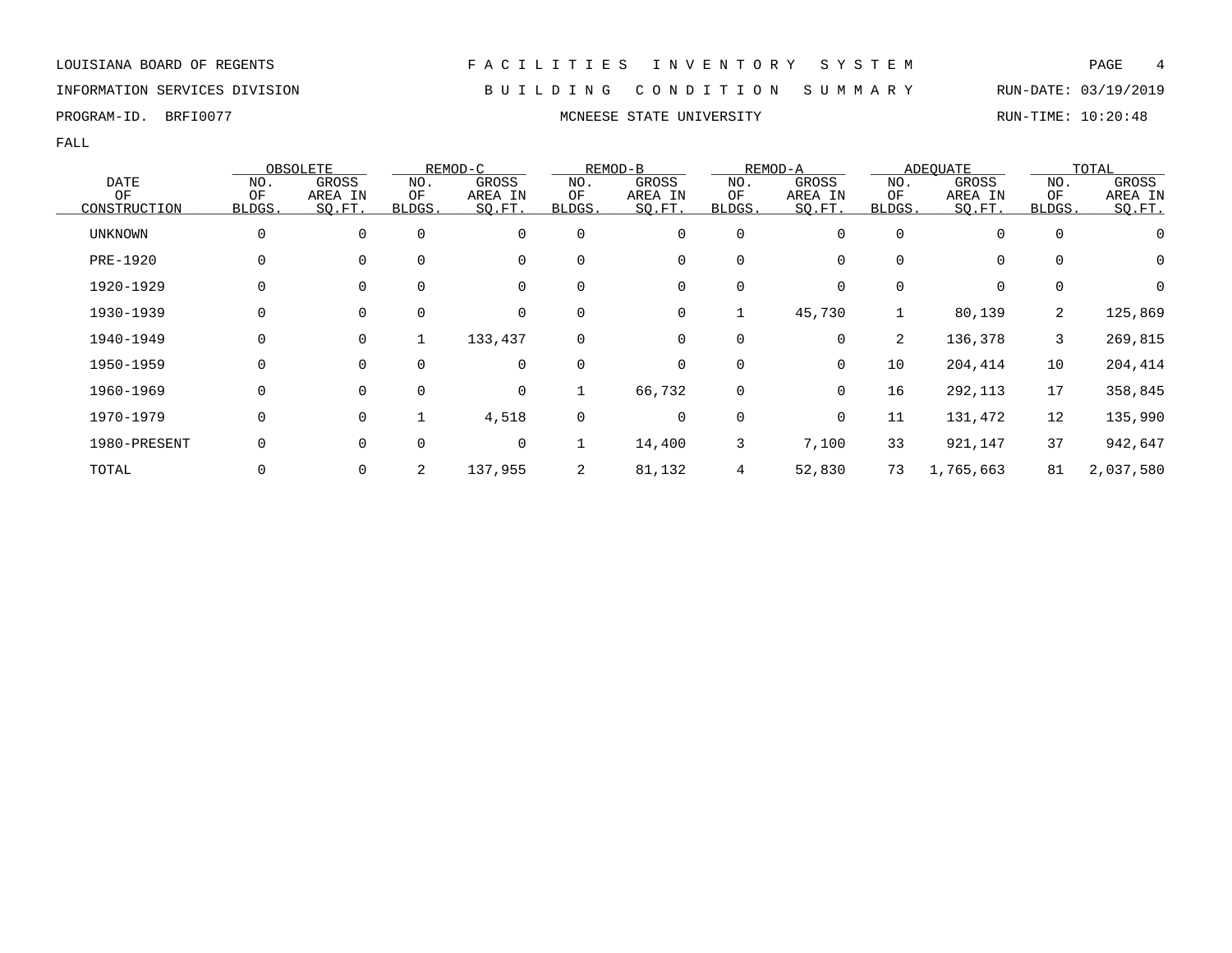### INFORMATION SERVICES DIVISION B U I L D I N G C O N D I T I O N S U M M A R Y RUN-DATE: 03/19/2019

FALL

|                |              | OBSOLETE    |             | REMOD-C |          | REMOD-B |             | REMOD-A  |        | <b>ADEQUATE</b> |             | TOTAL     |
|----------------|--------------|-------------|-------------|---------|----------|---------|-------------|----------|--------|-----------------|-------------|-----------|
| <b>DATE</b>    | NO.          | GROSS       | NO.         | GROSS   | NO.      | GROSS   | NO.         | GROSS    | NO.    | GROSS           | NO.         | GROSS     |
| OF             | OF           | AREA IN     | ΟF          | AREA IN | ΟF       | AREA IN | ΟF          | AREA IN  | ΟF     | AREA IN         | OF          | AREA IN   |
| CONSTRUCTION   | BLDGS.       | SQ.FT.      | BLDGS.      | SO.FT.  | BLDGS.   | SQ.FT.  | BLDGS.      | SQ.FT.   | BLDGS. | SQ.FT.          | BLDGS.      | SO.FT.    |
| <b>UNKNOWN</b> | 0            | 0           | $\Omega$    | 0       | 0        | 0       | $\mathbf 0$ | O        | 0      | 0               | $\mathbf 0$ |           |
| PRE-1920       | 0            | $\Omega$    | $\Omega$    | 0       | $\Omega$ | 0       | 0           | 0        | 0      | 0               | $\Omega$    | 0         |
| 1920-1929      |              | 0           | 0           | 0       | 0        | 0       | 0           | 0        | 0      | 0               | $\Omega$    | 0         |
| 1930-1939      |              | 0           | 0           | 0       | 0        | 0       | 0           | 0        | 2      | 7,925           | 2           | 7,925     |
| 1940-1949      | 0            | $\mathbf 0$ | $\mathbf 0$ | 0       | 0        | 0       | $\mathbf 0$ | 0        |        | 41,116          |             | 41,116    |
| 1950-1959      | <sup>0</sup> | $\Omega$    | $\Omega$    | 0       | $\Omega$ | 0       | 0           | $\Omega$ | 21     | 149,801         | 21          | 149,801   |
| 1960-1969      | 0            | $\Omega$    | $\Omega$    | 0       | 0        | 0       |             | 51,012   | 20     | 448,019         | 21          | 499,031   |
| 1970-1979      | 0            | $\Omega$    | $\mathbf 0$ | 0       | 0        | 0       | 0           | 0        | 16     | 230,037         | 16          | 230,037   |
| 1980-PRESENT   |              | $\Omega$    | $\Omega$    | 0       | 0        | 0       | 0           | 0        | 26     | 721,819         | 26          | 721,819   |
| TOTAL          |              | 0           |             | 0       |          | 0       |             | 51,012   | 86     | 1,598,717       | 87          | 1,649,729 |

PROGRAM-ID. BRFI0077 **NICHOLLS STATE UNIVERSITY NICHOLLS** STATE UNIVERSITY RUN-TIME: 10:20:48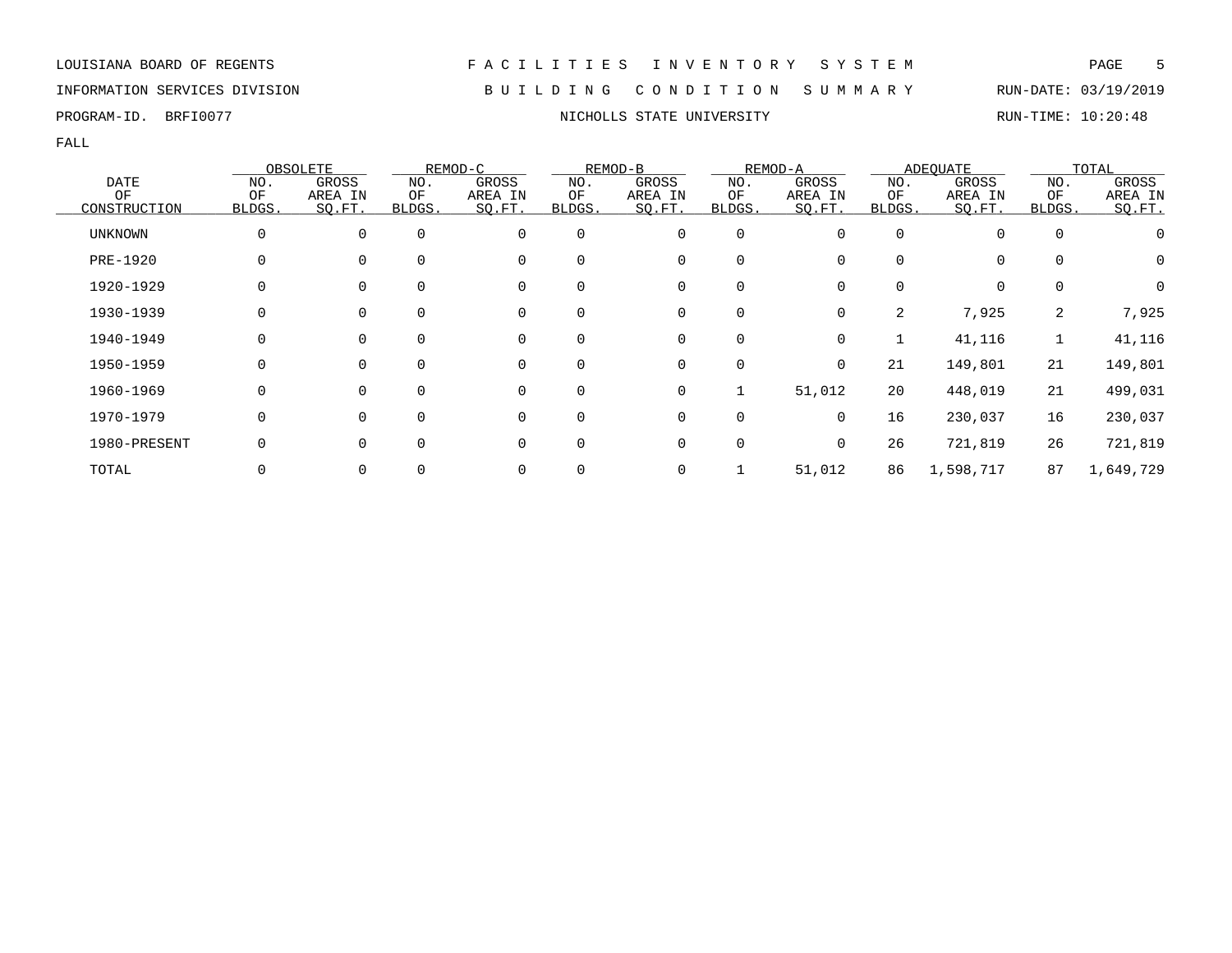INFORMATION SERVICES DIVISION B U I L D I N G C O N D I T I O N S U M M A R Y RUN-DATE: 03/19/2019

FALL

|              |              | OBSOLETE  |        | REMOD-C    |              | REMOD-B   |        | REMOD-A     |              | <b>ADEQUATE</b> |              | TOTAL      |
|--------------|--------------|-----------|--------|------------|--------------|-----------|--------|-------------|--------------|-----------------|--------------|------------|
| <b>DATE</b>  | NO.          | GROSS     | NO.    | GROSS      | NO.          | GROSS     | NO.    | GROSS       | NO.          | GROSS           | NO.          | GROSS      |
| OF           | ΟF           | AREA IN   | ΟF     | AREA IN    | ΟF           | AREA IN   | ΟF     | AREA IN     | ΟF           | AREA IN         | ΟF           | AREA IN    |
| CONSTRUCTION | <b>BLDGS</b> | SO.FT.    | BLDGS. | SO.FT.     | <b>BLDGS</b> | SO.FT.    | BLDGS. | SO.FT.      | <b>BLDGS</b> | SO.FT.          | <b>BLDGS</b> | $SO.FT$ .  |
| UNKNOWN      | 0            | 0         | 8      | 2,279,200  | 2            | 1,100,000 | 0      | 0           | 5            | 1,936,900       | 15           | 5,316,100  |
| PRE-1920     | 0            | 0         | 0      | 0          | $\mathbf 0$  | 0         | 0      | 0           | 0            | 0               | 0            | 0          |
| 1920-1929    | 0            | 0         | 0      | 0          | 0            | 0         | 0      | 0           | 0            | 0               | 0            | 0          |
| 1930-1939    | 0            | 0         | 6      | 3,398,700  | 0            | 0         | 0      | 0           | 0            | 0               | 6            | 3,398,700  |
| 1940-1949    |              | 489,000   | 1      | 161,600    |              | 941,000   | 0      | 0           |              | 290,000         | 4            | 1,881,600  |
| 1950-1959    |              | 674,000   | 3      | 1,886,900  | $\mathbf 0$  | 0         | 0      | $\Omega$    | 0            | 0               | 4            | 2,560,900  |
| 1960-1969    | 3            | 2,094,900 | 8      | 3,612,640  | 3            | 1,005,900 | 0      | $\mathbf 0$ | 2            | 1,044,500       | 16           | 7,757,940  |
| 1970-1979    | 0            | 0         | 8      | 3,299,850  | $\mathsf{O}$ | 0         | 0      | 0           | 0            | 0               | 8            | 3,299,850  |
| 1980-PRESENT | 0            | 0         | 16     | 5,840,300  | $\mathbf{1}$ | 130,400   | 4      | 1,924,100   | 17           | 8,175,880       | 38           | 16,070,680 |
| TOTAL        | 5            | 3,257,900 | 50     | 20,479,190 |              | 3,177,300 | 4      | 1,924,100   | 25           | 11,447,280      | 91           | 40,285,770 |

PROGRAM-ID. BRFI0077 **EXAM-ID.** BRFI0077 **EXAM-ID.** BRFIOULSIANA IN MONROE RUN-TIME: 10:20:48

## LOUISIANA BOARD OF REGENTS F A C I L I T I E S I N V E N T O R Y S Y S T E M PAGE 6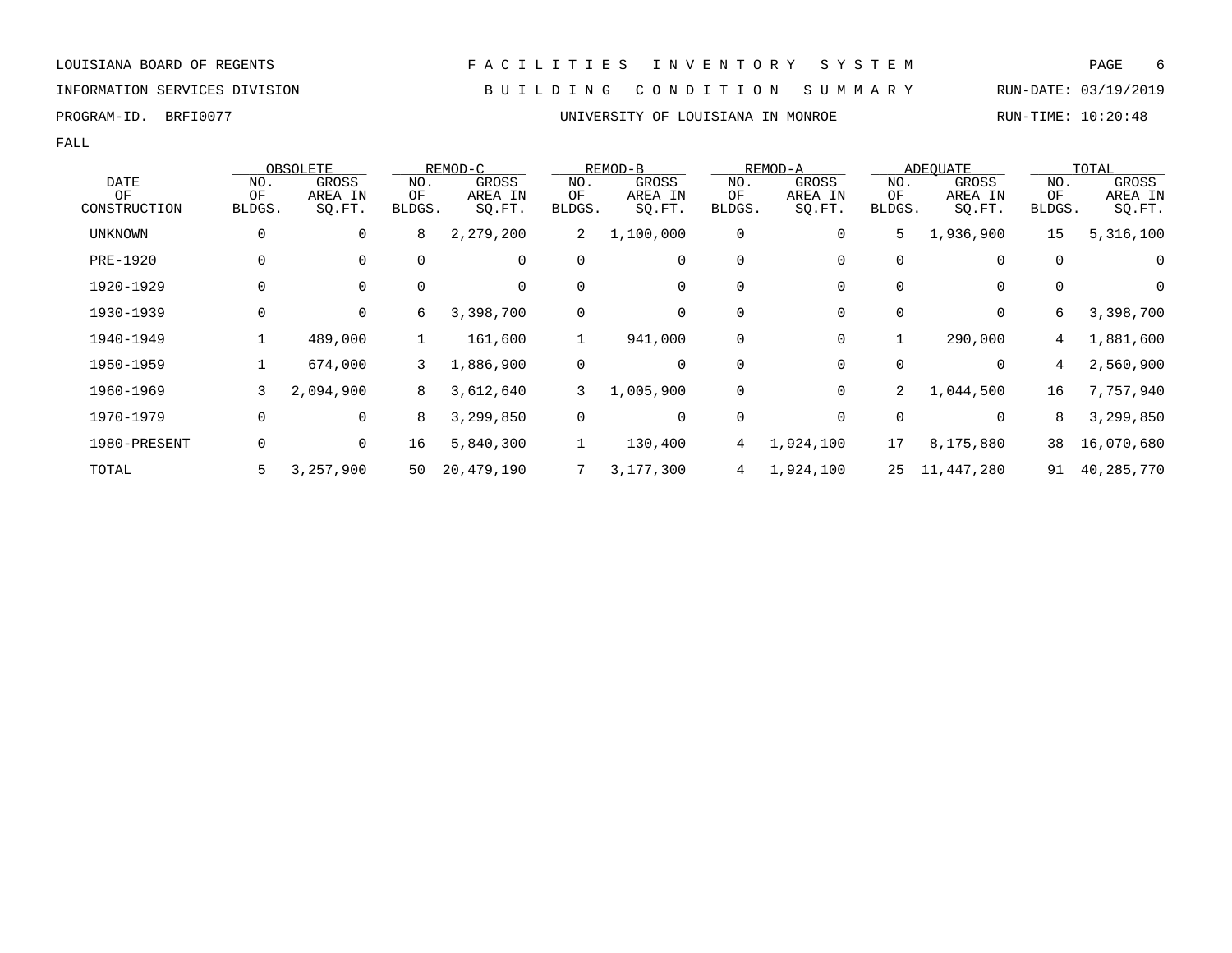### INFORMATION SERVICES DIVISION B U I L D I N G C O N D I T I O N S U M M A R Y RUN-DATE: 03/19/2019

|              |              | OBSOLETE    |             | REMOD-C     |             | REMOD-B |             | REMOD-A  |        | <b>ADEOUATE</b> |                 | TOTAL     |
|--------------|--------------|-------------|-------------|-------------|-------------|---------|-------------|----------|--------|-----------------|-----------------|-----------|
| <b>DATE</b>  | NO.          | GROSS       | NO.         | GROSS       | NO.         | GROSS   | NO.         | GROSS    | NO.    | GROSS           | NO.             | GROSS     |
| ΟF           | ΟF           | AREA IN     | ΟF          | AREA IN     | ΟF          | AREA IN | ΟF          | AREA IN  | ΟF     | AREA IN         | ΟF              | AREA IN   |
| CONSTRUCTION | <b>BLDGS</b> | SQ.FT.      | BLDGS.      | SQ.FT.      | BLDGS.      | SQ.FT.  | BLDGS.      | SQ.FT.   | BLDGS. | SQ.FT.          | BLDGS.          | SQ.FT.    |
| UNKNOWN      | 0            | $\mathbf 0$ | $\mathbf 0$ | $\mathbf 0$ | $\mathbf 0$ | 0       | 0           |          | 0      |                 | 0               |           |
| PRE-1920     | 0            | 0           | $\mathbf 0$ | 0           | $\mathbf 0$ | 0       | 0           |          | 2      | 18,436          | 2               | 18,436    |
| 1920-1929    |              | 15,592      | $\mathbf 0$ | $\Omega$    | $\Omega$    | 0       | $\mathbf 0$ | 0        | 3      | 77,909          | $4\overline{ }$ | 93,501    |
| 1930-1939    | 0            | $\Omega$    | $\Omega$    | $\Omega$    | $\Omega$    | 0       | 0           |          | б.     | 370,462         | 6               | 370,462   |
| 1940-1949    | 0            | 0           | $\mathbf 0$ | 0           | $\mathbf 0$ | 0       | 0           | 0        | 3      | 117,402         | 3               | 117,402   |
| 1950-1959    | 0            | 0           | 0           | 0           | $\mathbf 0$ | 0       | 0           | 0        | 8      | 145,223         | 8               | 145,223   |
| 1960-1969    | 0            | 0           | 0           | 0           | $\mathbf 0$ | 0       | 0           | 0        | 10     | 425,970         | 10              | 425,970   |
| 1970-1979    | 0            | $\mathbf 0$ | $\mathbf 0$ | 0           | 0           | 0       | $\mathbf 0$ | 0        | 21     | 376,125         | 21              | 376,125   |
| 1980-PRESENT | 0            | $\mathbf 0$ | $\mathbf 0$ | $\Omega$    | $\Omega$    | 0       | $\mathbf 0$ | $\Omega$ | 32     | 267,409         | 32              | 267,409   |
| TOTAL        |              | 15,592      | $\mathbf 0$ | 0           |             | 0       | 0           | 0        | 85     | 1,798,936       | 86              | 1,814,528 |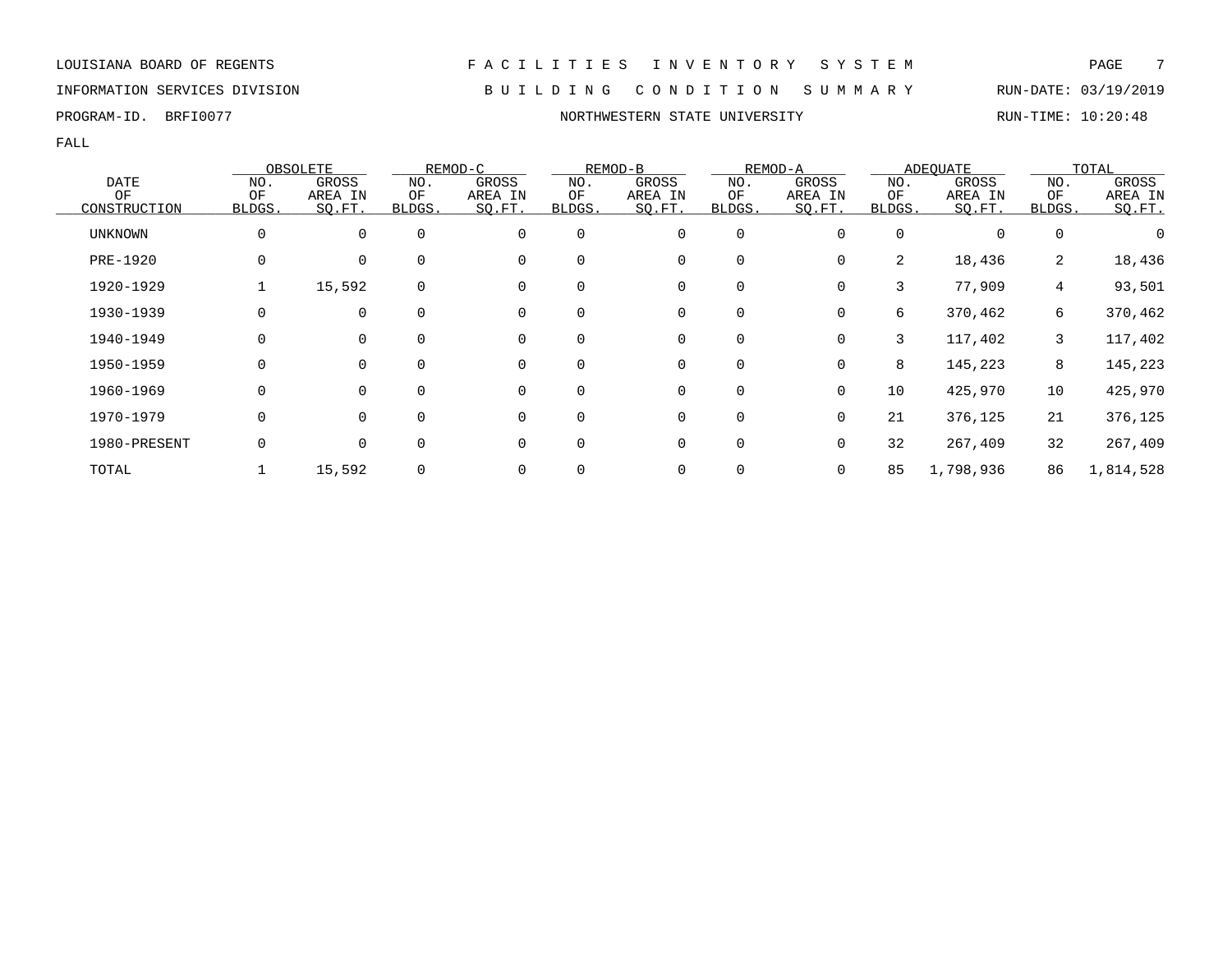INFORMATION SERVICES DIVISION B U I L D I N G C O N D I T I O N S U M M A R Y RUN-DATE: 03/19/2019

### PROGRAM-ID. BRFI0077 SOUTHEASTERN LOUISIANA UNIVERSITY RUN-TIME: 10:20:48

|              |        | OBSOLETE    |               | REMOD-C     |        | REMOD-B |             | REMOD-A |             | <b>ADEOUATE</b> |             | TOTAL     |
|--------------|--------|-------------|---------------|-------------|--------|---------|-------------|---------|-------------|-----------------|-------------|-----------|
| <b>DATE</b>  | NO.    | GROSS       | NO.           | GROSS       | NO.    | GROSS   | NO.         | GROSS   | NO.         | GROSS           | NO.         | GROSS     |
| OF           | OF     | AREA IN     | ΟF            | AREA IN     | ΟF     | AREA IN | OF          | AREA IN | ΟF          | AREA IN         | OF          | AREA IN   |
| CONSTRUCTION | BLDGS. | SO.FT.      | <b>BLDGS.</b> | SO.FT.      | BLDGS. | SQ.FT.  | BLDGS.      | SQ.FT.  | BLDGS.      | SQ.FT.          | BLDGS.      | SQ.FT.    |
| UNKNOWN      | 0      | $\Omega$    | $\mathbf 0$   | $\mathbf 0$ | 0      | 0       | 0           | 0       | 0           | 0               | $\mathbf 0$ | 0         |
| PRE-1920     | 0      | 0           | 0             | 0           | 0      | 0       | 0           | 0       | 2           | 1,626           | 2           | 1,626     |
| 1920-1929    | 0      | 0           | $\mathbf 0$   | 0           | 0      | 0       | 0           | 0       |             | 39,614          |             | 39,614    |
| 1930-1939    | 0      | $\mathbf 0$ | $\mathbf 0$   | $\mathbf 0$ | 4      | 89,415  | $\mathbf 1$ | 26,236  | 5           | 76,376          | 10          | 192,027   |
| 1940-1949    | 0      | 0           | $\mathbf 0$   | 0           |        | 31,272  | 1           | 10,878  | 4           | 12,353          | 6           | 54,503    |
| 1950-1959    | 0      | $\Omega$    | 0             | $\mathbf 0$ | 2      | 18,454  | $\mathbf 0$ | 0       |             | 20,769          | 3           | 39,223    |
| 1960-1969    | 0      | $\Omega$    | $\mathbf 0$   | $\mathbf 0$ | 3      | 63,407  | 5           | 127,840 | 9           | 355,637         | 17          | 546,884   |
| 1970-1979    | 0      | 0           | $\mathbf 0$   | $\mathbf 0$ |        | 102,095 | 1           | 7,446   | $7^{\circ}$ | 173,159         | 9           | 282,700   |
| 1980-PRESENT | 0      | 0           | 0             | 0           | 0      | 0       | 4           | 329,097 | 96          | 1,617,113       | 100         | 1,946,210 |
| TOTAL        |        | 0           | 0             | 0           | 11     | 304,643 | 12          | 501,497 | 125         | 2,296,647       | 148         | 3,102,787 |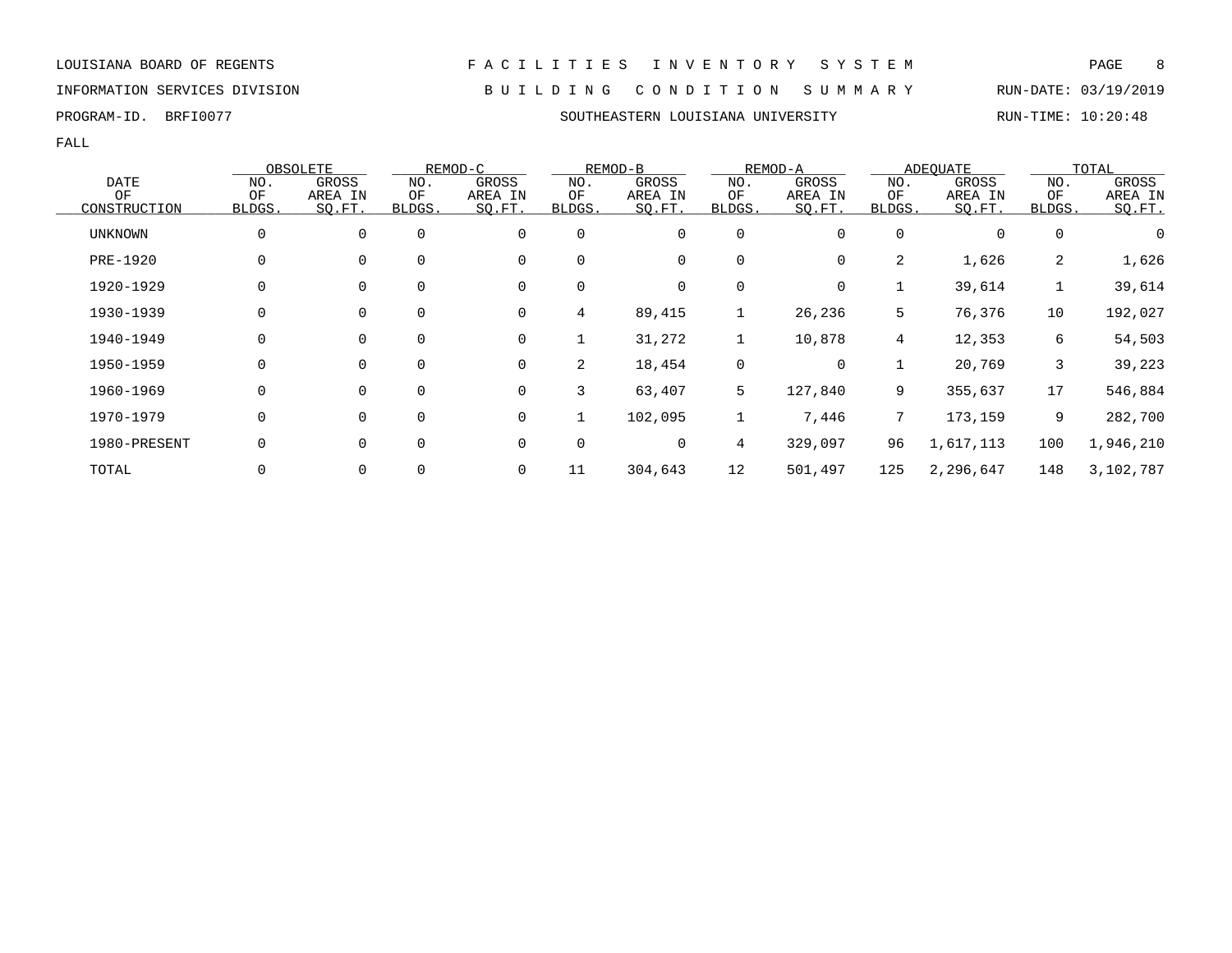FALL

|                |        | OBSOLETE       |          | REMOD-C |          | REMOD-B |             | REMOD-A     |          | ADEOUATE  |             | TOTAL     |
|----------------|--------|----------------|----------|---------|----------|---------|-------------|-------------|----------|-----------|-------------|-----------|
| <b>DATE</b>    | NO.    | GROSS          | NO.      | GROSS   | NO.      | GROSS   | NO.         | GROSS       | NO.      | GROSS     | NO.         | GROSS     |
| ΟF             | ΟF     | AREA IN        | ΟF       | AREA IN | ΟF       | AREA IN | ΟF          | AREA IN     | ΟF       | AREA IN   | ΟF          | AREA IN   |
| CONSTRUCTION   | BLDGS. | SQ.FT.         | BLDGS.   | SQ.FT.  | BLDGS.   | SQ.FT.  | BLDGS.      | SQ.FT.      | BLDGS.   | SO.FT.    | BLDGS.      | SO.FT.    |
| <b>UNKNOWN</b> | 0      | $\mathbf{0}$   | $\Omega$ | 0       | $\Omega$ | 0       | $\mathbf 0$ | 0           | $\Omega$ | $\Omega$  | $\mathbf 0$ |           |
| PRE-1920       | 0      | $\mathbf 0$    | $\Omega$ | 0       | $\Omega$ | 0       | 0           | 0           | 3        | 35,906    | 3           | 35,906    |
| 1920-1929      |        | 0              | $\Omega$ | 0       | $\Omega$ | 0       | $\mathbf 0$ | 0           | 5        | 66,772    | 5           | 66,772    |
| 1930-1939      | 0      | 0              | 2        | 9,377   | 0        | 0       | 0           | 0           | 13       | 181,602   | 15          | 190,979   |
| 1940-1949      |        | $\overline{0}$ | $\Omega$ | 0       | 0        | 0       | 0           | 0           | 18       | 293,811   | 18          | 293,811   |
| 1950-1959      |        | $\mathbf{0}$   | $\Omega$ | 0       | $\Omega$ | 0       | 0           | 0           | 27       | 620,728   | 27          | 620,728   |
| 1960-1969      |        | $\mathbf{0}$   | $\Omega$ | 0       | $\Omega$ | 0       | 0           | 0           | 30       | 1,006,278 | 30          | 1,006,278 |
| 1970-1979      | 0      | $\mathbf{0}$   | $\Omega$ | 0       | $\Omega$ | 0       | $\mathbf 0$ | $\Omega$    | 25       | 850,477   | 25          | 850,477   |
| 1980-PRESENT   | O      | $\mathbf{0}$   | $\Omega$ | 0       | $\Omega$ | 0       | $\mathbf 0$ | $\mathbf 0$ | 158      | 3,764,965 | 158         | 3,764,965 |
| TOTAL          |        | 0              | 2        | 9,377   | 0        | 0       | 0           | 0           | 279      | 6,820,539 | 281         | 6,829,916 |

INFORMATION SERVICES DIVISION B U I L D I N G C O N D I T I O N S U M M A R Y RUN-DATE: 03/19/2019 PROGRAM-ID. BRFI0077 **EXAM-ID.** BRFI0077 **EXAM-ID.** BRFING THE RUN-TIME: 10:20:48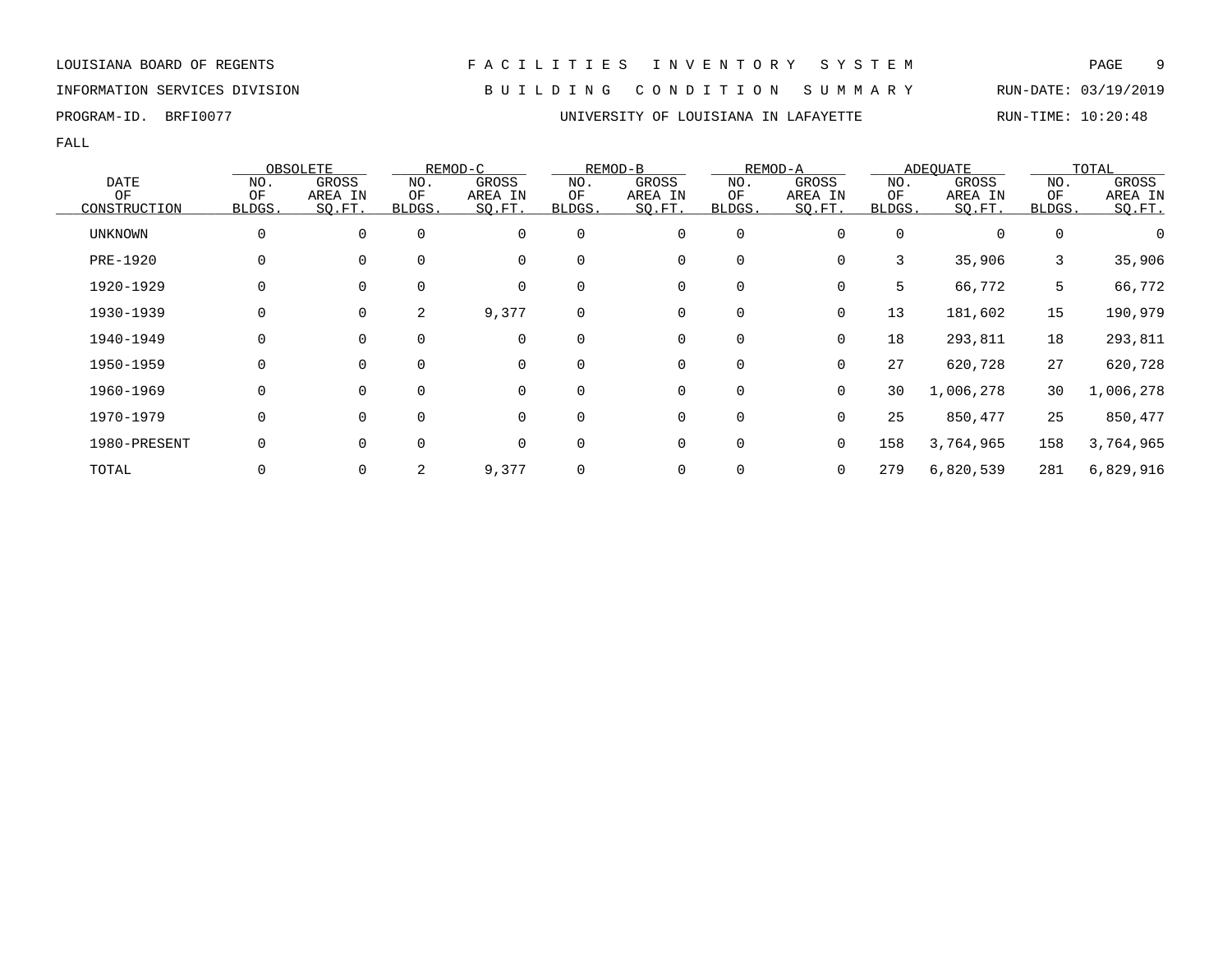### INFORMATION SERVICES DIVISION B U I L D I N G C O N D I T I O N S U M M A R Y RUN-DATE: 03/19/2019

PROGRAM-ID. BRFI0077 **EXELL**SU-SYSTEM OFFICE **RUN-TIME: 10:20:48** 

|              |          | OBSOLETE |             | REMOD-C  |             | REMOD-B  |             | REMOD-A |              | <b>ADEQUATE</b> |             | TOTAL   |
|--------------|----------|----------|-------------|----------|-------------|----------|-------------|---------|--------------|-----------------|-------------|---------|
| <b>DATE</b>  | NO.      | GROSS    | NO.         | GROSS    | NO.         | GROSS    | NO.         | GROSS   | NO.          | GROSS           | NO.         | GROSS   |
| ΟF           | OF       | AREA IN  | ΟF          | AREA IN  | ΟF          | AREA IN  | ΟF          | AREA IN | ΟF           | AREA IN         | ΟF          | AREA IN |
| CONSTRUCTION | BLDGS.   | SO.FT.   | BLDGS.      | SQ.FT.   | BLDGS.      | SQ.FT.   | BLDGS.      | SQ.FT.  | <b>BLDGS</b> | SQ.FT.          | BLDGS.      | SQ.FT.  |
| UNKNOWN      | 0        | $\Omega$ | $\mathbf 0$ | 0        | $\mathbf 0$ | 0        | 0           |         | $\Omega$     | $\Omega$        | $\mathbf 0$ |         |
| PRE-1920     |          | $\Omega$ | $\Omega$    | 0        | 0           | 0        | 0           |         |              | 0               | $\Omega$    |         |
| 1920-1929    |          | $\Omega$ | $\mathbf 0$ | 0        | 0           | 0        | 0           |         |              | 0               | 0           | 0       |
| 1930-1939    |          | $\Omega$ | 0           | 0        | 0           | 0        | 0           |         |              | $\Omega$        | 0           |         |
| 1940-1949    |          | $\Omega$ | $\Omega$    | 0        | $\Omega$    | 0        | $\Omega$    |         | 0            | $\Omega$        | $\Omega$    | 0       |
| 1950-1959    | $\Omega$ | $\Omega$ | $\Omega$    | $\Omega$ | $\Omega$    | $\Omega$ | $\Omega$    |         | 0            | $\Omega$        | $\Omega$    |         |
| 1960-1969    |          | $\Omega$ | $\Omega$    | $\Omega$ | $\Omega$    | $\Omega$ | $\Omega$    |         |              | $\Omega$        | $\Omega$    |         |
| 1970-1979    |          | $\Omega$ | $\Omega$    | 0        | $\Omega$    | 0        | 0           |         |              | $\Omega$        | $\Omega$    |         |
| 1980-PRESENT |          | $\Omega$ | $\Omega$    | 0        | $\Omega$    | 0        | $\mathbf 0$ |         |              | $\Omega$        | $\mathbf 0$ |         |
| TOTAL        |          |          |             | 0        |             | 0        |             |         |              |                 |             |         |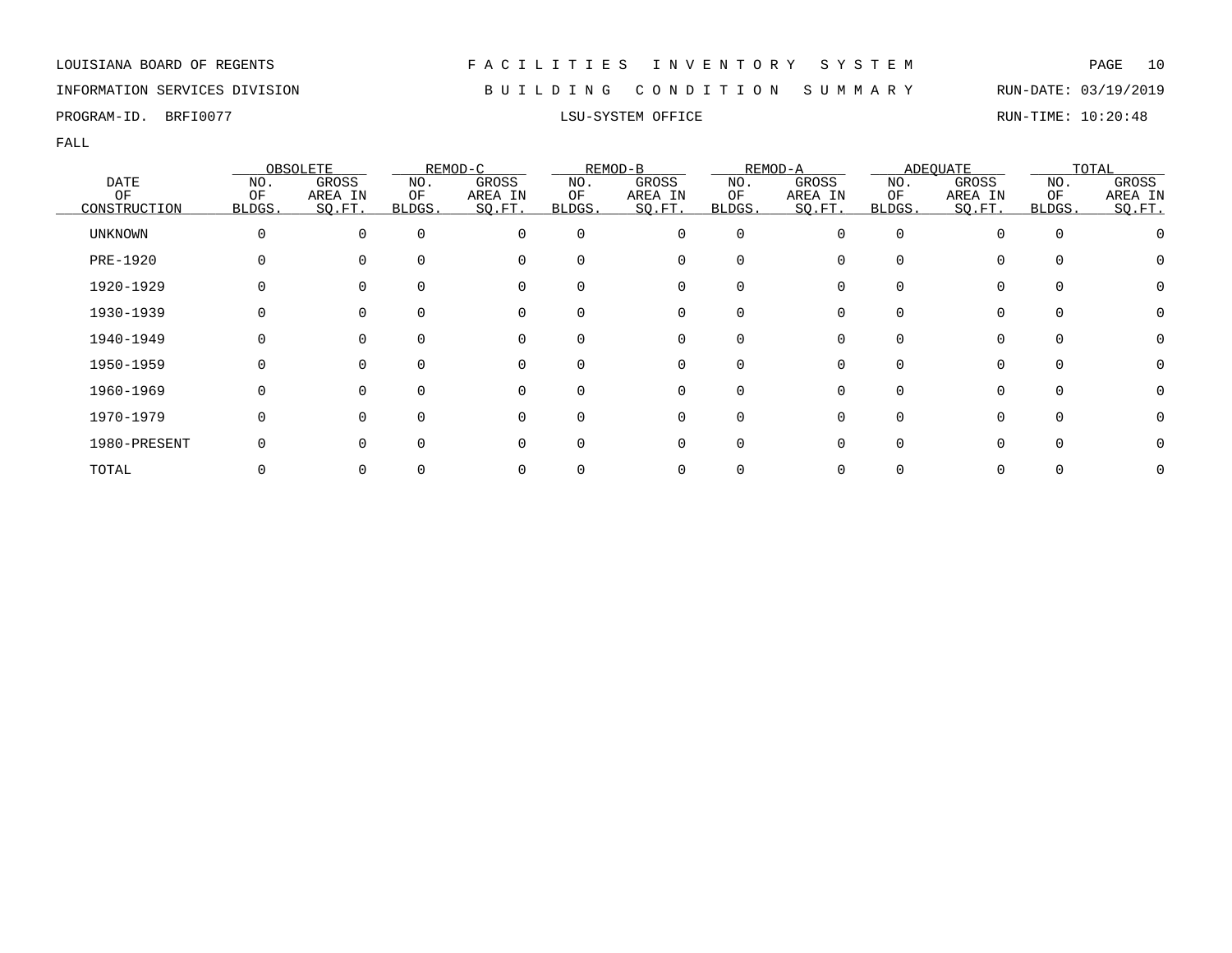### INFORMATION SERVICES DIVISION B U I L D I N G C O N D I T I O N S U M M A R Y RUN-DATE: 03/19/2019

|                |        | OBSOLETE    |             | REMOD-C |             | REMOD-B |                | REMOD-A |                | <b>ADEOUATE</b> |                | TOTAL   |
|----------------|--------|-------------|-------------|---------|-------------|---------|----------------|---------|----------------|-----------------|----------------|---------|
| <b>DATE</b>    | NO.    | GROSS       | NO.         | GROSS   | NO.         | GROSS   | NO.            | GROSS   | NO.            | GROSS           | NO.            | GROSS   |
| OF             | OF     | AREA IN     | ΟF          | AREA IN | ΟF          | AREA IN | OF             | AREA IN | ΟF             | AREA IN         | OF             | AREA IN |
| CONSTRUCTION   | BLDGS. | SQ.FT.      | BLDGS.      | SQ.FT.  | BLDGS.      | SQ.FT.  | BLDGS.         | SQ.FT.  | BLDGS.         | SQ.FT.          | BLDGS.         | SQ.FT.  |
| <b>UNKNOWN</b> | 0      | $\mathbf 0$ | $\mathbf 0$ | 0       | 0           | 0       | 0              | 0       |                | 1,491           | $\mathbf 1$    | 1,491   |
| PRE-1920       | 0      | 0           | 0           | 0       | 0           | 0       | 0              |         | 0              | 0               | 0              | 0       |
| 1920-1929      | 0      | 0           | $\mathbf 0$ | 0       | 0           | 0       | 0              | 0       | $\Omega$       | 0               | 0              | 0       |
| 1930-1939      | 0      | $\mathbf 0$ | $\Omega$    | 0       | $\Omega$    | 0       | 0              | 0       |                | 0               | 0              | 0       |
| 1940-1949      | 0      | $\mathbf 0$ | $\Omega$    | 0       | $\Omega$    | 0       | 4              | 7,652   | 3              | 21,898          | 7              | 29,550  |
| 1950-1959      | 0      | $\mathbf 0$ | $\Omega$    | 0       | $\Omega$    | 0       |                | 18,710  | 0              | 0               |                | 18,710  |
| 1960-1969      | 0      | $\mathbf 0$ | 2           | 29,236  | $\mathbf 0$ | 0       | 2              | 77,390  | $\overline{2}$ | 209,528         | 6              | 316,154 |
| 1970-1979      | 0      | $\mathbf 0$ |             | 884     |             | 37,698  | 0              | 0       | 2              | 1,815           | $\overline{4}$ | 40,397  |
| 1980-PRESENT   | 0      | 0           | $\mathbf 0$ | 0       | 0           | 0       | $\overline{2}$ | 16,250  | 10             | 179,946         | 12             | 196,196 |
| TOTAL          | 0      | 0           | 3           | 30,120  |             | 37,698  | 9              | 120,002 | 18             | 414,678         | 31             | 602,498 |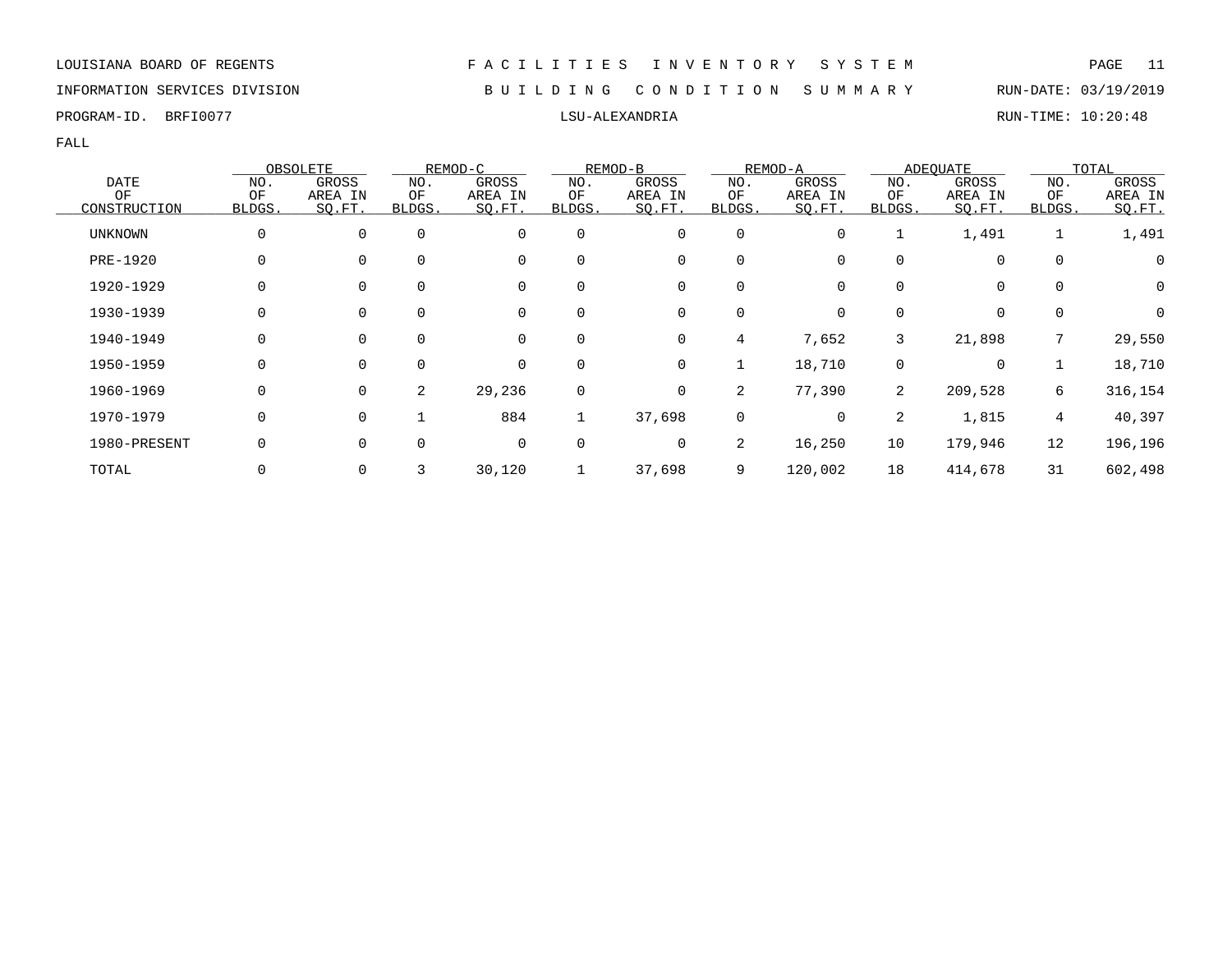INFORMATION SERVICES DIVISION B U I L D I N G C O N D I T I O N S U M M A R Y RUN-DATE: 03/19/2019

PROGRAM-ID. BRFI0077 **EXELLENT SEE A SECULIARY SECULIARY SECULIARY SECULIARY SECULIARY SECULIARY SECULIARY SECULIARY SECULIARY SECULIARY SECULIARY SECULIARY SECULIARY SECULIARY SECULIARY SECULIARY SECULIARY SECULIARY SECUL** 

|                    |              | OBSOLETE          |                | REMOD-C           |              | REMOD-B           |                 | REMOD-A           |                | ADEQUATE          |              | TOTAL             |
|--------------------|--------------|-------------------|----------------|-------------------|--------------|-------------------|-----------------|-------------------|----------------|-------------------|--------------|-------------------|
| <b>DATE</b>        | NO.          | GROSS             | NO.            | GROSS             | NO.          | GROSS             | NO.             | GROSS             | NO.            | GROSS             | NO.          | GROSS             |
| OF<br>CONSTRUCTION | ΟF<br>BLDGS. | AREA IN<br>SO.FT. | OF<br>BLDGS.   | AREA IN<br>SQ.FT. | ΟF<br>BLDGS. | AREA IN<br>SQ.FT. | OF<br>BLDGS.    | AREA IN<br>SQ.FT. | ΟF<br>BLDGS.   | AREA IN<br>SQ.FT. | ΟF<br>BLDGS. | AREA IN<br>SO.FT. |
| UNKNOWN            | 0            | 0                 | 0              | 0                 | 0            | 0                 | 0               | 0                 | 0              | 0                 | 0            | 0                 |
| <b>PRE-1920</b>    | 0            | $\mathbf 0$       | $\mathbf 0$    | $\mathbf 0$       | 5            | 11,025            | $\mathbf 1$     | 4,006             | 22             | 76,264            | 28           | 91,295            |
| 1920-1929          | 2            | 3,950             | 0              | 0                 | 17           | 677,321           | 3               | 119,513           | 11             | 296,007           | 33           | 1,096,791         |
| 1930-1939          |              | 15,981            | 0              | 0                 | 6            | 245,930           | 10              | 502,765           | $\overline{2}$ | 23,837            | 19           | 788,513           |
| 1940-1949          | 0            | 0                 | $\overline{2}$ | 23,339            | 3            | 46,773            | $4\overline{ }$ | 287,741           | 8              | 62,860            | 17           | 420,713           |
| 1950-1959          | 0            | $\mathbf 0$       |                | 1,339             | 5            | 84,823            | 13              | 444,261           |                | 283,065           | 26           | 813,488           |
| 1960-1969          | 0            | 0                 | $\mathbf 0$    | 0                 | 2            | 32,781            | 10              | 145,338           | 33             | 1,324,735         | 45           | 1,502,854         |
| 1970-1979          | 0            | $\mathbf 0$       | $\mathbf 0$    | 0                 |              | 44,066            | $\overline{2}$  | 375,576           | 116            | 1,223,766         | 119          | 1,643,408         |
| 1980-PRESENT       | 0            | 0                 |                | 100               | 0            | 0                 | 1               | 675               | 230            | 7,039,220         | 232          | 7,039,995         |
| TOTAL              | 3            | 19,931            | 4              | 24,778            | 39           | 1,142,719         | 44              | 1,879,875         | 429            | 10,329,754        | 519          | 13,397,057        |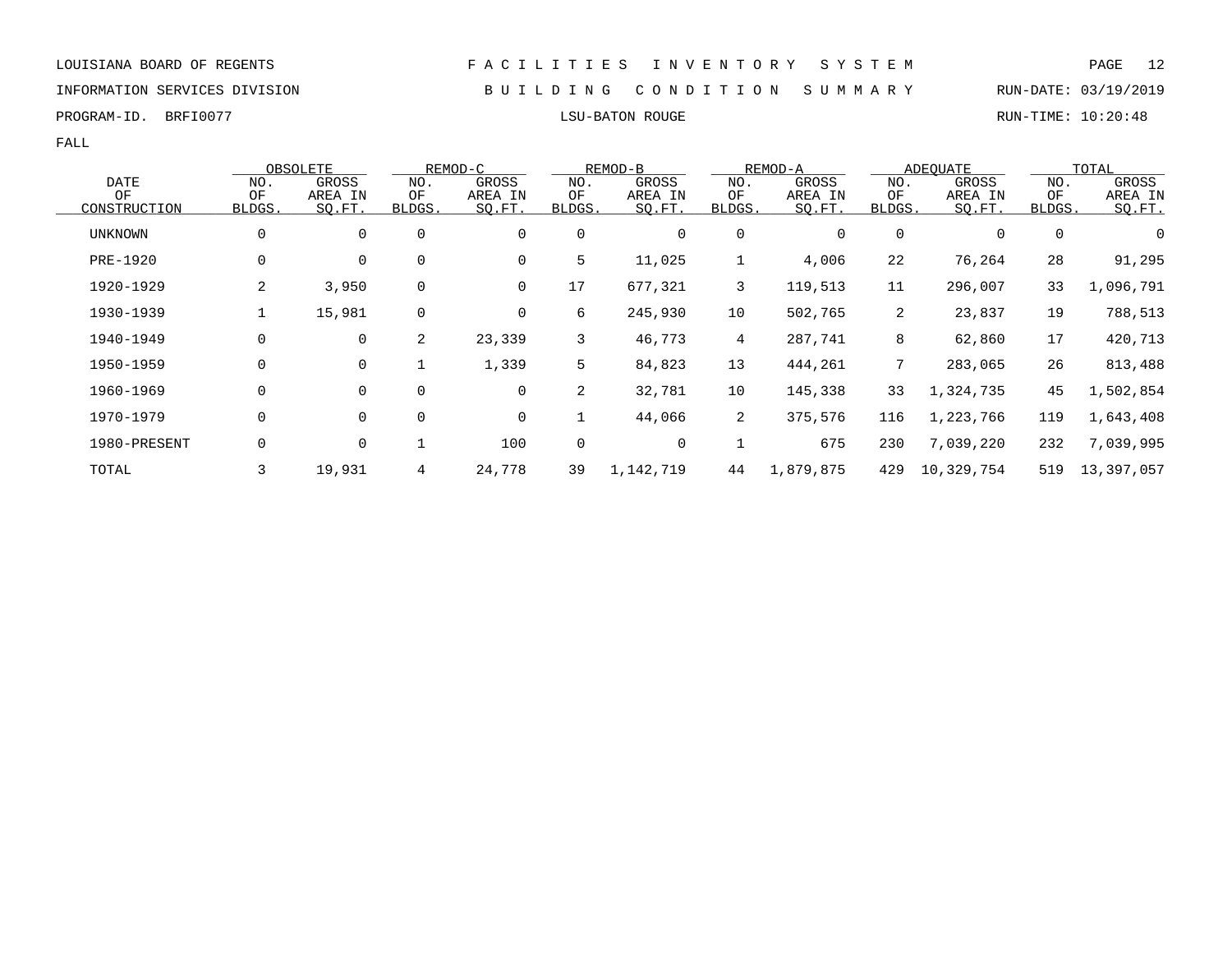### INFORMATION SERVICES DIVISION B U I L D I N G C O N D I T I O N S U M M A R Y RUN-DATE: 03/19/2019

PROGRAM-ID. BRFI0077 LSU-EUNICE RUN-TIME: 10:20:48

|                 |        | OBSOLETE |          | REMOD-C  |          | REMOD-B     |                | REMOD-A |        | <b>ADEQUATE</b> |             | TOTAL   |
|-----------------|--------|----------|----------|----------|----------|-------------|----------------|---------|--------|-----------------|-------------|---------|
| <b>DATE</b>     | NO.    | GROSS    | NO.      | GROSS    | NO.      | GROSS       | NO.            | GROSS   | NO.    | GROSS           | NO.         | GROSS   |
| OF              | ΟF     | AREA IN  | ΟF       | AREA IN  | ΟF       | AREA IN     | ΟF             | AREA IN | ΟF     | AREA IN         | ΟF          | AREA IN |
| CONSTRUCTION    | BLDGS. | SO.FT.   | BLDGS.   | SQ.FT.   | BLDGS.   | SO.FT.      | BLDGS.         | SQ.FT.  | BLDGS. | SQ.FT.          | BLDGS.      | SO.FT.  |
| <b>UNKNOWN</b>  | 0      | $\Omega$ | $\Omega$ | 0        | $\Omega$ | 0           | $\mathbf 0$    |         |        |                 | $\mathbf 0$ |         |
| <b>PRE-1920</b> | 0      | $\Omega$ | $\Omega$ | 0        | 0        | 0           | 0              |         |        | $\Omega$        | 0           | 0       |
| 1920-1929       |        | $\Omega$ |          | 0        | 0        | 0           | $\Omega$       |         |        | 0               | 0           | 0       |
| 1930-1939       |        | $\Omega$ |          | 0        | 0        | 0           |                |         |        |                 | 0           | 0       |
| 1940-1949       |        | $\Omega$ | $\Omega$ | 0        | $\Omega$ | 0           | $\Omega$       |         |        | $\Omega$        | 0           | 0       |
| 1950-1959       | 0      | $\Omega$ | $\Omega$ | 0        | $\Omega$ | $\mathbf 0$ | $\Omega$       | 0       |        | $\Omega$        | $\Omega$    | 0       |
| 1960-1969       | O      | $\Omega$ |          | $\Omega$ | $\Omega$ | 0           | 2              | 103,202 | 2      | 15,007          | 4           | 118,209 |
| 1970-1979       | 0      | $\Omega$ | $\Omega$ | 0        | $\Omega$ | 0           | 0              | 0       | 2      | 49,744          | 2           | 49,744  |
| 1980-PRESENT    |        | $\Omega$ | $\Omega$ | 0        | 0        | 0           | $\mathbf 0$    | 0       | 9      | 202,344         | 9           | 202,344 |
| TOTAL           |        |          |          | 0        |          | 0           | $\overline{2}$ | 103,202 | 13     | 267,095         | 15          | 370,297 |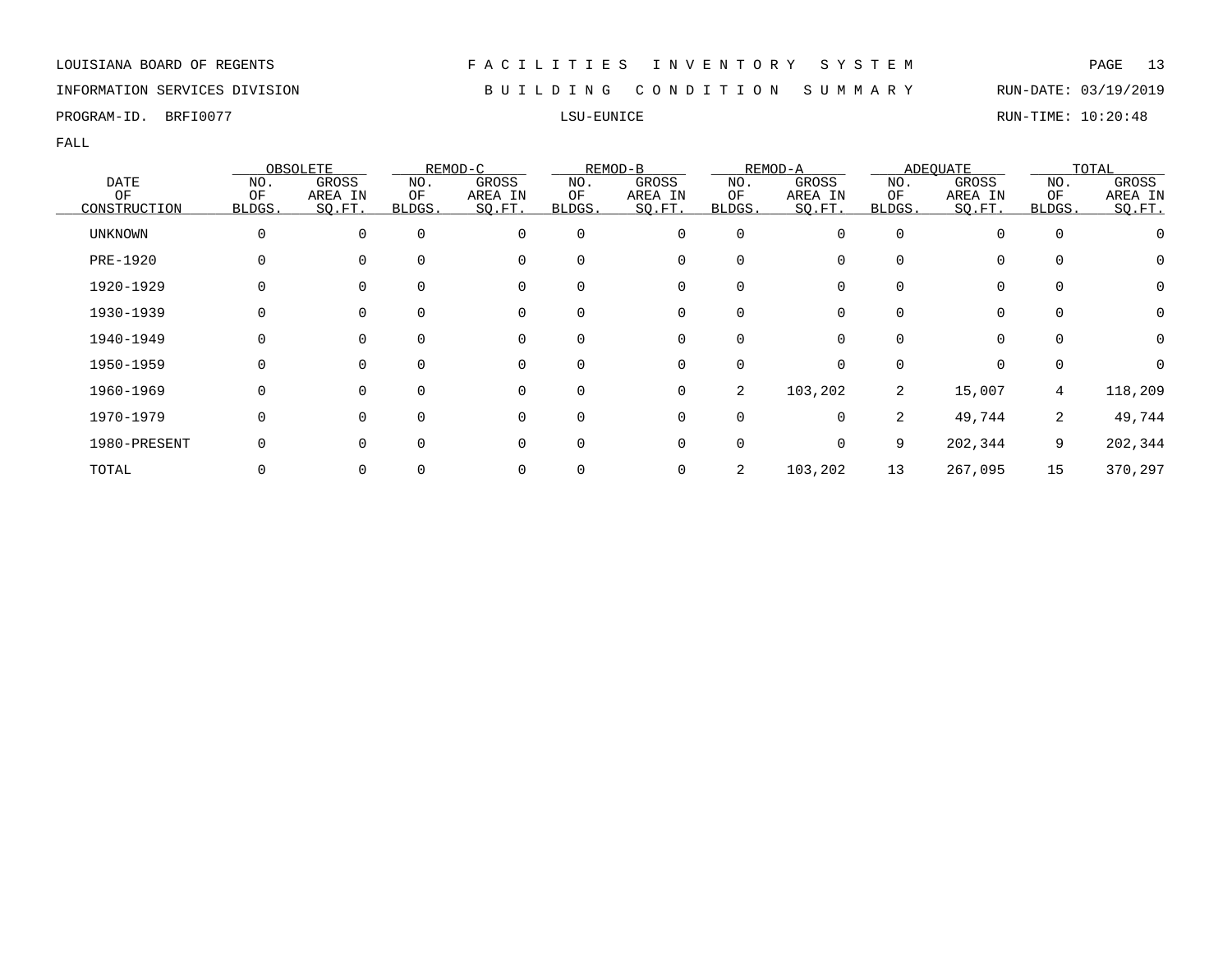### INFORMATION SERVICES DIVISION B U I L D I N G C O N D I T I O N S U M M A R Y RUN-DATE: 03/19/2019

PROGRAM-ID. BRFI0077 LSU-SHREVEPORT RUN-TIME: 10:20:48

|                 |        | OBSOLETE |          | REMOD-C  |          | REMOD-B     |             | REMOD-A |          | <b>ADEQUATE</b> |             | TOTAL   |
|-----------------|--------|----------|----------|----------|----------|-------------|-------------|---------|----------|-----------------|-------------|---------|
| <b>DATE</b>     | NO.    | GROSS    | NO.      | GROSS    | NO.      | GROSS       | NO.         | GROSS   | NO.      | GROSS           | NO.         | GROSS   |
| OF              | ΟF     | AREA IN  | ОF       | AREA IN  | ΟF       | AREA IN     | ΟF          | AREA IN | ΟF       | AREA IN         | ΟF          | AREA IN |
| CONSTRUCTION    | BLDGS. | SO.FT.   | BLDGS.   | SQ.FT.   | BLDGS.   | SO.FT.      | BLDGS.      | SQ.FT.  | BLDGS.   | SQ.FT.          | BLDGS.      | SO.FT.  |
| <b>UNKNOWN</b>  | 0      | $\Omega$ | $\Omega$ | 0        | $\Omega$ | 0           | $\mathbf 0$ | O       | $\Omega$ |                 | $\mathbf 0$ |         |
| <b>PRE-1920</b> | 0      | $\Omega$ | $\Omega$ | 0        | 0        | 0           | 0           |         |          | $\Omega$        | 0           | Ü       |
| 1920-1929       | N      | $\Omega$ |          | 0        | 0        | 0           | $\Omega$    |         |          | 0               | 0           | 0       |
| 1930-1939       |        | 0        |          | 0        | 0        | 0           |             |         |          |                 | 0           | 0       |
| 1940-1949       | O      | $\Omega$ | $\Omega$ | 0        | $\Omega$ | 0           | $\Omega$    |         |          | $\Omega$        | 0           | 0       |
| 1950-1959       | 0      | $\Omega$ | $\Omega$ | 0        | $\Omega$ | $\mathbf 0$ | $\Omega$    | 0       | $\Omega$ | $\Omega$        | 0           |         |
| 1960-1969       | O      | $\Omega$ | 0        | $\Omega$ | $\Omega$ | $\Omega$    | $\Omega$    | 0       | 5        | 155,748         | 5           | 155,748 |
| 1970-1979       | 0      | $\Omega$ | $\Omega$ | 0        | 0        | 0           | $\mathbf 0$ | 0       | 7        | 189,728         | 7           | 189,728 |
| 1980-PRESENT    |        | $\Omega$ | $\Omega$ | 0        | 0        | 0           | $\mathbf 0$ | U       | 10       | 328,588         | 10          | 328,588 |
| TOTAL           |        |          |          | 0        |          | 0           |             |         | 22       | 674,064         | 22          | 674,064 |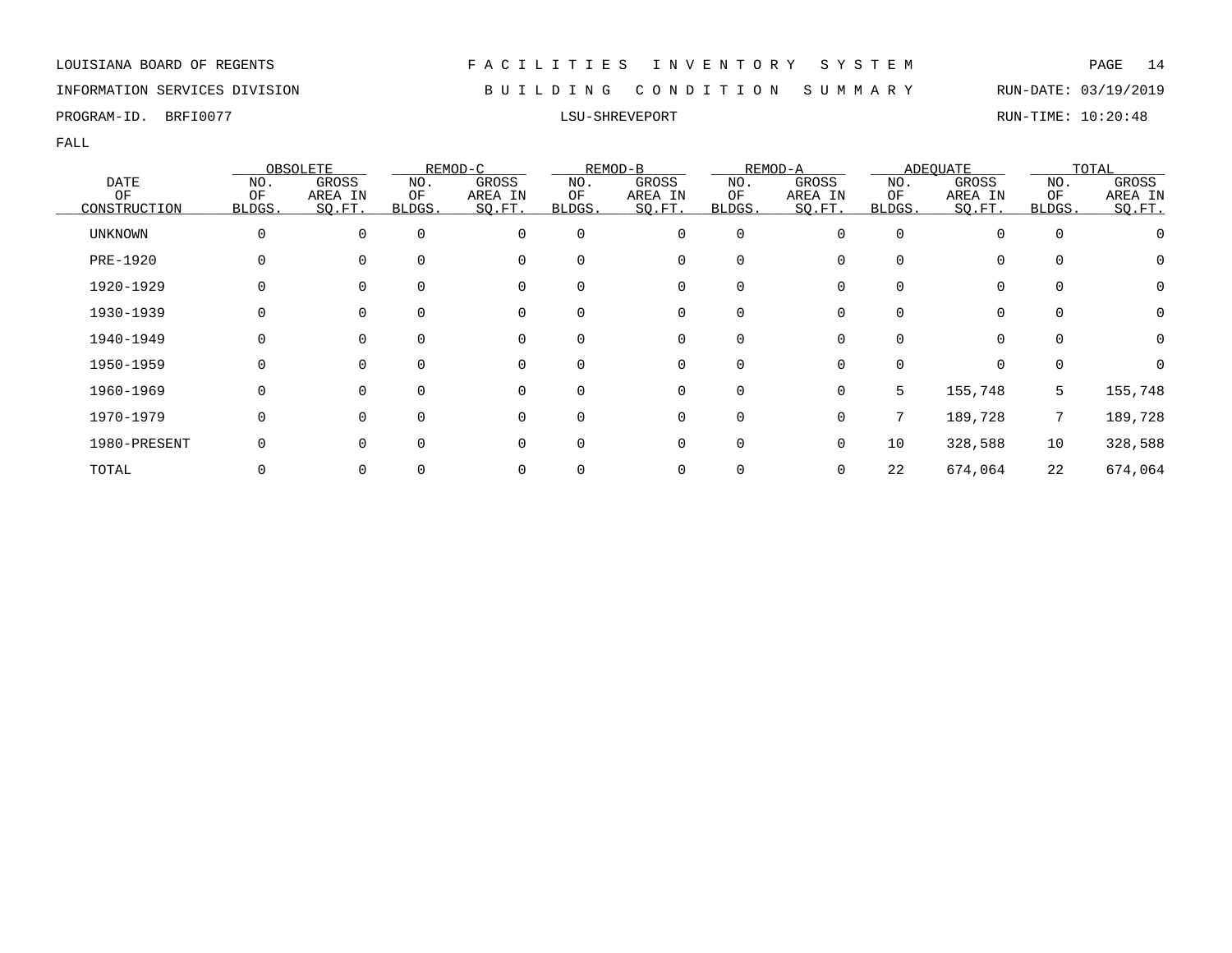LOUISIANA BOARD OF REGENTS F A C I L I T I E S I N V E N T O R Y S Y S T E M PAGE 15 INFORMATION SERVICES DIVISION B U I L D I N G C O N D I T I O N S U M M A R Y RUN-DATE: 03/19/2019

PROGRAM-ID. BRFI0077 **HEALTH SCIENCES CENTER-NEW ORLEANS** RUN-TIME: 10:20:48

|                |          | OBSOLETE     |             | REMOD-C     |          | REMOD-B |          | REMOD-A |        | ADEOUATE    |             | TOTAL     |
|----------------|----------|--------------|-------------|-------------|----------|---------|----------|---------|--------|-------------|-------------|-----------|
| <b>DATE</b>    | NO.      | <b>GROSS</b> | NO.         | GROSS       | NO.      | GROSS   | NO.      | GROSS   | NO.    | GROSS       | NO.         | GROSS     |
| OF             | OF       | AREA IN      | OF          | AREA IN     | OF       | AREA IN | OF       | AREA IN | OF     | AREA IN     | OF          | AREA IN   |
| CONSTRUCTION   | BLDGS.   | SQ.FT.       | BLDGS.      | SQ.FT.      | BLDGS.   | SQ.FT.  | BLDGS.   | SQ.FT.  | BLDGS. | SQ.FT.      | BLDGS.      | SO.FT.    |
| <b>UNKNOWN</b> | $\Omega$ | 0            | $\mathbf 0$ | $\mathbf 0$ | $\Omega$ | 0       | 0        | 0       |        | $\mathbf 0$ | 0           |           |
| PRE-1920       |          | 0            | $\mathbf 0$ | $\mathbf 0$ | $\Omega$ | 0       | 0        | 0       |        | 130,077     |             | 130,077   |
| 1920-1929      | $\Omega$ | 0            | $\mathbf 0$ | $\Omega$    |          | 0       | $\Omega$ |         |        | 0           | $\mathbf 0$ |           |
| 1930-1939      |          | 998,749      |             | 58,035      |          | 52,615  | 0        | 0       |        | 316,212     | 4           | 1,425,611 |
| 1940-1949      |          | $\mathbf 0$  | $\Omega$    | 0           |          | 0       |          |         |        | $\mathbf 0$ | $\Omega$    |           |
| 1950-1959      |          | 0            | $\Omega$    | 0           | 0        | 0       | 2        | 38,316  | 0      | 0           | 2           | 38,316    |
| 1960-1969      |          | 0            | $\Omega$    | 0           |          | 0       |          |         |        | 0           | $\Omega$    | $\Omega$  |
| 1970-1979      | $\Omega$ | $\mathbf 0$  | 0           | $\mathbf 0$ | $\Omega$ | 0       | 0        | 0       | 2      | 338,495     | 2           | 338,495   |
| 1980-PRESENT   |          | $\mathbf 0$  | $\mathbf 0$ | $\mathbf 0$ |          | 377,719 |          | 78,914  | 18     | 2,224,519   | 20          | 2,681,152 |
| TOTAL          |          | 998,749      |             | 58,035      | 2        | 430,334 | 3        | 117,230 | 22     | 3,009,303   | 29          | 4,613,651 |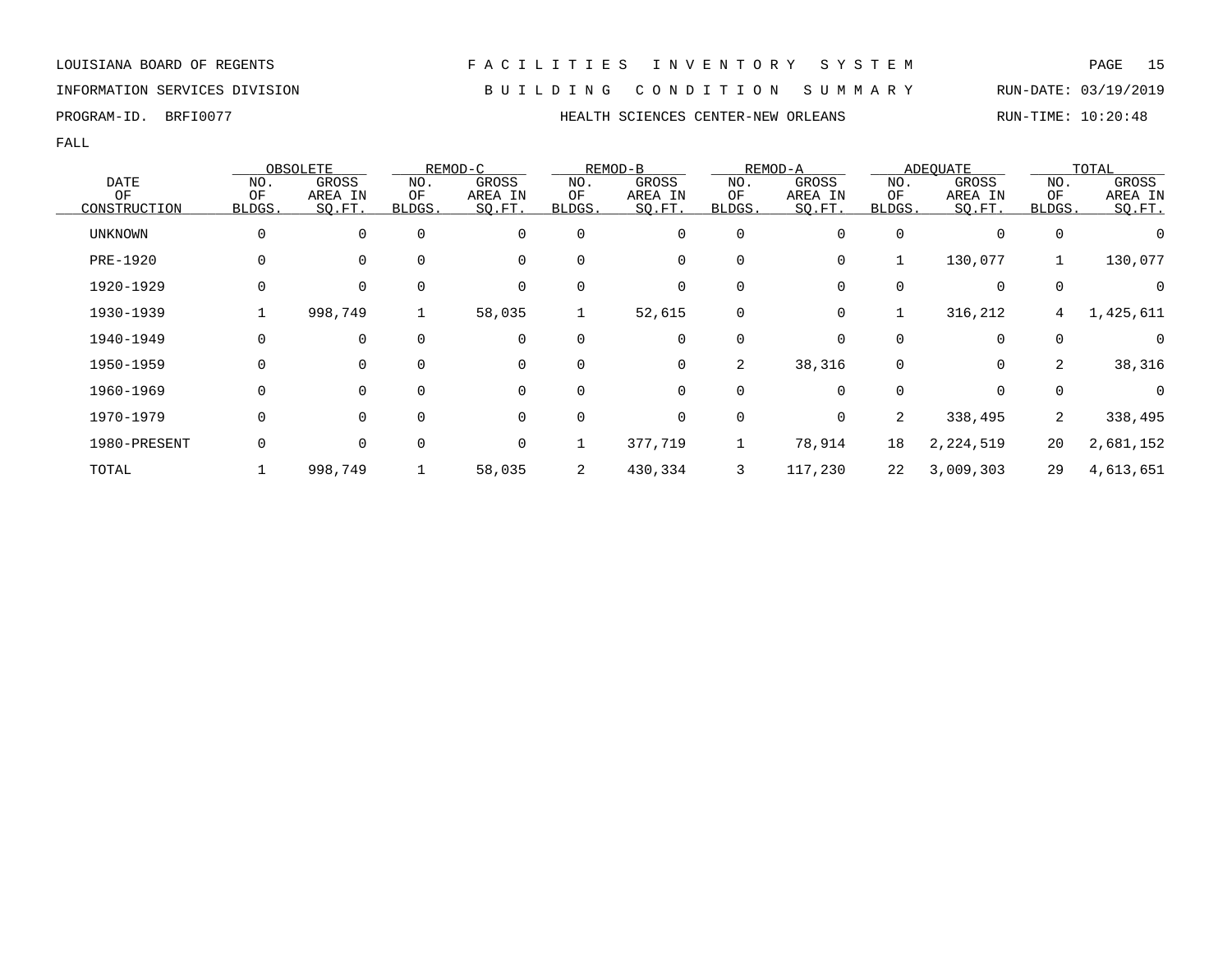### INFORMATION SERVICES DIVISION B U I L D I N G C O N D I T I O N S U M M A R Y RUN-DATE: 03/19/2019

PROGRAM-ID. BRFI0077 **HEALTH SCIENCES CENTER-SHREVEPORT** RUN-TIME: 10:20:48

|              |          | OBSOLETE     |        | REMOD-C  |          | REMOD-B     |             | REMOD-A  |        | ADEOUATE  |                | TOTAL     |
|--------------|----------|--------------|--------|----------|----------|-------------|-------------|----------|--------|-----------|----------------|-----------|
| DATE         | NO.      | <b>GROSS</b> | NO.    | GROSS    | NO.      | GROSS       | NO.         | GROSS    | NO.    | GROSS     | NO.            | GROSS     |
| OF           | OF       | AREA IN      | OF     | AREA IN  | OF       | AREA IN     | OF          | AREA IN  | OF     | AREA IN   | OF             | AREA IN   |
| CONSTRUCTION | BLDGS.   | SQ.FT.       | BLDGS. | SQ.FT.   | BLDGS.   | SQ.FT.      | BLDGS.      | SO.FT.   | BLDGS. | SQ.FT.    | BLDGS.         | SO.FT.    |
| UNKNOWN      | $\Omega$ | $\Omega$     |        | $\Omega$ | $\Omega$ | $\mathbf 0$ | $\mathbf 0$ |          |        | $\Omega$  |                |           |
| PRE-1920     |          |              |        |          |          | 0           | 0           |          |        | 0         |                | O         |
| 1920-1929    |          |              |        |          |          | 0           | 0           |          |        | 0         |                | 0         |
| 1930-1939    |          |              |        |          |          | 0           | 0           |          |        | 0         |                |           |
| 1940-1949    |          |              |        | O        | ∩        | $\Omega$    | $\Omega$    | $\Omega$ |        | 3,993     |                | 3,993     |
| 1950-1959    |          |              |        | $\Omega$ | ∩        | $\Omega$    | $\Omega$    | $\Omega$ | 2      | 81,062    | $\overline{2}$ | 81,062    |
| 1960-1969    |          |              |        | $\Omega$ |          | $\Omega$    | 0           | $\Omega$ | 5      | 60,690    | 5              | 60,690    |
| 1970-1979    |          |              |        | $\Omega$ |          | 0           | 0           |          | 7      | 575,925   | 7              | 575,925   |
| 1980-PRESENT |          |              |        |          |          | 0           | $\mathbf 0$ |          | 11     | 443,105   | 11             | 443,105   |
| TOTAL        |          | 0            |        |          |          | 0           | 0           | 0        | 26     | 1,164,775 | 26             | 1,164,775 |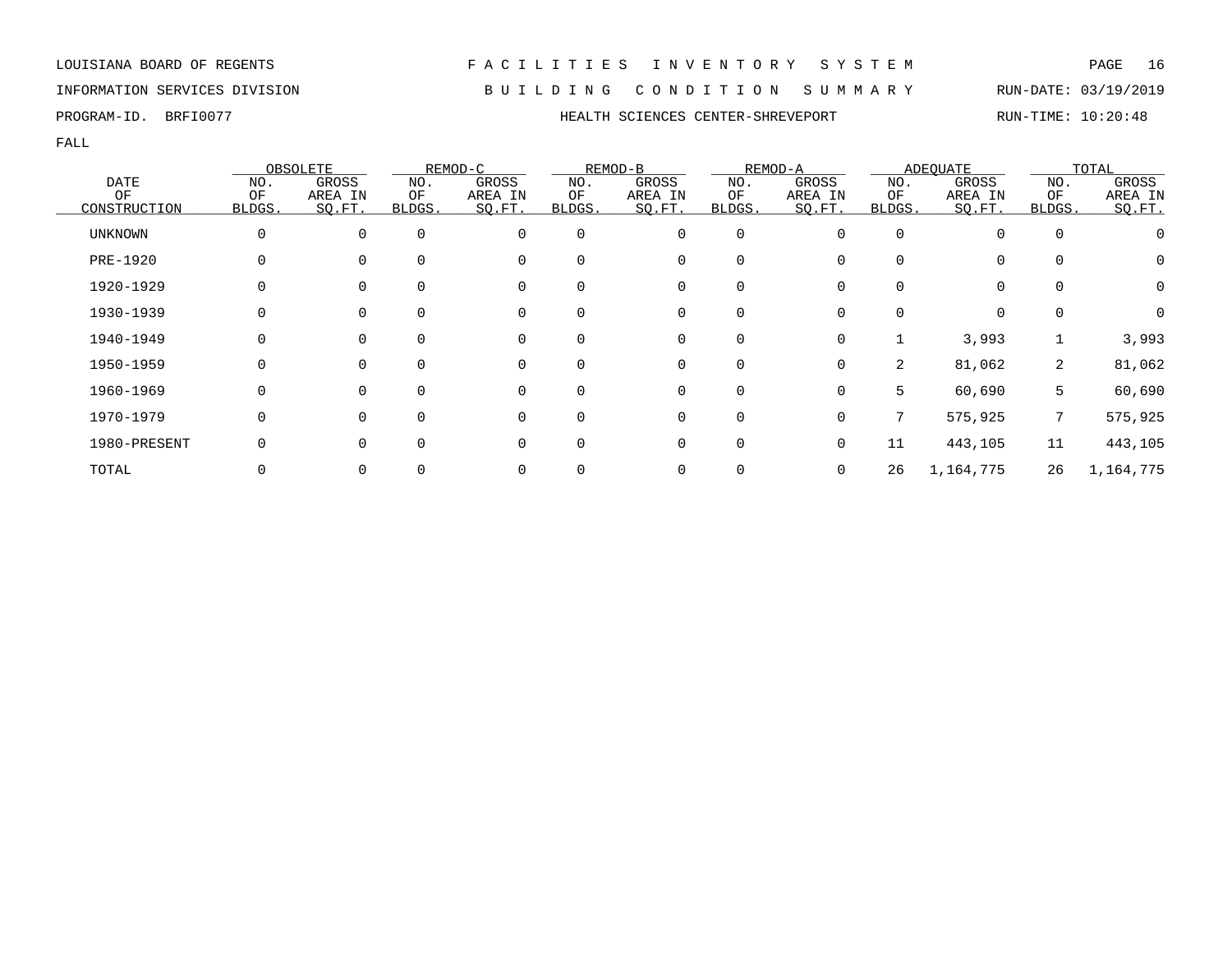### INFORMATION SERVICES DIVISION B U I L D I N G C O N D I T I O N S U M M A R Y RUN-DATE: 03/19/2019

FALL

|                 |        | OBSOLETE    |             | REMOD-C |              | REMOD-B     |             | REMOD-A |          | ADEQUATE  |             | TOTAL     |
|-----------------|--------|-------------|-------------|---------|--------------|-------------|-------------|---------|----------|-----------|-------------|-----------|
| DATE            | NO.    | GROSS       | NO.         | GROSS   | NO.          | GROSS       | NO.         | GROSS   | NO.      | GROSS     | NO.         | GROSS     |
| OF              | OF     | AREA IN     | ΟF          | AREA IN | ΟF           | AREA IN     | ΟF          | AREA IN | ΟF       | AREA IN   | ΟF          | AREA IN   |
| CONSTRUCTION    | BLDGS. | SQ.FT.      | BLDGS.      | SQ.FT.  | BLDGS.       | SO.FT.      | BLDGS.      | SQ.FT.  | BLDGS.   | SQ.FT.    | BLDGS.      | SO.FT.    |
| <b>UNKNOWN</b>  | 0      | $\mathbf 0$ | $\mathbf 0$ | 0       | $\mathbf 0$  | $\mathbf 0$ | $\mathbf 0$ |         | $\Omega$ |           | $\mathbf 0$ |           |
| <b>PRE-1920</b> | 0      | $\mathbf 0$ | $\Omega$    | 0       | $\Omega$     | 0           | 0           |         |          | 0         | 0           | 0         |
| 1920-1929       | 0      | $\mathbf 0$ | 0           | 0       | 0            | 0           | 0           |         | $\Omega$ | 0         | $\mathbf 0$ | 0         |
| 1930-1939       |        | 0           | $\Omega$    | 0       | $\Omega$     | 0           | 0           |         |          | $\Omega$  | $\Omega$    | 0         |
| 1940-1949       | 0      | $\Omega$    | $\Omega$    | 0       | $\Omega$     | 0           | 0           | 0       |          | 3,332     |             | 3,332     |
| 1950-1959       | 0      | $\Omega$    | $\Omega$    | 0       | $\Omega$     | 0           | 0           | U       | O        | $\Omega$  | $\mathbf 0$ |           |
| 1960-1969       | 0      | $\Omega$    | $\Omega$    | 0       |              | 122,236     | 0           | U       | 8        | 722,987   | 9           | 845,223   |
| 1970-1979       | 0      | 0           | $\Omega$    | 0       | $\Omega$     | 0           | 0           | 0       | 21       | 567,451   | 21          | 567,451   |
| 1980-PRESENT    |        | 18,000      | 0           | 0       | <sup>0</sup> | 0           | $\mathbf 0$ | 0       | 37       | 1,570,717 | 38          | 1,588,717 |
| TOTAL           |        | 18,000      | 0           | 0       |              | 122,236     | 0           | 0       | 67       | 2,864,487 | 69          | 3,004,723 |

PROGRAM-ID. BRFI0077 **EXAM-ID.** BRFI0077 **EXAM-ID.** BRFIOUS CONSIDERTING: 10:20:48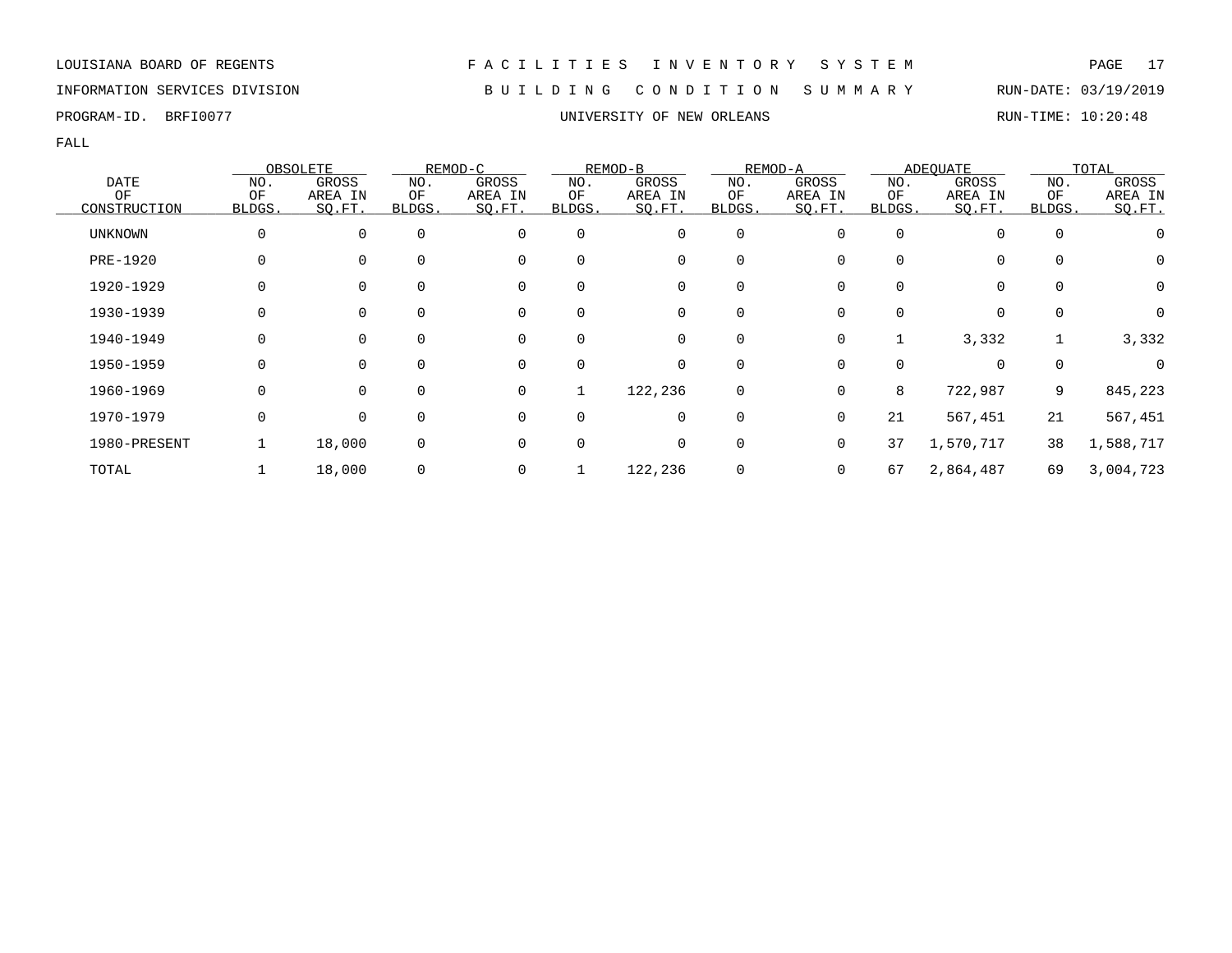FALL

|                |          | OBSOLETE |             | REMOD-C     |          | REMOD-B |        | REMOD-A |          | ADEOUATE  |                | TOTAL            |
|----------------|----------|----------|-------------|-------------|----------|---------|--------|---------|----------|-----------|----------------|------------------|
| <b>DATE</b>    | NO.      | GROSS    | NO.         | GROSS       | NO.      | GROSS   | NO.    | GROSS   | NO.      | GROSS     | NO.            | GROSS            |
| OF             | ΟF       | AREA IN  | ΟF          | AREA IN     | ΟF       | AREA IN | ΟF     | AREA IN | ΟF       | AREA IN   | ΟF             | AREA IN          |
| CONSTRUCTION   | BLDGS.   | SQ.FT.   | BLDGS.      | SQ.FT.      | BLDGS.   | SQ.FT.  | BLDGS. | SQ.FT.  | BLDGS.   | SQ.FT.    | BLDGS.         | SQ.FT.           |
| <b>UNKNOWN</b> | $\Omega$ | $\Omega$ | $\mathbf 0$ | $\mathbf 0$ | 0        | 0       | 0      | 0       | $\Omega$ |           | 0              | $\left( \right)$ |
| PRE-1920       | 0        | $\Omega$ | 0           | $\mathbf 0$ | 0        | 0       |        | 237     | 34       | 68,049    | 35             | 68,286           |
| 1920-1929      | 0        | 0        | 0           | 0           | 0        | 0       | 0      | 0       | 7        | 11,721    | 7              | 11,721           |
| 1930-1939      | 0        | $\Omega$ | $\Omega$    | $\mathbf 0$ | 0        | 0       | 0      | 0       | 4        | 8,101     | $\overline{4}$ | 8,101            |
| 1940-1949      | $\Omega$ | $\Omega$ | $\Omega$    | $\mathbf 0$ | $\Omega$ | 0       | 1      | 1,201   | 61       | 145,391   | 62             | 146,592          |
| 1950-1959      | 0        | $\Omega$ | $\mathbf 0$ | $\mathbf 0$ | 0        | 0       | 2      | 4,382   | 135      | 292,793   | 137            | 297,175          |
| 1960-1969      | 0        | $\Omega$ | $\Omega$    | $\mathbf 0$ | $\Omega$ | 0       | 0      | 0       | 81       | 150,668   | 81             | 150,668          |
| 1970-1979      | 0        | $\Omega$ | $\Omega$    | $\mathbf 0$ | 0        | 0       |        | 7,200   | 171      | 488,045   | 172            | 495,245          |
| 1980-PRESENT   | $\Omega$ | $\Omega$ | $\mathbf 0$ | 0           | 0        | 0       | 0      | 0       | 251      | 833,888   | 251            | 833,888          |
| TOTAL          | 0        | 0        | 0           | $\Omega$    | 0        | 0       | 5      | 13,020  | 744      | 1,998,656 | 749            | 2,011,676        |

# INFORMATION SERVICES DIVISION B U I L D I N G C O N D I T I O N S U M M A R Y RUN-DATE: 03/19/2019

PROGRAM-ID. BRFI0077 **LSU AGRICULTURAL SCIENCES & RURAL DEVEL** RUN-TIME: 10:20:48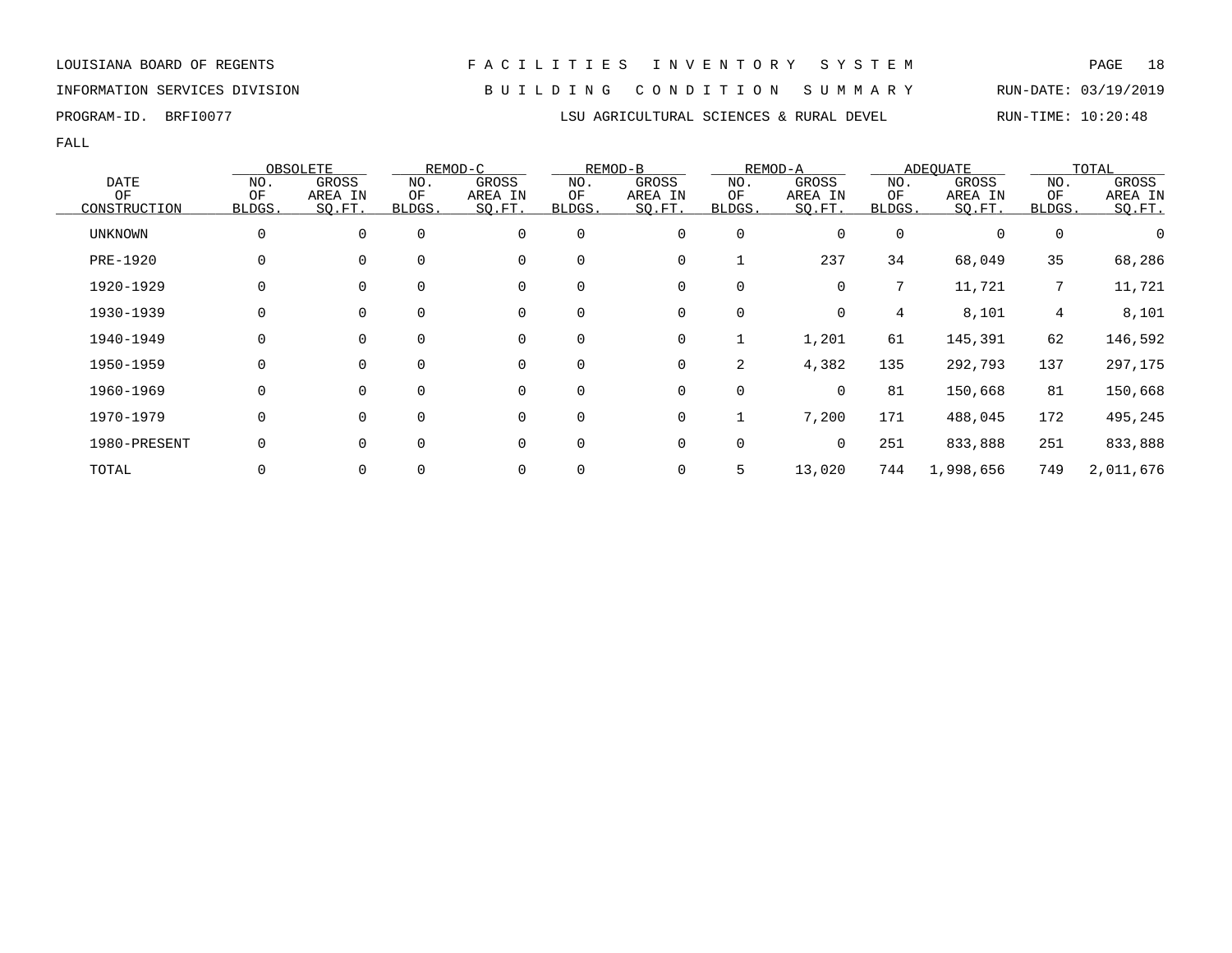### INFORMATION SERVICES DIVISION B U I L D I N G C O N D I T I O N S U M M A R Y RUN-DATE: 03/19/2019

PROGRAM-ID. BRFI0077 **LSU LAW CENTER - BATON ROUGE** RUN-TIME: 10:20:48

|              |              | OBSOLETE |              | REMOD-C     |          | REMOD-B        |          | REMOD-A |          | <b>ADEQUATE</b> |              | TOTAL   |
|--------------|--------------|----------|--------------|-------------|----------|----------------|----------|---------|----------|-----------------|--------------|---------|
| <b>DATE</b>  | NO.          | GROSS    | NO.          | GROSS       | NO.      | GROSS          | NO.      | GROSS   | NO.      | GROSS           | NO.          | GROSS   |
| OF           | OF           | AREA IN  | ΟF           | AREA IN     | ΟF       | AREA IN        | ΟF       | AREA IN | ΟF       | AREA IN         | OF           | AREA IN |
| CONSTRUCTION | BLDGS.       | SQ.FT.   | <b>BLDGS</b> | SQ.FT.      | BLDGS.   | SO.FT.         | BLDGS.   | SO.FT.  | BLDGS.   | SQ.FT.          | <b>BLDGS</b> | SQ.FT.  |
| UNKNOWN      | $\Omega$     | $\Omega$ | $\Omega$     | $\Omega$    | 0        | 0              | 0        |         |          |                 | 0            |         |
| PRE-1920     |              |          | $\Omega$     | $\Omega$    | O        | 0              | 0        |         |          |                 | $\Omega$     | O       |
| 1920-1929    |              |          | $\Omega$     | 0           |          | 0              |          |         |          |                 | 0            | 0       |
| 1930-1939    |              |          | 0            | 0           | 0        | 0              | 0        |         |          |                 | 0            | 0       |
| 1940-1949    | 0            | $\Omega$ | $\Omega$     | 0           | 0        | $\overline{0}$ | $\Omega$ |         | $\Omega$ | $\Omega$        | $\Omega$     | 0       |
| 1950-1959    | <sup>0</sup> | $\Omega$ | $\Omega$     | $\Omega$    |          | $\Omega$       | $\Omega$ |         |          |                 | $\Omega$     |         |
| 1960-1969    | $\Omega$     | $\Omega$ | $\Omega$     | $\mathbf 0$ | $\Omega$ | $\mathbf 0$    | $\Omega$ | 0       |          | 226,911         |              | 226,911 |
| 1970-1979    | $\Omega$     |          | $\Omega$     | $\Omega$    | $\Omega$ | 0              | $\Omega$ |         |          |                 | $\Omega$     |         |
| 1980-PRESENT |              |          | $\Omega$     | 0           |          | 0              |          |         |          |                 |              |         |
| TOTAL        |              |          |              |             |          | 0              |          |         |          | 226,911         |              | 226,911 |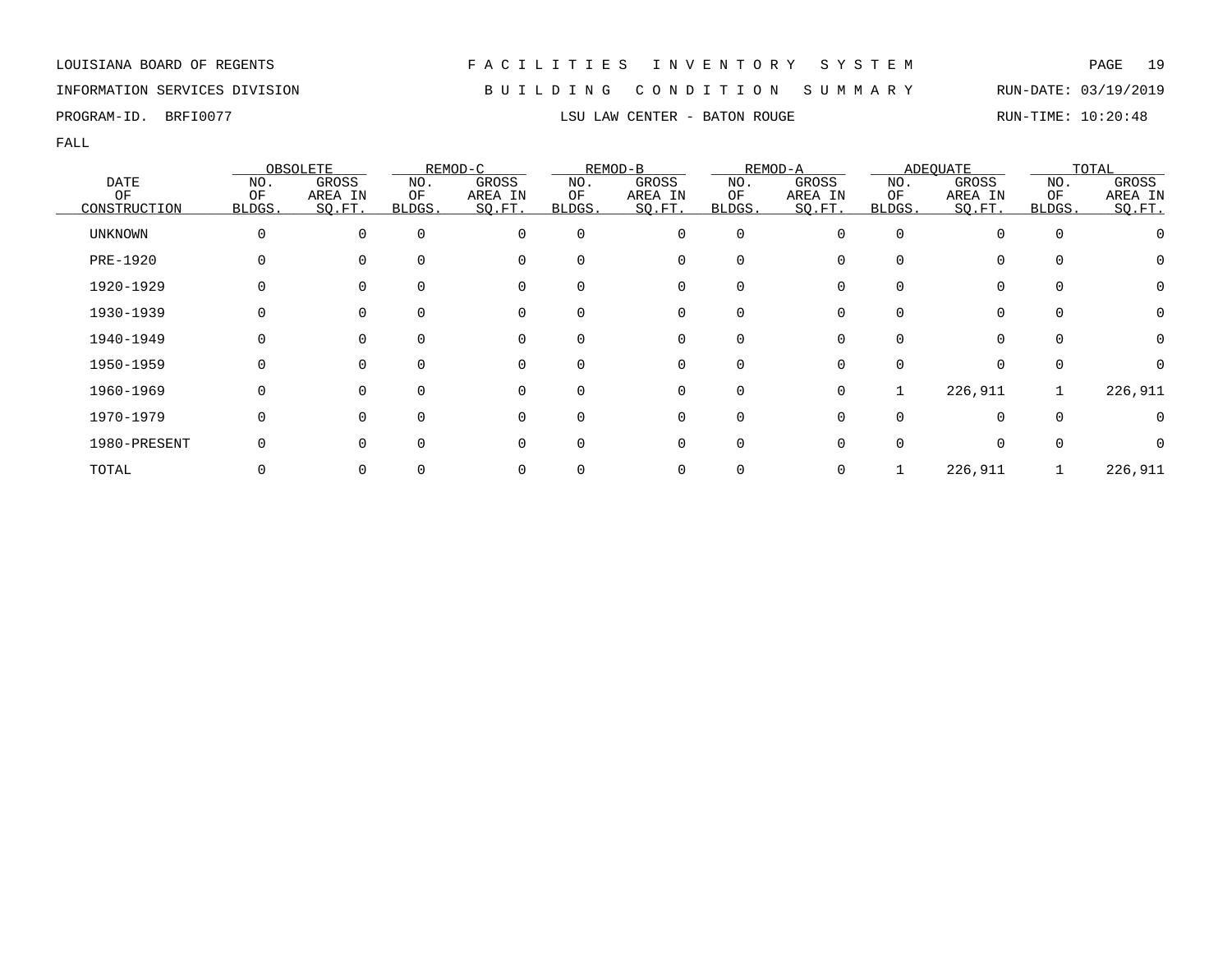### INFORMATION SERVICES DIVISION B U I L D I N G C O N D I T I O N S U M M A R Y RUN-DATE: 03/19/2019

FALL

|                |          | OBSOLETE |          | REMOD-C  |          | REMOD-B  |             | REMOD-A |        | <b>ADEQUATE</b> |          | TOTAL   |
|----------------|----------|----------|----------|----------|----------|----------|-------------|---------|--------|-----------------|----------|---------|
| <b>DATE</b>    | NO.      | GROSS    | NO.      | GROSS    | NO.      | GROSS    | NO.         | GROSS   | NO.    | GROSS           | NO.      | GROSS   |
| ΟF             | ΟF       | AREA IN  | ΟF       | AREA IN  | ΟF       | AREA IN  | ΟF          | AREA IN | ΟF     | AREA IN         | ΟF       | AREA IN |
| CONSTRUCTION   | BLDGS.   | SO.FT.   | BLDGS.   | SQ.FT.   | BLDGS.   | SQ.FT.   | BLDGS.      | SQ.FT.  | BLDGS. | SQ.FT.          | BLDGS.   | SO.FT.  |
| <b>UNKNOWN</b> | $\Omega$ | $\Omega$ | $\Omega$ | $\Omega$ | $\Omega$ | 0        | $\mathbf 0$ | O       |        |                 | $\Omega$ |         |
| PRE-1920       |          |          | $\Omega$ | $\Omega$ | $\Omega$ | 0        | 0           |         |        | 0               |          | $\cup$  |
| 1920-1929      |          |          |          | $\Omega$ |          | 0        | $\Omega$    |         |        | 0               |          |         |
| 1930-1939      |          |          |          | $\Omega$ | 0        | 0        | 0           |         |        | 0               |          |         |
| 1940-1949      |          |          | $\Omega$ | 0        | $\Omega$ | 0        | 0           |         |        | 0               | $\Omega$ |         |
| 1950-1959      | O        |          | $\Omega$ | $\Omega$ | $\Omega$ | 0        | $\Omega$    | O       |        | $\Omega$        | $\Omega$ |         |
| 1960-1969      |          |          | $\Omega$ | ∩        | $\Omega$ | $\Omega$ | $\Omega$    |         |        | 0               |          |         |
| 1970-1979      |          |          | $\Omega$ | $\Omega$ | $\Omega$ | 0        | $\mathbf 0$ |         |        | 0               |          |         |
| 1980-PRESENT   |          |          | $\Omega$ | $\Omega$ | $\Omega$ | 0        | 0           |         | 15     | 763,376         | 15       | 763,376 |
| TOTAL          |          |          |          |          |          | 0        | 0           |         | 15     | 763,376         | 15       | 763,376 |

PROGRAM-ID. BRFI0077 **PENNINGTON BIOMEDICAL CENTER** RUN-TIME: 10:20:48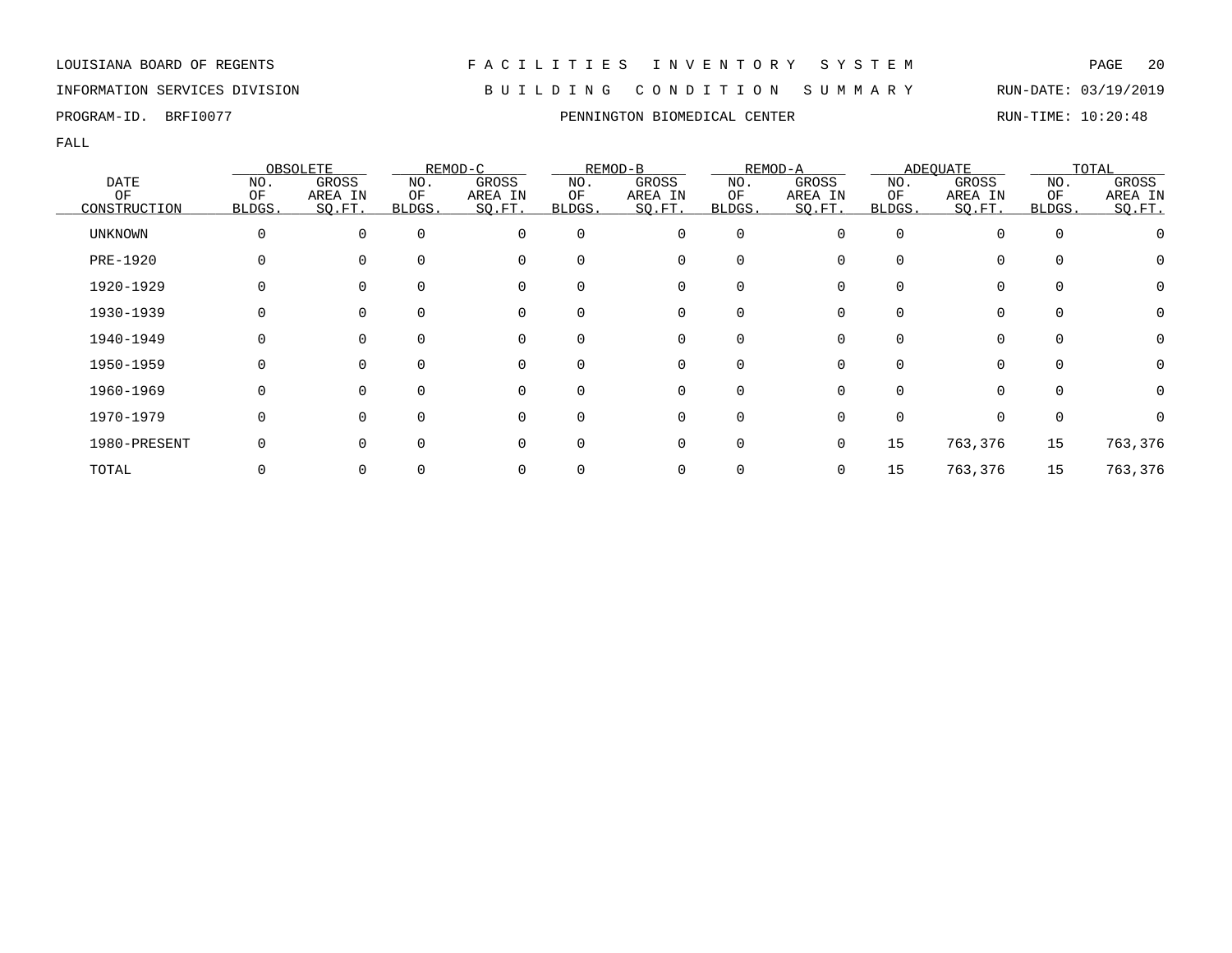PROGRAM-ID. BRFI0077 SOUTHERN-BATON ROUGE RUN-TIME: 10:20:48

FALL

|              |          | OBSOLETE     |              | REMOD-C     |             | REMOD-B |             | REMOD-A |        | <b>ADEOUATE</b> |                 | TOTAL     |
|--------------|----------|--------------|--------------|-------------|-------------|---------|-------------|---------|--------|-----------------|-----------------|-----------|
| <b>DATE</b>  | NO.      | <b>GROSS</b> | NO.          | GROSS       | NO.         | GROSS   | NO.         | GROSS   | NO.    | GROSS           | NO.             | GROSS     |
| OF           | OF       | AREA IN      | ΟF           | AREA IN     | ΟF          | AREA IN | ΟF          | AREA IN | ΟF     | AREA IN         | OF              | AREA IN   |
| CONSTRUCTION | BLDGS.   | SO.FT.       | BLDGS.       | SQ.FT.      | BLDGS.      | SQ.FT.  | BLDGS.      | SQ.FT.  | BLDGS. | SQ.FT.          | BLDGS.          | SO.FT.    |
| UNKNOWN      | 0        | 0            | $\mathbf 0$  | 0           | $\mathbf 0$ | 0       | $\mathbf 0$ | 0       | 0      | 0               | $\mathbf 0$     | 0         |
| PRE-1920     | 0        | 0            | 0            | 0           | 0           | 0       | 0           | 0       | 4      | 34,252          | 4               | 34,252    |
| 1920-1929    | 2        | 8,177        | $\mathbf{1}$ | 16,246      | 1           | 8,480   | 1           | 8,080   | 2      | 31,664          | 7               | 72,647    |
| 1930-1939    | 0        | $\mathbf 0$  | $\mathbf 0$  | 0           | $\mathbf 0$ | 0       | $\mathbf 0$ | 0       | 3      | 40,584          | 3               | 40,584    |
| 1940-1949    | $\Omega$ | 0            | $\mathbf 0$  | $\mathbf 0$ |             | 22,558  | 1           | 4,688   | 3      | 165,128         | 5               | 192,374   |
| 1950-1959    | 4        | 39,783       |              | 4,002       | 3           | 28,665  | 14          | 307,208 | 18     | 329,995         | 40              | 709,653   |
| 1960-1969    |          | 1,451        | 0            | 0           |             | 60,882  | 3           | 256,300 | 2      | 41,105          | $7\overline{ }$ | 359,738   |
| 1970-1979    |          | 15,500       | 0            | 0           | 0           | 0       | 3           | 104,581 | б.     | 211,596         | 10              | 331,677   |
| 1980-PRESENT |          | 7,696        | ᆂ            | 2,780       |             | 3,560   | 0           | 0       | 62     | 1,795,061       | 65              | 1,809,097 |
| TOTAL        | 9        | 72,607       | 3            | 23,028      | 7           | 124,145 | 22          | 680,857 | 100    | 2,649,385       | 141             | 3,550,022 |

INFORMATION SERVICES DIVISION B U I L D I N G C O N D I T I O N S U M M A R Y RUN-DATE: 03/19/2019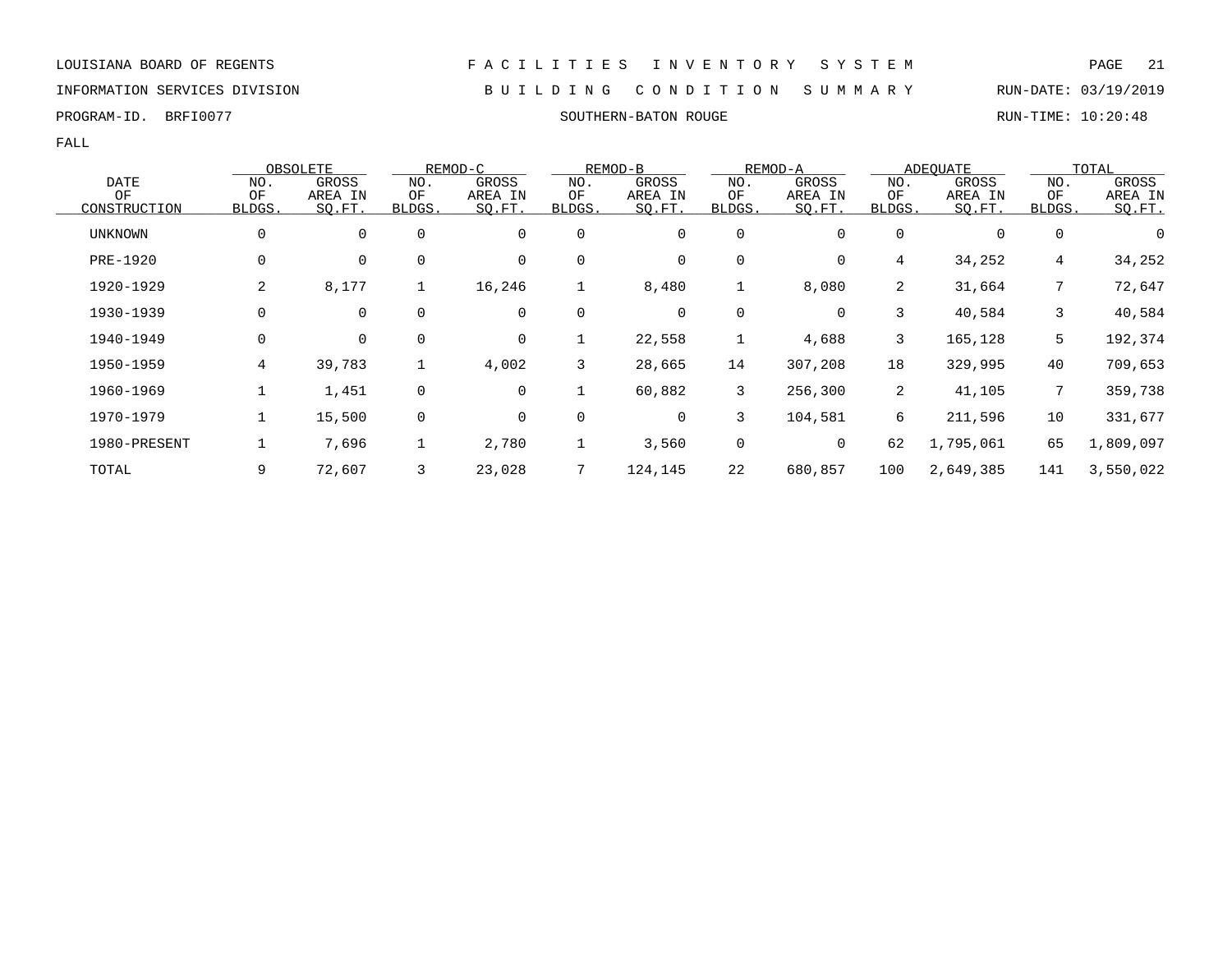INFORMATION SERVICES DIVISION B U I L D I N G C O N D I T I O N S U M M A R Y RUN-DATE: 03/19/2019

PROGRAM-ID. BRFI0077 SOUTHERN-NEW ORLEANS SOUTHERN-NEW ORLEANS RUN-TIME: 10:20:48

FALL

|                |        | OBSOLETE    |             | REMOD-C  |             | REMOD-B     |             | REMOD-A  |                | <b>ADEQUATE</b> |             | TOTAL        |
|----------------|--------|-------------|-------------|----------|-------------|-------------|-------------|----------|----------------|-----------------|-------------|--------------|
| <b>DATE</b>    | NO.    | GROSS       | NO.         | GROSS    | NO.         | GROSS       | NO.         | GROSS    | NO.            | GROSS           | NO.         | <b>GROSS</b> |
| ΟF             | ΟF     | AREA IN     | ΟF          | AREA IN  | ΟF          | AREA IN     | ΟF          | AREA IN  | ΟF             | AREA IN         | ΟF          | AREA IN      |
| CONSTRUCTION   | BLDGS. | SQ.FT.      | BLDGS.      | SQ.FT.   | BLDGS.      | SQ.FT.      | BLDGS.      | SQ.FT.   | BLDGS.         | SO.FT.          | BLDGS.      | SQ.FT.       |
| <b>UNKNOWN</b> | 0      | $\mathbf 0$ | $\mathbf 0$ | $\Omega$ | $\mathbf 0$ | $\mathbf 0$ | $\mathbf 0$ | O        | $\Omega$       | $\Omega$        | 0           |              |
| PRE-1920       | 0      | 0           | 0           | $\Omega$ | $\Omega$    | 0           | 0           |          | 0              | $\mathbf 0$     | $\mathbf 0$ | 0            |
| 1920-1929      |        | $\mathbf 0$ | 0           | 0        | 0           | 0           | 0           |          | 0              | 0               | $\mathbf 0$ | 0            |
| 1930-1939      |        | 0           | 0           | 0        | 0           | 0           | 0           |          |                | 0               | 0           | 0            |
| 1940-1949      | 0      | $\mathbf 0$ | $\Omega$    | 0        | 0           | 0           | 0           | 0        | $\Omega$       | 0               | 0           | $\Omega$     |
| 1950-1959      | 0      | $\mathbf 0$ | $\Omega$    | $\Omega$ | $\Omega$    | $\mathbf 0$ | $\mathbf 0$ | $\Omega$ |                | 46,203          |             | 46,203       |
| 1960-1969      |        | 8,252       | $\mathbf 0$ | $\Omega$ | $\Omega$    | 0           | 1           | 36,420   | 3              | 113,022         | 5           | 157,694      |
| 1970-1979      | 0      | $\mathbf 0$ | $\mathbf 0$ | $\Omega$ | $\mathbf 0$ | 0           | $\mathbf 0$ | $\Omega$ | $\overline{2}$ | 105,710         | 2           | 105,710      |
| 1980-PRESENT   | 0      | 0           | $\mathbf 0$ | $\Omega$ | $\mathbf 0$ | 0           | 0           | 0        |                | 145,132         | 7           | 145,132      |
| TOTAL          |        | 8,252       | $\mathbf 0$ | 0        |             | 0           |             | 36,420   | 13             | 410,067         | 15          | 454,739      |

LOUISIANA BOARD OF REGENTS F A C I L I T I E S I N V E N T O R Y S Y S T E M PAGE 22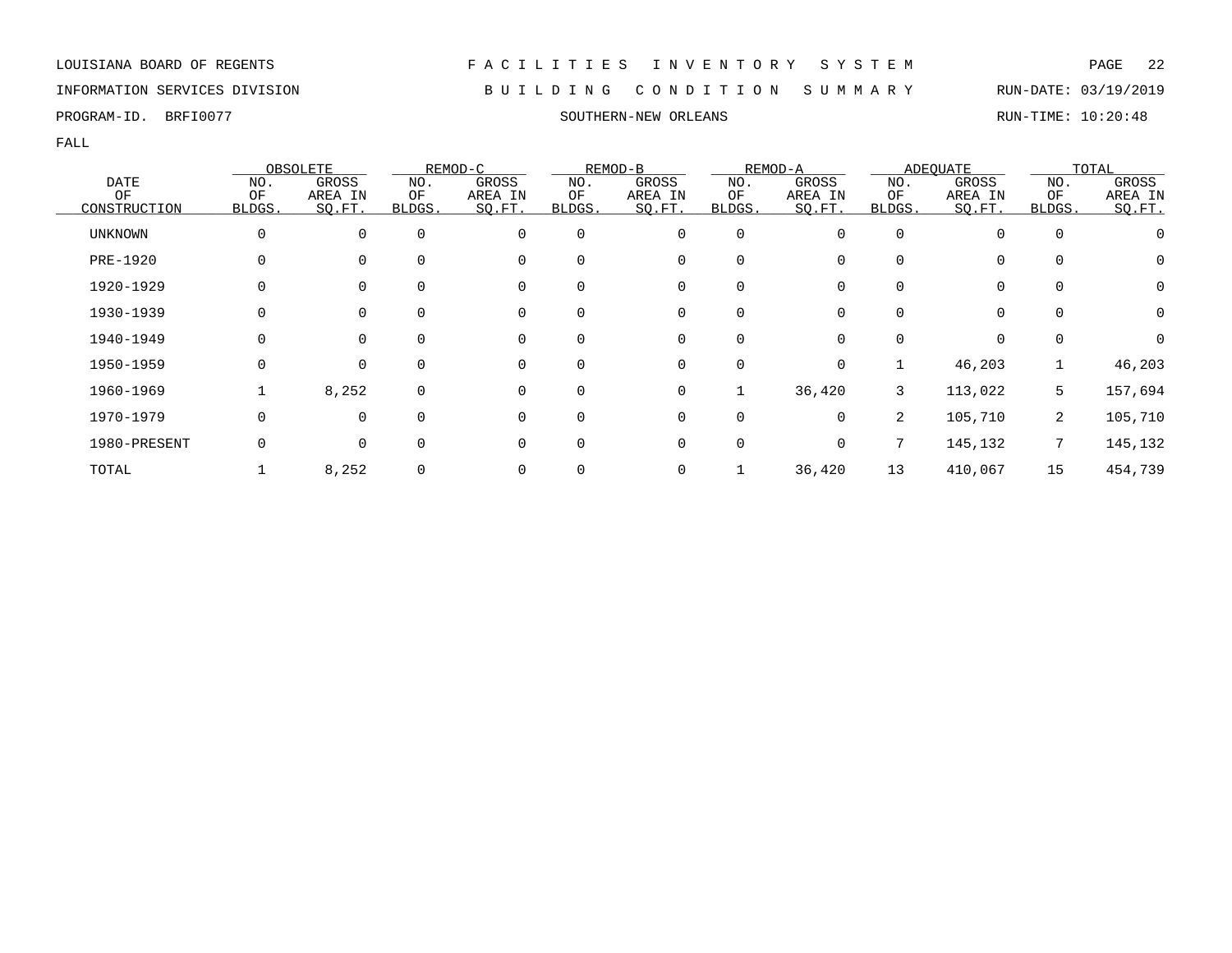### INFORMATION SERVICES DIVISION B U I L D I N G C O N D I T I O N S U M M A R Y RUN-DATE: 03/19/2019

PROGRAM-ID. BRFI0077 SOUTHERN-SHREVEPORT RUN-TIME: 10:20:48

|              |        | OBSOLETE    |             | REMOD-C  |          | REMOD-B     |          | REMOD-A  |        | <b>ADEQUATE</b> |             | TOTAL        |
|--------------|--------|-------------|-------------|----------|----------|-------------|----------|----------|--------|-----------------|-------------|--------------|
| <b>DATE</b>  | NO.    | GROSS       | NO.         | GROSS    | NO.      | GROSS       | NO.      | GROSS    | NO.    | GROSS           | NO.         | <b>GROSS</b> |
| ΟF           | ΟF     | AREA IN     | ΟF          | AREA IN  | ΟF       | AREA IN     | ΟF       | AREA IN  | ΟF     | AREA IN         | ΟF          | AREA IN      |
| CONSTRUCTION | BLDGS. | SQ.FT.      | BLDGS.      | SQ.FT.   | BLDGS.   | SQ.FT.      | BLDGS.   | SO.FT.   | BLDGS. | SQ.FT.          | BLDGS.      | SQ.FT.       |
| UNKNOWN      |        | 0           | $\mathbf 0$ | 0        | $\Omega$ | 0           | 0        |          |        | $\mathbf 0$     | $\mathbf 0$ |              |
| PRE-1920     |        | 0           |             | 0        |          | 0           | 0        |          |        | 83,032          |             | 83,032       |
| 1920-1929    |        | 0           | 0           | 0        |          | 0           | 0        |          |        | 0               | 0           |              |
| 1930-1939    |        | $\mathbf 0$ | 0           | 0        | $\Omega$ | 0           | 0        |          |        | 0               | 0           | 0            |
| 1940-1949    |        | $\mathbf 0$ | $\Omega$    | 0        |          | $\mathbf 0$ | $\Omega$ |          |        | $\Omega$        | $\Omega$    | $\Omega$     |
| 1950-1959    |        | $\Omega$    | $\Omega$    | $\Omega$ | $\Omega$ | $\mathbf 0$ | $\Omega$ |          |        | $\Omega$        | $\Omega$    |              |
| 1960-1969    |        | $\mathbf 0$ | $\Omega$    | $\Omega$ |          | 0           | $\Omega$ | $\Omega$ |        | 56,385          | 3           | 56,385       |
| 1970-1979    |        | $\mathbf 0$ | $\Omega$    | $\Omega$ | 0        | 0           | 0        | $\Omega$ | 5      | 107,088         | 5           | 107,088      |
| 1980-PRESENT |        | $\mathbf 0$ |             | 0        |          | 0           | $\Omega$ |          | 9      | 198,168         | 9           | 198,168      |
| TOTAL        |        | 0           |             | 0        |          | 0           |          | 0        | 18     | 444,673         | 18          | 444,673      |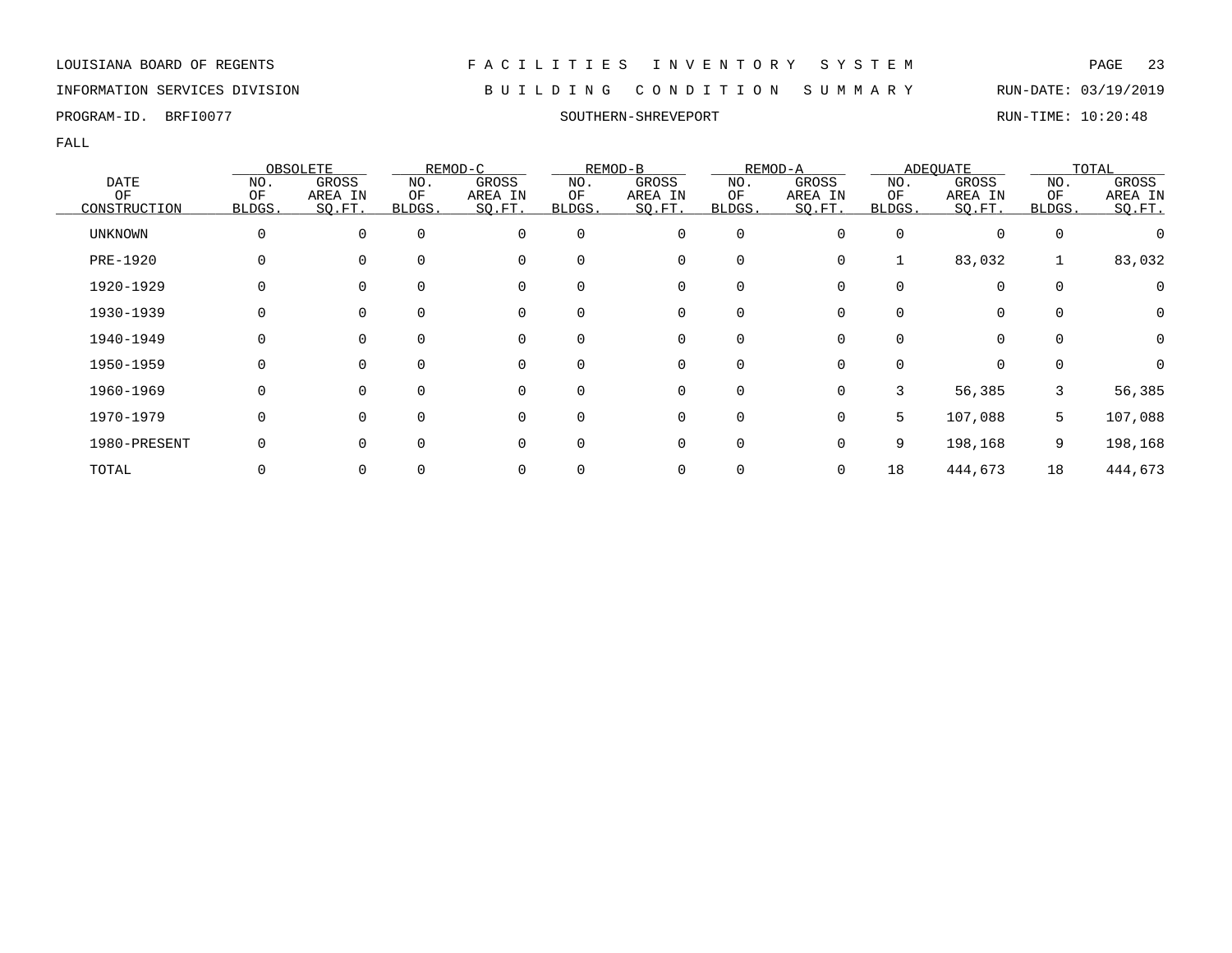### INFORMATION SERVICES DIVISION B U I L D I N G C O N D I T I O N S U M M A R Y RUN-DATE: 03/19/2019

FALL

|                |        | OBSOLETE |          | REMOD-C  |          | REMOD-B  |                  | REMOD-A |        | <b>ADEQUATE</b> |          | TOTAL   |
|----------------|--------|----------|----------|----------|----------|----------|------------------|---------|--------|-----------------|----------|---------|
| <b>DATE</b>    | NO.    | GROSS    | NO.      | GROSS    | NO.      | GROSS    | NO.              | GROSS   | NO.    | GROSS           | NO.      | GROSS   |
| OF             | OF     | AREA IN  | ΟF       | AREA IN  | ΟF       | AREA IN  | ΟF               | AREA IN | ΟF     | AREA IN         | ΟF       | AREA IN |
| CONSTRUCTION   | BLDGS. | SO.FT.   | BLDGS.   | SQ.FT.   | BLDGS.   | SQ.FT.   | BLDGS.           | SQ.FT.  | BLDGS. | SQ.FT.          | BLDGS.   | SO.FT.  |
| <b>UNKNOWN</b> |        | $\Omega$ | $\Omega$ | 0        | $\Omega$ | 0        | 0                |         | O      |                 | $\Omega$ |         |
| PRE-1920       |        | $\Omega$ |          | 0        | 0        | 0        | 0                |         |        | 0               |          |         |
| 1920-1929      |        |          |          | 0        | 0        | 0        |                  |         |        |                 |          |         |
| 1930-1939      |        |          |          | 0        | 0        | 0        |                  |         |        |                 | $\Omega$ |         |
| 1940-1949      |        | $\Omega$ | $\Omega$ | 0        | $\Omega$ | 0        | $\left( \right)$ |         |        |                 | $\Omega$ |         |
| 1950-1959      |        | $\Omega$ | $\Omega$ | 0        | $\Omega$ | 0        | $\Omega$         |         | U      | 0               | $\Omega$ |         |
| 1960-1969      |        | $\Omega$ |          | $\Omega$ | 0        | $\Omega$ |                  |         |        |                 | $\cap$   |         |
| 1970-1979      |        | $\Omega$ | ∩        | $\Omega$ | 0        | 0        | O                |         |        | <sup>n</sup>    | $\Omega$ |         |
| 1980-PRESENT   |        | $\Omega$ | $\Omega$ | O        | 0        | 0        | O                |         |        |                 |          |         |
| TOTAL          |        |          |          |          |          | 0        |                  |         |        |                 |          |         |

PROGRAM-ID. BRFI0077 SOUTHERN UNIV. LAW CENTER SOUTHERN UNIVERSITY RUN-TIME: 10:20:48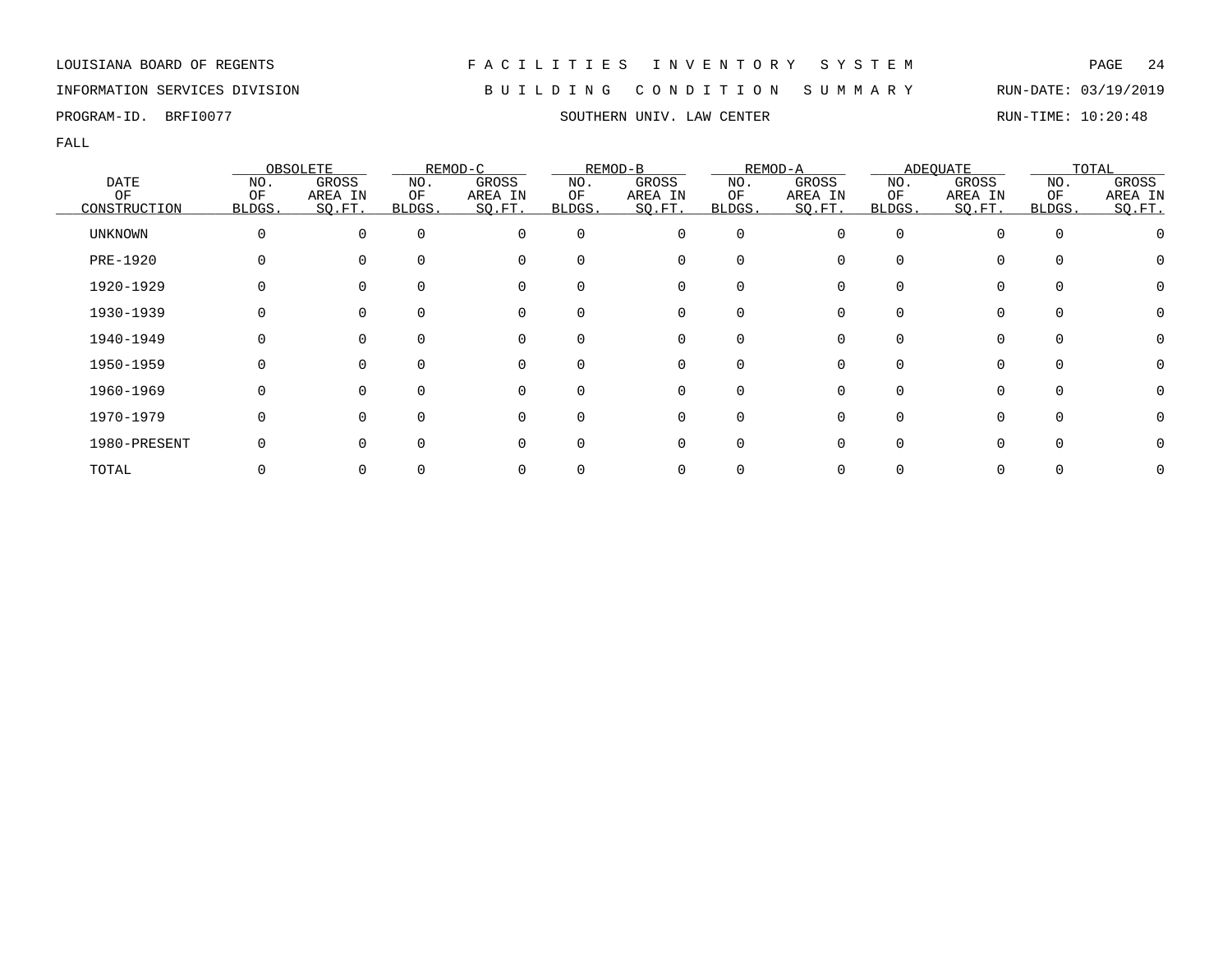### INFORMATION SERVICES DIVISION B U I L D I N G C O N D I T I O N S U M M A R Y RUN-DATE: 03/19/2019

PROGRAM-ID. BRFI0077 **BATON ROUGE COMMUNITY COLLEGE** RUN-TIME: 10:20:48

|                 |        | OBSOLETE    |          | REMOD-C  |              | REMOD-B     |             | REMOD-A |          | <b>ADEOUATE</b> |             | TOTAL            |
|-----------------|--------|-------------|----------|----------|--------------|-------------|-------------|---------|----------|-----------------|-------------|------------------|
| <b>DATE</b>     | NO.    | GROSS       | NO.      | GROSS    | NO.          | GROSS       | NO.         | GROSS   | NO.      | GROSS           | NO.         | GROSS            |
| ΟF              | OF     | AREA IN     | ΟF       | AREA IN  | ΟF           | AREA IN     | ΟF          | AREA IN | ΟF       | AREA IN         | OF          | AREA IN          |
| CONSTRUCTION    | BLDGS. | SQ.FT.      | BLDGS.   | SQ.FT.   | BLDGS.       | SQ.FT.      | BLDGS.      | SQ.FT.  | BLDGS.   | SQ.FT.          | BLDGS.      | SQ.FT.           |
| <b>UNKNOWN</b>  | 0      | $\mathbf 0$ | $\Omega$ | $\Omega$ | $\Omega$     | $\mathbf 0$ | $\mathbf 0$ |         | $\Omega$ |                 | $\mathbf 0$ |                  |
| <b>PRE-1920</b> | U.     | 0           | $\Omega$ | 0        | <sup>0</sup> | 0           | 0           |         |          | 0               | 0           | O                |
| 1920-1929       |        | 0           | $\Omega$ | 0        | 0            | 0           | 0           |         |          | 0               | $\mathbf 0$ | Ω                |
| 1930-1939       |        | 0           | $\Omega$ | 0        | $\Omega$     | 0           | 0           |         |          |                 | $\Omega$    | 0                |
| 1940-1949       | 0      | 0           | $\Omega$ | 0        | $\Omega$     | 0           | $\Omega$    |         |          | $\Omega$        | $\Omega$    | $\left( \right)$ |
| 1950-1959       | 0      | $\Omega$    | $\Omega$ | 0        | 0            | 0           | $\Omega$    | 0       | 2        | 63,920          | 2           | 63,920           |
| 1960-1969       | 0      | $\Omega$    | $\Omega$ | 0        | $\Omega$     | 0           | 0           |         | $\Omega$ | $\Omega$        | $\mathbf 0$ |                  |
| 1970-1979       | 0      | $\mathbf 0$ | $\Omega$ | 0        | $\Omega$     | 0           | 2           | 25,987  | 6        | 77,980          | 8           | 103,967          |
| 1980-PRESENT    |        | 0           | $\Omega$ | 0        | <sup>0</sup> | 0           | 0           | 0       | 18       | 916,176         | 18          | 916,176          |
| TOTAL           |        | 0           |          |          |              | 0           | 2           | 25,987  | 26       | 1,058,076       | 28          | 1,084,063        |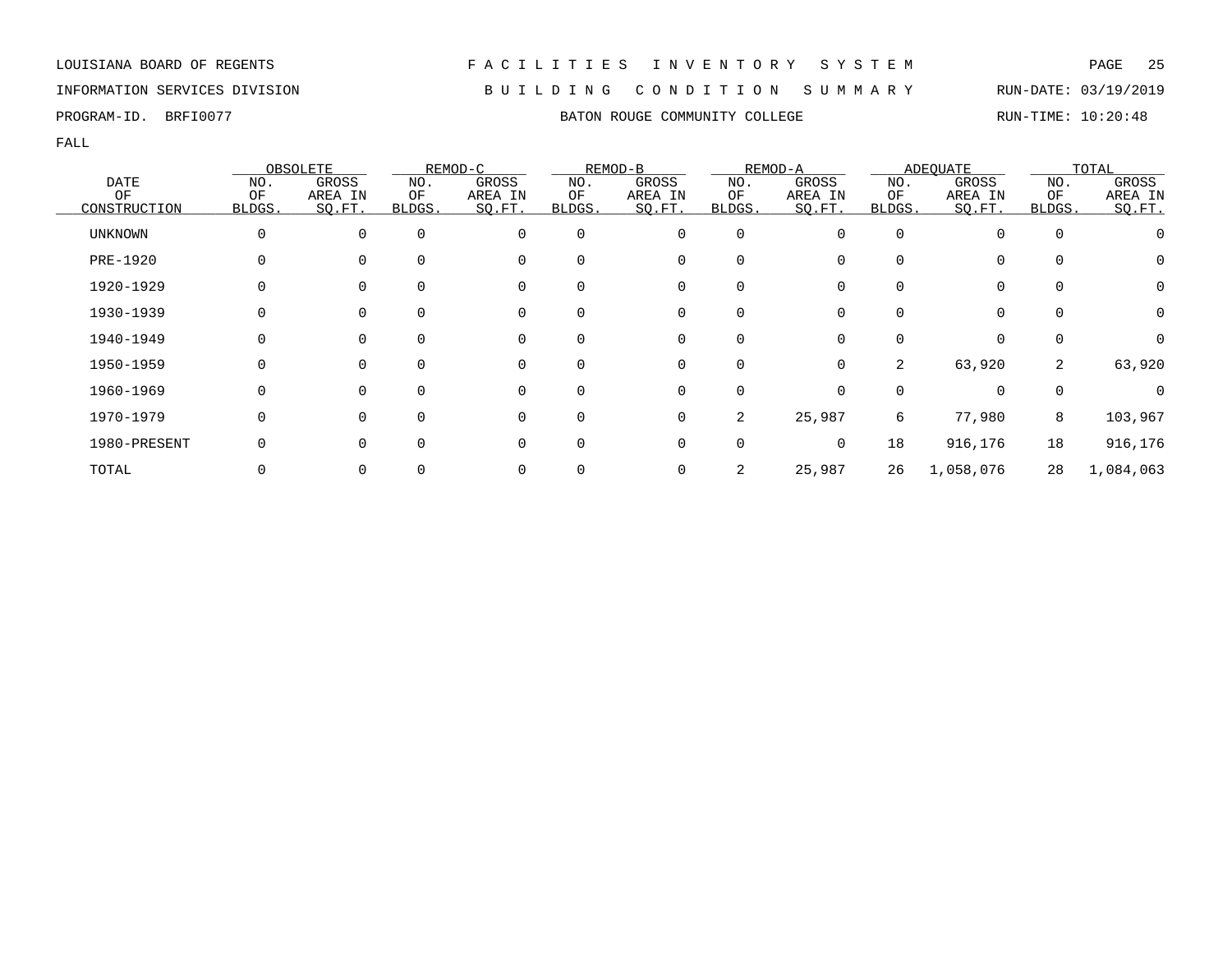### INFORMATION SERVICES DIVISION B U I L D I N G C O N D I T I O N S U M M A R Y RUN-DATE: 03/19/2019

PROGRAM-ID. BRFI0077 **BOSSIER PARISH COMMUNITY COLLEGE** RUN-TIME: 10:20:48

|                |          | OBSOLETE |          | REMOD-C  |          | REMOD-B     |             | REMOD-A  |        | <b>ADEOUATE</b> |          | TOTAL   |
|----------------|----------|----------|----------|----------|----------|-------------|-------------|----------|--------|-----------------|----------|---------|
| <b>DATE</b>    | NO.      | GROSS    | NO.      | GROSS    | NO.      | GROSS       | NO.         | GROSS    | NO.    | GROSS           | NO.      | GROSS   |
| ΟF             | OF       | AREA IN  | ΟF       | AREA IN  | ΟF       | AREA IN     | ΟF          | AREA IN  | ΟF     | AREA IN         | ΟF       | AREA IN |
| CONSTRUCTION   | BLDGS.   | SO.FT.   | BLDGS.   | SQ.FT.   | BLDGS.   | SQ.FT.      | BLDGS.      | SQ.FT.   | BLDGS. | SQ.FT.          | BLDGS.   | SQ.FT.  |
| <b>UNKNOWN</b> | $\Omega$ | $\Omega$ | $\Omega$ | $\Omega$ | $\Omega$ | $\mathbf 0$ | 0           | $\Omega$ | 0      | 0               | 0        |         |
| PRE-1920       |          |          |          |          |          | $\Omega$    | $\Omega$    |          |        | 0               |          |         |
| 1920-1929      |          |          |          |          |          | 0           | 0           |          |        | 0               |          |         |
| 1930-1939      |          |          |          |          |          | 0           | 0           |          |        | 0               |          |         |
| 1940-1949      |          |          |          | 0        | $\Omega$ | 0           | 0           |          |        | 0               |          |         |
| 1950-1959      |          |          |          | $\Omega$ | ∩        | $\Omega$    | $\Omega$    |          |        | $\Omega$        |          |         |
| 1960-1969      |          |          |          | $\Omega$ | ∩        | $\Omega$    | $\Omega$    | $\Omega$ |        | $\Omega$        |          |         |
| 1970-1979      |          |          |          | $\Omega$ | ∩        | $\Omega$    | $\Omega$    |          |        | $\Omega$        | $\Omega$ |         |
| 1980-PRESENT   |          |          |          |          |          | $\Omega$    | $\mathbf 0$ |          | 12     | 512,477         | 12       | 512,477 |
| TOTAL          |          |          |          |          |          |             |             |          | 12     | 512,477         | 12       | 512,477 |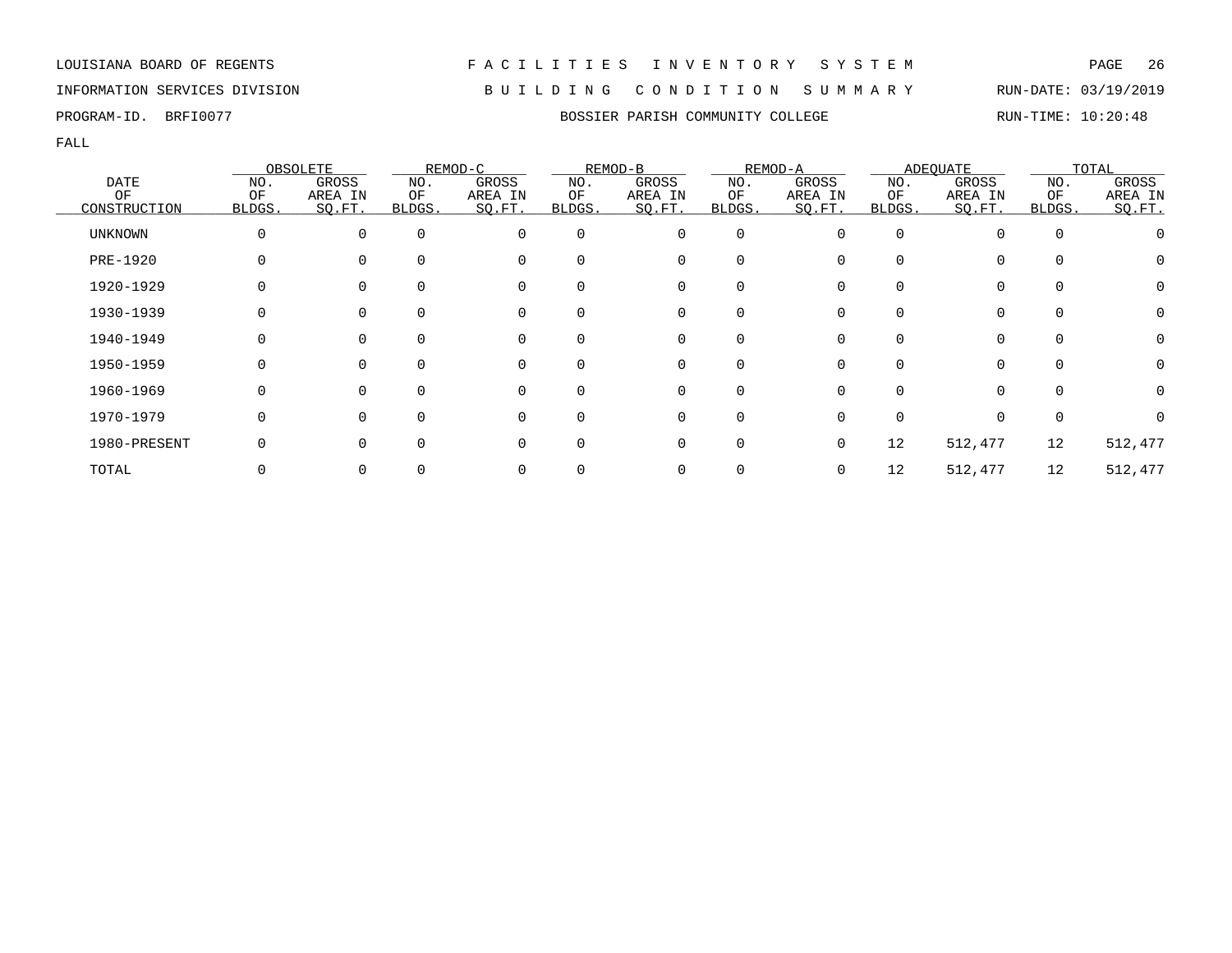### INFORMATION SERVICES DIVISION B U I L D I N G C O N D I T I O N S U M M A R Y RUN-DATE: 03/19/2019

FALL

|                |              | OBSOLETE    |             | REMOD-C |          | REMOD-B      |        | REMOD-A |        | <b>ADEQUATE</b> |          | TOTAL     |
|----------------|--------------|-------------|-------------|---------|----------|--------------|--------|---------|--------|-----------------|----------|-----------|
| <b>DATE</b>    | NO.          | GROSS       | NO.         | GROSS   | NO.      | GROSS        | NO.    | GROSS   | NO.    | GROSS           | NO.      | GROSS     |
| OF             | OF           | AREA IN     | ΟF          | AREA IN | ΟF       | AREA IN      | ΟF     | AREA IN | ΟF     | AREA IN         | OF       | AREA IN   |
| CONSTRUCTION   | BLDGS.       | SQ.FT.      | BLDGS.      | SQ.FT.  | BLDGS.   | SQ.FT.       | BLDGS. | SQ.FT.  | BLDGS. | SQ.FT.          | BLDGS.   | SO.FT.    |
| <b>UNKNOWN</b> |              | 0           | $\Omega$    | 0       | 0        | 0            | 0      | O       | 0      | 0               | $\Omega$ |           |
| PRE-1920       | 0            | $\Omega$    | $\Omega$    | 0       | $\Omega$ | 0            | 0      | 0       | 0      | 0               | $\Omega$ |           |
| 1920-1929      |              | 0           | 0           | 0       | 0        | 0            | 0      | 0       |        | 212,621         |          | 212,621   |
| 1930-1939      |              | 0           | 0           | 0       | 0        | 0            | 0      | 0       |        | 0               | $\Omega$ |           |
| 1940-1949      | 0            | $\mathbf 0$ | $\Omega$    | 0       | 0        | 0            | 0      | 0       |        | 8,500           |          | 8,500     |
| 1950-1959      | <sup>0</sup> | $\Omega$    | $\Omega$    | 0       | $\Omega$ | $\mathbf{0}$ | 0      | 0       |        | 8,893           |          | 8,893     |
| 1960-1969      | 0            | $\Omega$    | $\Omega$    | 0       | $\Omega$ | 0            | 0      | 0       | 3      | 90,355          | 3        | 90,355    |
| 1970-1979      | 0            | $\Omega$    | $\mathbf 0$ | 0       | 0        | 0            | 0      | 0       | 8      | 476,146         | 8        | 476,146   |
| 1980-PRESENT   |              | $\Omega$    | $\Omega$    | 0       | 0        | 0            |        | 41,308  | 17     | 560,449         | 18       | 601,757   |
| TOTAL          |              | 0           |             | 0       |          | 0            |        | 41,308  | 31     | 1,356,964       | 32       | 1,398,272 |

PROGRAM-ID. BRFI0077 COLLEGADO COMMUNITY COLLEGE RUN-TIME: 10:20:48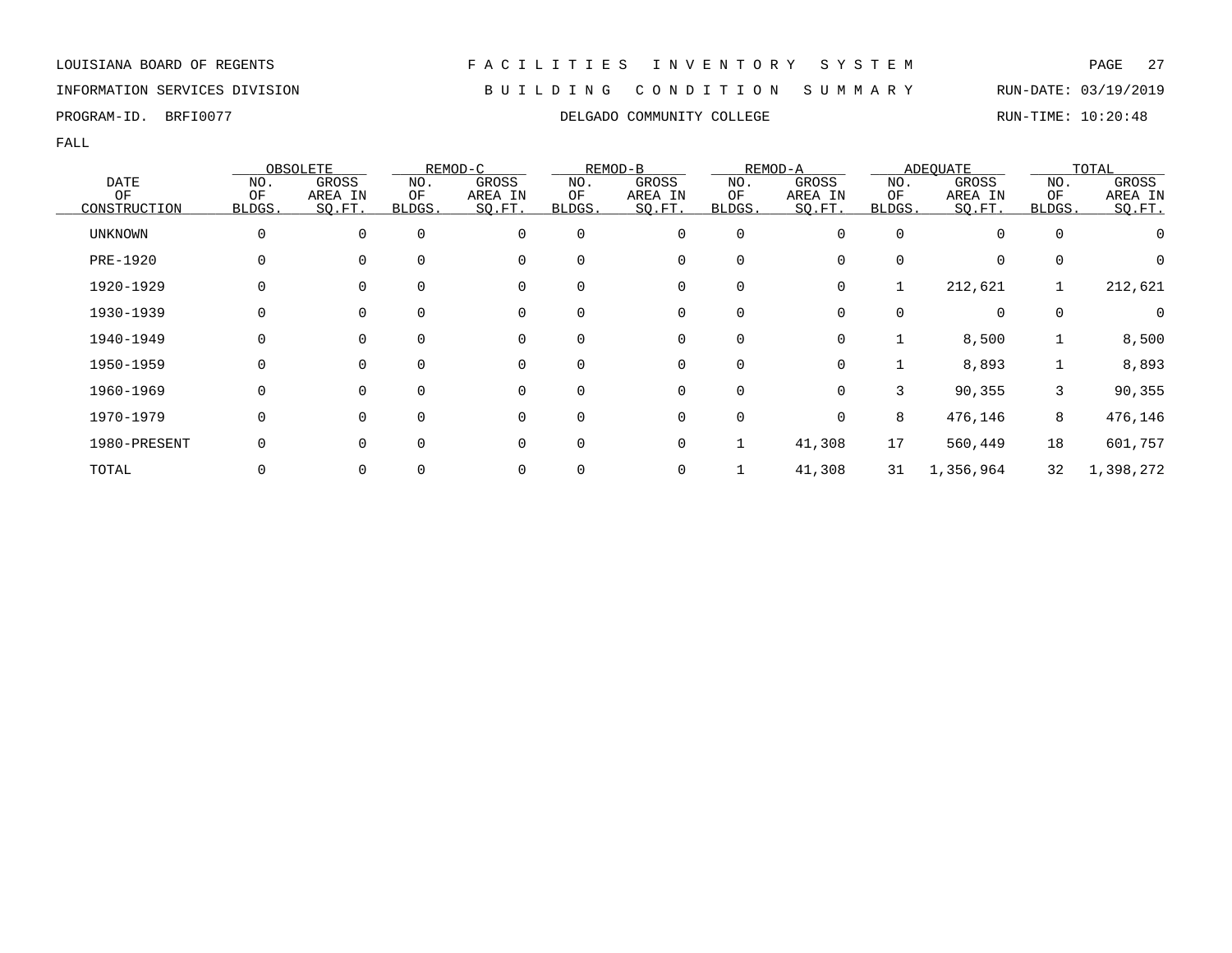INFORMATION SERVICES DIVISION B U I L D I N G C O N D I T I O N S U M M A R Y RUN-DATE: 03/19/2019

FALL

|              |              | OBSOLETE |          | REMOD-C  |             | REMOD-B     |             | REMOD-A |              | <b>ADEQUATE</b> |             | TOTAL    |
|--------------|--------------|----------|----------|----------|-------------|-------------|-------------|---------|--------------|-----------------|-------------|----------|
| DATE         | NO.          | GROSS    | NO.      | GROSS    | NO.         | GROSS       | NO.         | GROSS   | NO.          | GROSS           | NO.         | GROSS    |
| ΟF           | OF           | AREA IN  | ΟF       | AREA IN  | OF          | AREA IN     | ΟF          | AREA IN | ΟF           | AREA IN         | ΟF          | AREA IN  |
| CONSTRUCTION | <b>BLDGS</b> | SO.FT.   | BLDGS.   | SQ.FT.   | BLDGS.      | SQ.FT.      | BLDGS.      | SQ.FT.  | BLDGS.       | SQ.FT.          | BLDGS.      | SQ.FT.   |
| UNKNOWN      | 0            | $\Omega$ | $\Omega$ | $\Omega$ | $\Omega$    | 0           | 0           | 0       |              | 4,600           | 1           | 4,600    |
| PRE-1920     | 0            |          |          |          | $\Omega$    | 0           | 0           |         | 0            | 0               | $\mathbf 0$ | 0        |
| 1920-1929    | 0            |          |          | 0        | 0           | 0           | 0           | 0       | 0            | 0               | $\mathbf 0$ | 0        |
| 1930-1939    | 0            |          |          | 0        | $\mathbf 0$ | 0           | 0           | 0       | 0            | 0               | $\mathbf 0$ | 0        |
| 1940-1949    | $\Omega$     | $\Omega$ |          | $\Omega$ | $\Omega$    | $\mathbf 0$ | $\mathbf 0$ | 0       | <sup>0</sup> | $\Omega$        | $\Omega$    | 0        |
| 1950-1959    | $\Omega$     | $\Omega$ |          | $\Omega$ | $\Omega$    | $\mathbf 0$ | $\mathbf 0$ | U       | 0            | 0               | $\Omega$    | $\Omega$ |
| 1960-1969    | 0            | $\Omega$ |          | $\Omega$ | $\Omega$    | $\mathbf 0$ | $\mathbf 0$ | O       | 0            | 0               | 0           |          |
| 1970-1979    | 0            | $\Omega$ |          | $\Omega$ | $\mathbf 0$ | 0           | 0           | 0       |              | 43,379          |             | 43,379   |
| 1980-PRESENT | 0            | 0        | 2        | 6,471    | $\mathbf 0$ | $\mathbf 0$ | $\mathbf 1$ | 18,700  | 10           | 185,050         | 13          | 210,221  |
| TOTAL        |              |          | 2        | 6,471    | 0           | 0           |             | 18,700  | 12           | 233,029         | 15          | 258,200  |

PROGRAM-ID. BRFI0077 **ELAINE P. NUNEZ COMMUNITY COLLEGE** RUN-TIME: 10:20:48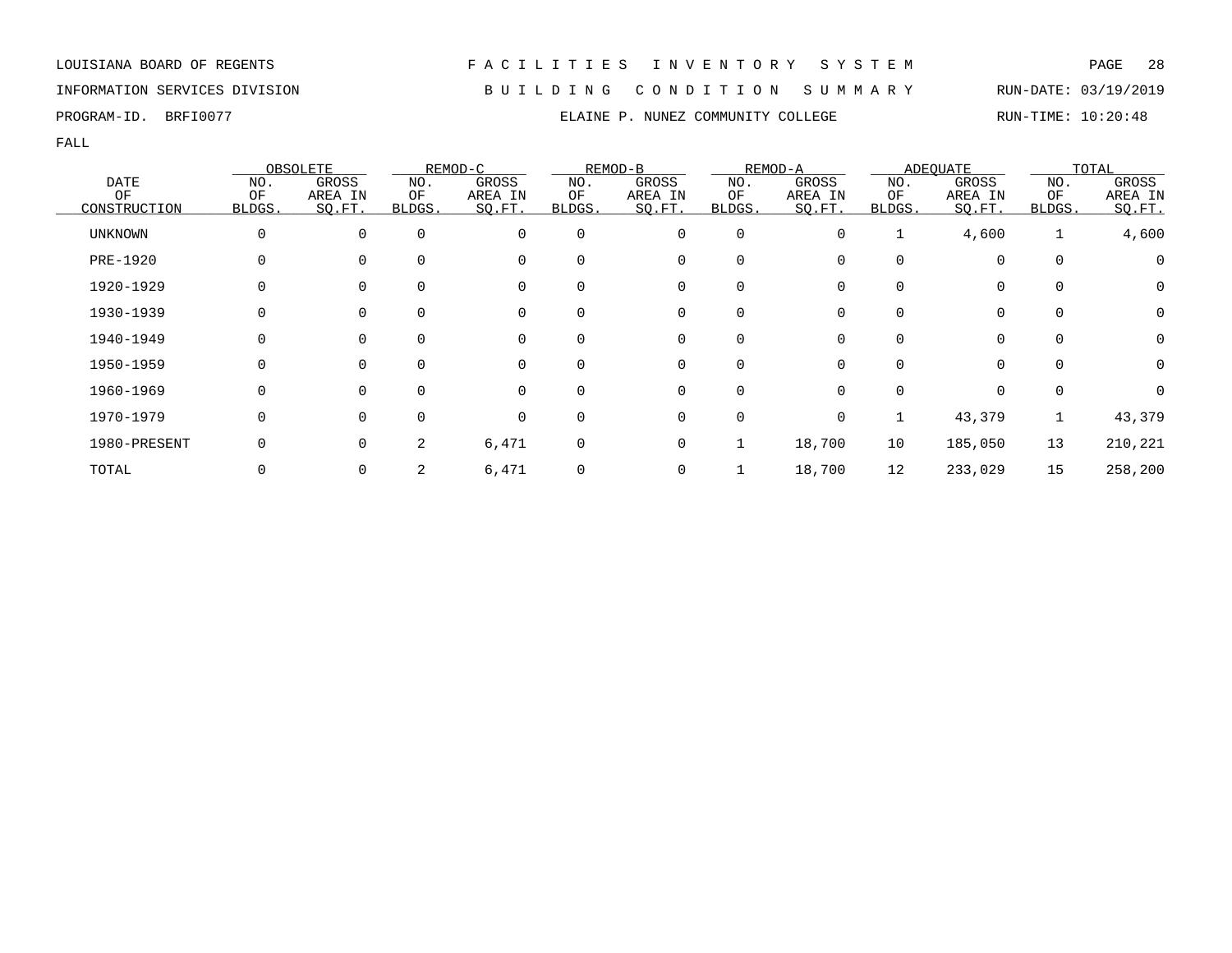INFORMATION SERVICES DIVISION B U I L D I N G C O N D I T I O N S U M M A R Y RUN-DATE: 03/19/2019

PROGRAM-ID. BRFI0077 **RIVER PARISHES COMMUNITY COLLEGE** RUN-TIME: 10:20:48

|                |              | OBSOLETE     |              | REMOD-C  |          | REMOD-B     |          | REMOD-A |        | ADEOUATE     |              | TOTAL   |
|----------------|--------------|--------------|--------------|----------|----------|-------------|----------|---------|--------|--------------|--------------|---------|
| <b>DATE</b>    | NO.          | GROSS        | NO.          | GROSS    | NO.      | GROSS       | NO.      | GROSS   | NO.    | GROSS        | NO.          | GROSS   |
| ΟF             | ΟF           | AREA IN      | ΟF           | AREA IN  | ΟF       | AREA IN     | ΟF       | AREA IN | ΟF     | AREA IN      | ΟF           | AREA IN |
| CONSTRUCTION   | BLDGS.       | SO.FT.       | <b>BLDGS</b> | SO.FT.   | BLDGS.   | SO.FT.      | BLDGS.   | SO.FT.  | BLDGS. | SQ.FT.       | <b>BLDGS</b> | SQ.FT.  |
| <b>UNKNOWN</b> | $\Omega$     | $\Omega$     | $\Omega$     | $\Omega$ | $\Omega$ | 0           | $\Omega$ |         |        |              | 0            |         |
| PRE-1920       |              |              | $\Omega$     | 0        | $\Omega$ | $\mathbf 0$ | $\Omega$ |         |        | $\Omega$     | $\Omega$     | U       |
| 1920-1929      |              |              | $\Omega$     | 0        |          | 0           | O        |         |        |              |              | 0       |
| 1930-1939      |              |              | $\Omega$     | 0        |          | 0           |          |         |        |              | 0            | 0       |
| 1940-1949      | 0            | $\Omega$     | $\Omega$     | 0        | 0        | 0           | $\Omega$ |         |        | 0            | $\Omega$     | 0       |
| 1950-1959      | $\Omega$     | $\Omega$     | $\Omega$     | $\Omega$ | $\Omega$ | $\mathbf 0$ | $\Omega$ |         | ∩      | $\Omega$     | $\Omega$     | 0       |
| 1960-1969      | <sup>0</sup> | <sup>n</sup> | $\Omega$     | $\Omega$ |          | $\Omega$    | U        |         |        | <sup>n</sup> | $\Omega$     | 0       |
| 1970-1979      | $\Omega$     |              | $\Omega$     | $\Omega$ |          | 0           | 0        |         |        |              | $\Omega$     |         |
| 1980-PRESENT   |              |              | $\Omega$     | 0        | 0        | 0           | $\Omega$ |         | 4      | 203,176      | 4            | 203,176 |
| TOTAL          |              |              |              |          |          | 0           |          |         |        | 203,176      | 4            | 203,176 |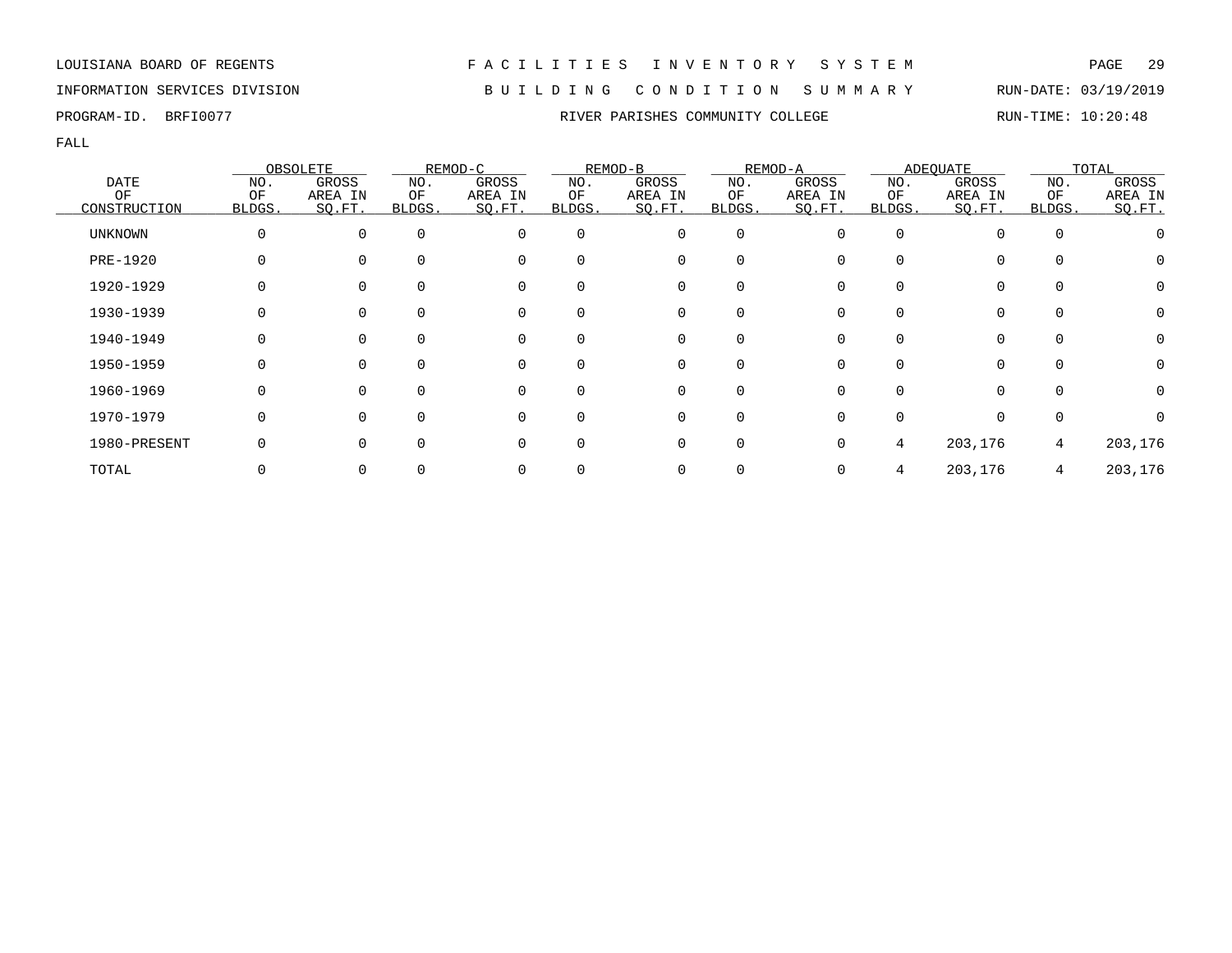LOUISIANA BOARD OF REGENTS F A C I L I T I E S I N V E N T O R Y S Y S T E M PAGE 30 INFORMATION SERVICES DIVISION B U I L D I N G C O N D I T I O N S U M M A R Y RUN-DATE: 03/19/2019

### PROGRAM-ID. BRFI0077 SOUTH LOUISIANA COMMUNITY COLLEGE RUN-TIME: 10:20:48

|                |        | OBSOLETE |          | REMOD-C  |          | REMOD-B     |             | REMOD-A |              | <b>ADEOUATE</b> |          | TOTAL    |
|----------------|--------|----------|----------|----------|----------|-------------|-------------|---------|--------------|-----------------|----------|----------|
| <b>DATE</b>    | NO.    | GROSS    | NO.      | GROSS    | NO.      | GROSS       | NO.         | GROSS   | NO.          | GROSS           | NO.      | GROSS    |
| ΟF             | OF     | AREA IN  | ΟF       | AREA IN  | ΟF       | AREA IN     | ΟF          | AREA IN | ΟF           | AREA IN         | OF       | AREA IN  |
| CONSTRUCTION   | BLDGS. | SO.FT.   | BLDGS.   | SQ.FT.   | BLDGS.   | SQ.FT.      | BLDGS.      | SQ.FT.  | BLDGS.       | SQ.FT.          | BLDGS.   | SQ.FT.   |
| <b>UNKNOWN</b> | 0      |          | $\Omega$ | $\Omega$ | 0        | 0           | 0           |         | 0            |                 | 0        |          |
| PRE-1920       |        |          |          | $\Omega$ | $\Omega$ | 0           | 0           |         |              | 0               | $\Omega$ | 0        |
| 1920-1929      |        |          |          | $\Omega$ | 0        | 0           | 0           |         |              | 0               | 0        | 0        |
| 1930-1939      |        | $\Omega$ | $\Omega$ | 0        | 1        | 17,064      | 0           | 0       | 0            | 0               |          | 17,064   |
| 1940-1949      |        |          | $\Omega$ | $\Omega$ | $\Omega$ | $\mathbf 0$ | $\mathbf 0$ |         | 0            | $\Omega$        | $\Omega$ |          |
| 1950-1959      | 0      |          | $\Omega$ | $\Omega$ | $\Omega$ | $\mathbf 0$ | $\mathbf 0$ |         | <sup>0</sup> | $\Omega$        | $\Omega$ | $\Omega$ |
| 1960-1969      |        |          |          | $\Omega$ | $\Omega$ | 0           | 0           |         |              | 0               | 0        |          |
| 1970-1979      | 0      |          | $\Omega$ | $\Omega$ |          | 47,124      | 0           | 0       | 5            | 65,876          | 6        | 113,000  |
| 1980-PRESENT   |        |          | $\Omega$ | $\Omega$ | 0        | 0           | 0           |         | 9            | 148,018         | 9        | 148,018  |
| TOTAL          |        |          |          |          |          | 64,188      | 0           | 0       | 14           | 213,894         | 16       | 278,082  |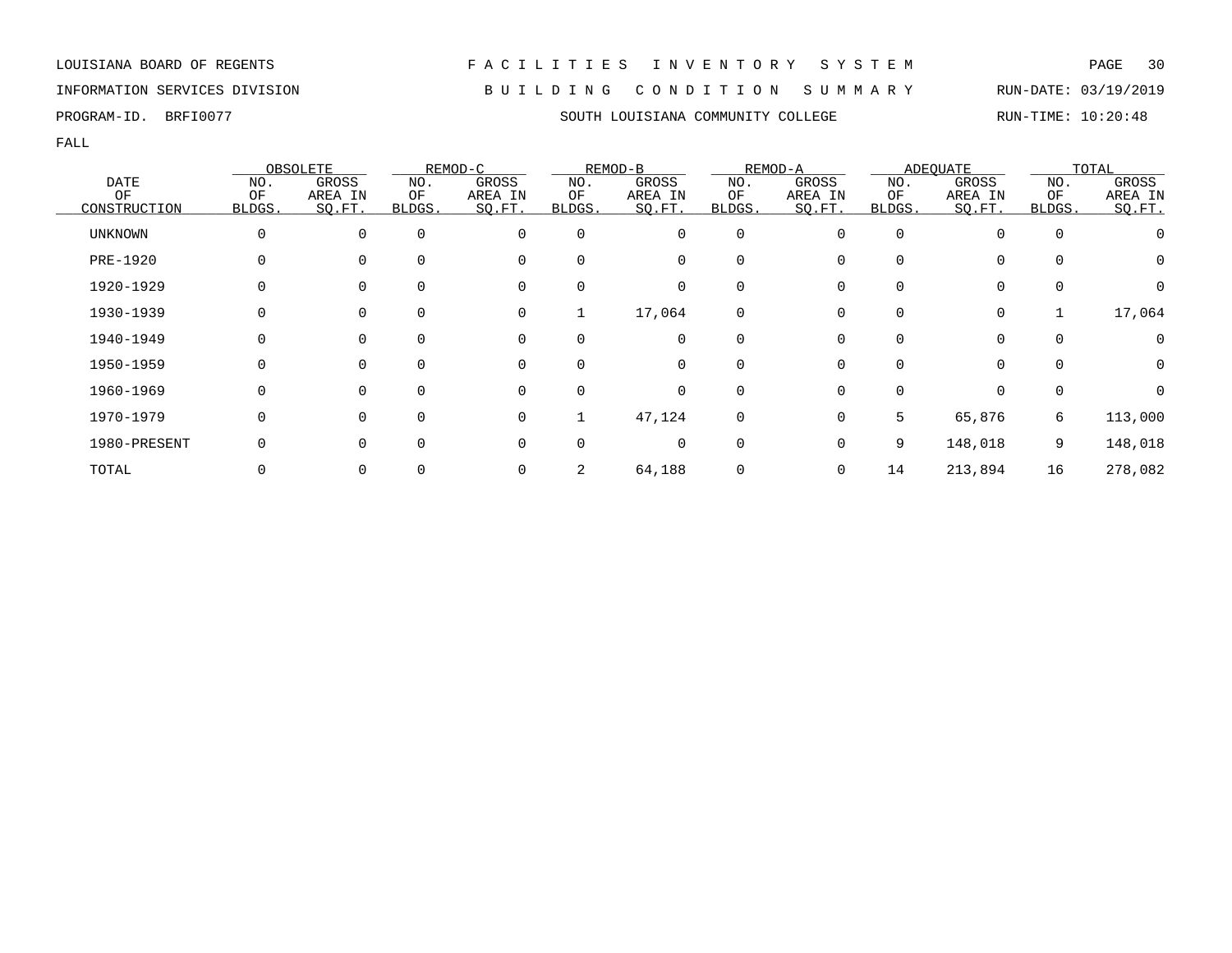INFORMATION SERVICES DIVISION B U I L D I N G C O N D I T I O N S U M M A R Y RUN-DATE: 03/19/2019

FALL

|              |          | OBSOLETE |              | REMOD-C  |          | REMOD-B  |             | REMOD-A |        | <b>ADEQUATE</b> |          | TOTAL    |
|--------------|----------|----------|--------------|----------|----------|----------|-------------|---------|--------|-----------------|----------|----------|
| <b>DATE</b>  | NO.      | GROSS    | NO.          | GROSS    | NO.      | GROSS    | NO.         | GROSS   | NO.    | GROSS           | NO.      | GROSS    |
| OF           | OF       | AREA IN  | ΟF           | AREA IN  | ΟF       | AREA IN  | OF          | AREA IN | ΟF     | AREA IN         | OF       | AREA IN  |
| CONSTRUCTION | BLDGS.   | SQ.FT.   | <b>BLDGS</b> | SQ.FT.   | BLDGS.   | SQ.FT.   | BLDGS.      | SO.FT.  | BLDGS. | SO.FT.          | BLDGS.   | SO.FT.   |
| UNKNOWN      | $\Omega$ | $\Omega$ | $\mathbf 0$  | 0        | $\Omega$ | 0        | $\mathbf 0$ | O       |        | 40,000          | 1        | 40,000   |
| PRE-1920     |          |          | $\Omega$     | 0        | 0        | 0        | $\Omega$    |         |        | $\mathbf 0$     | $\Omega$ |          |
| 1920-1929    |          |          | 0            | 0        | 0        | 0        | 0           |         |        | 0               | 0        |          |
| 1930-1939    |          | $\Omega$ | $\Omega$     | 0        | $\Omega$ | 0        | 0           |         |        | 0               | $\Omega$ | $\Omega$ |
| 1940-1949    | O        | $\Omega$ | $\Omega$     | 0        | $\Omega$ | $\Omega$ | $\Omega$    |         |        | 0               | ∩        | 0        |
| 1950-1959    | O        | $\Omega$ | $\Omega$     | $\Omega$ | 0        | $\Omega$ | $\Omega$    |         |        | $\Omega$        | $\Omega$ | 0        |
| 1960-1969    | 0        | $\Omega$ | $\Omega$     | $\Omega$ | $\Omega$ | 0        | $\mathbf 0$ |         |        | $\Omega$        | $\Omega$ |          |
| 1970-1979    | 0        |          | $\Omega$     | $\Omega$ | $\Omega$ | 0        | $\mathbf 0$ |         |        | $\mathbf 0$     | $\Omega$ |          |
| 1980-PRESENT |          |          | $\Omega$     | 0        | 0        | 0        | $\mathbf 0$ |         | 3      | 145,541         | 3        | 145,541  |
| TOTAL        |          |          |              |          |          |          |             |         |        | 185,541         | 4        | 185,541  |

PROGRAM-ID. BRFI0077 **EXAM-ID.** BRFI0077 **RUN-TIME:** 10:20:48

LOUISIANA BOARD OF REGENTS F A C I L I T I E S I N V E N T O R Y S Y S T E M PAGE 31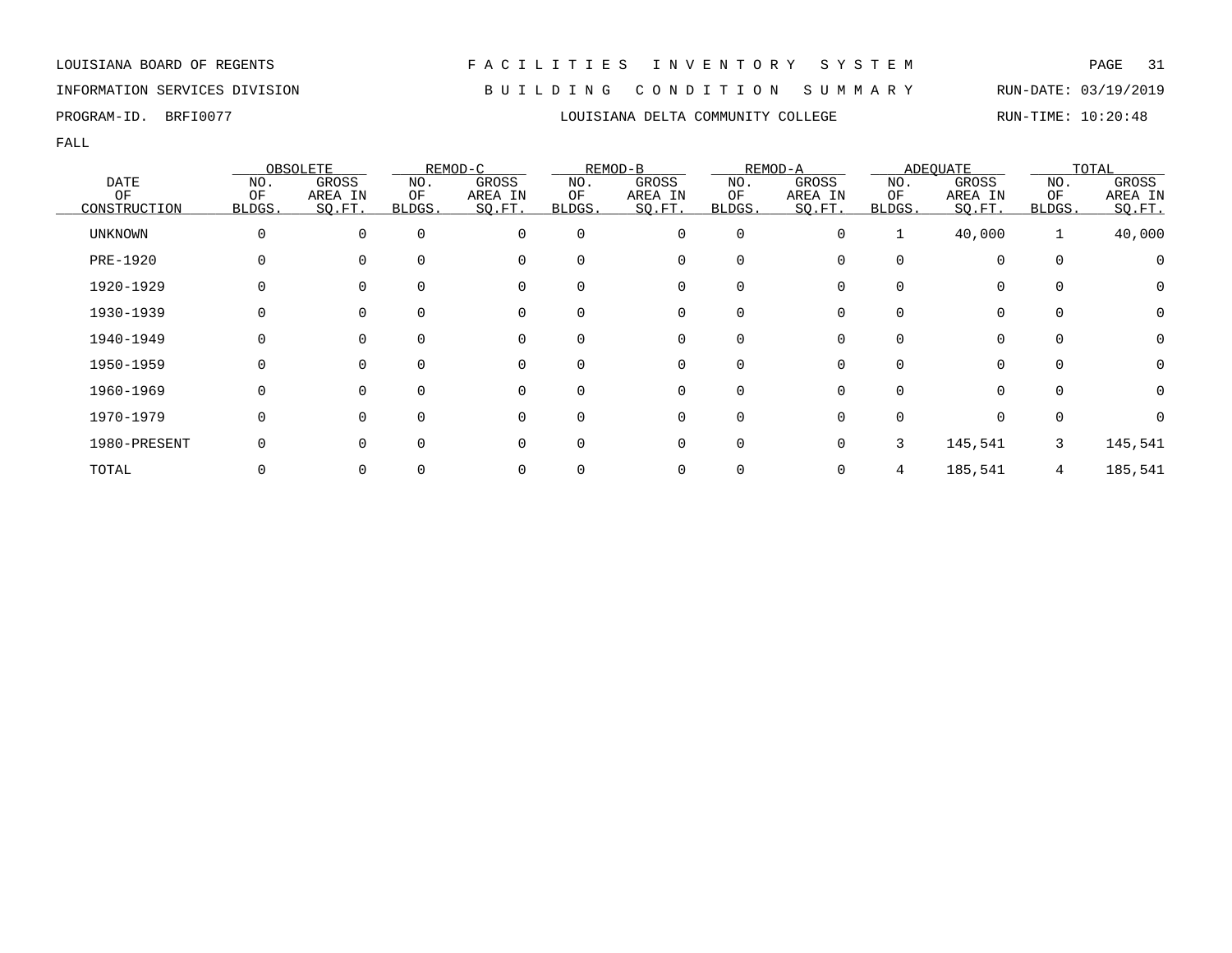### INFORMATION SERVICES DIVISION B U I L D I N G C O N D I T I O N S U M M A R Y RUN-DATE: 03/19/2019

PROGRAM-ID. BRFI0077 SLCC - ACADIAN CAMPUS SLCC - ACADIAN CAMPUS RUN-TIME: 10:20:48

|                |        | OBSOLETE |          | REMOD-C  |          | REMOD-B  |              | REMOD-A |          | <b>ADEQUATE</b> |          | TOTAL            |
|----------------|--------|----------|----------|----------|----------|----------|--------------|---------|----------|-----------------|----------|------------------|
| <b>DATE</b>    | NO.    | GROSS    | NO.      | GROSS    | NO.      | GROSS    | NO.          | GROSS   | NO.      | GROSS           | NO.      | GROSS            |
| ΟF             | ΟF     | AREA IN  | ΟF       | AREA IN  | ΟF       | AREA IN  | ΟF           | AREA IN | ΟF       | AREA IN         | ΟF       | AREA IN          |
| CONSTRUCTION   | BLDGS. | SO.FT.   | BLDGS.   | SQ.FT.   | BLDGS.   | SO.FT.   | BLDGS.       | SQ.FT.  | BLDGS.   | SQ.FT.          | BLDGS.   | SO.FT.           |
| <b>UNKNOWN</b> |        | $\Omega$ | $\Omega$ | 0        | $\Omega$ | 0        | 0            |         | $\Omega$ |                 | $\Omega$ |                  |
| PRE-1920       |        | $\Omega$ |          | 0        | 0        | 0        | $\Omega$     |         |          | 0               |          | O                |
| 1920-1929      |        | $\Omega$ |          | 0        | 0        | 0        | O            |         |          |                 |          | $\left( \right)$ |
| 1930-1939      |        |          |          | 0        | 0        | 0        |              |         |          |                 | $\Omega$ |                  |
| 1940-1949      |        | $\Omega$ | $\Omega$ | 0        | $\Omega$ | 0        | $\Omega$     |         |          | 0               | $\Omega$ |                  |
| 1950-1959      |        | $\Omega$ | $\Omega$ | 0        | $\Omega$ | 0        | $\Omega$     |         | U        | 0               | $\Omega$ | $\left( \right)$ |
| 1960-1969      |        | $\Omega$ |          | $\Omega$ | 0        | $\Omega$ | <sup>n</sup> |         |          |                 |          |                  |
| 1970-1979      |        | $\Omega$ | ∩        | $\Omega$ | 0        | 0        | $\Omega$     |         | 4        | 68,915          | 4        | 68,915           |
| 1980-PRESENT   |        | $\Omega$ | $\Omega$ | 0        | 0        | 0        | $\Omega$     |         |          |                 |          |                  |
| TOTAL          |        |          |          | 0        |          | 0        |              |         |          | 68,915          |          | 68,915           |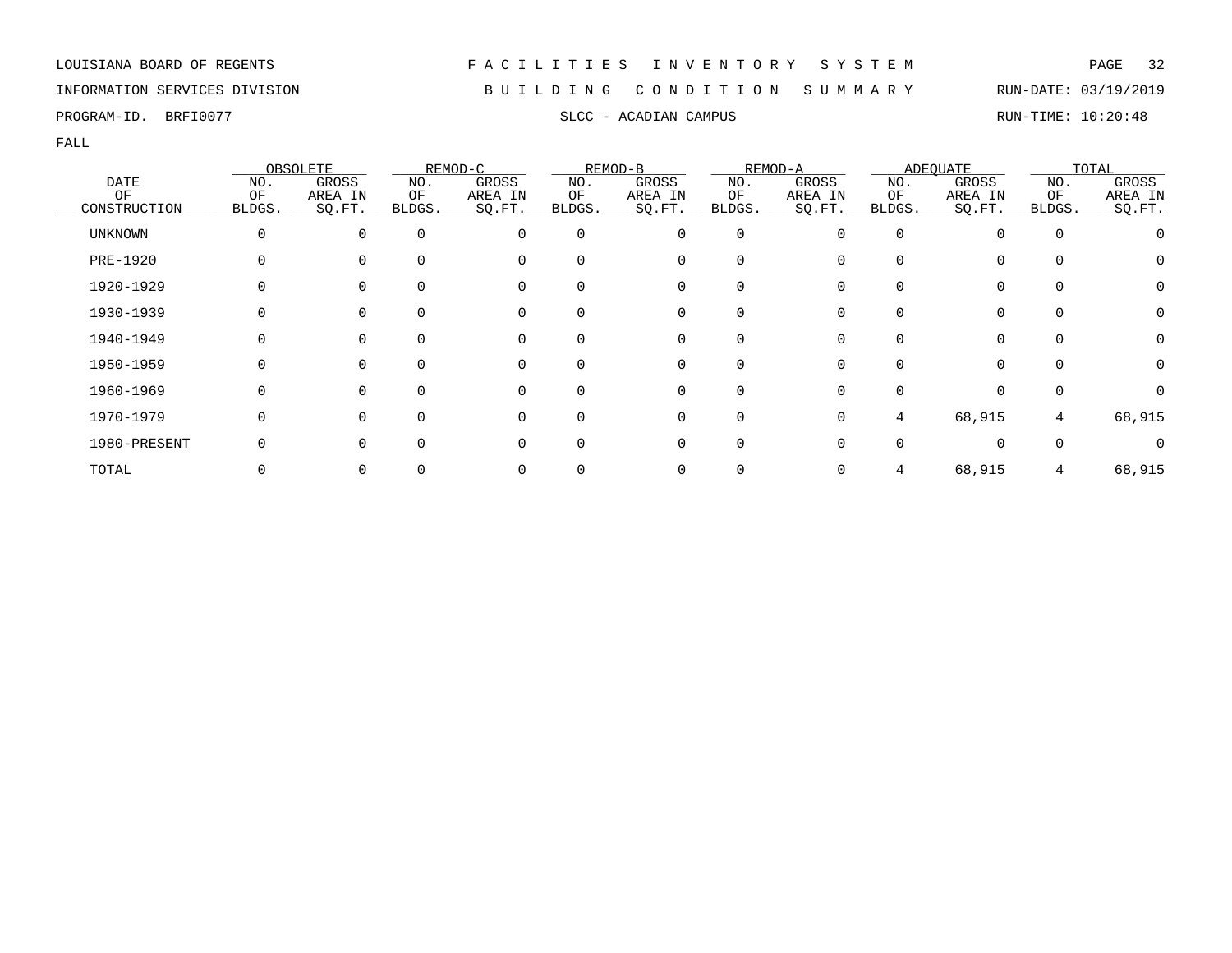### INFORMATION SERVICES DIVISION B U I L D I N G C O N D I T I O N S U M M A R Y RUN-DATE: 03/19/2019

PROGRAM-ID. BRFI0077 CLTCC - ALEXANDRIA CAMPUS CLTCC - ALEXANDRIA COMPUS

|                 |        | OBSOLETE       |          | REMOD-C  |              | REMOD-B  |             | REMOD-A      |              | <b>ADEQUATE</b> |             | TOTAL   |
|-----------------|--------|----------------|----------|----------|--------------|----------|-------------|--------------|--------------|-----------------|-------------|---------|
| <b>DATE</b>     | NO.    | GROSS          | NO.      | GROSS    | NO.          | GROSS    | NO.         | GROSS        | NO.          | GROSS           | NO.         | GROSS   |
| OF              | OF     | AREA IN        | ΟF       | AREA IN  | ΟF           | AREA IN  | ΟF          | AREA IN      | ΟF           | AREA IN         | ΟF          | AREA IN |
| CONSTRUCTION    | BLDGS. | SQ.FT.         | BLDGS.   | SQ.FT.   | BLDGS.       | SO.FT.   | BLDGS.      | SO.FT.       | <b>BLDGS</b> | SQ.FT.          | BLDGS.      | SQ.FT.  |
| <b>UNKNOWN</b>  |        | 0              | $\Omega$ | 0        | $\Omega$     | 0        | 0           | 0            | $\Omega$     | $\Omega$        | $\mathbf 0$ |         |
| <b>PRE-1920</b> |        | $\Omega$       | $\Omega$ | 0        | $\Omega$     | 0        | $\Omega$    |              |              | $\mathbf 0$     | 0           | 0       |
| 1920-1929       |        | 0              |          | 0        | 0            | 0        | 0           |              |              | 0               | 0           | 0       |
| 1930-1939       |        | 0              | $\Omega$ | 0        | $\Omega$     | 0        | O           |              |              | 0               | 0           | 0       |
| 1940-1949       | O      | $\overline{0}$ | $\Omega$ | 0        | $\Omega$     | 0        | 0           | 0            |              | $\Omega$        | $\Omega$    | 0       |
| 1950-1959       | U      | $\Omega$       | $\Omega$ | $\Omega$ | 0            | $\Omega$ | $\Omega$    | <sup>n</sup> |              | $\Omega$        | 0           |         |
| 1960-1969       | O      | $\Omega$       | $\Omega$ | 0        | 0            | 0        | 0           | 0            | 4            | 45,988          | 4           | 45,988  |
| 1970-1979       |        | 0              | $\Omega$ | $\Omega$ | $\Omega$     | 0        | $\mathbf 0$ | 0            | 3            | 39,141          | 3           | 39,141  |
| 1980-PRESENT    |        | $\Omega$       |          | 0        | <sup>0</sup> | 0        | 0           |              | 5            | 6,706           | 5           | 6,706   |
| TOTAL           |        | 0              |          |          |              |          |             | 0            | 12           | 91,835          | 12          | 91,835  |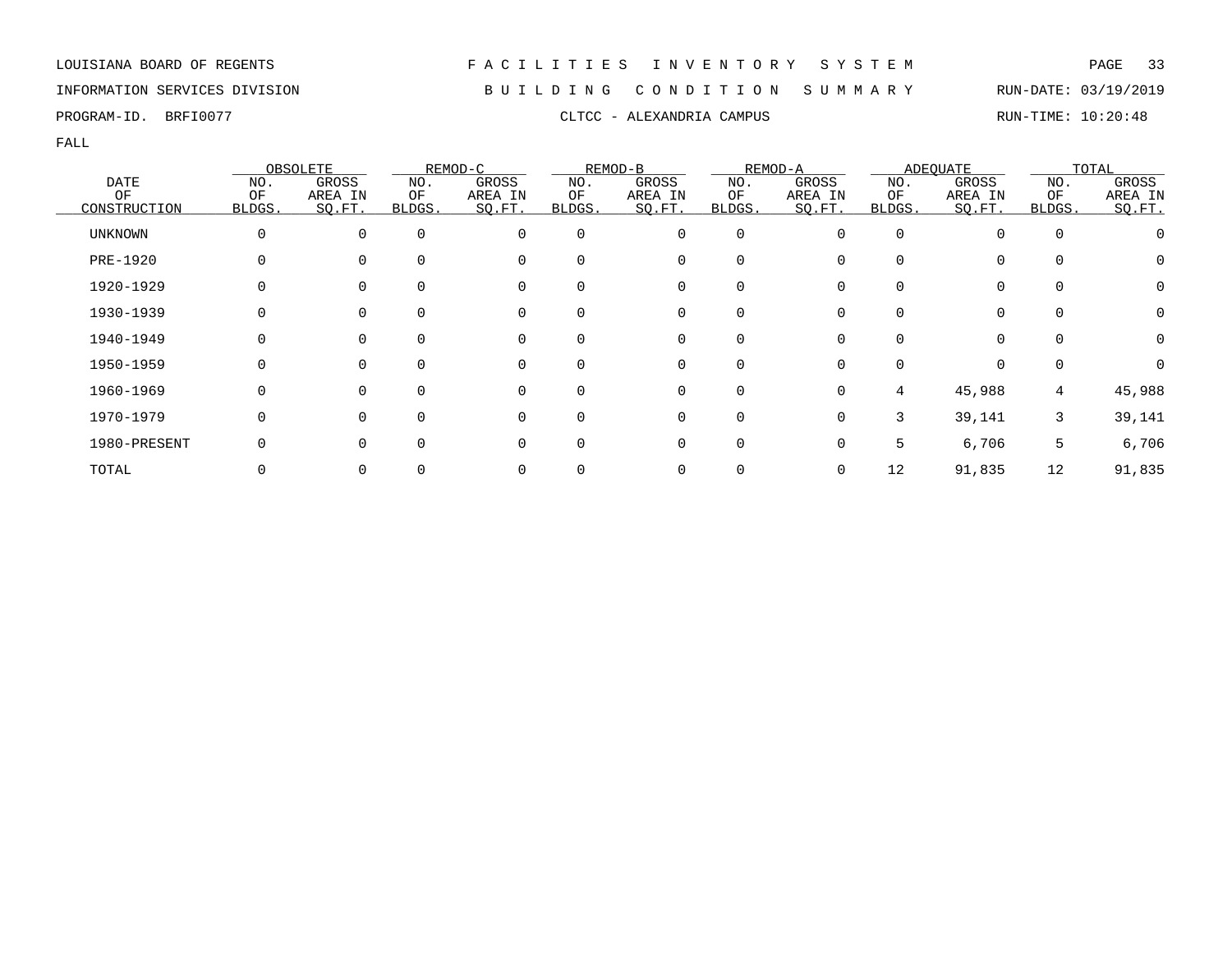### INFORMATION SERVICES DIVISION B U I L D I N G C O N D I T I O N S U M M A R Y RUN-DATE: 03/19/2019

PROGRAM-ID. BRFI0077 **RPCC - ASCENSION CAMPUS** RPCC - ASCENSION CAMPUS RUN-TIME: 10:20:48

|                |        | OBSOLETE |          | REMOD-C  |          | REMOD-B  |                  | REMOD-A |        | <b>ADEQUATE</b> |          | TOTAL   |
|----------------|--------|----------|----------|----------|----------|----------|------------------|---------|--------|-----------------|----------|---------|
| <b>DATE</b>    | NO.    | GROSS    | NO.      | GROSS    | NO.      | GROSS    | NO.              | GROSS   | NO.    | GROSS           | NO.      | GROSS   |
| OF             | OF     | AREA IN  | ΟF       | AREA IN  | ΟF       | AREA IN  | ΟF               | AREA IN | ΟF     | AREA IN         | ΟF       | AREA IN |
| CONSTRUCTION   | BLDGS. | SO.FT.   | BLDGS.   | SQ.FT.   | BLDGS.   | SQ.FT.   | BLDGS.           | SQ.FT.  | BLDGS. | SQ.FT.          | BLDGS.   | SO.FT.  |
| <b>UNKNOWN</b> |        | $\Omega$ | $\Omega$ | 0        | $\Omega$ | 0        | 0                |         | O      |                 | $\Omega$ |         |
| PRE-1920       |        | $\Omega$ |          | 0        | 0        | 0        | 0                |         |        | 0               |          |         |
| 1920-1929      |        |          |          | 0        | 0        | 0        |                  |         |        |                 |          |         |
| 1930-1939      |        |          |          | 0        | 0        | 0        |                  |         |        |                 | $\Omega$ |         |
| 1940-1949      |        | $\Omega$ | $\Omega$ | 0        | $\Omega$ | 0        | $\left( \right)$ |         |        |                 | $\Omega$ |         |
| 1950-1959      |        | $\Omega$ | $\Omega$ | 0        | $\Omega$ | 0        | $\Omega$         |         | U      | 0               | $\Omega$ |         |
| 1960-1969      |        | $\Omega$ |          | $\Omega$ | 0        | $\Omega$ |                  |         |        |                 | $\cap$   |         |
| 1970-1979      |        | $\Omega$ | ∩        | $\Omega$ | 0        | 0        | O                |         |        | <sup>n</sup>    | $\Omega$ |         |
| 1980-PRESENT   |        | $\Omega$ | $\Omega$ | O        | 0        | 0        | O                |         |        |                 |          |         |
| TOTAL          |        |          |          |          |          | 0        |                  |         |        |                 |          |         |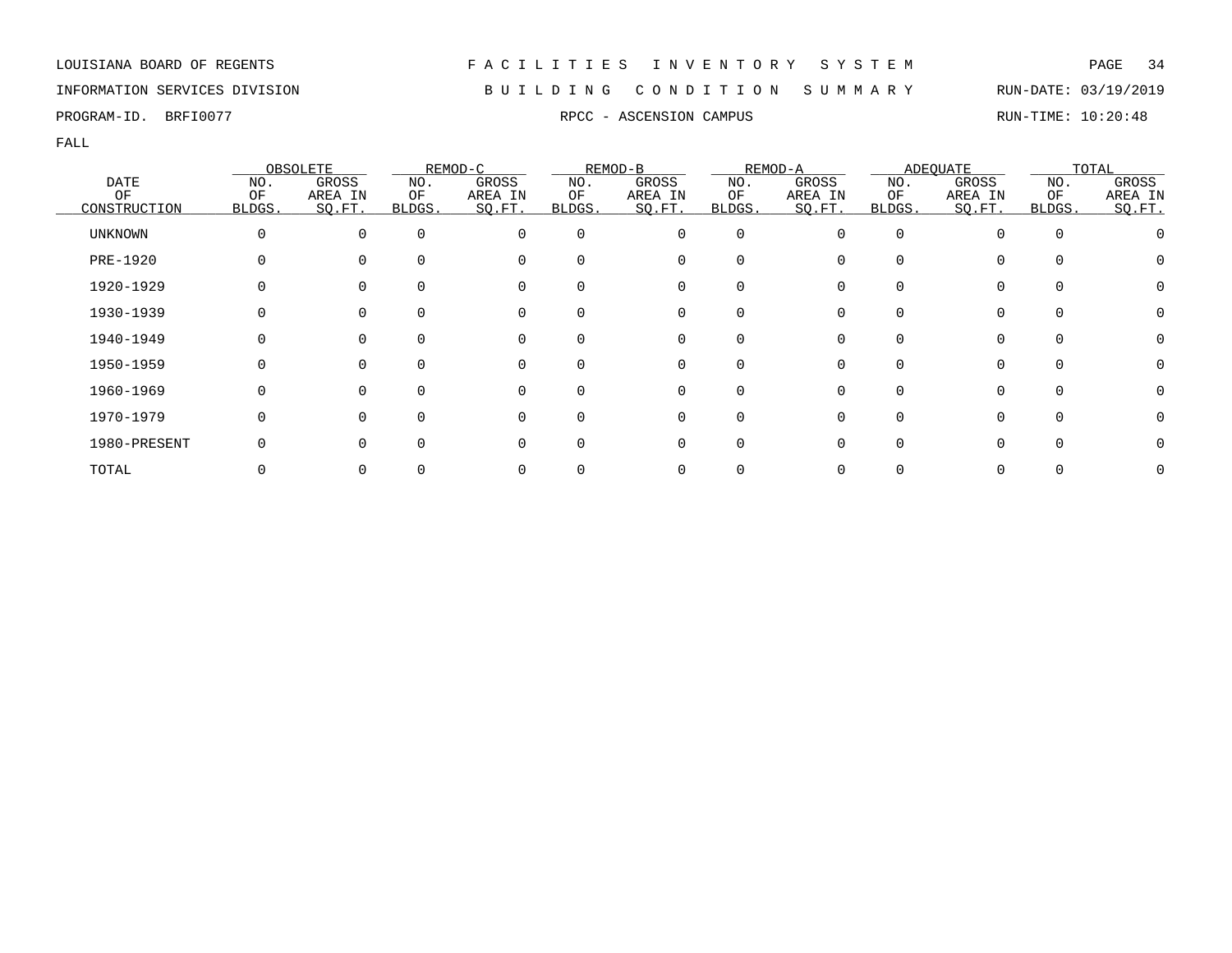INFORMATION SERVICES DIVISION B U I L D I N G C O N D I T I O N S U M M A R Y RUN-DATE: 03/19/2019

|              |        | OBSOLETE |          | REMOD-C  |              | REMOD-B     |          | REMOD-A |                | <b>ADEOUATE</b> |              | TOTAL   |
|--------------|--------|----------|----------|----------|--------------|-------------|----------|---------|----------------|-----------------|--------------|---------|
| <b>DATE</b>  | NO.    | GROSS    | NO.      | GROSS    | NO.          | GROSS       | NO.      | GROSS   | NO.            | GROSS           | NO.          | GROSS   |
| OF           | OF     | AREA IN  | ΟF       | AREA IN  | ΟF           | AREA IN     | OF       | AREA IN | ΟF             | AREA IN         | OF           | AREA IN |
| CONSTRUCTION | BLDGS. | SO.FT.   | BLDGS.   | SQ.FT.   | <b>BLDGS</b> | SQ.FT.      | BLDGS.   | SO.FT.  | BLDGS.         | SQ.FT.          | <b>BLDGS</b> | SQ.FT.  |
| UNKNOWN      |        |          | $\Omega$ | $\Omega$ | $\Omega$     | $\mathbf 0$ | 0        |         | $\Omega$       |                 | $\mathbf 0$  |         |
| PRE-1920     |        |          |          | 0        | 0            | 0           |          |         |                |                 | 0            | 0       |
| 1920-1929    |        |          | $\Omega$ | 0        | 0            | 0           | 0        |         |                |                 | 0            | 0       |
| 1930-1939    |        |          | $\Omega$ | $\Omega$ | $\Omega$     | 0           | $\Omega$ |         |                |                 | $\Omega$     |         |
| 1940-1949    |        |          | $\Omega$ | $\Omega$ | $\Omega$     | 0           | $\Omega$ |         |                | 13,500          |              | 13,500  |
| 1950-1959    |        |          | $\Omega$ | $\Omega$ | $\Omega$     | 0           | 0        |         |                | 1,400           |              | 1,400   |
| 1960-1969    |        |          | $\Omega$ | $\Omega$ | $\Omega$     | 0           | $\Omega$ |         |                |                 | 0            |         |
| 1970-1979    |        |          | $\Omega$ | $\Omega$ | <sup>0</sup> | 0           | 0        |         | $\overline{2}$ | 21,324          | 2            | 21,324  |
| 1980-PRESENT |        |          |          | 0        | 0            | 0           | 0        |         | 3              | 4,353           | 3            | 4,353   |
| TOTAL        |        |          |          |          |              | 0           |          |         |                | 40,577          |              | 40,577  |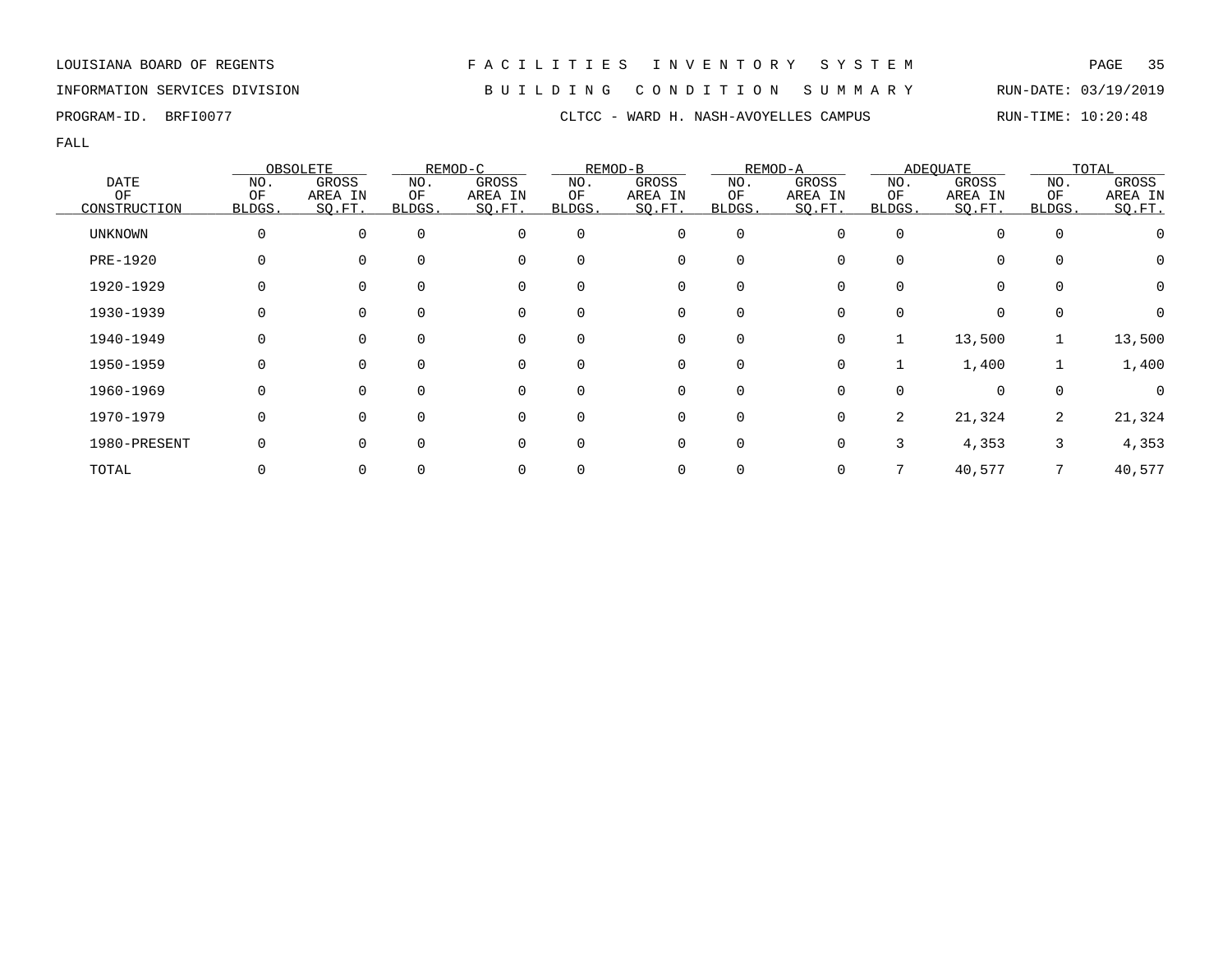### INFORMATION SERVICES DIVISION B U I L D I N G C O N D I T I O N S U M M A R Y RUN-DATE: 03/19/2019

PROGRAM-ID. BRFI0077 **EXAMPUS** LDCC - BASTROP CAMPUS **RUN-TIME: 10:20:48** 

|                |        | OBSOLETE |          | REMOD-C  |              | REMOD-B  |             | REMOD-A      |              | <b>ADEQUATE</b> |             | TOTAL   |
|----------------|--------|----------|----------|----------|--------------|----------|-------------|--------------|--------------|-----------------|-------------|---------|
| <b>DATE</b>    | NO.    | GROSS    | NO.      | GROSS    | NO.          | GROSS    | NO.         | GROSS        | NO.          | GROSS           | NO.         | GROSS   |
| ΟF             | ΟF     | AREA IN  | ΟF       | AREA IN  | ΟF           | AREA IN  | ΟF          | AREA IN      | ΟF           | AREA IN         | ΟF          | AREA IN |
| CONSTRUCTION   | BLDGS. | SO.FT.   | BLDGS.   | SQ.FT.   | BLDGS.       | SO.FT.   | BLDGS.      | SQ.FT.       | <b>BLDGS</b> | SQ.FT.          | BLDGS.      | SO.FT.  |
| <b>UNKNOWN</b> |        | 0        | $\Omega$ | 0        | $\Omega$     | 0        | $\mathbf 0$ | 0            |              | $\Omega$        | $\mathbf 0$ |         |
| PRE-1920       |        | $\Omega$ | $\Omega$ | 0        | $\Omega$     | 0        | $\Omega$    |              |              | 0               | 0           | O       |
| 1920-1929      |        | $\Omega$ |          | 0        | <sup>0</sup> | 0        | 0           |              |              | 0               | 0           | 0       |
| 1930-1939      |        | 0        |          | 0        | 0            | 0        | 0           |              |              | $\Omega$        | 0           | 0       |
| 1940-1949      |        | 0        | $\Omega$ | 0        | $\Omega$     | 0        | $\Omega$    |              |              | $\Omega$        | 0           | 0       |
| 1950-1959      | U      | $\Omega$ | $\Omega$ | 0        | 0            | $\Omega$ | $\Omega$    | <sup>n</sup> |              | $\Omega$        | $\Omega$    | 0       |
| 1960-1969      |        | $\Omega$ | $\cap$   | $\Omega$ | 0            | $\Omega$ | O           |              |              | 0               | $\Omega$    |         |
| 1970-1979      |        | $\Omega$ | $\Omega$ | 0        | 0            | 0        | 0           | 0            | 3            | 19,911          | 3           | 19,911  |
| 1980-PRESENT   |        | $\Omega$ | $\Omega$ | 0        | 0            | 0        | 0           |              | 3            | 24,346          | 3           | 24,346  |
| TOTAL          |        | 0        |          |          |              |          |             |              | 6            | 44,257          | 6           | 44,257  |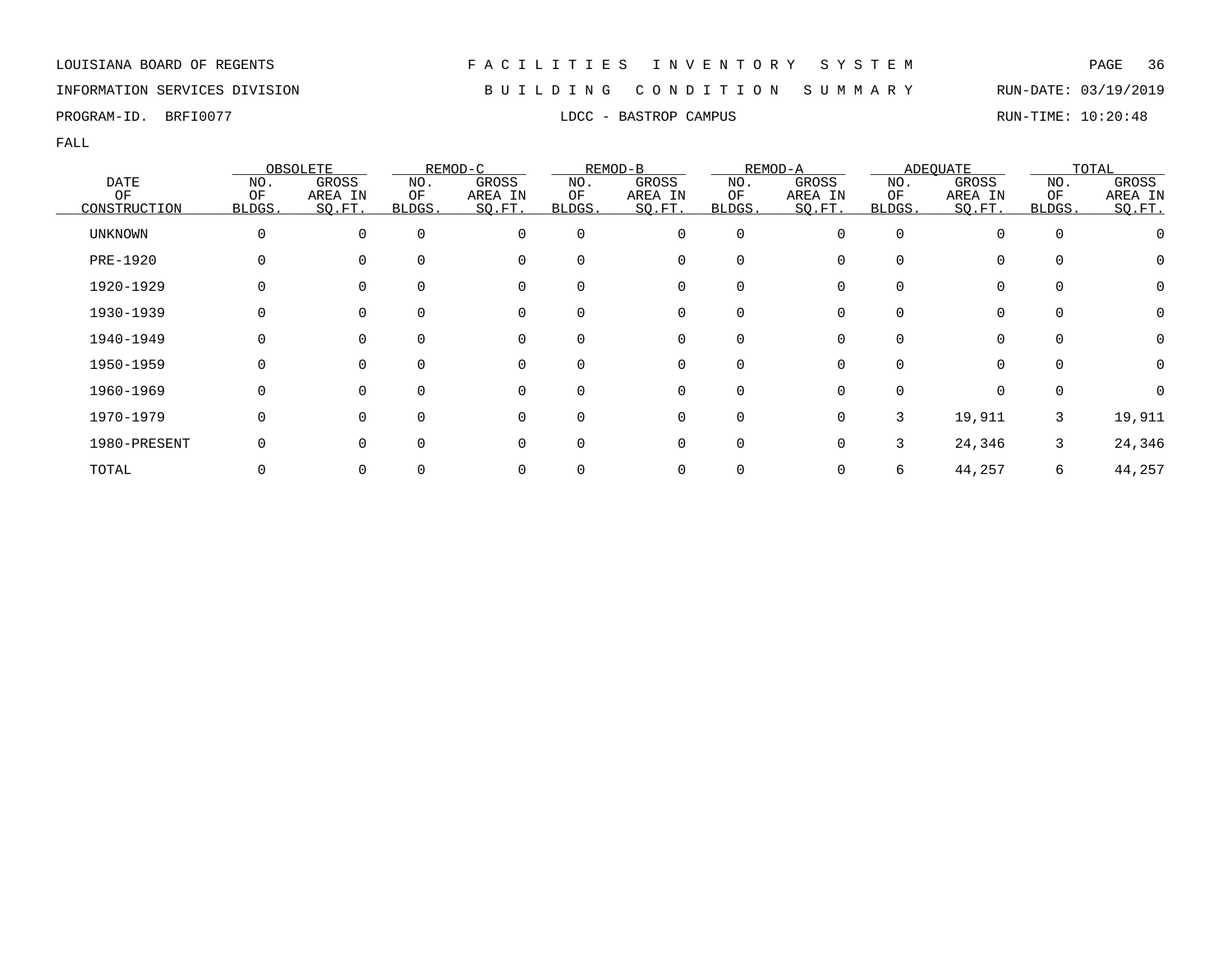## INFORMATION SERVICES DIVISION B U I L D I N G C O N D I T I O N S U M M A R Y RUN-DATE: 03/19/2019

PROGRAM-ID. BRFI0077 **BRFING RUN-TIME:** 10:20:48

|                |        | OBSOLETE |          | REMOD-C  |          | REMOD-B  |                  | REMOD-A |        | ADEQUATE     |          | TOTAL   |
|----------------|--------|----------|----------|----------|----------|----------|------------------|---------|--------|--------------|----------|---------|
| <b>DATE</b>    | NO.    | GROSS    | NO.      | GROSS    | NO.      | GROSS    | NO.              | GROSS   | NO.    | GROSS        | NO.      | GROSS   |
| OF             | OF     | AREA IN  | ΟF       | AREA IN  | ΟF       | AREA IN  | ΟF               | AREA IN | ΟF     | AREA IN      | ΟF       | AREA IN |
| CONSTRUCTION   | BLDGS. | SO.FT.   | BLDGS.   | SQ.FT.   | BLDGS.   | SQ.FT.   | BLDGS.           | SQ.FT.  | BLDGS. | SQ.FT.       | BLDGS.   | SO.FT.  |
| <b>UNKNOWN</b> |        | $\Omega$ | $\Omega$ | 0        | $\Omega$ | 0        | 0                |         | O      |              | $\Omega$ |         |
| PRE-1920       |        | $\Omega$ |          | 0        | 0        | 0        | 0                |         |        | 0            |          |         |
| 1920-1929      |        |          |          | 0        | 0        | 0        |                  |         |        |              |          |         |
| 1930-1939      |        |          |          | 0        | 0        | 0        |                  |         |        |              | $\Omega$ |         |
| 1940-1949      |        | $\Omega$ | $\Omega$ | 0        | $\Omega$ | 0        | $\left( \right)$ |         |        |              | $\Omega$ |         |
| 1950-1959      |        | $\Omega$ | $\Omega$ | 0        | $\Omega$ | 0        | $\Omega$         |         | U      | 0            | $\Omega$ |         |
| 1960-1969      |        | $\Omega$ |          | $\Omega$ | 0        | $\Omega$ |                  |         |        |              | $\cap$   |         |
| 1970-1979      |        | $\Omega$ | ∩        | $\Omega$ | 0        | 0        | O                |         |        | <sup>n</sup> | $\Omega$ |         |
| 1980-PRESENT   |        | $\Omega$ | $\Omega$ | O        | 0        | 0        | O                |         |        |              |          |         |
| TOTAL          |        |          |          |          |          | 0        |                  |         |        |              |          |         |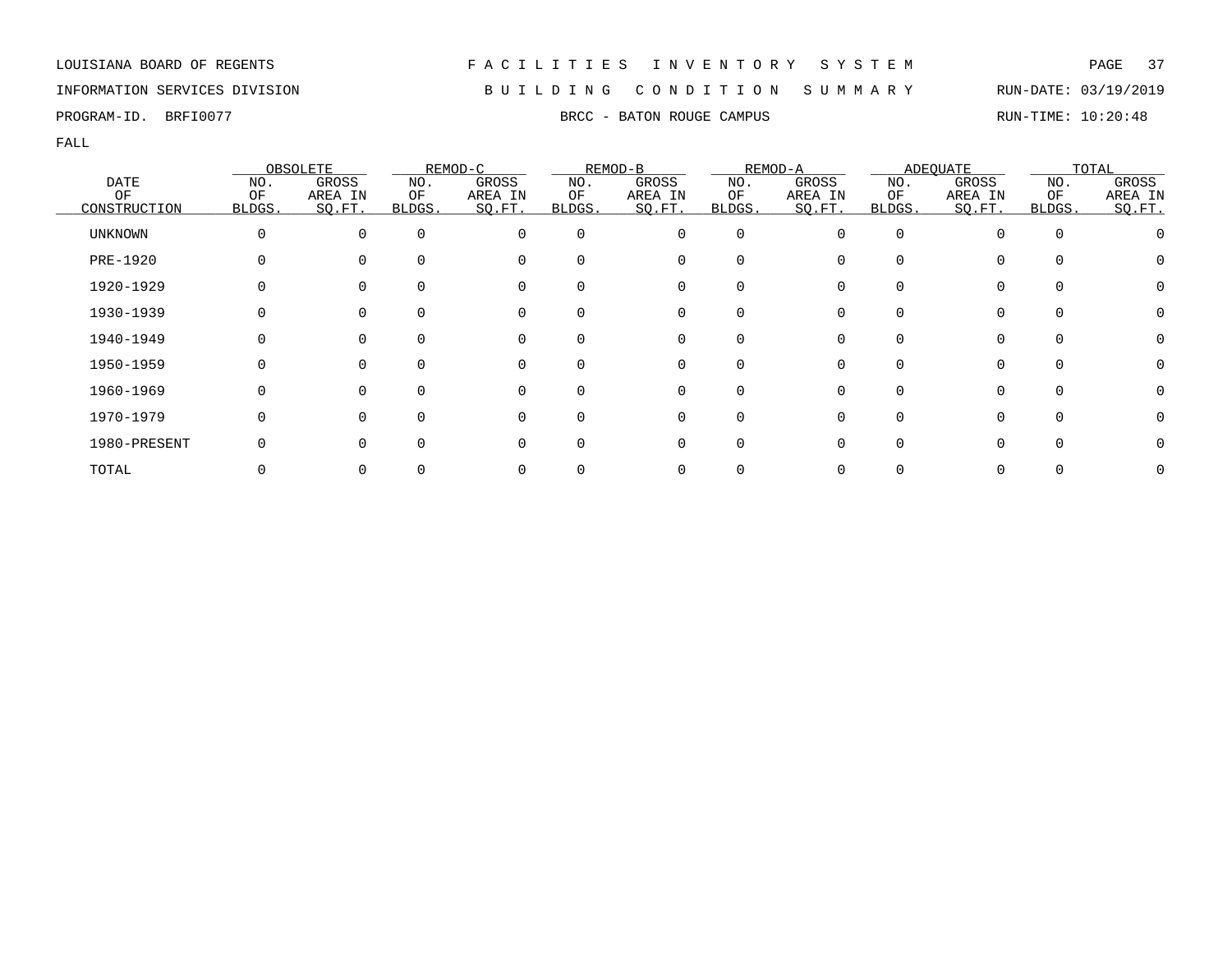LOUISIANA BOARD OF REGENTS F A C I L I T I E S I N V E N T O R Y S Y S T E M PAGE 38 INFORMATION SERVICES DIVISION B U I L D I N G C O N D I T I O N S U M M A R Y RUN-DATE: 03/19/2019

PROGRAM-ID. BRFI0077 SLCC - CHARLES B. COREIL CAMPUS RUN-TIME: 10:20:48

|              |          | OBSOLETE |          | REMOD-C     |          | REMOD-B  |          | REMOD-A  |              | <b>ADEQUATE</b> |          | TOTAL            |
|--------------|----------|----------|----------|-------------|----------|----------|----------|----------|--------------|-----------------|----------|------------------|
| DATE         | NO.      | GROSS    | NO.      | GROSS       | NO.      | GROSS    | NO.      | GROSS    | NO.          | GROSS           | NO.      | GROSS            |
| OF           | OF       | AREA IN  | ΟF       | AREA IN     | ΟF       | AREA IN  | ΟF       | AREA IN  | ΟF           | AREA IN         | OF       | AREA IN          |
| CONSTRUCTION | BLDGS.   | SQ.FT.   | BLDGS.   | SQ.FT.      | BLDGS.   | SQ.FT.   | BLDGS.   | SO.FT.   | BLDGS.       | SQ.FT.          | BLDGS.   | SQ.FT.           |
| UNKNOWN      | 0        | $\Omega$ | $\Omega$ | $\mathbf 0$ | $\Omega$ | 0        | 0        | O        | $\Omega$     | 0               | 0        |                  |
| PRE-1920     | 0        |          |          | $\mathbf 0$ |          | 0        | $\Omega$ |          | <sup>0</sup> | 0               |          | $\left( \right)$ |
| 1920-1929    | 0        |          |          | 0           |          | 0        | 0        |          | 0            | 0               | 0        | $\left( \right)$ |
| 1930-1939    | 0        |          |          | $\mathbf 0$ |          | 0        | 0        |          | 0            | 0               |          |                  |
| 1940-1949    | 0        | $\Omega$ |          | $\mathbf 0$ | $\Omega$ | 0        | $\Omega$ | $\Omega$ | $\Omega$     | 0               | $\Omega$ | $\left( \right)$ |
| 1950-1959    | $\Omega$ | ∩        |          | $\Omega$    |          | $\Omega$ | $\Omega$ |          | U            | $\Omega$        |          | $\left( \right)$ |
| 1960-1969    | 0        | $\Omega$ |          | $\Omega$    | $\Omega$ | 0        | 0        |          | <sup>0</sup> | $\Omega$        | $\Omega$ |                  |
| 1970-1979    | 0        |          |          | $\mathbf 0$ |          | 12,201   | 0        | $\Omega$ |              | 4,964           | 2        | 17,165           |
| 1980-PRESENT |          |          |          | $\Omega$    |          | 0        |          | 4,492    | 4            | 17,598          | 5        | 22,090           |
| TOTAL        |          |          |          | 0           |          | 12,201   |          | 4,492    | 5            | 22,562          |          | 39,255           |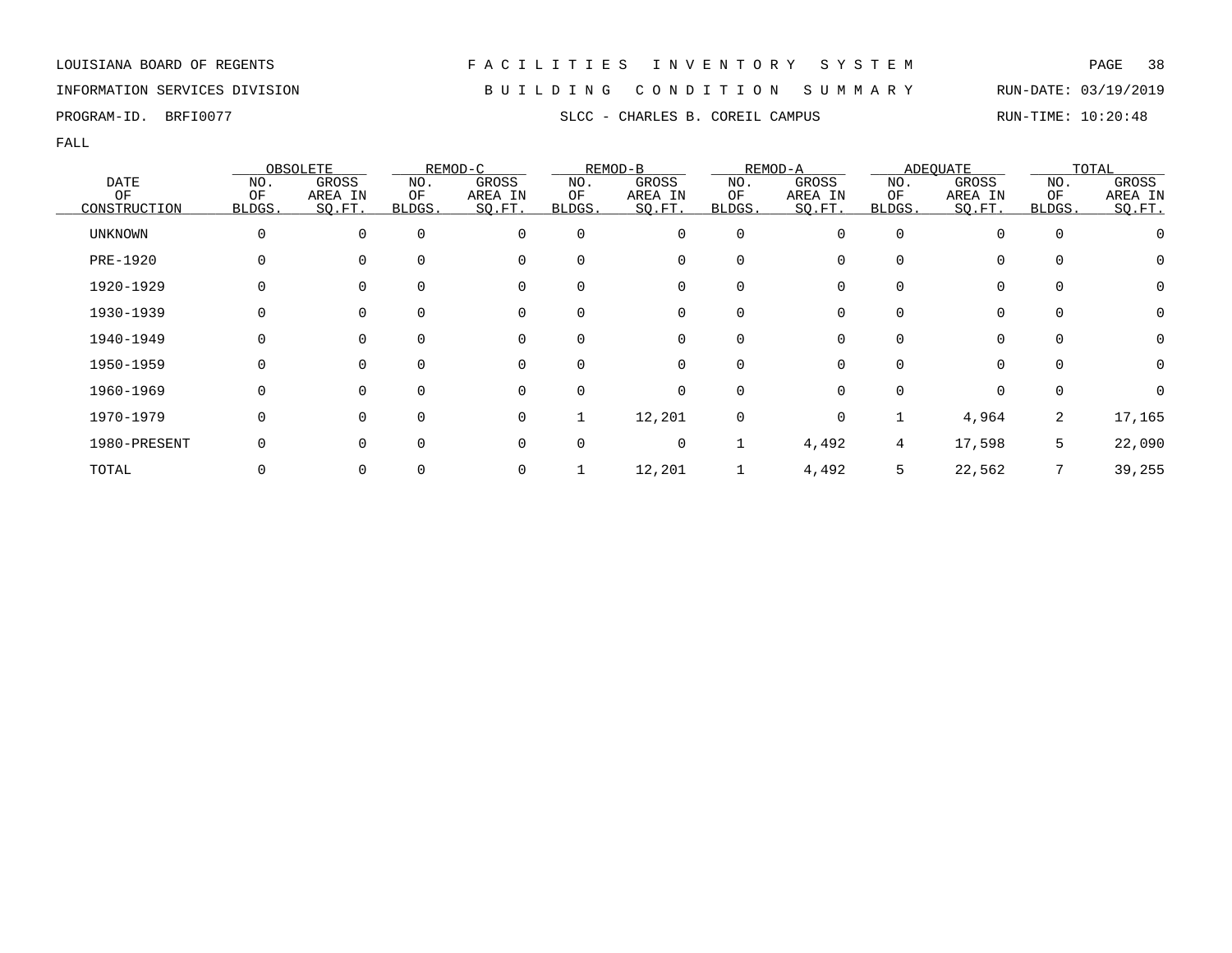## INFORMATION SERVICES DIVISION B U I L D I N G C O N D I T I O N S U M M A R Y RUN-DATE: 03/19/2019

|                |        | OBSOLETE |          | REMOD-C  |          | REMOD-B  |              | REMOD-A |        | ADEQUATE |        | TOTAL            |
|----------------|--------|----------|----------|----------|----------|----------|--------------|---------|--------|----------|--------|------------------|
| <b>DATE</b>    | NO.    | GROSS    | NO.      | GROSS    | NO.      | GROSS    | NO.          | GROSS   | NO.    | GROSS    | NO.    | GROSS            |
| ΟF             | ΟF     | AREA IN  | ΟF       | AREA IN  | ΟF       | AREA IN  | OF           | AREA IN | ΟF     | AREA IN  | ΟF     | AREA IN          |
| CONSTRUCTION   | BLDGS. | SO.FT.   | BLDGS.   | SQ.FT.   | BLDGS.   | SQ.FT.   | <b>BLDGS</b> | SO.FT.  | BLDGS. | SQ.FT.   | BLDGS. | SQ.FT.           |
| <b>UNKNOWN</b> |        |          | $\Omega$ | $\Omega$ | $\Omega$ | 0        | 0            |         |        | 0        |        |                  |
| PRE-1920       |        |          |          |          | $\Omega$ | 0        | $\Omega$     |         |        | 0        |        | $\cup$           |
| 1920-1929      |        |          |          |          |          | 0        | 0            |         |        | 0        |        | $\left( \right)$ |
| 1930-1939      |        |          |          |          | 0        | 0        | 0            |         |        | 0        |        |                  |
| 1940-1949      |        |          | $\Omega$ |          | $\Omega$ | 0        | $\Omega$     | O       |        | $\Omega$ |        | O                |
| 1950-1959      |        |          |          |          | $\Omega$ | $\Omega$ | $\Omega$     |         |        | $\Omega$ |        |                  |
| 1960-1969      |        |          |          | $\Omega$ | $\Omega$ | $\Omega$ | $\Omega$     |         |        | $\Omega$ |        |                  |
| 1970-1979      |        |          |          |          | $\Omega$ | 0        | $\Omega$     |         |        | $\Omega$ |        |                  |
| 1980-PRESENT   |        |          |          | $\Omega$ | 2        | 107,417  | 2            | 34,732  | 0      | 0        | 4      | 142,149          |
| TOTAL          |        |          |          |          |          | 107,417  | 2            | 34,732  |        | 0        | 4      | 142,149          |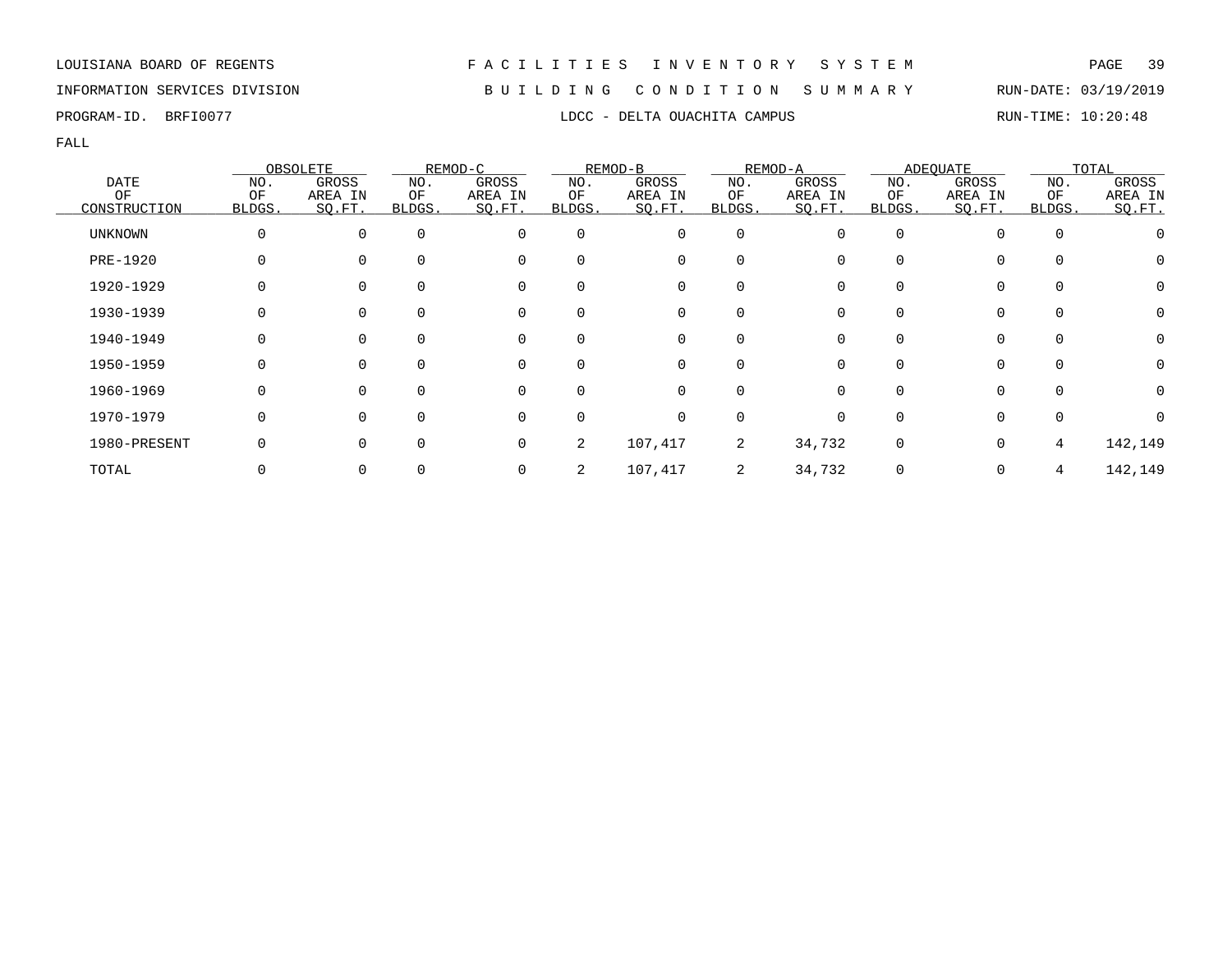PROGRAM-ID. BRFI0077 SLCC - EVANGELINE CAMPUS SLCC - EVANGELINE CAMPUS

FALL

|                 |        | OBSOLETE |          | REMOD-C  |          | REMOD-B  |             | REMOD-A |              | <b>ADEQUATE</b> |             | TOTAL   |
|-----------------|--------|----------|----------|----------|----------|----------|-------------|---------|--------------|-----------------|-------------|---------|
| <b>DATE</b>     | NO.    | GROSS    | NO.      | GROSS    | NO.      | GROSS    | NO.         | GROSS   | NO.          | GROSS           | NO.         | GROSS   |
| OF              | ΟF     | AREA IN  | ОF       | AREA IN  | ΟF       | AREA IN  | ΟF          | AREA IN | ΟF           | AREA IN         | ΟF          | AREA IN |
| CONSTRUCTION    | BLDGS. | SO.FT.   | BLDGS.   | SQ.FT.   | BLDGS.   | SQ.FT.   | BLDGS.      | SQ.FT.  | <b>BLDGS</b> | SQ.FT.          | BLDGS.      | SO.FT.  |
| <b>UNKNOWN</b>  | 0      | $\Omega$ | $\Omega$ | 0        | $\Omega$ | 0        | $\mathbf 0$ | O       | $\Omega$     |                 | $\mathbf 0$ |         |
| <b>PRE-1920</b> | 0      |          | $\Omega$ | 0        | 0        | 0        | $\Omega$    |         |              | $\Omega$        | $\Omega$    | O       |
| 1920-1929       |        |          |          | 0        | 0        | 0        | $\Omega$    |         |              | $\Omega$        | 0           | 0       |
| 1930-1939       |        |          |          | 0        | 0        | 0        |             |         |              |                 | 0           | 0       |
| 1940-1949       | O      | $\Omega$ | $\Omega$ | 0        | $\Omega$ | 0        | $\Omega$    |         |              | $\Omega$        | 0           | 0       |
| 1950-1959       | 0      | $\Omega$ | $\Omega$ | 0        | $\Omega$ | 0        | $\Omega$    | 0       |              | $\Omega$        | $\Omega$    | 0       |
| 1960-1969       | O      | $\Omega$ | 0        | $\Omega$ | 0        | $\Omega$ | $\Omega$    |         |              | <sup>n</sup>    | $\Omega$    |         |
| 1970-1979       | 0      | $\Omega$ | $\Omega$ | 0        | 0        | 0        | $\Omega$    |         |              | $\Omega$        | 0           |         |
| 1980-PRESENT    |        | $\Omega$ | $\Omega$ | $\Omega$ | 0        | 0        | $\mathbf 0$ |         |              | 32,151          |             | 32,151  |
| TOTAL           |        |          |          | 0        |          | 0        |             |         |              | 32,151          |             | 32,151  |

INFORMATION SERVICES DIVISION B U I L D I N G C O N D I T I O N S U M M A R Y RUN-DATE: 03/19/2019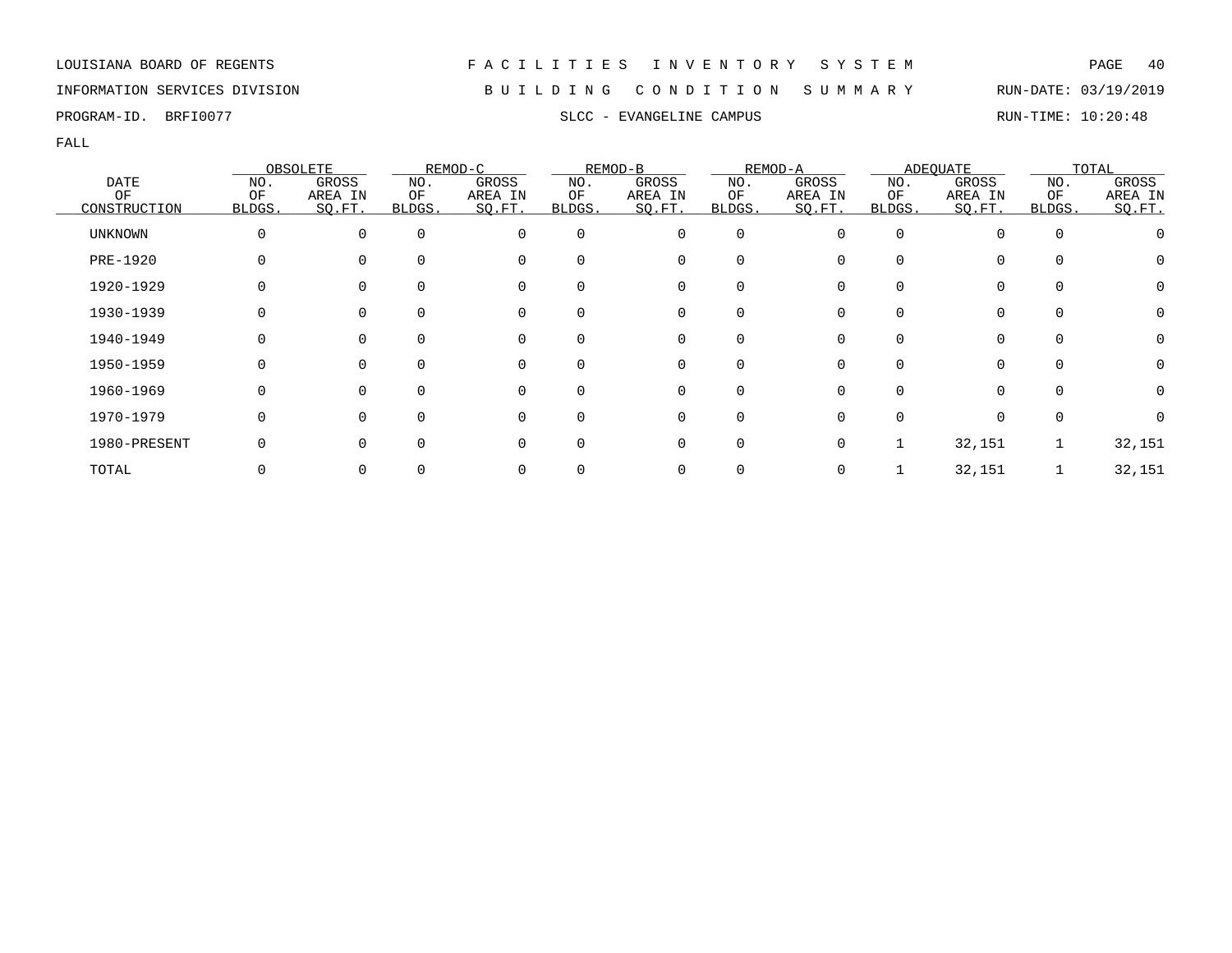## INFORMATION SERVICES DIVISION B U I L D I N G C O N D I T I O N S U M M A R Y RUN-DATE: 03/19/2019

PROGRAM-ID. BRFI0077 NTCC - FLORIDA PARISHES CAMPUS RUN-TIME: 10:20:48

|                    |              | OBSOLETE          |              | REMOD-C           |              | REMOD-B           |              | REMOD-A           |              | <b>ADEQUATE</b>   |              | TOTAL             |
|--------------------|--------------|-------------------|--------------|-------------------|--------------|-------------------|--------------|-------------------|--------------|-------------------|--------------|-------------------|
| <b>DATE</b>        | NO.          | GROSS             | NO.          | GROSS             | NO.          | GROSS             | NO.          | GROSS             | NO.          | GROSS             | NO.          | GROSS             |
| OF<br>CONSTRUCTION | OF<br>BLDGS. | AREA IN<br>SQ.FT. | ОF<br>BLDGS. | AREA IN<br>SQ.FT. | ΟF<br>BLDGS. | AREA IN<br>SQ.FT. | OF<br>BLDGS. | AREA IN<br>SQ.FT. | ΟF<br>BLDGS. | AREA IN<br>SQ.FT. | OF<br>BLDGS. | AREA IN<br>SO.FT. |
| UNKNOWN            |              |                   | $\Omega$     |                   | $\Omega$     | $\Omega$          | $\mathbf 0$  |                   |              |                   |              |                   |
| PRE-1920           |              |                   |              |                   |              | 0                 | O            |                   |              | 0                 |              |                   |
| 1920-1929          |              |                   |              |                   |              | 0                 | O            |                   |              | 0                 |              |                   |
| 1930-1939          |              |                   |              |                   | $\Omega$     | 0                 | 0            |                   |              |                   |              |                   |
| 1940-1949          |              |                   |              |                   | $\Omega$     | 0                 | $\Omega$     |                   |              |                   |              |                   |
| 1950-1959          |              |                   |              |                   | $\Omega$     | 0                 | $\Omega$     |                   |              | 0                 |              |                   |
| 1960-1969          |              |                   | <sup>n</sup> |                   | $\Omega$     | 0                 | $\Omega$     | O                 |              | $\Omega$          |              |                   |
| 1970-1979          |              |                   |              |                   | $\Omega$     | <sup>n</sup>      | $\Omega$     |                   |              | 0                 |              |                   |
| 1980-PRESENT       |              |                   |              |                   | ∩            | <sup>n</sup>      | $\Omega$     |                   |              | <sup>n</sup>      |              |                   |
| TOTAL              |              |                   |              |                   |              |                   |              |                   |              |                   |              |                   |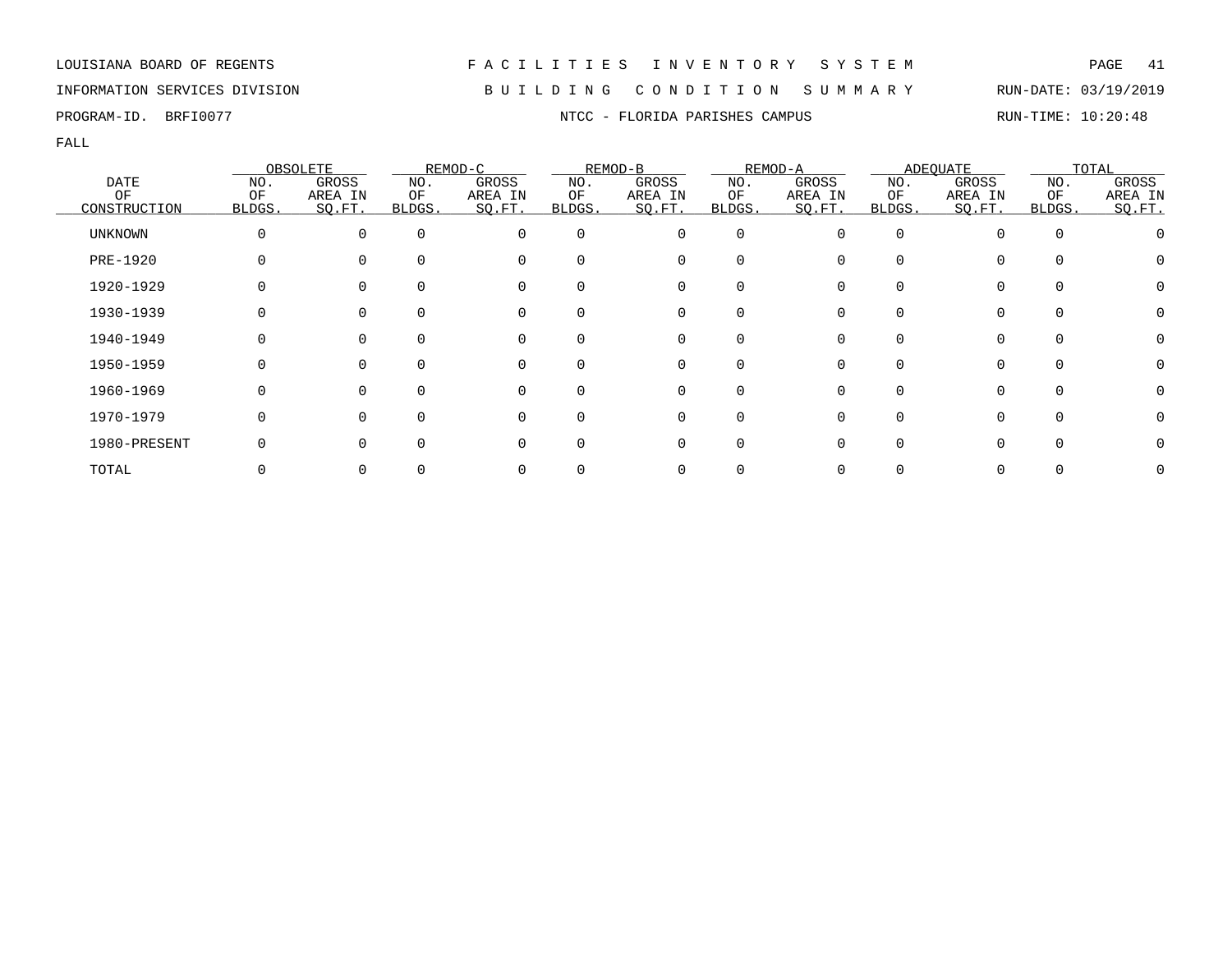## INFORMATION SERVICES DIVISION B U I L D I N G C O N D I T I O N S U M M A R Y RUN-DATE: 03/19/2019

PROGRAM-ID. BRFI0077 **BRFING RUN-TIME:** 10:20:48

|                |          | OBSOLETE |          | REMOD-C  |          | REMOD-B  |             | REMOD-A |        | <b>ADEQUATE</b> |          | TOTAL   |
|----------------|----------|----------|----------|----------|----------|----------|-------------|---------|--------|-----------------|----------|---------|
| <b>DATE</b>    | NO.      | GROSS    | NO.      | GROSS    | NO.      | GROSS    | NO.         | GROSS   | NO.    | GROSS           | NO.      | GROSS   |
| ΟF             | ΟF       | AREA IN  | ΟF       | AREA IN  | ΟF       | AREA IN  | ΟF          | AREA IN | ΟF     | AREA IN         | OF       | AREA IN |
| CONSTRUCTION   | BLDGS.   | SO.FT.   | BLDGS.   | SQ.FT.   | BLDGS.   | SQ.FT.   | BLDGS.      | SQ.FT.  | BLDGS. | SQ.FT.          | BLDGS.   | SO.FT.  |
| <b>UNKNOWN</b> | $\Omega$ | $\Omega$ | $\Omega$ | $\Omega$ | $\Omega$ | 0        | $\mathbf 0$ | O       |        |                 | $\Omega$ |         |
| PRE-1920       |          |          | $\Omega$ | $\Omega$ | $\Omega$ | 0        | 0           |         |        | 0               |          |         |
| 1920-1929      |          |          |          | $\Omega$ |          | 0        | $\Omega$    |         |        | 0               |          |         |
| 1930-1939      |          |          |          |          | 0        | 0        | 0           |         |        | 0               |          |         |
| 1940-1949      |          |          | $\Omega$ | 0        | $\Omega$ | 0        | 0           |         |        | 0               |          |         |
| 1950-1959      | O        |          | $\Omega$ | $\Omega$ | $\Omega$ | 0        | $\Omega$    | ∩       |        | $\Omega$        | $\Omega$ |         |
| 1960-1969      |          |          | $\Omega$ | ∩        | $\Omega$ | $\Omega$ | $\Omega$    |         |        | 0               |          |         |
| 1970-1979      |          |          | $\Omega$ | $\Omega$ | $\Omega$ | 0        | $\mathbf 0$ |         |        | 0               | $\Omega$ |         |
| 1980-PRESENT   |          |          | $\Omega$ |          | $\Omega$ | 0        | $\mathbf 0$ |         |        | 0               |          |         |
| TOTAL          |          |          |          |          |          | 0        | 0           |         |        |                 |          |         |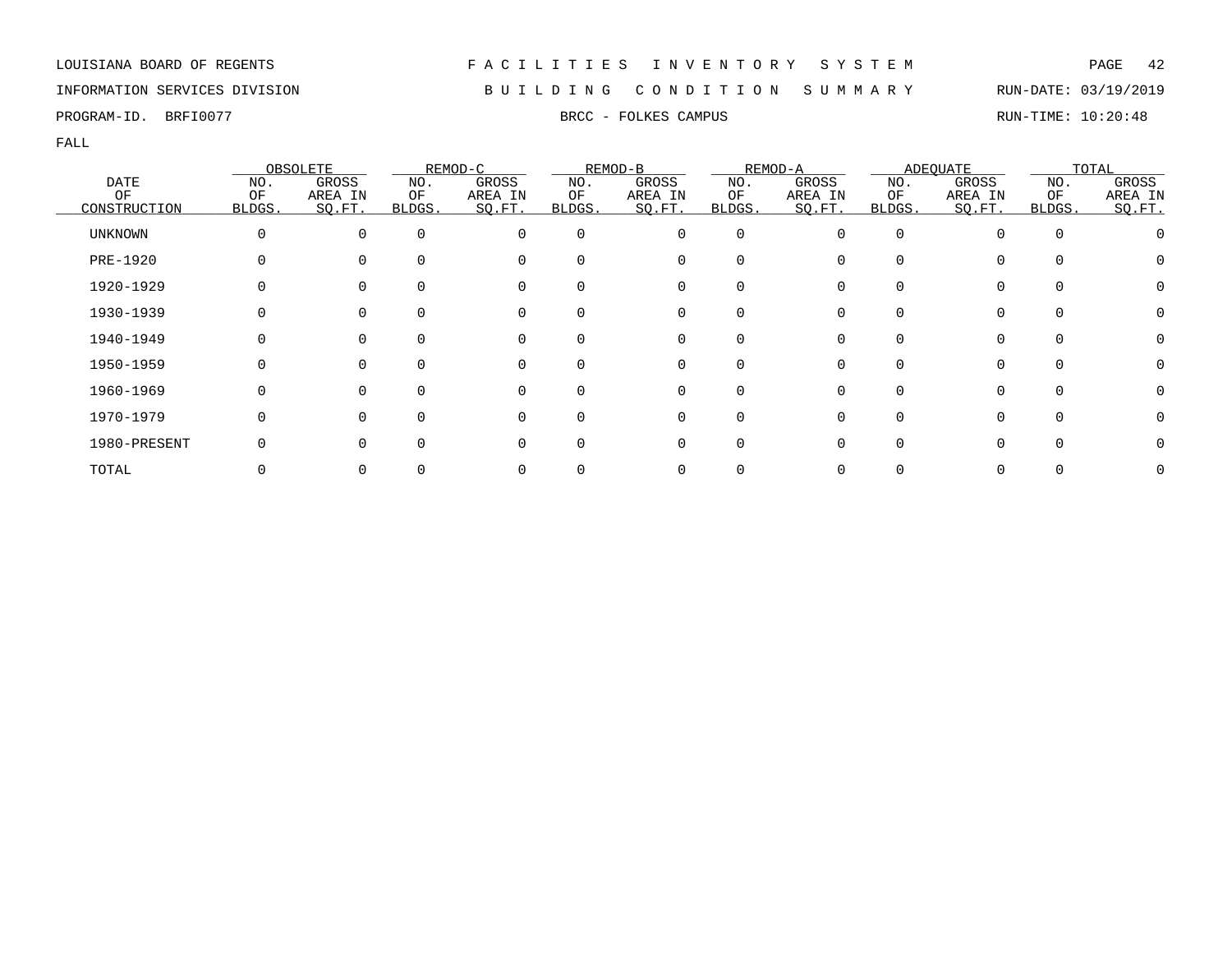## INFORMATION SERVICES DIVISION B U I L D I N G C O N D I T I O N S U M M A R Y RUN-DATE: 03/19/2019

PROGRAM-ID. BRFI0077 SLCC - GULF AREA CAMPUS SLCC - GULF AREA COMPUS

|                |              | OBSOLETE    |             | REMOD-C  |          | REMOD-B     |             | REMOD-A |              | <b>ADEQUATE</b> |             | TOTAL   |
|----------------|--------------|-------------|-------------|----------|----------|-------------|-------------|---------|--------------|-----------------|-------------|---------|
| <b>DATE</b>    | NO.          | GROSS       | NO.         | GROSS    | NO.      | GROSS       | NO.         | GROSS   | NO.          | GROSS           | NO.         | GROSS   |
| OF             | ΟF           | AREA IN     | ΟF          | AREA IN  | ΟF       | AREA IN     | ΟF          | AREA IN | ΟF           | AREA IN         | ΟF          | AREA IN |
| CONSTRUCTION   | <b>BLDGS</b> | SQ.FT.      | BLDGS.      | SQ.FT.   | BLDGS.   | SQ.FT.      | BLDGS.      | SO.FT.  | <b>BLDGS</b> | SQ.FT.          | BLDGS.      | SO.FT.  |
| <b>UNKNOWN</b> | 0            | $\mathbf 0$ | $\mathbf 0$ | 0        | 0        | 0           | $\mathbf 0$ | 0       | $\Omega$     | $\Omega$        | $\mathbf 0$ |         |
| PRE-1920       | 0            | $\Omega$    | $\Omega$    | 0        | 0        | 0           | 0           |         |              | $\mathbf 0$     | 0           | 0       |
| 1920-1929      | 0            | $\Omega$    | 0           | 0        | 0        | 0           | 0           |         |              | $\mathbf 0$     | 0           | 0       |
| 1930-1939      |              | 0           | 0           | 0        | 0        | 0           | 0           |         |              | $\Omega$        | $\mathbf 0$ | 0       |
| 1940-1949      | 0            | $\Omega$    | $\Omega$    | 0        | $\Omega$ | 0           | $\Omega$    |         |              | $\Omega$        | $\Omega$    | 0       |
| 1950-1959      | O            | $\Omega$    | $\Omega$    | $\Omega$ | $\Omega$ | $\mathbf 0$ | $\Omega$    | 0       |              | 22,370          |             | 22,370  |
| 1960-1969      | O            | $\Omega$    | $\Omega$    | $\Omega$ | 0        | $\mathbf 0$ | $\Omega$    | 0       |              | $\Omega$        | $\mathbf 0$ |         |
| 1970-1979      | 0            | $\Omega$    |             | 3,840    | 0        | 0           | ┸           | 3,780   | 5            | 45,372          | 7           | 52,992  |
| 1980-PRESENT   |              | $\Omega$    | $\Omega$    | 0        | $\Omega$ | 0           | 0           | 0       |              | 5,550           |             | 5,550   |
| TOTAL          |              | 0           |             | 3,840    | 0        | 0           |             | 3,780   |              | 73,292          | 9           | 80,912  |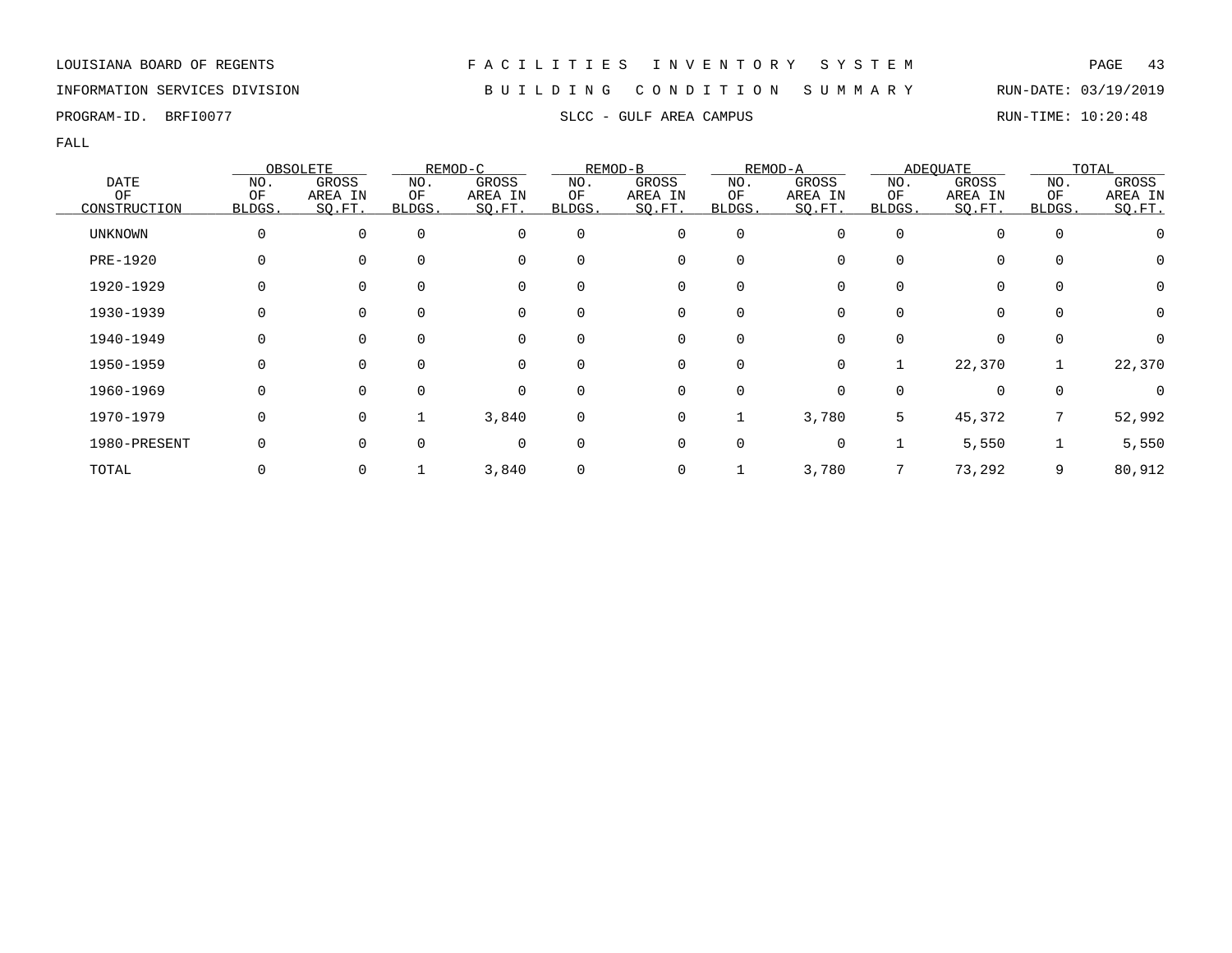# INFORMATION SERVICES DIVISION B U I L D I N G C O N D I T I O N S U M M A R Y RUN-DATE: 03/19/2019

PROGRAM-ID. BRFI0077 NTCC - HAMMOND AREA BRANCH CAMPUS RUN-TIME: 10:20:48

|                |          | OBSOLETE     |              | REMOD-C  |              | REMOD-B  |          | REMOD-A |              | ADEQUATE |          | TOTAL   |
|----------------|----------|--------------|--------------|----------|--------------|----------|----------|---------|--------------|----------|----------|---------|
| <b>DATE</b>    | NO.      | GROSS        | NO.          | GROSS    | NO.          | GROSS    | NO.      | GROSS   | NO.          | GROSS    | NO.      | GROSS   |
| ΟF             | ΟF       | AREA IN      | ΟF           | AREA IN  | ΟF           | AREA IN  | ΟF       | AREA IN | ΟF           | AREA IN  | ΟF       | AREA IN |
| CONSTRUCTION   | BLDGS.   | SQ.FT.       | <b>BLDGS</b> | SQ.FT.   | <b>BLDGS</b> | SO.FT.   | BLDGS.   | SQ.FT.  | <b>BLDGS</b> | SQ.FT.   | BLDGS.   | SQ.FT.  |
| <b>UNKNOWN</b> | $\Omega$ | $\Omega$     | $\Omega$     | $\Omega$ | $\Omega$     | 0        | 0        |         | 0            |          | $\Omega$ |         |
| PRE-1920       |          |              | $\Omega$     | $\Omega$ | U            | 0        |          |         |              |          |          |         |
| 1920-1929      |          |              |              | $\Omega$ |              | 0        |          |         |              |          |          |         |
| 1930-1939      |          |              | 0            | 0        | 0            | 0        | 0        |         |              |          | 0        |         |
| 1940-1949      |          | $\Omega$     | $\Omega$     | 0        | $\Omega$     | 0        | $\Omega$ |         | <sup>n</sup> | $\Omega$ | $\Omega$ |         |
| 1950-1959      |          |              | $\cap$       | $\Omega$ | $\Omega$     | $\Omega$ |          |         | <sup>n</sup> |          | $\cap$   |         |
| 1960-1969      |          | <sup>n</sup> | $\Omega$     | $\Omega$ | $\Omega$     | $\Omega$ |          |         | <sup>n</sup> |          | ∩        |         |
| 1970-1979      |          |              | $\Omega$     | $\Omega$ | $\Omega$     | 0        | 0        |         |              |          | $\cap$   |         |
| 1980-PRESENT   |          |              | <sup>n</sup> | $\Omega$ | <sup>0</sup> | 0        |          |         |              |          |          |         |
| TOTAL          |          |              |              |          |              | 0        |          |         |              |          |          |         |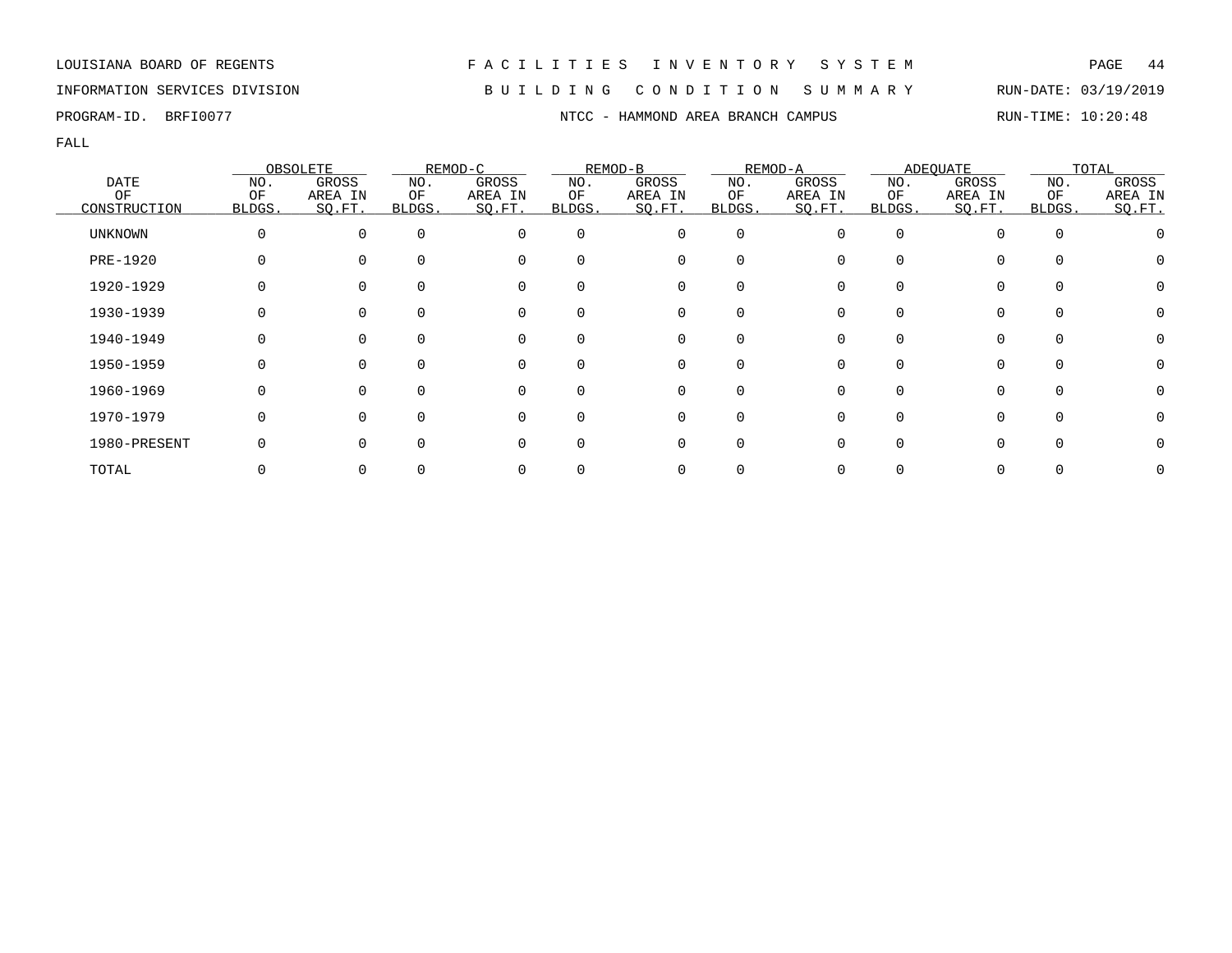## INFORMATION SERVICES DIVISION B U I L D I N G C O N D I T I O N S U M M A R Y RUN-DATE: 03/19/2019

|                 |              | OBSOLETE |          | REMOD-C      |          | REMOD-B     |             | REMOD-A |          | <b>ADEQUATE</b> |             | TOTAL   |
|-----------------|--------------|----------|----------|--------------|----------|-------------|-------------|---------|----------|-----------------|-------------|---------|
| <b>DATE</b>     | NO.          | GROSS    | NO.      | GROSS        | NO.      | GROSS       | NO.         | GROSS   | NO.      | GROSS           | NO.         | GROSS   |
| OF              | OF           | AREA IN  | ОF       | AREA IN      | ΟF       | AREA IN     | ΟF          | AREA IN | ΟF       | AREA IN         | OF          | AREA IN |
| CONSTRUCTION    | <b>BLDGS</b> | SO.FT.   | BLDGS.   | SQ.FT.       | BLDGS.   | SQ.FT.      | BLDGS.      | SO.FT.  | BLDGS.   | SQ.FT.          | BLDGS.      | SQ.FT.  |
| <b>UNKNOWN</b>  | 0            | $\Omega$ | $\Omega$ | 0            | $\Omega$ | 0           | $\mathbf 0$ |         | $\Omega$ |                 | $\mathbf 0$ |         |
| <b>PRE-1920</b> | 0            |          | $\Omega$ | 0            | 0        | 0           | $\Omega$    |         |          | $\Omega$        | 0           | O       |
| 1920-1929       |              | $\Omega$ |          | 0            | 0        | 0           | $\Omega$    |         |          | $\Omega$        | 0           | 0       |
| 1930-1939       |              |          | 0        | 0            | 0        | 0           | $\Omega$    |         |          | 0               | 0           |         |
| 1940-1949       | 0            | $\Omega$ | $\Omega$ | 0            | $\Omega$ | 0           | $\Omega$    | 0       |          | $\Omega$        | 0           | 0       |
| 1950-1959       | 0            | $\Omega$ | $\Omega$ | $\Omega$     | $\Omega$ | $\mathbf 0$ | $\Omega$    | ∩       |          | $\Omega$        | $\Omega$    |         |
| 1960-1969       | 0            | $\Omega$ | $\Omega$ | 0            | 0        | 0           | $\Omega$    |         |          | $\Omega$        | $\Omega$    | 0       |
| 1970-1979       | 0            | $\Omega$ | $\Omega$ | $\Omega$     | $\Omega$ | 0           | 0           |         |          | 0               | 0           |         |
| 1980-PRESENT    |              |          |          | 0            | 0        | 0           |             | 16,638  |          | 53,417          | 2           | 70,055  |
| TOTAL           |              |          |          | <sup>0</sup> |          | 0           |             | 16,638  |          | 53,417          | 2           | 70,055  |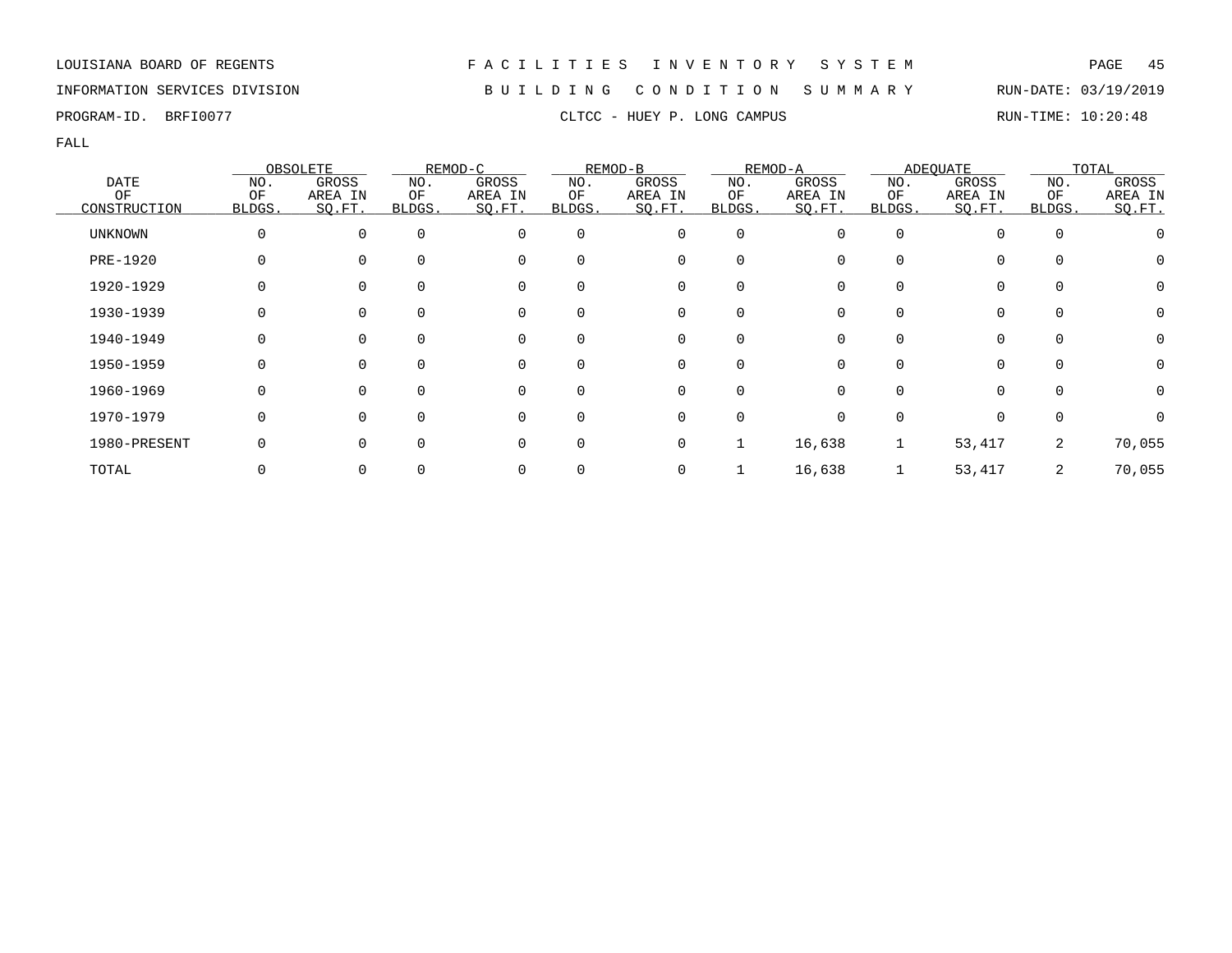## INFORMATION SERVICES DIVISION B U I L D I N G C O N D I T I O N S U M M A R Y RUN-DATE: 03/19/2019

FALL

|                |              | OBSOLETE |              | REMOD-C  |                | REMOD-B |          | REMOD-A |              | ADEQUATE |          | TOTAL   |
|----------------|--------------|----------|--------------|----------|----------------|---------|----------|---------|--------------|----------|----------|---------|
| <b>DATE</b>    | NO.          | GROSS    | NO.          | GROSS    | NO.            | GROSS   | NO.      | GROSS   | NO.          | GROSS    | NO.      | GROSS   |
| OF             | ΟF           | AREA IN  | ОF           | AREA IN  | ΟF             | AREA IN | ΟF       | AREA IN | ΟF           | AREA IN  | ΟF       | AREA IN |
| CONSTRUCTION   | <b>BLDGS</b> | SO.FT.   | <b>BLDGS</b> | SO.FT.   | <b>BLDGS</b> . | SO.FT.  | BLDGS.   | SO.FT.  | <b>BLDGS</b> | SQ.FT.   | BLDGS.   | SQ.FT.  |
| <b>UNKNOWN</b> | 0            | $\Omega$ | $\Omega$     | $\Omega$ | $\Omega$       | 0       | 0        |         | <sup>0</sup> |          | $\Omega$ |         |
| PRE-1920       |              |          | $\Omega$     | $\Omega$ |                | 0       |          |         |              |          |          |         |
| 1920-1929      |              |          | $\Omega$     | 0        |                | 0       |          |         |              |          |          |         |
| 1930-1939      |              |          | 0            | 0        | 0              | 0       | 0        |         |              |          | 0        |         |
| 1940-1949      |              | $\Omega$ | $\Omega$     | 0        | 0              | 0       | $\Omega$ |         | <sup>0</sup> | 0        | $\Omega$ |         |
| 1950-1959      | U            | ∩        | $\Omega$     | $\Omega$ |                | 0       |          |         | U            |          | $\cap$   |         |
| 1960-1969      | O            | $\Omega$ | $\Omega$     | $\Omega$ | $\Omega$       | 0       |          |         | U            |          | $\cap$   |         |
| 1970-1979      | 0            |          | $\Omega$     | $\Omega$ |                | 0       |          |         |              |          | $\Omega$ |         |
| 1980-PRESENT   |              |          | $\Omega$     | $\Omega$ |                | 0       |          |         |              |          |          |         |
| TOTAL          |              |          |              |          |                | 0       |          |         |              |          |          |         |

### PROGRAM-ID. BRFI0077 **DELGADO - JEFFERSON CAMPUS RUN-TIME: 10:20:48**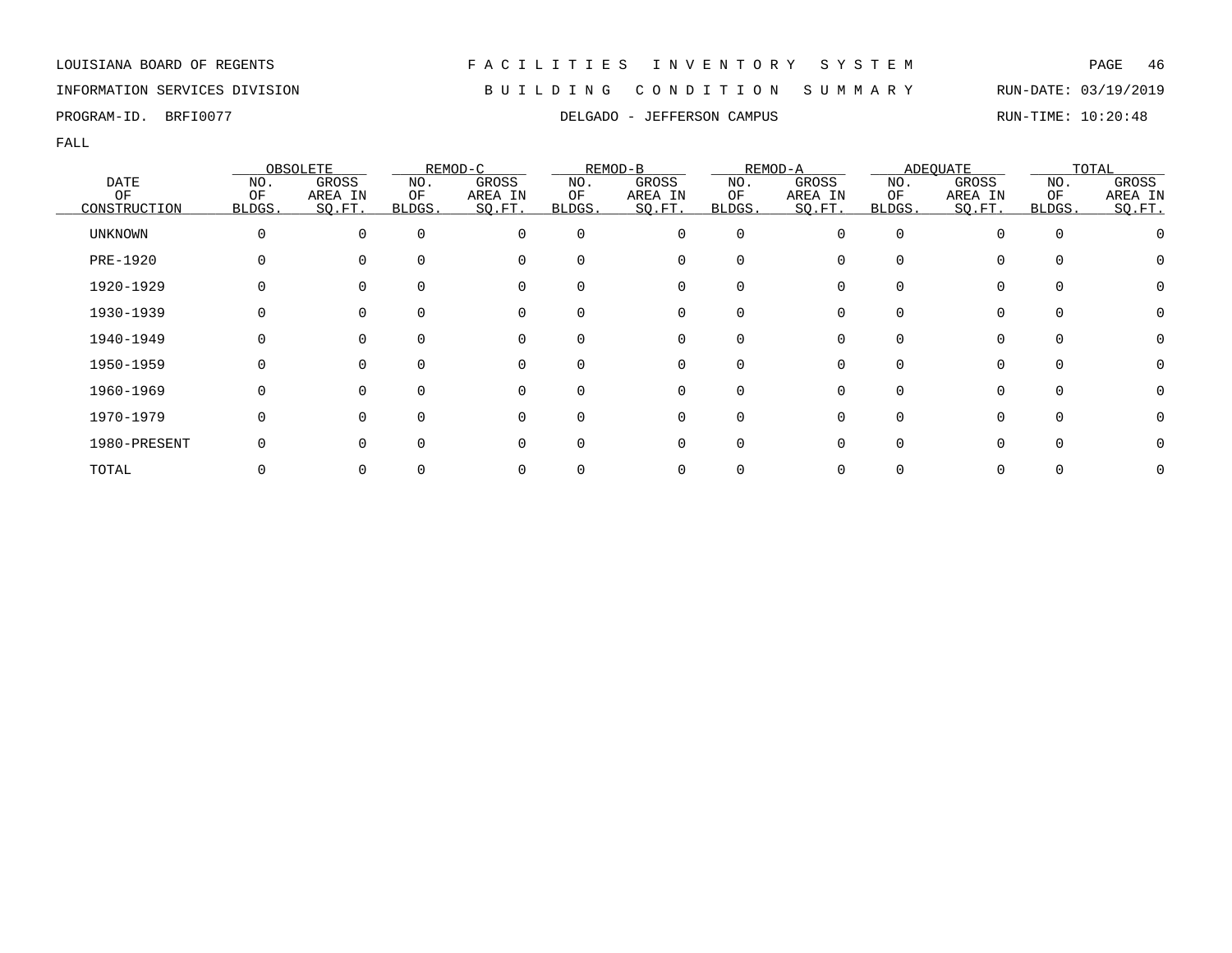## INFORMATION SERVICES DIVISION B U I L D I N G C O N D I T I O N S U M M A R Y RUN-DATE: 03/19/2019

PROGRAM-ID. BRFI0077 SEROL SOLUTION BROGRAM-ID. BROGRAM-ID. BROGRAM-ID. BREEN STATE: 10:20:48

|                |        | OBSOLETE |          | REMOD-C  |          | REMOD-B  |                  | REMOD-A |        | ADEQUATE     |          | TOTAL   |
|----------------|--------|----------|----------|----------|----------|----------|------------------|---------|--------|--------------|----------|---------|
| <b>DATE</b>    | NO.    | GROSS    | NO.      | GROSS    | NO.      | GROSS    | NO.              | GROSS   | NO.    | GROSS        | NO.      | GROSS   |
| OF             | OF     | AREA IN  | ΟF       | AREA IN  | ΟF       | AREA IN  | ΟF               | AREA IN | ΟF     | AREA IN      | ΟF       | AREA IN |
| CONSTRUCTION   | BLDGS. | SO.FT.   | BLDGS.   | SQ.FT.   | BLDGS.   | SQ.FT.   | BLDGS.           | SQ.FT.  | BLDGS. | SQ.FT.       | BLDGS.   | SO.FT.  |
| <b>UNKNOWN</b> |        | $\Omega$ | $\Omega$ | 0        | $\Omega$ | 0        | 0                |         | O      |              | $\Omega$ |         |
| PRE-1920       |        | $\Omega$ |          | 0        | 0        | 0        | 0                |         |        | 0            |          |         |
| 1920-1929      |        |          |          | 0        | 0        | 0        |                  |         |        |              |          |         |
| 1930-1939      |        |          |          | 0        | 0        | 0        |                  |         |        |              | $\Omega$ |         |
| 1940-1949      |        | $\Omega$ | $\Omega$ | 0        | $\Omega$ | 0        | $\left( \right)$ |         |        |              | $\Omega$ |         |
| 1950-1959      |        | $\Omega$ | $\Omega$ | 0        | $\Omega$ | 0        | $\Omega$         |         | U      | 0            | $\Omega$ |         |
| 1960-1969      |        | $\Omega$ |          | $\Omega$ | 0        | $\Omega$ |                  |         |        |              | $\cap$   |         |
| 1970-1979      |        | $\Omega$ | ∩        | $\Omega$ | 0        | 0        | O                |         |        | <sup>n</sup> | $\Omega$ |         |
| 1980-PRESENT   |        | $\Omega$ | $\Omega$ | O        | 0        | 0        | O                |         |        |              |          |         |
| TOTAL          |        |          |          |          |          | 0        |                  |         |        |              |          |         |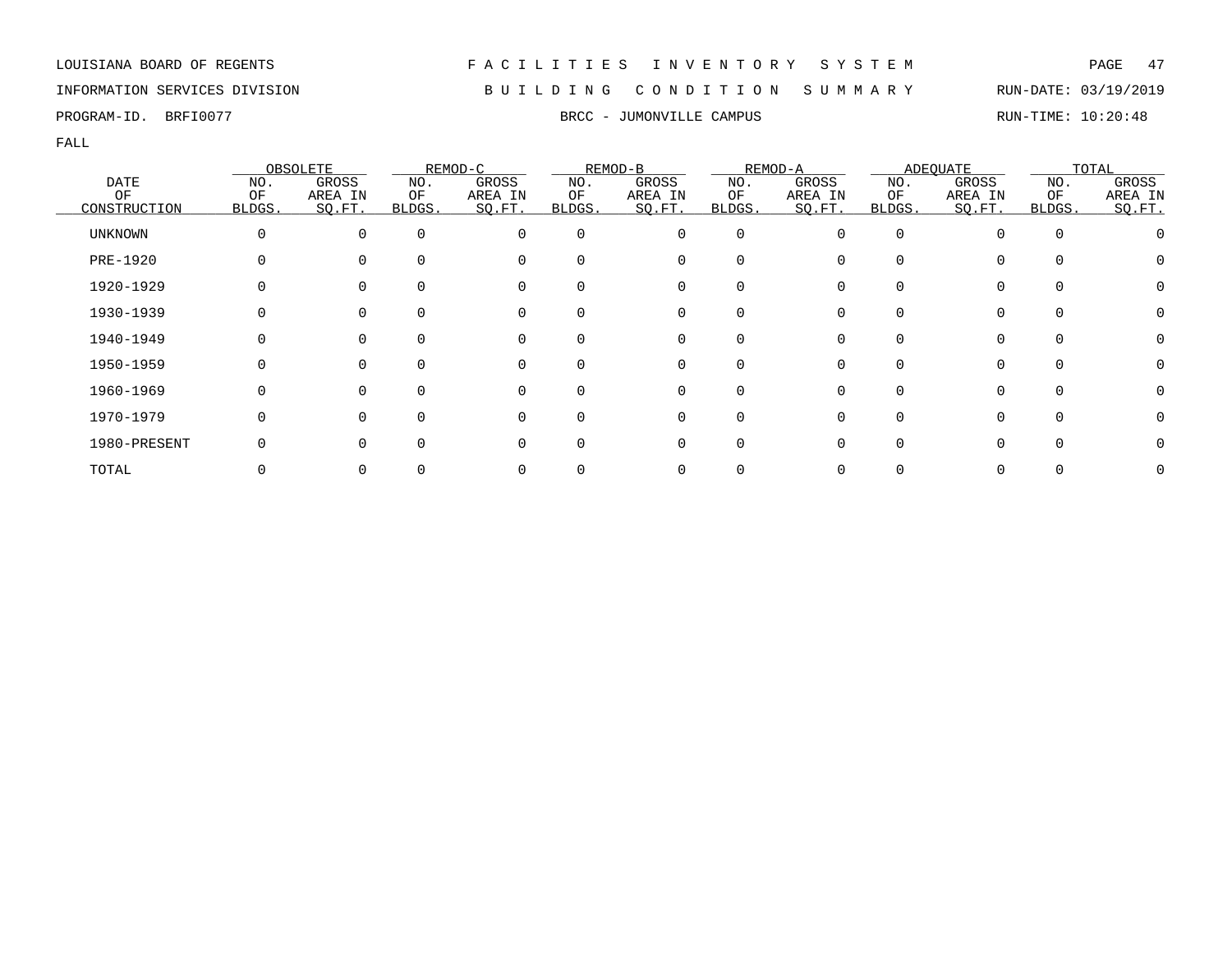INFORMATION SERVICES DIVISION B U I L D I N G C O N D I T I O N S U M M A R Y RUN-DATE: 03/19/2019

FALL

|                |              | OBSOLETE    |             | REMOD-C  |              | REMOD-B  |                | REMOD-A |              | <b>ADEOUATE</b> |             | TOTAL    |
|----------------|--------------|-------------|-------------|----------|--------------|----------|----------------|---------|--------------|-----------------|-------------|----------|
| <b>DATE</b>    | NO.          | GROSS       | NO.         | GROSS    | NO.          | GROSS    | NO.            | GROSS   | NO.          | GROSS           | NO.         | GROSS    |
| OF             | OF           | AREA IN     | ΟF          | AREA IN  | ΟF           | AREA IN  | OF             | AREA IN | ΟF           | AREA IN         | ΟF          | AREA IN  |
| CONSTRUCTION   | <b>BLDGS</b> | SO.FT.      | BLDGS.      | SQ.FT.   | <b>BLDGS</b> | SQ.FT.   | BLDGS.         | SQ.FT.  | <b>BLDGS</b> | SQ.FT.          | BLDGS.      | SQ.FT.   |
| <b>UNKNOWN</b> |              | $\mathbf 0$ | $\mathbf 0$ | 0        | $\Omega$     | 0        | $\mathbf 0$    |         | $\Omega$     | $\mathbf 0$     | $\mathbf 0$ |          |
| PRE-1920       |              | 0           |             | 0        | 0            | 0        | 0              |         |              | 0               |             | $\Omega$ |
| 1920-1929      |              | 0           |             | 0        | 0            | 0        | 0              |         |              | 0               |             | 0        |
| 1930-1939      |              | $\Omega$    | $\Omega$    | 0        | 0            | $\Omega$ | $\Omega$       |         |              | $\Omega$        |             | $\Omega$ |
| 1940-1949      |              | $\Omega$    |             | 0        | 0            | $\Omega$ | $\Omega$       |         |              | $\Omega$        |             |          |
| 1950-1959      | 0            | $\Omega$    | $\Omega$    | 0        | 0            | 0        | $\overline{0}$ | O       |              | 89,982          |             | 89,982   |
| 1960-1969      |              | $\Omega$    | ∩           | $\Omega$ | <sup>0</sup> | 0        | $\mathbf 0$    |         |              | $\Omega$        |             |          |
| 1970-1979      | 0            | $\Omega$    |             | 0        | 0            | 0        | 0              |         | 3            | 34,423          | 3           | 34,423   |
| 1980-PRESENT   |              | 21,034      |             | 0        | 0            | 0        | 0              |         | 6            | 132,698         | 7           | 153,732  |
| TOTAL          |              | 21,034      |             |          |              |          |                | 0       | 10           | 257,103         | 11          | 278,137  |

PROGRAM-ID. BRFI0077 COLLEGE RUN-TIME: 10:20:48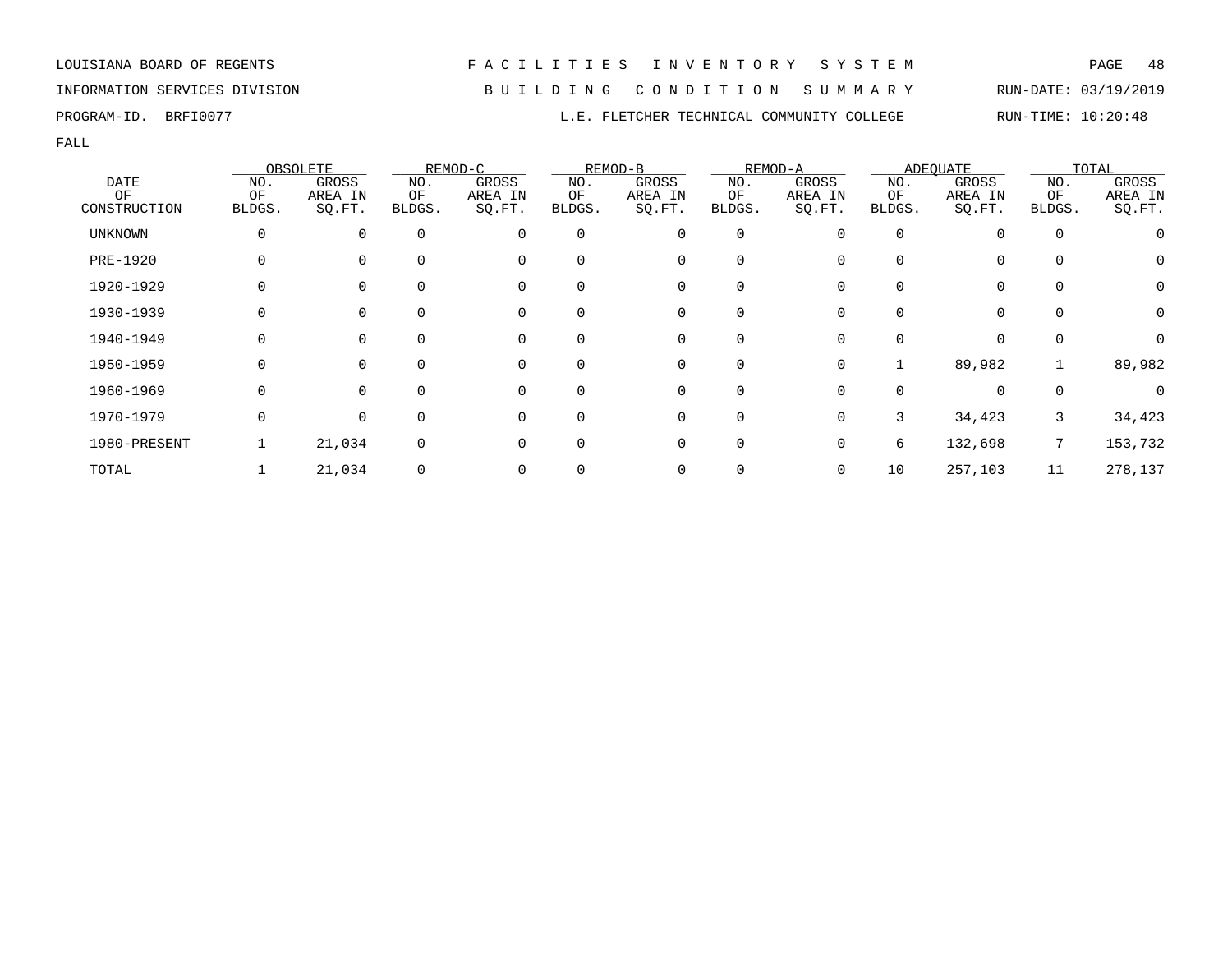## INFORMATION SERVICES DIVISION B U I L D I N G C O N D I T I O N S U M M A R Y RUN-DATE: 03/19/2019

PROGRAM-ID. BRFI0077 SLCC - LAFAYETTE CAMPUS SLCC - LAFAYETTE COMPUS

|                |              | OBSOLETE    |          | REMOD-C  |              | REMOD-B  |             | REMOD-A |              | <b>ADEQUATE</b> |             | TOTAL   |
|----------------|--------------|-------------|----------|----------|--------------|----------|-------------|---------|--------------|-----------------|-------------|---------|
| <b>DATE</b>    | NO.          | GROSS       | NO.      | GROSS    | NO.          | GROSS    | NO.         | GROSS   | NO.          | GROSS           | NO.         | GROSS   |
| ΟF             | ΟF           | AREA IN     | ΟF       | AREA IN  | ΟF           | AREA IN  | ΟF          | AREA IN | ΟF           | AREA IN         | ΟF          | AREA IN |
| CONSTRUCTION   | <b>BLDGS</b> | SO.FT.      | BLDGS.   | SQ.FT.   | BLDGS.       | SQ.FT.   | BLDGS.      | SO.FT.  | <b>BLDGS</b> | SO.FT.          | BLDGS.      | SO.FT.  |
| <b>UNKNOWN</b> |              | $\mathbf 0$ | $\Omega$ | 0        | $\Omega$     | 0        | $\mathbf 0$ | 0       | $\Omega$     | $\Omega$        | $\mathbf 0$ |         |
| PRE-1920       |              | $\Omega$    | $\Omega$ | 0        | 0            | 0        | 0           |         |              | 0               | $\Omega$    | O       |
| 1920-1929      |              | $\Omega$    |          | 0        | 0            | 0        | 0           |         |              | 0               | 0           | 0       |
| 1930-1939      |              | 0           |          | 0        | $\Omega$     | 0        | 0           |         |              | $\Omega$        | 0           |         |
| 1940-1949      |              | $\Omega$    | $\Omega$ | 0        | 0            | $\Omega$ | O           |         |              | 0               | $\Omega$    | 0       |
| 1950-1959      |              | $\Omega$    | $\cap$   | $\Omega$ | 0            | $\Omega$ | $\Omega$    |         |              | $\Omega$        | $\Omega$    | 0       |
| 1960-1969      |              | $\Omega$    | $\cap$   | $\Omega$ | 0            | $\Omega$ | $\Omega$    |         |              | $\Omega$        | $\Omega$    |         |
| 1970-1979      |              | $\Omega$    | $\Omega$ | $\Omega$ | U            | 0        | $\Omega$    | 0       | 2            | 127,795         | 2           | 127,795 |
| 1980-PRESENT   |              | $\Omega$    |          | 0        | <sup>0</sup> | 0        | $\Omega$    |         | 4            | 21,183          | 4           | 21,183  |
| TOTAL          |              | 0           |          |          |              |          |             |         | 6            | 148,978         | 6           | 148,978 |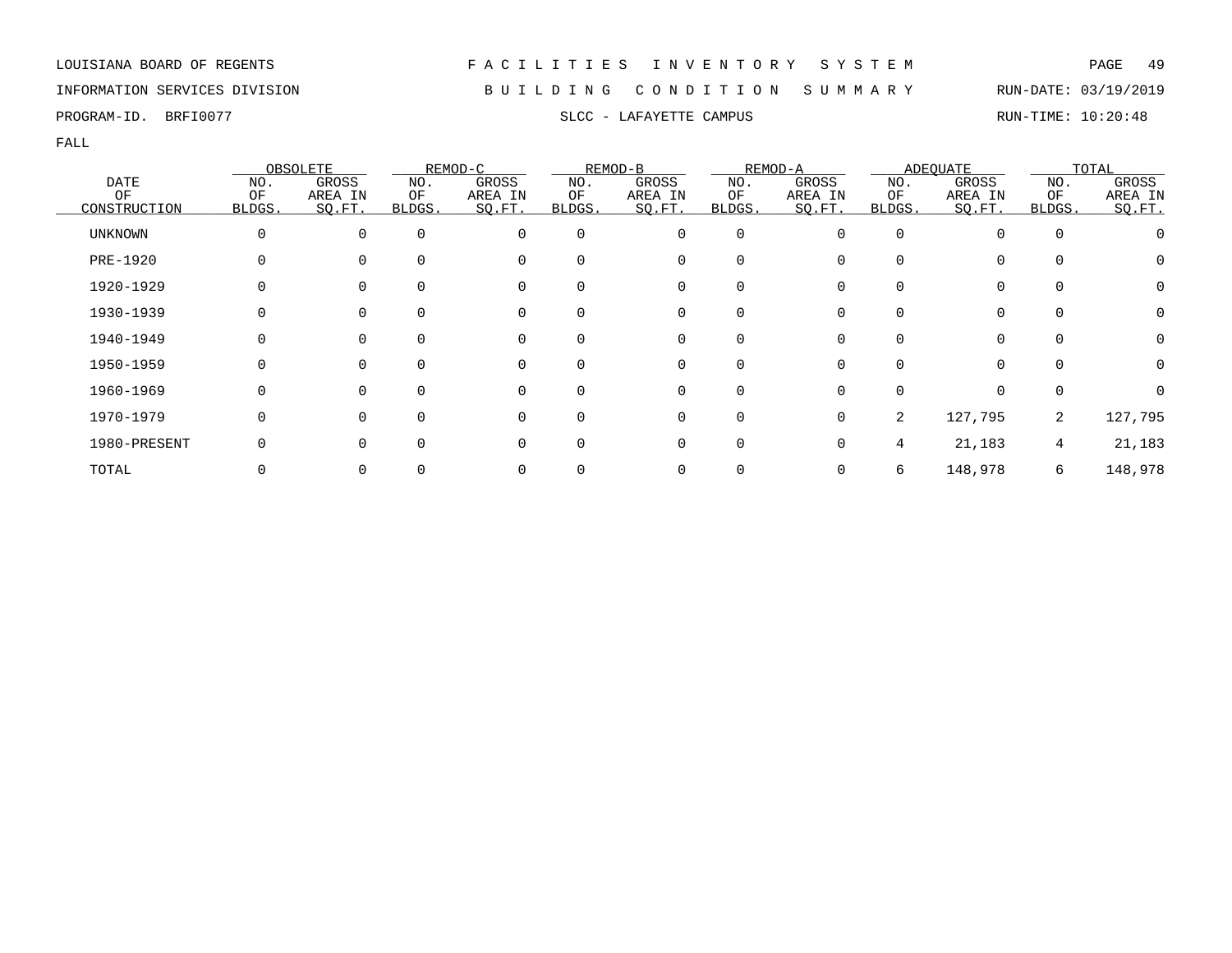## INFORMATION SERVICES DIVISION B U I L D I N G C O N D I T I O N S U M M A R Y RUN-DATE: 03/19/2019

PROGRAM-ID. BRFI0077 SCLTC - LAFOURCHE CAMPUS SCLTC - LAFOURCHE CAMPUS RUN-TIME: 10:20:48

|                |        | OBSOLETE |          | REMOD-C  |          | REMOD-B  |                  | REMOD-A |        | ADEQUATE     |          | TOTAL   |
|----------------|--------|----------|----------|----------|----------|----------|------------------|---------|--------|--------------|----------|---------|
| <b>DATE</b>    | NO.    | GROSS    | NO.      | GROSS    | NO.      | GROSS    | NO.              | GROSS   | NO.    | GROSS        | NO.      | GROSS   |
| OF             | OF     | AREA IN  | ΟF       | AREA IN  | ΟF       | AREA IN  | ΟF               | AREA IN | ΟF     | AREA IN      | ΟF       | AREA IN |
| CONSTRUCTION   | BLDGS. | SO.FT.   | BLDGS.   | SQ.FT.   | BLDGS.   | SQ.FT.   | BLDGS.           | SQ.FT.  | BLDGS. | SQ.FT.       | BLDGS.   | SO.FT.  |
| <b>UNKNOWN</b> |        | $\Omega$ | $\Omega$ | 0        | $\Omega$ | 0        | 0                |         | O      |              | $\Omega$ |         |
| PRE-1920       |        | $\Omega$ |          | 0        | 0        | 0        | 0                |         |        | 0            |          |         |
| 1920-1929      |        |          |          | 0        | 0        | 0        |                  |         |        |              |          |         |
| 1930-1939      |        |          |          | 0        | 0        | 0        |                  |         |        |              | $\Omega$ |         |
| 1940-1949      |        | $\Omega$ | $\Omega$ | 0        | $\Omega$ | 0        | $\left( \right)$ |         |        |              | $\Omega$ |         |
| 1950-1959      |        | $\Omega$ | $\Omega$ | 0        | $\Omega$ | 0        | $\Omega$         |         | U      | 0            | $\Omega$ |         |
| 1960-1969      |        | $\Omega$ |          | $\Omega$ | 0        | $\Omega$ |                  |         |        |              | $\cap$   |         |
| 1970-1979      |        | $\Omega$ | ∩        | $\Omega$ | 0        | 0        | O                |         |        | <sup>n</sup> | $\Omega$ |         |
| 1980-PRESENT   |        | $\Omega$ | $\Omega$ | O        | 0        | 0        | O                |         |        |              |          |         |
| TOTAL          |        |          |          |          |          | 0        |                  |         |        |              |          |         |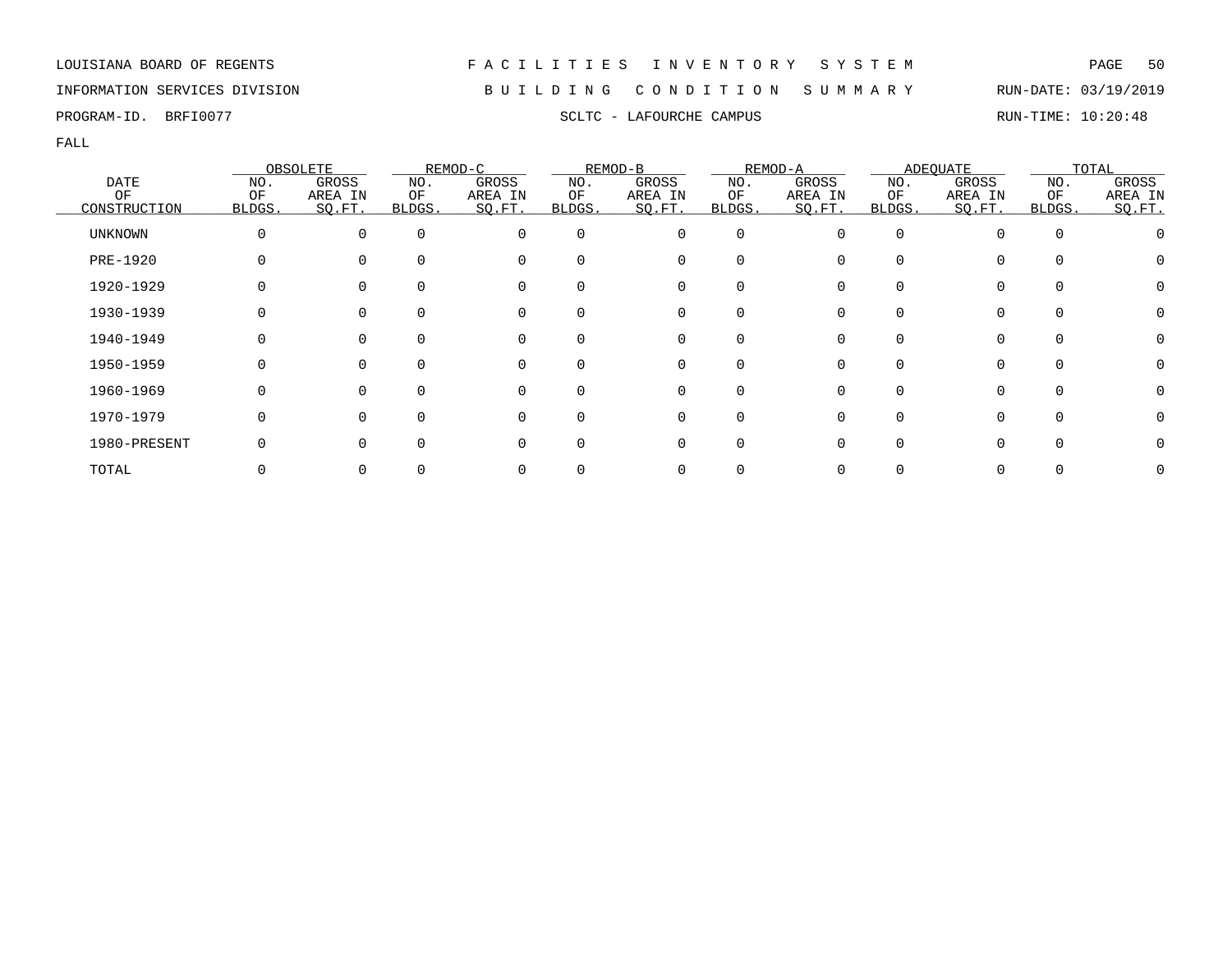## INFORMATION SERVICES DIVISION B U I L D I N G C O N D I T I O N S U M M A R Y RUN-DATE: 03/19/2019

PROGRAM-ID. BRFI0077 CLTCC - LAMAR SALTER CAMPUS CLTCC - LAMAR SALTER CAMPUS

|                |              | OBSOLETE |             | REMOD-C  |          | REMOD-B     |             | REMOD-A |          | <b>ADEQUATE</b> |             | TOTAL   |
|----------------|--------------|----------|-------------|----------|----------|-------------|-------------|---------|----------|-----------------|-------------|---------|
| <b>DATE</b>    | NO.          | GROSS    | NO.         | GROSS    | NO.      | GROSS       | NO.         | GROSS   | NO.      | GROSS           | NO.         | GROSS   |
| ΟF             | ΟF           | AREA IN  | ΟF          | AREA IN  | ΟF       | AREA IN     | ΟF          | AREA IN | ΟF       | AREA IN         | ΟF          | AREA IN |
| CONSTRUCTION   | BLDGS.       | SQ.FT.   | BLDGS.      | SQ.FT.   | BLDGS.   | SQ.FT.      | BLDGS.      | SO.FT.  | BLDGS.   | SQ.FT.          | BLDGS.      | SO.FT.  |
| <b>UNKNOWN</b> | 0            | $\Omega$ | $\mathbf 0$ | $\Omega$ | 0        | 0           | $\mathbf 0$ |         | $\Omega$ |                 | $\mathbf 0$ |         |
| PRE-1920       | 0            |          | $\Omega$    | 0        | 0        | 0           | $\Omega$    |         |          | $\Omega$        | $\Omega$    | O       |
| 1920-1929      |              |          | $\Omega$    | 0        | 0        | 0           | $\Omega$    |         |          | $\Omega$        | 0           | 0       |
| 1930-1939      |              |          | 0           | 0        | 0        | 0           | $\Omega$    |         |          |                 | $\mathbf 0$ |         |
| 1940-1949      | Ω            | $\Omega$ | $\Omega$    | 0        | $\Omega$ | 0           | $\Omega$    |         |          | 0               | $\Omega$    | 0       |
| 1950-1959      | <sup>0</sup> | $\Omega$ | $\Omega$    | $\Omega$ | $\Omega$ | $\mathbf 0$ | $\Omega$    |         |          | $\Omega$        | $\Omega$    | O       |
| 1960-1969      | $\Omega$     | $\Omega$ | $\Omega$    | $\Omega$ | $\Omega$ | $\mathbf 0$ | $\Omega$    |         |          | 0               | $\Omega$    |         |
| 1970-1979      | $\Omega$     |          | $\Omega$    | $\Omega$ | $\Omega$ | 0           |             | 39,736  | $\Omega$ | $\mathbf 0$     |             | 39,736  |
| 1980-PRESENT   |              |          | $\Omega$    | 0        |          | 5,920       |             | 7,200   | $\Omega$ | $\mathbf 0$     | 2           | 13,120  |
| TOTAL          |              |          | 0           |          |          | 5,920       | 2           | 46,936  |          | 0               |             | 52,856  |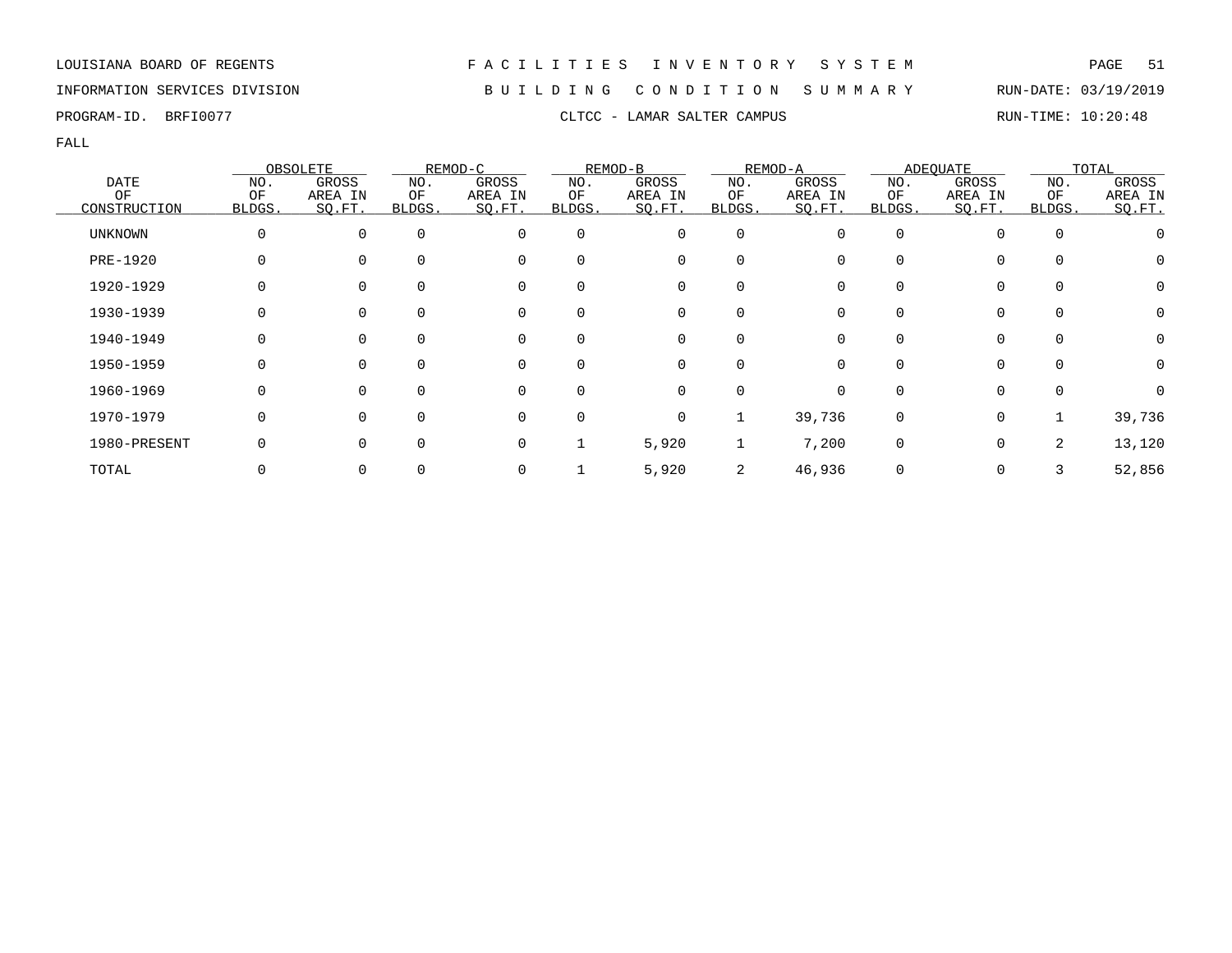## INFORMATION SERVICES DIVISION B U I L D I N G C O N D I T I O N S U M M A R Y RUN-DATE: 03/19/2019

PROGRAM-ID. BRFI0077 **NWLTC - MANSFIELD CAMPUS** RUN-TIME: 10:20:48

|                |              | OBSOLETE    |              | REMOD-C  |              | REMOD-B  |             | REMOD-A |              | <b>ADEQUATE</b> |             | TOTAL        |
|----------------|--------------|-------------|--------------|----------|--------------|----------|-------------|---------|--------------|-----------------|-------------|--------------|
| <b>DATE</b>    | NO.          | GROSS       | NO.          | GROSS    | NO.          | GROSS    | NO.         | GROSS   | NO.          | GROSS           | NO.         | GROSS        |
| ΟF             | ΟF           | AREA IN     | ΟF           | AREA IN  | ΟF           | AREA IN  | ΟF          | AREA IN | ΟF           | AREA IN         | ΟF          | AREA IN      |
| CONSTRUCTION   | <b>BLDGS</b> | SO.FT.      | BLDGS.       | SQ.FT.   | BLDGS.       | SQ.FT.   | BLDGS.      | SO.FT.  | <b>BLDGS</b> | SO.FT.          | BLDGS.      | SO.FT.       |
| <b>UNKNOWN</b> |              | $\mathbf 0$ | $\Omega$     | 0        | $\Omega$     | 0        | $\mathbf 0$ | 0       | $\Omega$     |                 | $\mathbf 0$ |              |
| PRE-1920       |              | $\Omega$    | $\Omega$     | 0        | 0            | 0        | 0           |         |              | 0               | $\Omega$    | O            |
| 1920-1929      |              | $\Omega$    |              | 0        | <sup>0</sup> | 0        | 0           |         |              | 0               | 0           | 0            |
| 1930-1939      |              | 0           |              | 0        | 0            | 0        | 0           |         |              | 0               | 0           |              |
| 1940-1949      |              | $\Omega$    | $\Omega$     | 0        | 0            | 0        | O           |         |              | O               | $\Omega$    | $\mathbf{0}$ |
| 1950-1959      |              | $\Omega$    | <sup>n</sup> | $\Omega$ | 0            | 0        | O           |         |              | 0               | $\Omega$    |              |
| 1960-1969      |              | $\Omega$    | $\cap$       | $\Omega$ | 0            | $\Omega$ | ∩           |         |              | <sup>n</sup>    | $\Omega$    |              |
| 1970-1979      |              | $\Omega$    | $\cap$       | $\Omega$ | U            | $\Omega$ | $\Omega$    |         |              | $\Omega$        | $\Omega$    |              |
| 1980-PRESENT   |              | $\Omega$    |              |          | <sup>0</sup> | 0        | $\Omega$    |         | 2            | 20,936          | 2           | 20,936       |
| TOTAL          |              | 0           |              |          |              |          |             |         | 2            | 20,936          | 2           | 20,936       |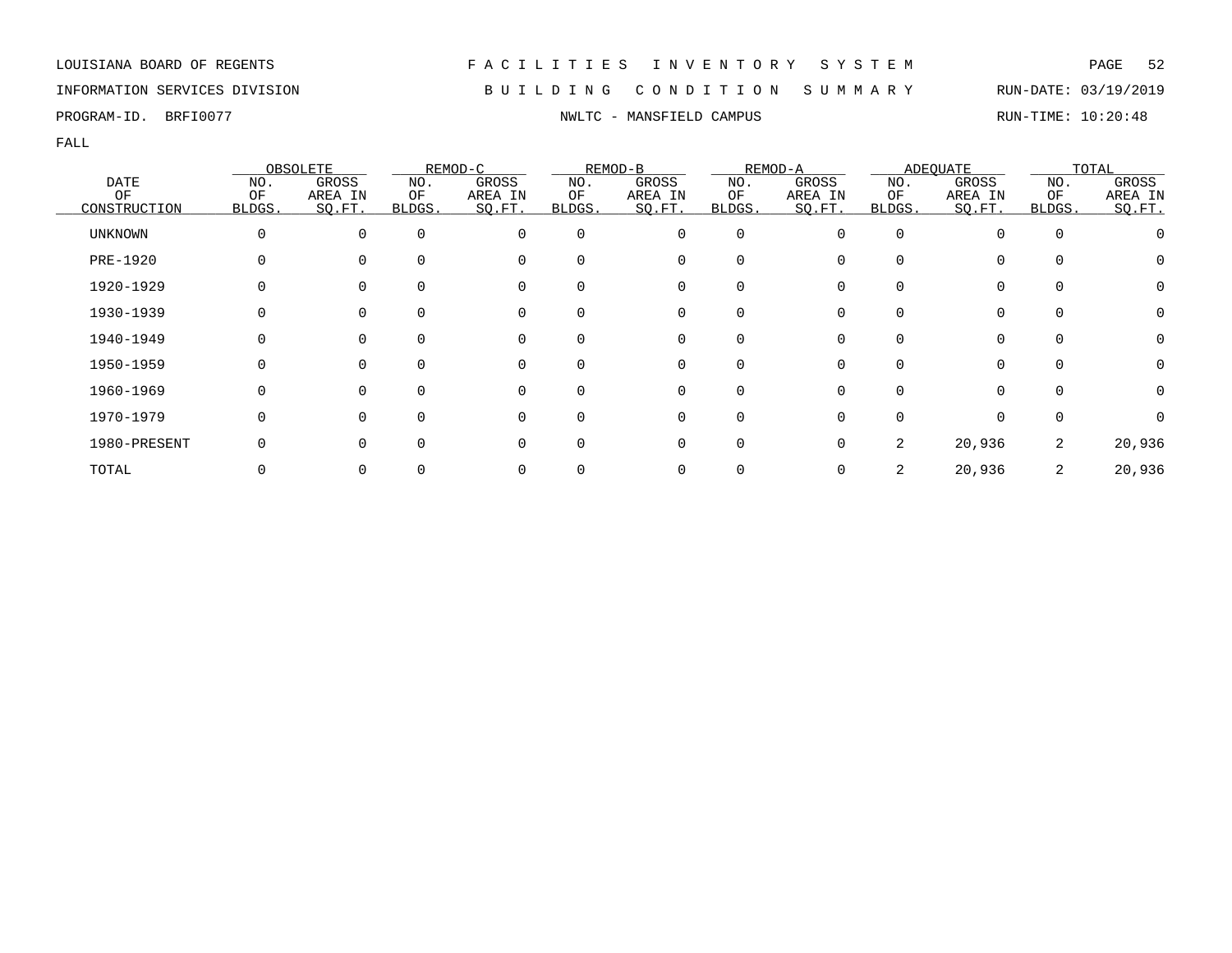## INFORMATION SERVICES DIVISION B U I L D I N G C O N D I T I O N S U M M A R Y RUN-DATE: 03/19/2019

PROGRAM-ID. BRFI0077 SOWELA - MORGAN SMITH CAMPUS RUN-TIME: 10:20:48

|                |              | OBSOLETE     |          | REMOD-C  |              | REMOD-B  |              | REMOD-A |              | ADEQUATE     |              | TOTAL   |
|----------------|--------------|--------------|----------|----------|--------------|----------|--------------|---------|--------------|--------------|--------------|---------|
| <b>DATE</b>    | NO.          | <b>GROSS</b> | NO.      | GROSS    | NO.          | GROSS    | NO.          | GROSS   | NO.          | GROSS        | NO.          | GROSS   |
| OF             | ΟF           | AREA IN      | ОF       | AREA IN  | ΟF           | AREA IN  | ΟF           | AREA IN | ΟF           | AREA IN      | ΟF           | AREA IN |
| CONSTRUCTION   | <b>BLDGS</b> | SO.FT.       | BLDGS.   | SO.FT.   | <b>BLDGS</b> | SQ.FT.   | BLDGS.       | SO.FT.  | <b>BLDGS</b> | SQ.FT.       | <b>BLDGS</b> | SQ.FT.  |
| <b>UNKNOWN</b> | 0            | $\Omega$     | $\Omega$ | $\Omega$ | $\Omega$     | 0        | 0            | 0       | $\Omega$     |              | 0            |         |
| PRE-1920       |              |              |          | 0        | 0            | 0        | O            |         |              |              | $\Omega$     |         |
| 1920-1929      |              |              |          | 0        |              | 0        | ∩            |         |              |              |              |         |
| 1930-1939      |              |              | 0        | 0        | 0            | 0        | 0            |         |              | 0            | 0            |         |
| 1940-1949      |              | $\Omega$     | $\Omega$ | 0        | $\Omega$     | 0        | $\Omega$     |         |              | 0            | $\Omega$     | O       |
| 1950-1959      |              | <sup>n</sup> | $\Omega$ | $\Omega$ | <sup>n</sup> | $\Omega$ | <sup>n</sup> |         |              | <sup>n</sup> | $\Omega$     |         |
| 1960-1969      | O            | $\Omega$     | 0        | $\Omega$ | 0            | $\Omega$ | $\Omega$     |         |              | $\Omega$     | $\Omega$     |         |
| 1970-1979      | 0            | $\Omega$     | ∩        | $\Omega$ | O            | $\Omega$ | O            |         |              |              | $\Omega$     |         |
| 1980-PRESENT   |              |              | $\Omega$ | 0        |              | 0        |              |         |              |              |              |         |
| TOTAL          |              |              |          |          |              |          |              |         |              |              |              |         |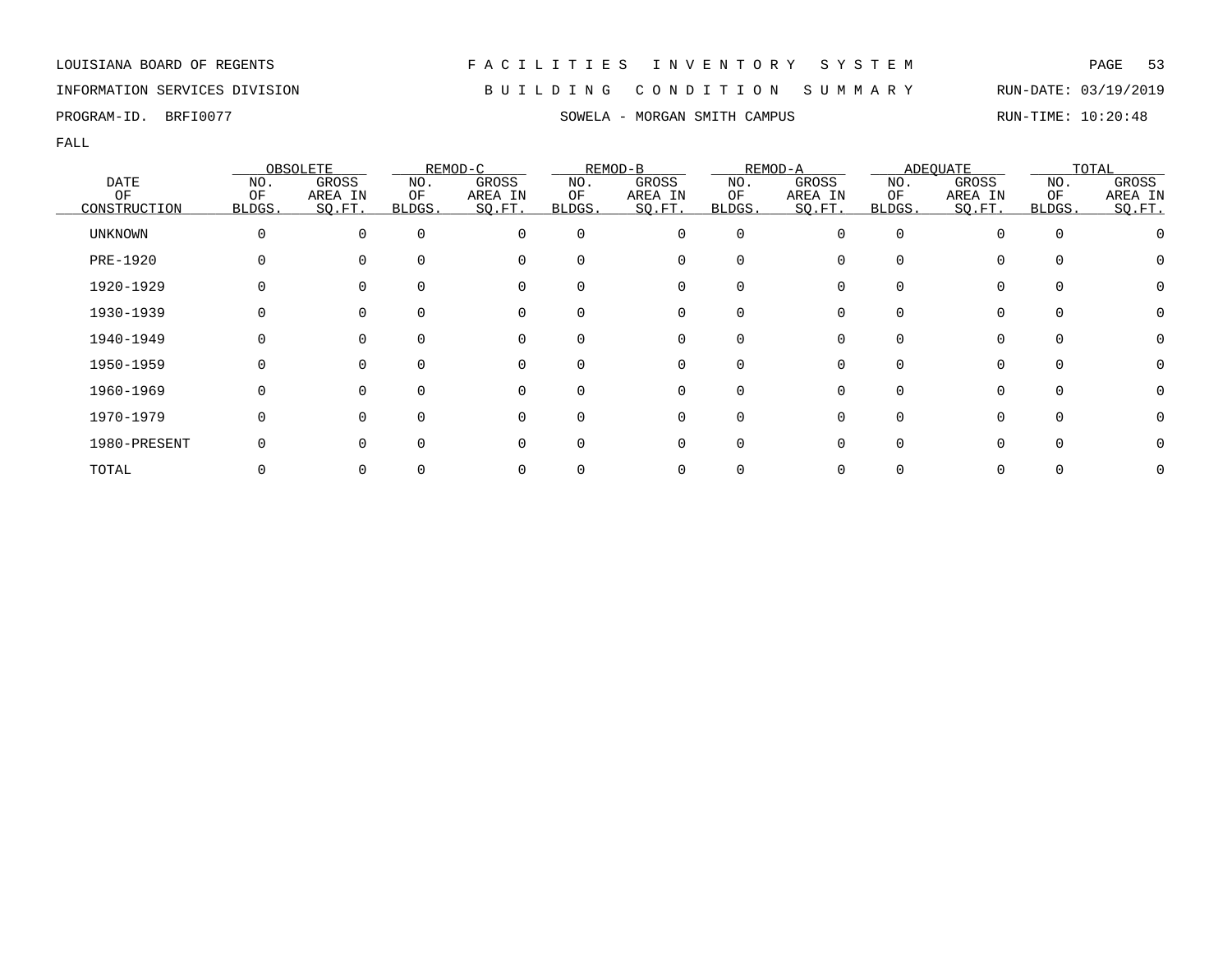## INFORMATION SERVICES DIVISION B U I L D I N G C O N D I T I O N S U M M A R Y RUN-DATE: 03/19/2019

FALL

|                 |              | OBSOLETE |          | REMOD-C  |              | REMOD-B  |                  | REMOD-A |        | ADEOUATE |          | TOTAL            |
|-----------------|--------------|----------|----------|----------|--------------|----------|------------------|---------|--------|----------|----------|------------------|
| <b>DATE</b>     | NO.          | GROSS    | NO.      | GROSS    | NO.          | GROSS    | NO.              | GROSS   | NO.    | GROSS    | NO.      | GROSS            |
| OF              | ΟF           | AREA IN  | ΟF       | AREA IN  | ΟF           | AREA IN  | ΟF               | AREA IN | ΟF     | AREA IN  | ΟF       | AREA IN          |
| CONSTRUCTION    | <b>BLDGS</b> | SQ.FT.   | BLDGS.   | SQ.FT.   | BLDGS.       | SQ.FT.   | BLDGS.           | SQ.FT.  | BLDGS. | SQ.FT.   | BLDGS.   | SQ.FT.           |
| UNKNOWN         |              | 0        | $\Omega$ | 0        | $\Omega$     | 0        | 0                |         |        |          | $\Omega$ |                  |
| <b>PRE-1920</b> |              | $\Omega$ |          | $\Omega$ | 0            | 0        | $\Omega$         |         |        |          |          |                  |
| 1920-1929       |              | $\Omega$ |          | 0        | 0            | 0        | O                |         |        |          |          | $\left( \right)$ |
| 1930-1939       |              | $\Omega$ |          | 0        | 0            | 0        | 0                |         |        | 0        | 0        |                  |
| 1940-1949       |              | $\Omega$ |          | 0        | 0            | 0        | $\left( \right)$ |         |        |          |          |                  |
| 1950-1959       |              | $\Omega$ | $\Omega$ | $\Omega$ | $\Omega$     | 0        | $\Omega$         |         | U      | 0        | $\Omega$ | $\left( \right)$ |
| 1960-1969       |              | $\Omega$ |          | $\Omega$ | <sup>n</sup> | $\Omega$ | <sup>n</sup>     |         |        |          |          |                  |
| 1970-1979       |              | $\Omega$ | ∩        | $\Omega$ | 0            | 0        | $\Omega$         |         | 3      | 69,419   | 3        | 69,419           |
| 1980-PRESENT    |              | $\Omega$ | $\Omega$ | 0        | 0            | 0        | $\Omega$         |         |        | 512      |          | 512              |
| TOTAL           |              |          |          | 0        |              | 0        |                  |         |        | 69,931   |          | 69,931           |

PROGRAM-ID. BRFI0077 **NWLTC - NATCHITOCHES CAMPUS** CAMPUS RUN-TIME: 10:20:48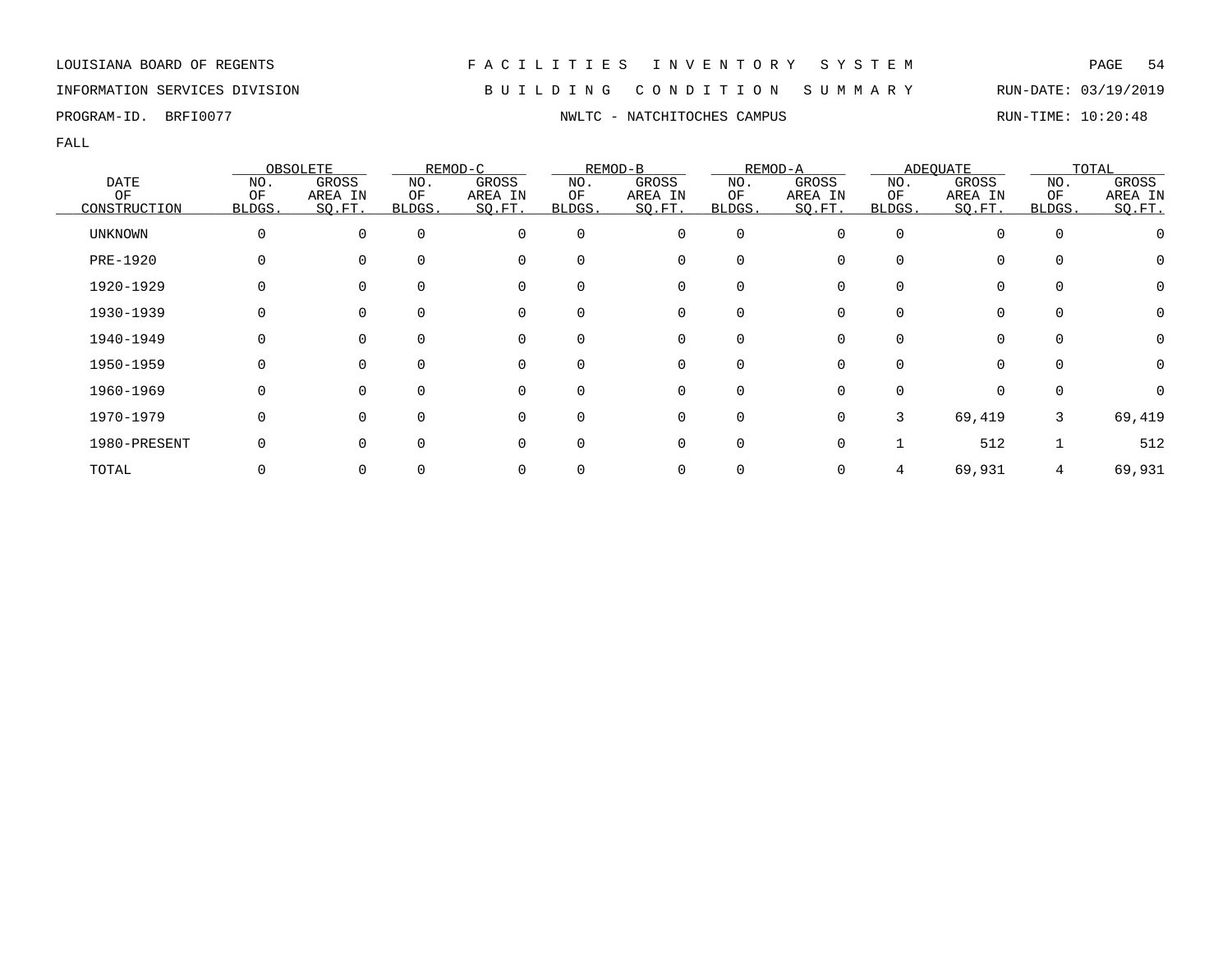## INFORMATION SERVICES DIVISION B U I L D I N G C O N D I T I O N S U M M A R Y RUN-DATE: 03/19/2019

PROGRAM-ID. BRFI0077 **EXAM-ID.** BRFI0077 **RUN-TIME: 10:20:48** 

|                |              | OBSOLETE |          | REMOD-C  |              | REMOD-B  |                  | REMOD-A |        | ADEQUATE |          | TOTAL   |
|----------------|--------------|----------|----------|----------|--------------|----------|------------------|---------|--------|----------|----------|---------|
| <b>DATE</b>    | NO.          | GROSS    | NO.      | GROSS    | NO.          | GROSS    | NO.              | GROSS   | NO.    | GROSS    | NO.      | GROSS   |
| ΟF             | ΟF           | AREA IN  | ΟF       | AREA IN  | ΟF           | AREA IN  | ΟF               | AREA IN | ΟF     | AREA IN  | ΟF       | AREA IN |
| CONSTRUCTION   | <b>BLDGS</b> | SQ.FT.   | BLDGS.   | SO.FT.   | <b>BLDGS</b> | SQ.FT.   | BLDGS.           | SO.FT.  | BLDGS. | SQ.FT.   | BLDGS.   | SQ.FT.  |
| <b>UNKNOWN</b> |              | $\Omega$ | $\Omega$ | $\Omega$ | $\Omega$     | 0        | 0                |         |        |          | $\Omega$ |         |
| PRE-1920       |              | $\Omega$ |          | 0        | 0            | 0        |                  |         |        |          |          |         |
| 1920-1929      |              |          |          | 0        |              | 0        |                  |         |        |          |          |         |
| 1930-1939      |              |          |          | 0        | 0            | 0        |                  |         |        |          | $\Omega$ |         |
| 1940-1949      |              | $\Omega$ | $\Omega$ | 0        | $\Omega$     | 0        | $\left( \right)$ |         |        |          | $\Omega$ |         |
| 1950-1959      |              | $\Omega$ |          | $\Omega$ | <sup>n</sup> | $\Omega$ | U                |         |        |          | $\cap$   |         |
| 1960-1969      |              | $\Omega$ |          | $\Omega$ | 0            | $\Omega$ | U                |         |        |          | $\cap$   |         |
| 1970-1979      |              | $\Omega$ | ∩        | $\Omega$ | O            | 0        |                  |         |        |          |          |         |
| 1980-PRESENT   |              |          |          | 0        |              | 0        |                  |         |        |          |          |         |
| TOTAL          |              |          |          |          |              | 0        |                  |         |        |          |          |         |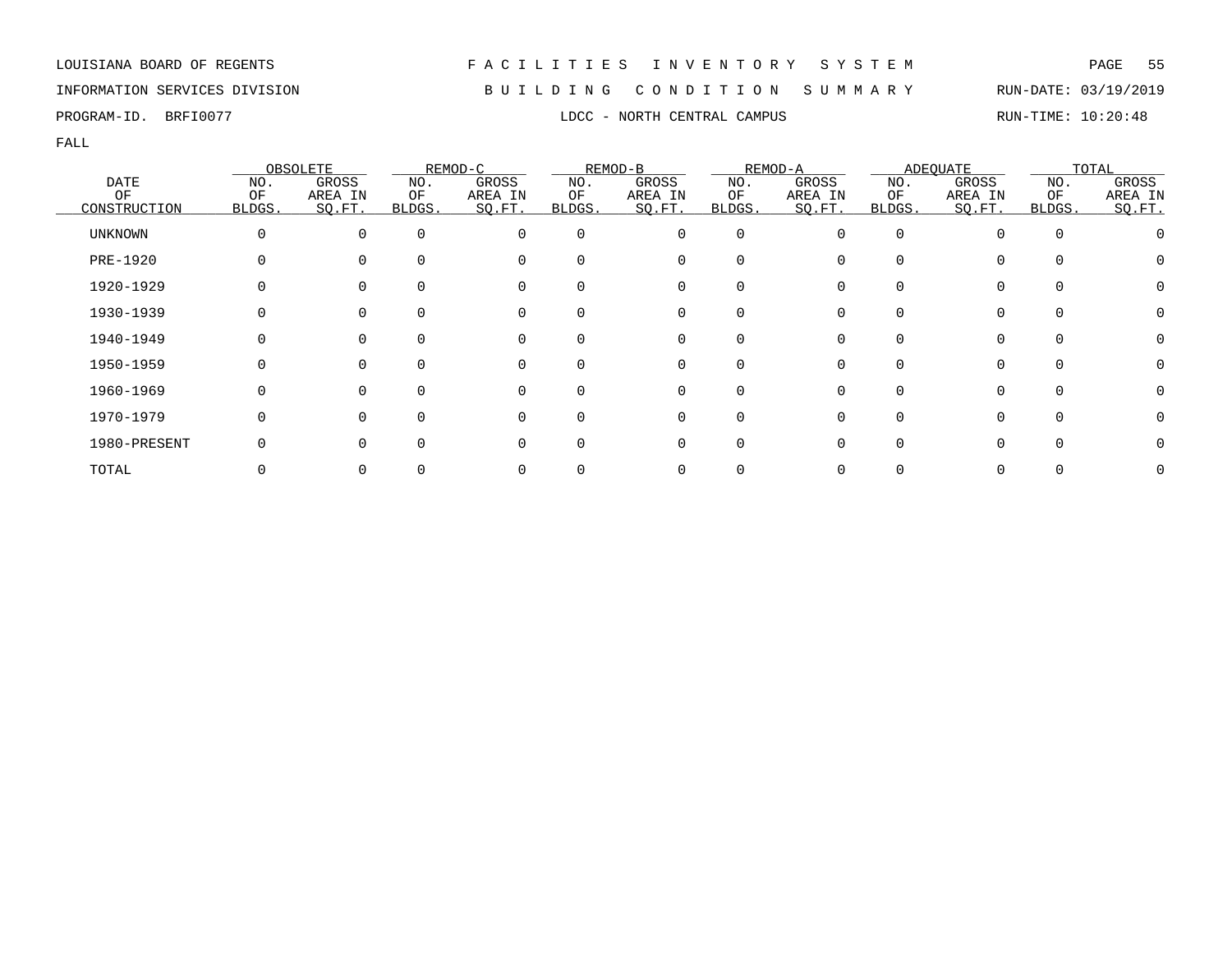INFORMATION SERVICES DIVISION B U I L D I N G C O N D I T I O N S U M M A R Y RUN-DATE: 03/19/2019 PROGRAM-ID. BRFI0077 **EXAMPLE 10:20:48** LDCC - NORTHEAST LA BRANCH CAMPUS RUN-TIME: 10:20:48

|                |        | OBSOLETE     |              | REMOD-C  |          | REMOD-B  |          | REMOD-A  |          | <b>ADEQUATE</b> |              | TOTAL   |
|----------------|--------|--------------|--------------|----------|----------|----------|----------|----------|----------|-----------------|--------------|---------|
| DATE           | NO.    | GROSS        | NO.          | GROSS    | NO.      | GROSS    | NO.      | GROSS    | NO.      | GROSS           | NO.          | GROSS   |
| OF             | OF     | AREA IN      | ΟF           | AREA IN  | ΟF       | AREA IN  | ΟF       | AREA IN  | ΟF       | AREA IN         | ΟF           | AREA IN |
| CONSTRUCTION   | BLDGS. | SQ.FT.       | BLDGS.       | SQ.FT.   | BLDGS.   | SQ.FT.   | BLDGS.   | SQ.FT.   | BLDGS.   | SQ.FT.          | BLDGS.       | SQ.FT.  |
| <b>UNKNOWN</b> | 0      |              | $\Omega$     | 0        | $\Omega$ | 0        | 0        | $\Omega$ | $\Omega$ |                 | $\mathbf 0$  |         |
| PRE-1920       |        |              | $\Omega$     | 0        |          | 0        | $\Omega$ |          |          |                 | 0            |         |
| 1920-1929      |        |              |              | $\Omega$ |          | 0        | O        |          |          |                 | 0            |         |
| 1930-1939      |        |              |              | 0        |          | 0        | 0        |          |          |                 | 0            |         |
| 1940-1949      |        |              | O            | 0        |          | 0        | 0        | 0        |          | 0               | $\Omega$     |         |
| 1950-1959      |        | <sup>0</sup> | $\Omega$     | $\Omega$ | $\Omega$ | $\Omega$ | $\Omega$ | $\Omega$ | 0        | $\Omega$        | $\Omega$     |         |
| 1960-1969      |        |              | U            | $\Omega$ |          | $\Omega$ | $\Omega$ | O.       |          |                 | <sup>n</sup> |         |
| 1970-1979      |        |              | <sup>n</sup> | 0        |          | $\Omega$ | $\Omega$ |          |          |                 | $\Omega$     |         |
| 1980-PRESENT   |        |              |              | 0        |          | $\Omega$ | $\Omega$ | $\Omega$ |          | 95,946          |              | 95,946  |
| TOTAL          |        |              |              |          |          | 0        |          |          |          | 95,946          |              | 95,946  |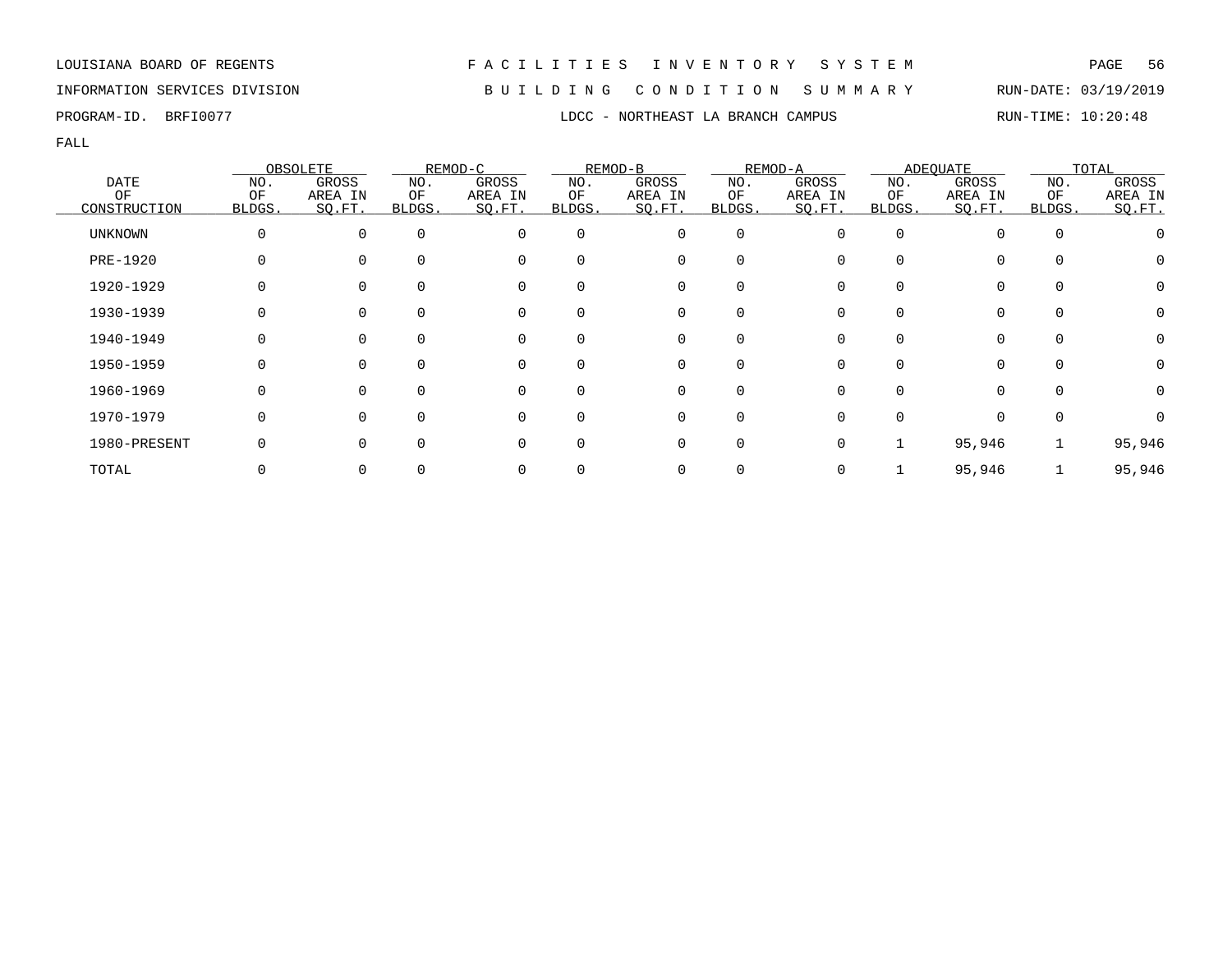## INFORMATION SERVICES DIVISION B U I L D I N G C O N D I T I O N S U M M A R Y RUN-DATE: 03/19/2019

PROGRAM-ID. BRFI0077 **NWLTC - NORTHWEST LA CAMPUS** RUN-TIME: 10:20:48

|                |              | OBSOLETE    |              | REMOD-C  |              | REMOD-B  |                | REMOD-A |              | <b>ADEQUATE</b> |             | TOTAL   |
|----------------|--------------|-------------|--------------|----------|--------------|----------|----------------|---------|--------------|-----------------|-------------|---------|
| <b>DATE</b>    | NO.          | GROSS       | NO.          | GROSS    | NO.          | GROSS    | NO.            | GROSS   | NO.          | GROSS           | NO.         | GROSS   |
| ΟF             | ΟF           | AREA IN     | ΟF           | AREA IN  | ΟF           | AREA IN  | ΟF             | AREA IN | ΟF           | AREA IN         | ΟF          | AREA IN |
| CONSTRUCTION   | <b>BLDGS</b> | SO.FT.      | BLDGS.       | SQ.FT.   | BLDGS.       | SQ.FT.   | BLDGS.         | SO.FT.  | <b>BLDGS</b> | SO.FT.          | BLDGS.      | SO.FT.  |
| <b>UNKNOWN</b> |              | $\mathbf 0$ | $\Omega$     | 0        | $\Omega$     | 0        | $\overline{0}$ | 0       | $\Omega$     |                 | $\mathbf 0$ |         |
| PRE-1920       |              | $\Omega$    | $\Omega$     | 0        | 0            | 0        | 0              |         |              | 0               | $\Omega$    | O       |
| 1920-1929      |              | $\Omega$    |              | 0        | <sup>0</sup> | 0        | 0              |         |              | 0               | 0           | 0       |
| 1930-1939      |              | 0           |              | 0        | 0            | 0        | 0              |         |              | 0               | 0           |         |
| 1940-1949      |              | $\Omega$    | $\Omega$     | 0        | 0            | 0        | O              |         |              | O               | $\Omega$    | 0       |
| 1950-1959      |              | $\Omega$    | <sup>n</sup> | $\Omega$ | 0            | 0        | O              |         |              | 0               | $\Omega$    |         |
| 1960-1969      |              | $\Omega$    | $\cap$       | $\Omega$ | 0            | $\Omega$ | ∩              |         |              | <sup>n</sup>    | $\Omega$    |         |
| 1970-1979      |              | $\Omega$    | $\cap$       | $\Omega$ | U            | $\Omega$ | $\Omega$       |         |              |                 | $\Omega$    |         |
| 1980-PRESENT   |              | $\Omega$    |              | O        | <sup>0</sup> | 0        | $\Omega$       |         | 4            | 110,238         | 4           | 110,238 |
| TOTAL          |              | 0           |              |          |              |          |                |         | 4            | 110,238         | 4           | 110,238 |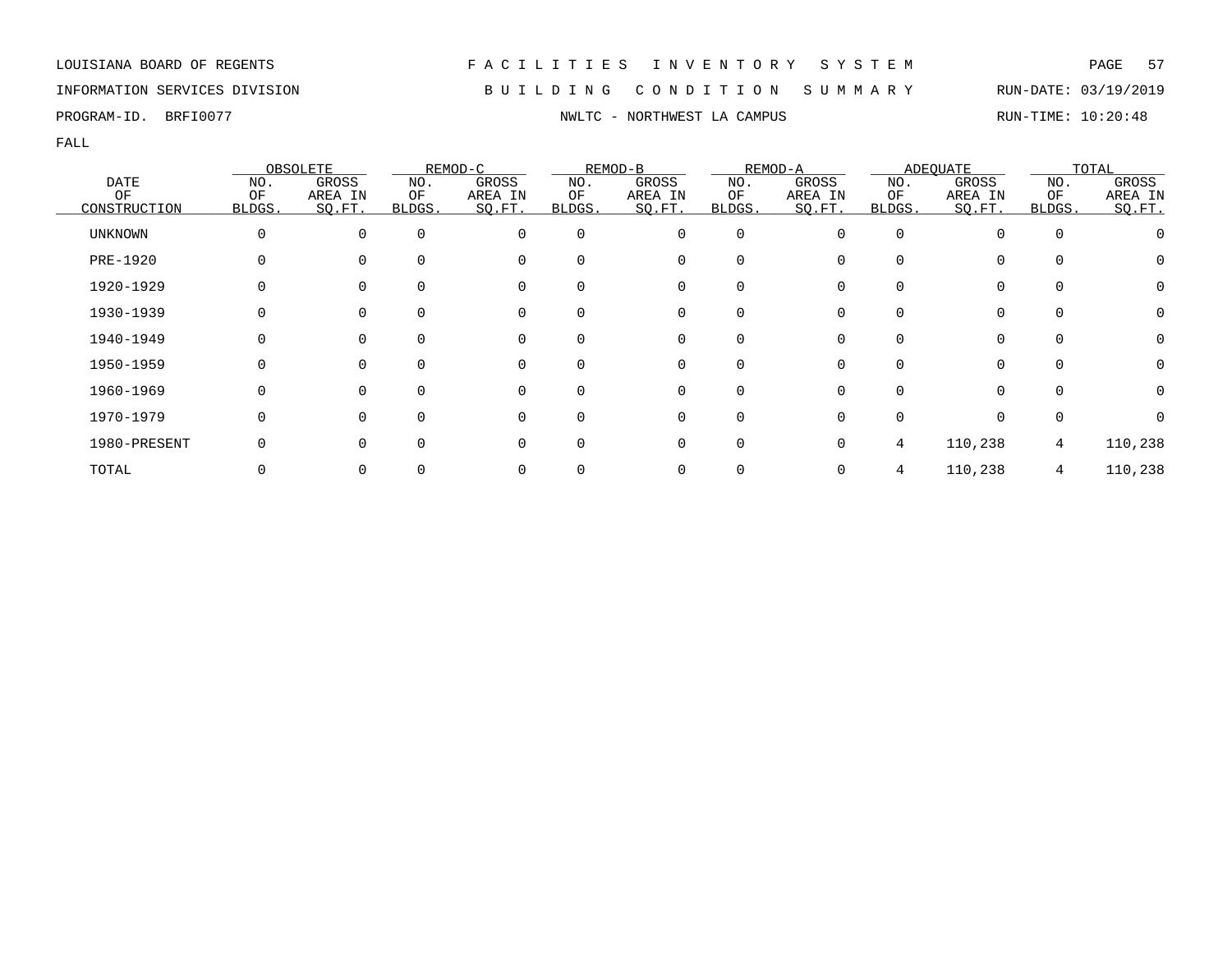## INFORMATION SERVICES DIVISION B U I L D I N G C O N D I T I O N S U M M A R Y RUN-DATE: 03/19/2019

PROGRAM-ID. BRFI0077 CLTCC - OAKDALE CAMPUS CLTCC - OAKDALE CAMPUS RUN-TIME: 10:20:48

|                |        | OBSOLETE     |          | REMOD-C     |              | REMOD-B  |             | REMOD-A |        | <b>ADEQUATE</b> |              | TOTAL   |
|----------------|--------|--------------|----------|-------------|--------------|----------|-------------|---------|--------|-----------------|--------------|---------|
| <b>DATE</b>    | NO.    | GROSS        | NO.      | GROSS       | NO.          | GROSS    | NO.         | GROSS   | NO.    | GROSS           | NO.          | GROSS   |
| OF             | ΟF     | AREA IN      | ΟF       | AREA IN     | ΟF           | AREA IN  | ΟF          | AREA IN | ΟF     | AREA IN         | OF           | AREA IN |
| CONSTRUCTION   | BLDGS. | SQ.FT.       | BLDGS.   | SQ.FT.      | BLDGS.       | SQ.FT.   | BLDGS.      | SQ.FT.  | BLDGS. | SQ.FT.          | BLDGS.       | SO.FT.  |
| <b>UNKNOWN</b> | 0      | $\Omega$     | $\Omega$ | $\Omega$    | $\Omega$     | 0        | $\mathbf 0$ | O       |        | 0               | $\Omega$     |         |
| PRE-1920       |        |              | $\Omega$ | $\mathbf 0$ | <sup>0</sup> | 0        | 0           |         |        | 0               | 0            |         |
| 1920-1929      |        |              | $\Omega$ | 0           |              | 0        | 0           |         |        | 0               |              |         |
| 1930-1939      |        |              | $\Omega$ | 0           | 0            | 0        | 0           |         |        | 0               |              |         |
| 1940-1949      |        | 0            | $\Omega$ | 0           | $\Omega$     | 0        | 0           |         |        | 0               | $\Omega$     |         |
| 1950-1959      | O      | 0            | $\Omega$ | 0           | $\Omega$     | 0        | $\Omega$    | U       |        | 0               | $\Omega$     |         |
| 1960-1969      |        | <sup>n</sup> | $\Omega$ | $\Omega$    | $\Omega$     | $\Omega$ | $\Omega$    |         |        | 0               | <sup>n</sup> |         |
| 1970-1979      | 0      |              | $\Omega$ | $\mathbf 0$ | $\Omega$     | 0        | 0           |         |        | 0               | $\Omega$     |         |
| 1980-PRESENT   |        |              | $\Omega$ | $\Omega$    | <sup>0</sup> | 0        | 0           |         |        | 0               |              |         |
| TOTAL          |        |              |          |             |              | 0        |             |         |        | 0               |              |         |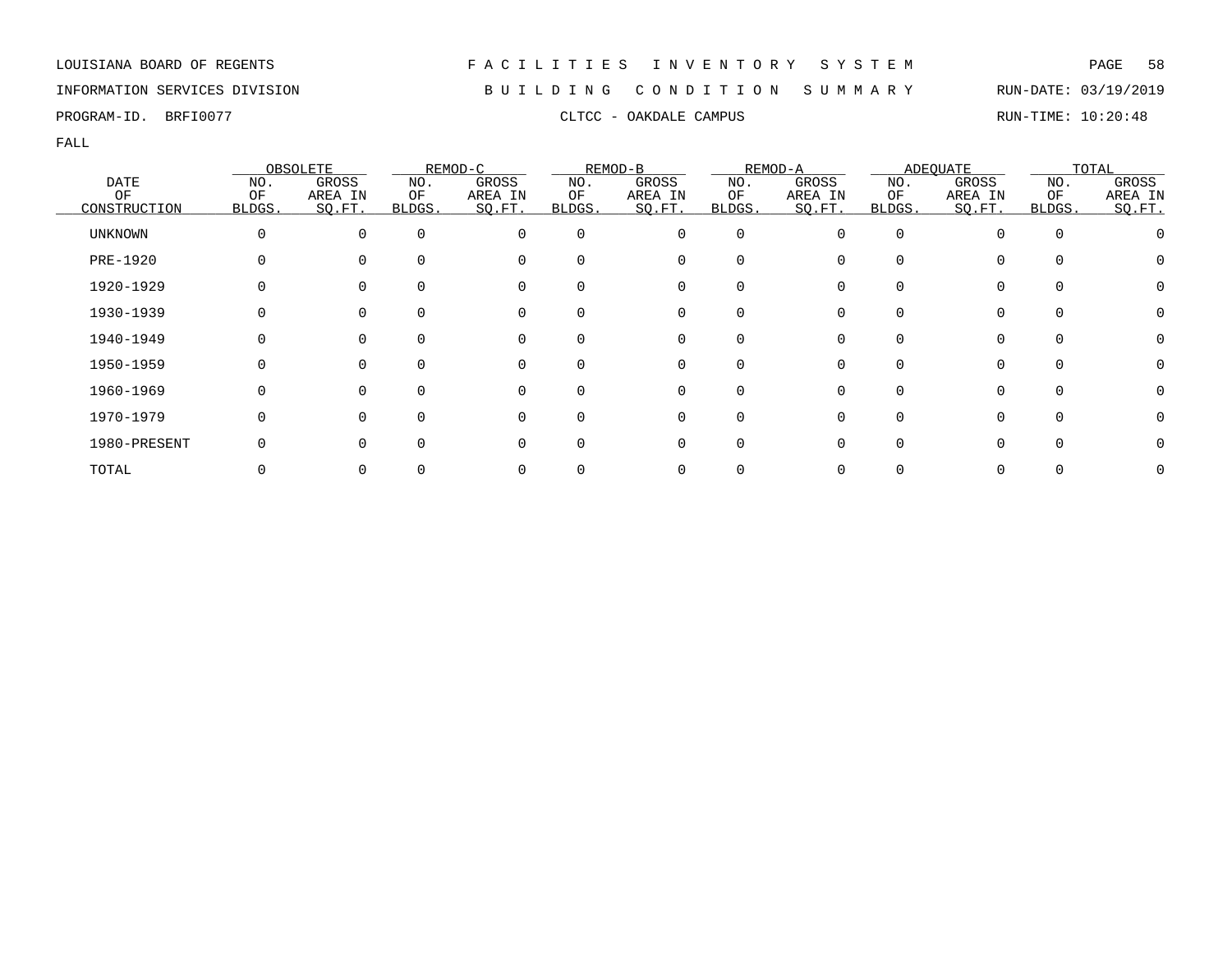## INFORMATION SERVICES DIVISION B U I L D I N G C O N D I T I O N S U M M A R Y RUN-DATE: 03/19/2019

PROGRAM-ID. BRFI0077 SCLTC - RESERVE CAMPUS SCLTC - RESERVE CAMPUS

|                |        | OBSOLETE |          | REMOD-C  |          | REMOD-B  |                  | REMOD-A |        | ADEQUATE     |          | TOTAL   |
|----------------|--------|----------|----------|----------|----------|----------|------------------|---------|--------|--------------|----------|---------|
| <b>DATE</b>    | NO.    | GROSS    | NO.      | GROSS    | NO.      | GROSS    | NO.              | GROSS   | NO.    | GROSS        | NO.      | GROSS   |
| OF             | OF     | AREA IN  | ΟF       | AREA IN  | ΟF       | AREA IN  | ΟF               | AREA IN | ΟF     | AREA IN      | ΟF       | AREA IN |
| CONSTRUCTION   | BLDGS. | SO.FT.   | BLDGS.   | SQ.FT.   | BLDGS.   | SQ.FT.   | BLDGS.           | SQ.FT.  | BLDGS. | SQ.FT.       | BLDGS.   | SO.FT.  |
| <b>UNKNOWN</b> |        | $\Omega$ | $\Omega$ | 0        | $\Omega$ | 0        | 0                |         | O      |              | $\Omega$ |         |
| PRE-1920       |        | $\Omega$ |          | 0        | 0        | 0        | 0                |         |        | 0            |          |         |
| 1920-1929      |        |          |          | 0        | 0        | 0        |                  |         |        |              |          |         |
| 1930-1939      |        |          |          | 0        | 0        | 0        |                  |         |        |              | $\Omega$ |         |
| 1940-1949      |        | $\Omega$ | $\Omega$ | 0        | $\Omega$ | 0        | $\left( \right)$ |         |        |              | $\Omega$ |         |
| 1950-1959      |        | $\Omega$ | $\Omega$ | 0        | $\Omega$ | 0        | $\Omega$         |         | U      | 0            | $\Omega$ |         |
| 1960-1969      |        | $\Omega$ |          | $\Omega$ | 0        | $\Omega$ |                  |         |        |              | $\cap$   |         |
| 1970-1979      |        | $\Omega$ | ∩        | $\Omega$ | 0        | 0        | O                |         |        | <sup>n</sup> | $\Omega$ |         |
| 1980-PRESENT   |        | $\Omega$ | $\Omega$ | O        | 0        | 0        | O                |         |        |              |          |         |
| TOTAL          |        |          |          |          |          | 0        |                  |         |        |              |          |         |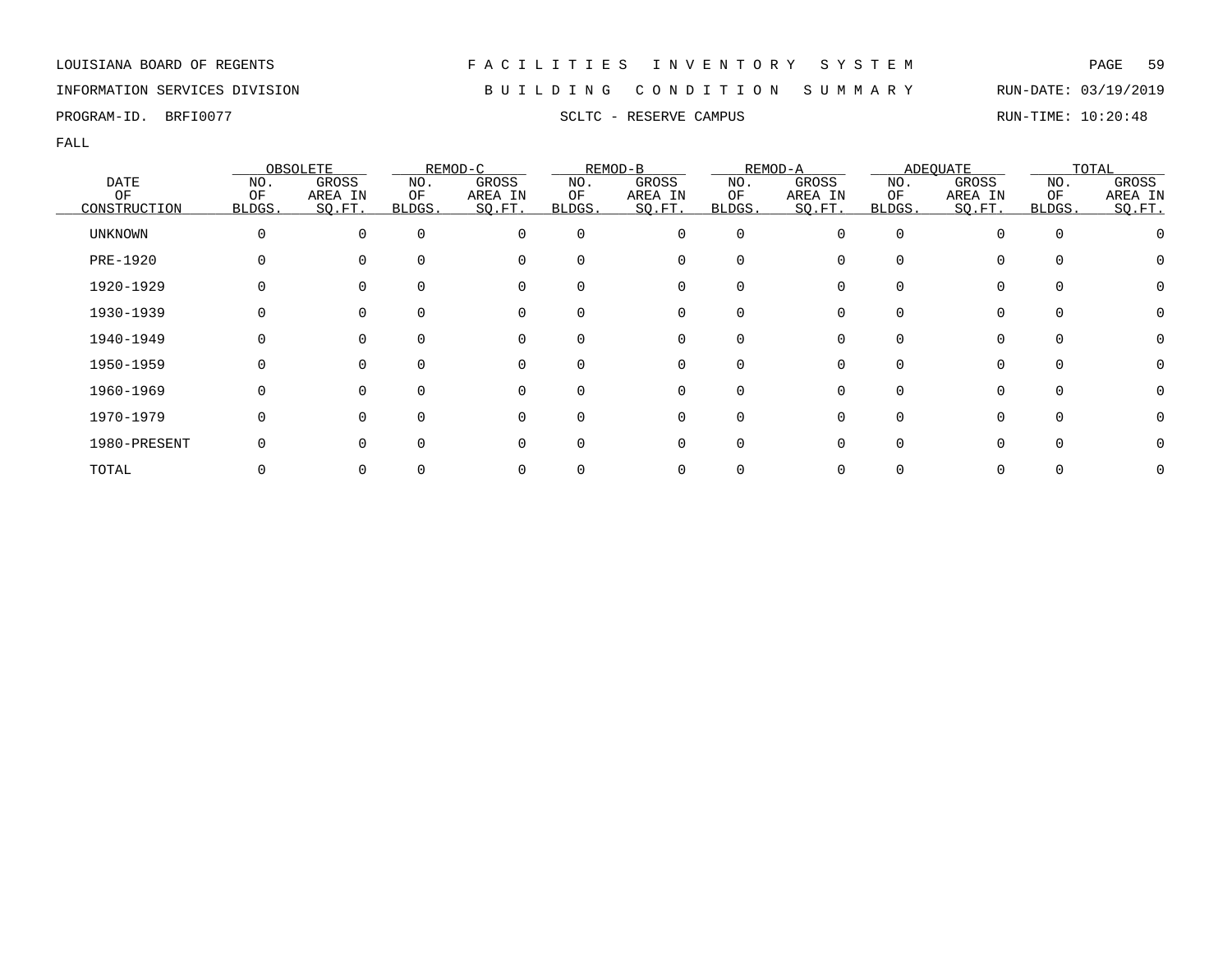## INFORMATION SERVICES DIVISION B U I L D I N G C O N D I T I O N S U M M A R Y RUN-DATE: 03/19/2019

PROGRAM-ID. BRFI0077 **EXAMPUS** LDCC - RUSTON CAMPUS **RUN-TIME: 10:20:48** 

|                   |           | OBSOLETE         |             | REMOD-C          |             | REMOD-B          |             | REMOD-A          |           | <b>ADEOUATE</b>  |             | TOTAL            |
|-------------------|-----------|------------------|-------------|------------------|-------------|------------------|-------------|------------------|-----------|------------------|-------------|------------------|
| <b>DATE</b><br>OF | NO.<br>OF | GROSS<br>AREA IN | NO.<br>ΟF   | GROSS<br>AREA IN | NO.<br>ΟF   | GROSS<br>AREA IN | NO.<br>ΟF   | GROSS<br>AREA IN | NO.<br>ΟF | GROSS<br>AREA IN | NO.<br>OF   | GROSS<br>AREA IN |
| CONSTRUCTION      | BLDGS.    | SO.FT.           | BLDGS.      | SQ.FT.           | BLDGS.      | SQ.FT.           | BLDGS.      | SO.FT.           | BLDGS.    | SQ.FT.           | BLDGS.      | SQ.FT.           |
| UNKNOWN           |           | 0                | $\mathbf 0$ | 0                | $\mathbf 0$ | 0                | 0           |                  | O         |                  | $\mathbf 0$ |                  |
| <b>PRE-1920</b>   |           | $\Omega$         |             | 0                | 0           | 0                | O           |                  |           |                  | $\Omega$    | $\left( \right)$ |
| 1920-1929         |           | 0                |             | 0                | 0           | 0                | 0           |                  |           | 0                | 0           | Ω                |
| 1930-1939         |           | 0                | 0           | 0                | 0           | 0                | 0           |                  |           |                  | 0           | 0                |
| 1940-1949         |           | $\Omega$         | $\Omega$    | 0                | $\Omega$    | 0                | $\Omega$    |                  | O         | $\Omega$         | $\Omega$    | $\left( \right)$ |
| 1950-1959         |           | $\Omega$         |             | $\Omega$         | $\Omega$    | $\mathbf 0$      | $\Omega$    |                  | 2         | 7,440            | 2           | 7,440            |
| 1960-1969         | O         | $\Omega$         | $\Omega$    | $\Omega$         | $\Omega$    | $\mathbf 0$      | $\Omega$    |                  |           | $\Omega$         | $\mathbf 0$ | U                |
| 1970-1979         |           | 120              | $\Omega$    | $\Omega$         | 0           | 0                | $\mathbf 0$ |                  | 3         | 21,146           | 4           | 21,266           |
| 1980-PRESENT      |           | $\Omega$         | $\Omega$    | 0                | 0           | 0                | $\Omega$    |                  | 3         | 24,438           | 3           | 24,438           |
| TOTAL             |           | 120              |             | 0                |             | 0                |             |                  | 8         | 53,024           | 9           | 53,144           |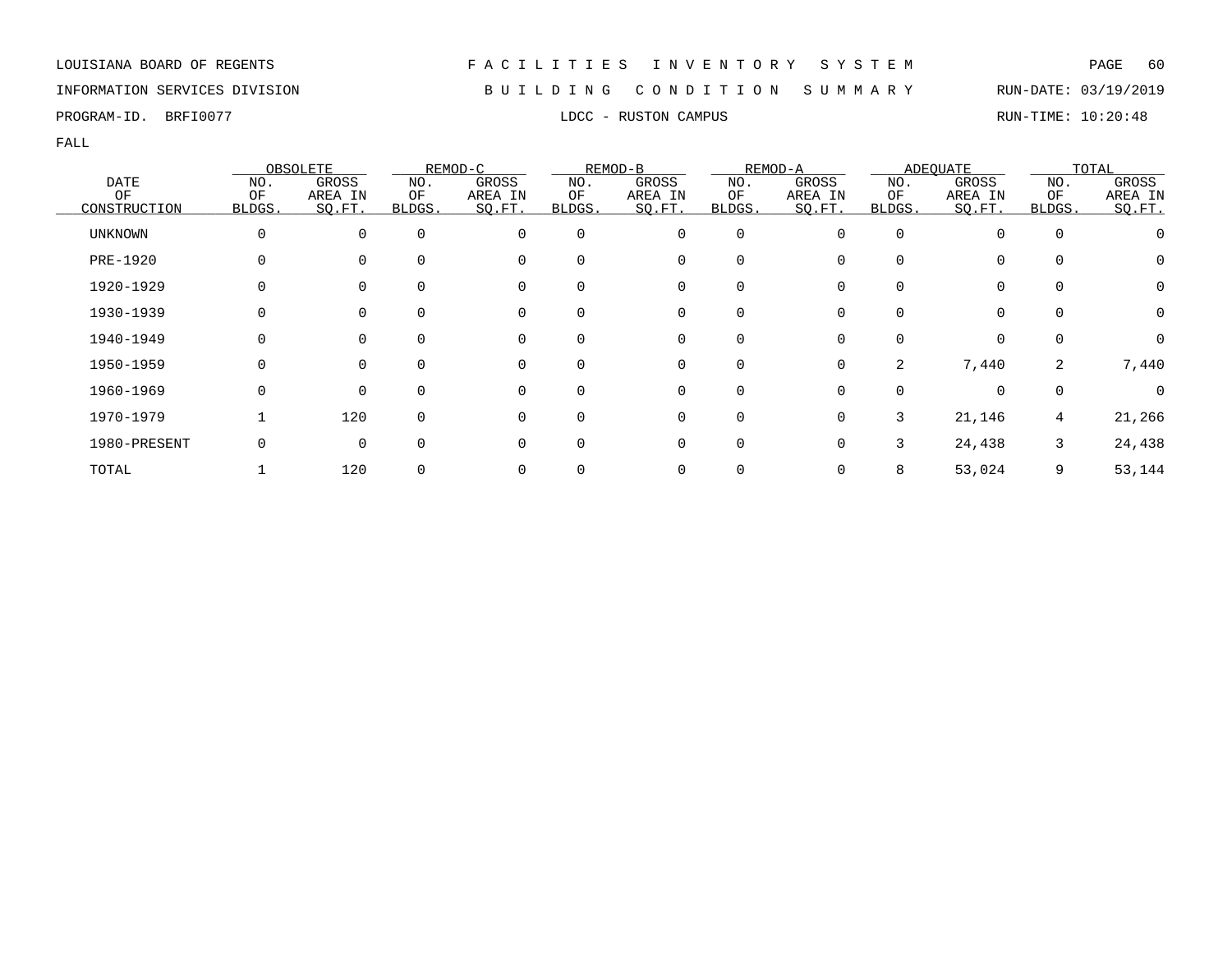LOUISIANA BOARD OF REGENTS F A C I L I T I E S I N V E N T O R Y S Y S T E M PAGE 61 INFORMATION SERVICES DIVISION B U I L D I N G C O N D I T I O N S U M M A R Y RUN-DATE: 03/19/2019

# PROGRAM-ID. BRFI0077 **DELGADO - WEST JEFFERSON CAMPUS** RUN-TIME: 10:20:48

|                 |              | OBSOLETE |          | REMOD-C  |          | REMOD-B     |          | REMOD-A  |              | ADEQUATE |        | TOTAL   |
|-----------------|--------------|----------|----------|----------|----------|-------------|----------|----------|--------------|----------|--------|---------|
| <b>DATE</b>     | NO.          | GROSS    | NO.      | GROSS    | NO.      | GROSS       | NO.      | GROSS    | NO.          | GROSS    | NO.    | GROSS   |
| OF              | OF           | AREA IN  | ОF       | AREA IN  | ΟF       | AREA IN     | ΟF       | AREA IN  | ΟF           | AREA IN  | OF     | AREA IN |
| CONSTRUCTION    | <b>BLDGS</b> | SO.FT.   | BLDGS.   | SQ.FT.   | BLDGS.   | SQ.FT.      | BLDGS.   | SO.FT.   | BLDGS.       | SQ.FT.   | BLDGS. | SQ.FT.  |
| <b>UNKNOWN</b>  | 0            | $\Omega$ | $\Omega$ | 0        | $\Omega$ | 0           | 0        |          | <sup>0</sup> |          |        |         |
| <b>PRE-1920</b> |              |          |          | $\Omega$ |          | 0           | O        |          | U            | 0        |        |         |
| 1920-1929       |              |          |          | 0        |          |             |          |          |              | 0        |        |         |
| 1930-1939       |              |          |          | 0        |          | 0           | 0        |          | 0            | 0        |        |         |
| 1940-1949       | 0            | $\Omega$ |          | 0        | $\Omega$ | 0           | $\Omega$ | $\Omega$ | $\Omega$     | 0        |        | $\cup$  |
| 1950-1959       | 0            | ∩        |          | $\Omega$ |          | $\Omega$    | $\Omega$ |          | U            | $\Omega$ |        |         |
| 1960-1969       | 0            |          |          | $\Omega$ |          | 0           | $\Omega$ |          | U            | $\Omega$ |        |         |
| 1970-1979       | 0            |          |          | $\Omega$ |          | $\mathbf 0$ | $\Omega$ |          | <sup>0</sup> | $\Omega$ |        |         |
| 1980-PRESENT    |              |          |          | $\Omega$ |          |             |          |          |              |          |        | $\cup$  |
| TOTAL           |              |          |          |          |          |             |          |          |              |          |        |         |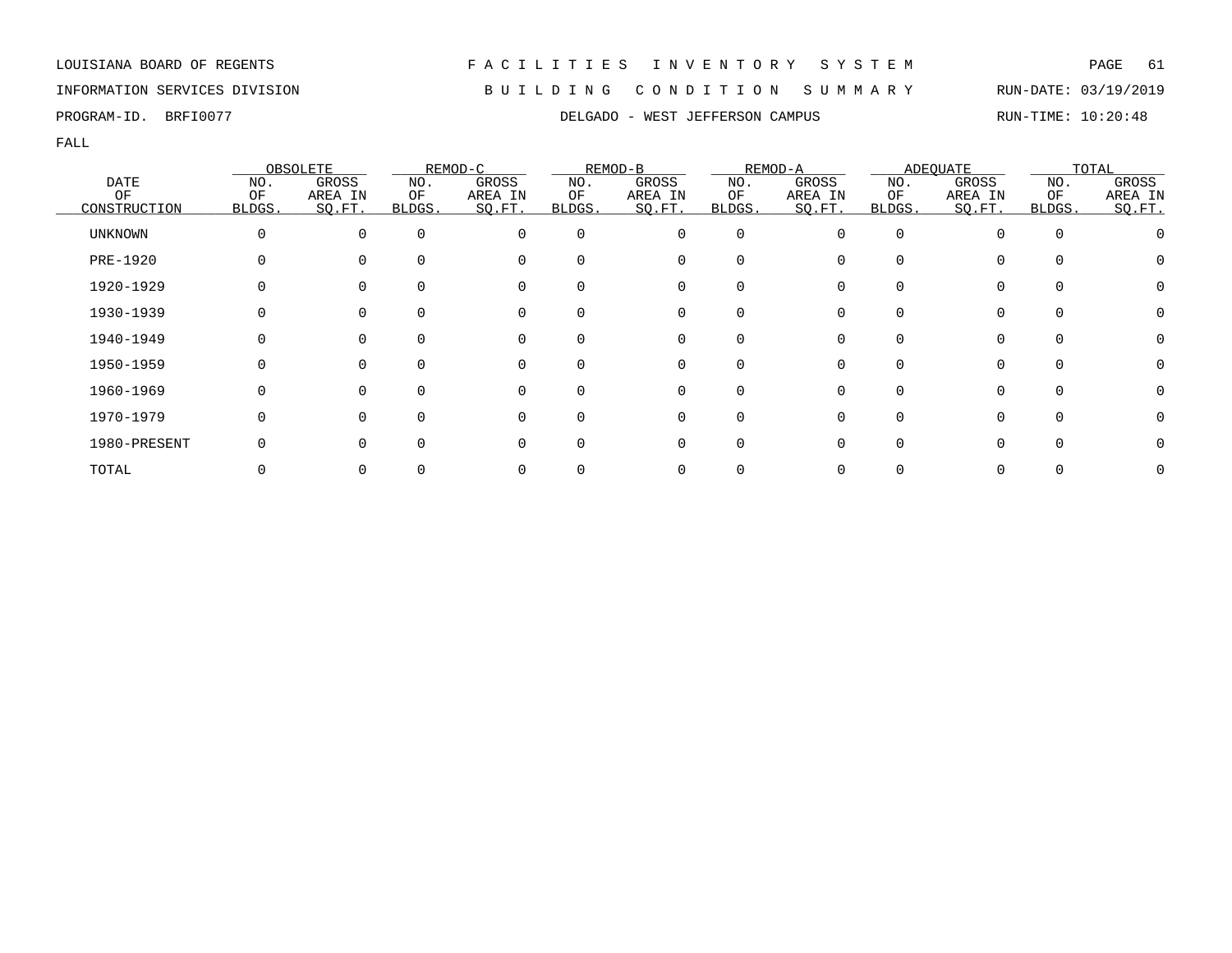## INFORMATION SERVICES DIVISION B U I L D I N G C O N D I T I O N S U M M A R Y RUN-DATE: 03/19/2019

PROGRAM-ID. BRFI0077 **BRFING ALL AND STATE CAMPUS** BRCC - WESTSIDE CAMPUS **RUN-TIME: 10:20:48** 

|                |        | OBSOLETE     |          | REMOD-C     |              | REMOD-B  |             | REMOD-A |        | <b>ADEQUATE</b> |              | TOTAL   |
|----------------|--------|--------------|----------|-------------|--------------|----------|-------------|---------|--------|-----------------|--------------|---------|
| <b>DATE</b>    | NO.    | GROSS        | NO.      | GROSS       | NO.          | GROSS    | NO.         | GROSS   | NO.    | GROSS           | NO.          | GROSS   |
| OF             | ΟF     | AREA IN      | ΟF       | AREA IN     | ΟF           | AREA IN  | ΟF          | AREA IN | ΟF     | AREA IN         | OF           | AREA IN |
| CONSTRUCTION   | BLDGS. | SQ.FT.       | BLDGS.   | SQ.FT.      | BLDGS.       | SQ.FT.   | BLDGS.      | SQ.FT.  | BLDGS. | SQ.FT.          | BLDGS.       | SO.FT.  |
| <b>UNKNOWN</b> | 0      | $\Omega$     | $\Omega$ | $\Omega$    | $\Omega$     | 0        | $\mathbf 0$ | O       |        | 0               | $\Omega$     |         |
| PRE-1920       |        |              | $\Omega$ | $\mathbf 0$ | <sup>0</sup> | 0        | 0           |         |        | 0               | 0            |         |
| 1920-1929      |        |              | $\Omega$ | 0           |              | 0        | 0           |         |        | 0               |              |         |
| 1930-1939      |        |              | $\Omega$ | 0           | 0            | 0        | 0           |         |        | 0               |              |         |
| 1940-1949      |        | 0            | $\Omega$ | 0           | $\Omega$     | 0        | 0           |         |        | 0               | $\Omega$     |         |
| 1950-1959      | O      | 0            | $\Omega$ | 0           | $\Omega$     | 0        | $\Omega$    | U       |        | 0               | $\Omega$     |         |
| 1960-1969      |        | <sup>n</sup> | $\Omega$ | $\Omega$    | $\Omega$     | $\Omega$ | $\Omega$    |         |        | 0               | <sup>n</sup> |         |
| 1970-1979      | 0      |              | $\Omega$ | $\mathbf 0$ | $\Omega$     | 0        | 0           |         |        | 0               | $\Omega$     |         |
| 1980-PRESENT   |        |              | $\Omega$ | $\Omega$    | <sup>0</sup> | 0        | 0           |         |        | 0               |              |         |
| TOTAL          |        |              |          |             |              | 0        |             |         |        | 0               |              |         |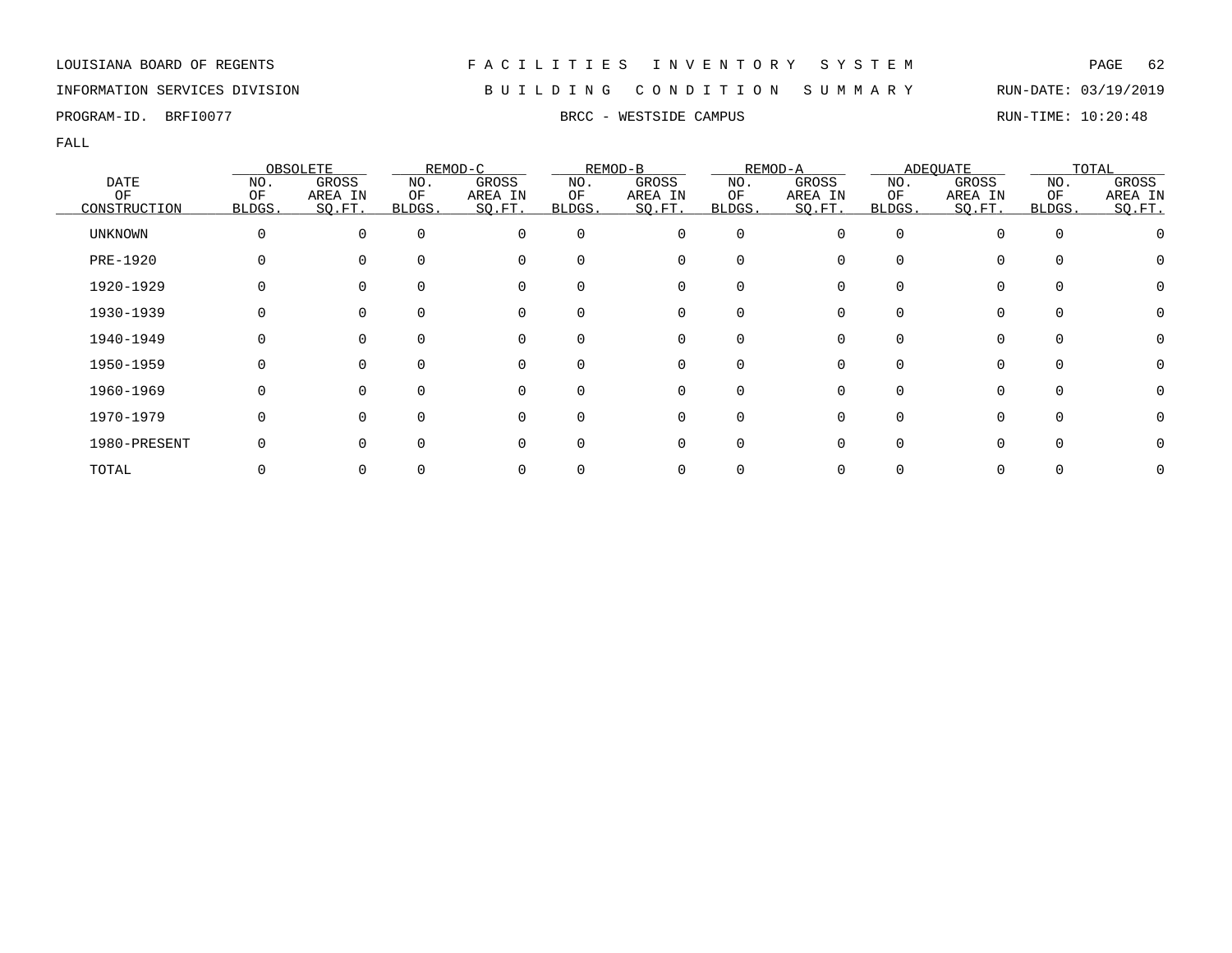## INFORMATION SERVICES DIVISION B U I L D I N G C O N D I T I O N S U M M A R Y RUN-DATE: 03/19/2019

FALL

|              |              | OBSOLETE       |          | REMOD-C  |              | REMOD-B  |             | REMOD-A      |              | ADEQUATE |              | TOTAL        |
|--------------|--------------|----------------|----------|----------|--------------|----------|-------------|--------------|--------------|----------|--------------|--------------|
| <b>DATE</b>  | NO.          | GROSS          | NO.      | GROSS    | NO.          | GROSS    | NO.         | GROSS        | NO.          | GROSS    | NO.          | GROSS        |
| OF           | OF           | AREA IN        | ΟF       | AREA IN  | ΟF           | AREA IN  | ΟF          | AREA IN      | ΟF           | AREA IN  | OF           | AREA IN      |
| CONSTRUCTION | <b>BLDGS</b> | SQ.FT          | BLDGS.   | SQ.FT.   | BLDGS.       | SQ.FT.   | BLDGS.      | SO.FT.       | <b>BLDGS</b> | SQ.FT.   | <b>BLDGS</b> | SQ.FT.       |
| UNKNOWN      |              | $\overline{0}$ | $\Omega$ | 0        | $\Omega$     | 0        | 0           | 0            | $\Omega$     | $\Omega$ | 0            |              |
| PRE-1920     |              | $\Omega$       | $\Omega$ | 0        | 0            | 0        | $\Omega$    |              |              | $\Omega$ | $\Omega$     | 0            |
| 1920-1929    |              | $\Omega$       |          | 0        | <sup>0</sup> | 0        | 0           |              |              | 0        | 0            | 0            |
| 1930-1939    |              | $\mathbf 0$    | $\Omega$ | 0        | 0            | 0        | 0           |              |              | 0        | $\mathbf 0$  | 0            |
| 1940-1949    | O            | $\overline{0}$ | $\Omega$ | 0        | $\Omega$     | 0        | 0           | 0            | $\Omega$     | $\Omega$ | $\mathbf 0$  | $\mathbf 0$  |
| 1950-1959    |              | $\Omega$       | $\Omega$ | $\Omega$ | 0            | $\Omega$ | $\Omega$    | <sup>n</sup> |              | $\Omega$ | $\Omega$     | <sup>0</sup> |
| 1960-1969    | O            | $\Omega$       | $\Omega$ | 0        | $\Omega$     | 0        | $\mathbf 0$ | $\Omega$     | 2            | 75,010   | 2            | 75,010       |
| 1970-1979    |              | $\Omega$       | $\Omega$ | $\Omega$ | $\Omega$     | 0        | $\mathbf 0$ | 0            |              | 5,850    |              | 5,850        |
| 1980-PRESENT |              | $\Omega$       | $\Omega$ | 0        | 0            | 0        | 2           | 8,086        | 4            | 24,944   | 6            | 33,030       |
| TOTAL        |              | $\mathbf 0$    |          |          |              | 0        | 2           | 8,086        |              | 105,804  | 9            | 113,890      |

PROGRAM-ID. BRFI0077 SCLTC - YOUNG MEMORIAL CAMPUS RUN-TIME: 10:20:48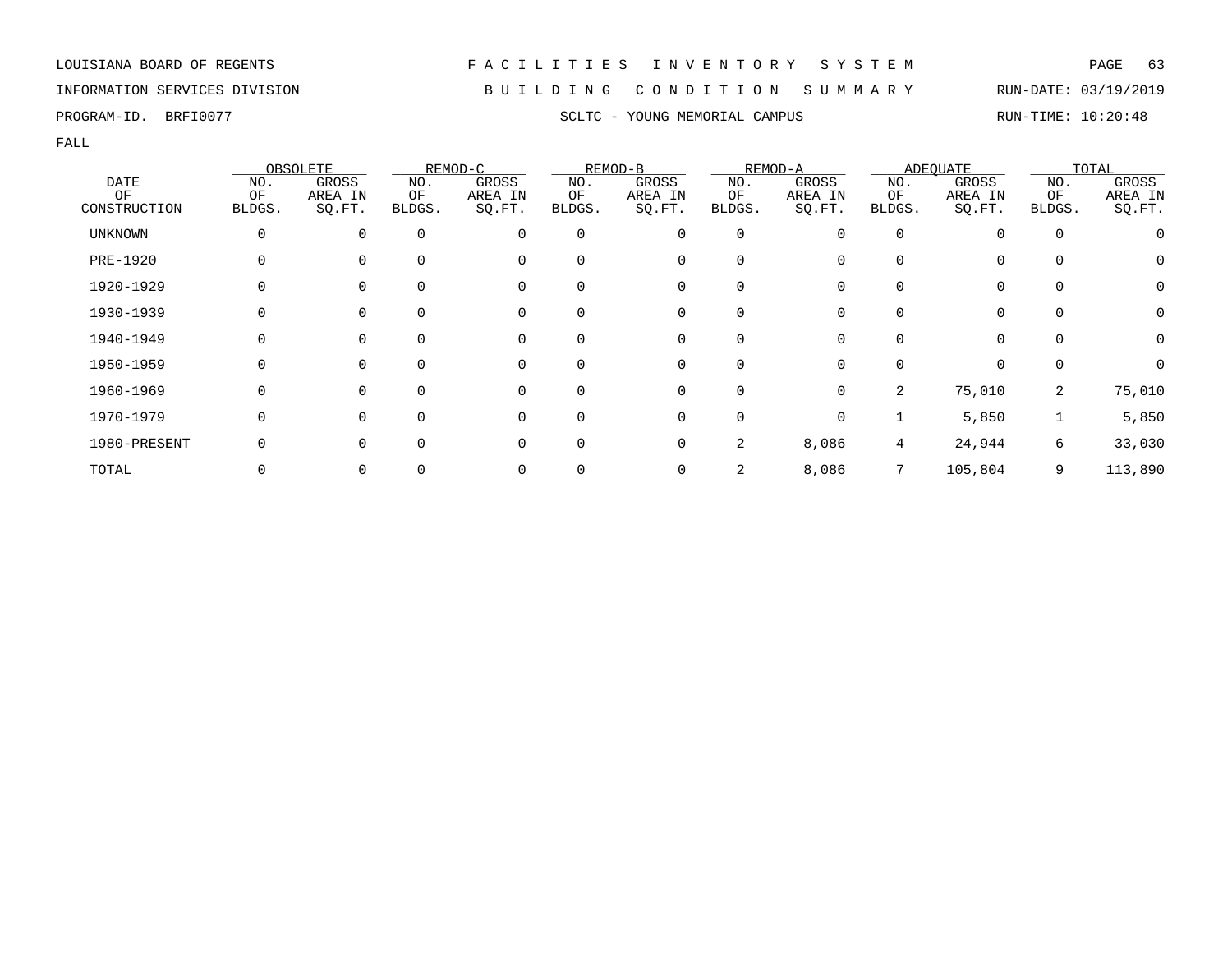## INFORMATION SERVICES DIVISION B U I L D I N G C O N D I T I O N S U M M A R Y RUN-DATE: 03/19/2019

|                |          | OBSOLETE     |              | REMOD-C     |          | REMOD-B  |             | REMOD-A |              | <b>ADEQUATE</b> |          | TOTAL            |
|----------------|----------|--------------|--------------|-------------|----------|----------|-------------|---------|--------------|-----------------|----------|------------------|
| <b>DATE</b>    | NO.      | GROSS        | NO.          | GROSS       | NO.      | GROSS    | NO.         | GROSS   | NO.          | GROSS           | NO.      | GROSS            |
| ΟF             | ΟF       | AREA IN      | ΟF           | AREA IN     | ΟF       | AREA IN  | ΟF          | AREA IN | ΟF           | AREA IN         | ΟF       | AREA IN          |
| CONSTRUCTION   | BLDGS.   | SO.FT.       | <b>BLDGS</b> | SQ.FT.      | BLDGS.   | SO.FT.   | BLDGS.      | SQ.FT.  | BLDGS.       | SQ.FT.          | BLDGS.   | SO.FT.           |
| <b>UNKNOWN</b> | $\Omega$ | $\Omega$     | $\Omega$     | $\Omega$    | $\Omega$ | 0        | $\mathbf 0$ |         | 0            |                 | $\Omega$ |                  |
| PRE-1920       |          |              | $\Omega$     | $\mathbf 0$ | $\Omega$ | 0        | 0           |         | 0            | 0               | $\Omega$ | O                |
| 1920-1929      |          |              | $\Omega$     | $\Omega$    | 0        | 0        |             |         |              | 0               |          | $\left( \right)$ |
| 1930-1939      |          |              |              | 0           | 0        | 0        | 0           |         |              |                 | 0        |                  |
| 1940-1949      |          | $\Omega$     | $\Omega$     | 0           | $\Omega$ | 0        | 0           |         | 0            | $\Omega$        | $\Omega$ |                  |
| 1950-1959      | 0        | $\Omega$     | $\Omega$     | 0           | $\Omega$ | 0        | $\Omega$    | U       | 0            | $\Omega$        | $\Omega$ | $\left( \right)$ |
| 1960-1969      |          | <sup>n</sup> | $\Omega$     | $\Omega$    | $\Omega$ | $\Omega$ |             |         | <sup>n</sup> |                 | ∩        |                  |
| 1970-1979      | $\Omega$ |              | $\Omega$     | $\mathbf 0$ | $\Omega$ | 0        | 0           | O       |              | 29,766          |          | 29,766           |
| 1980-PRESENT   |          |              | $\Omega$     | $\Omega$    | $\Omega$ | 0        | 0           |         |              | 2,700           |          | 2,700            |
| TOTAL          |          |              |              |             |          | 0        |             |         |              | 32,466          | 2        | 32,466           |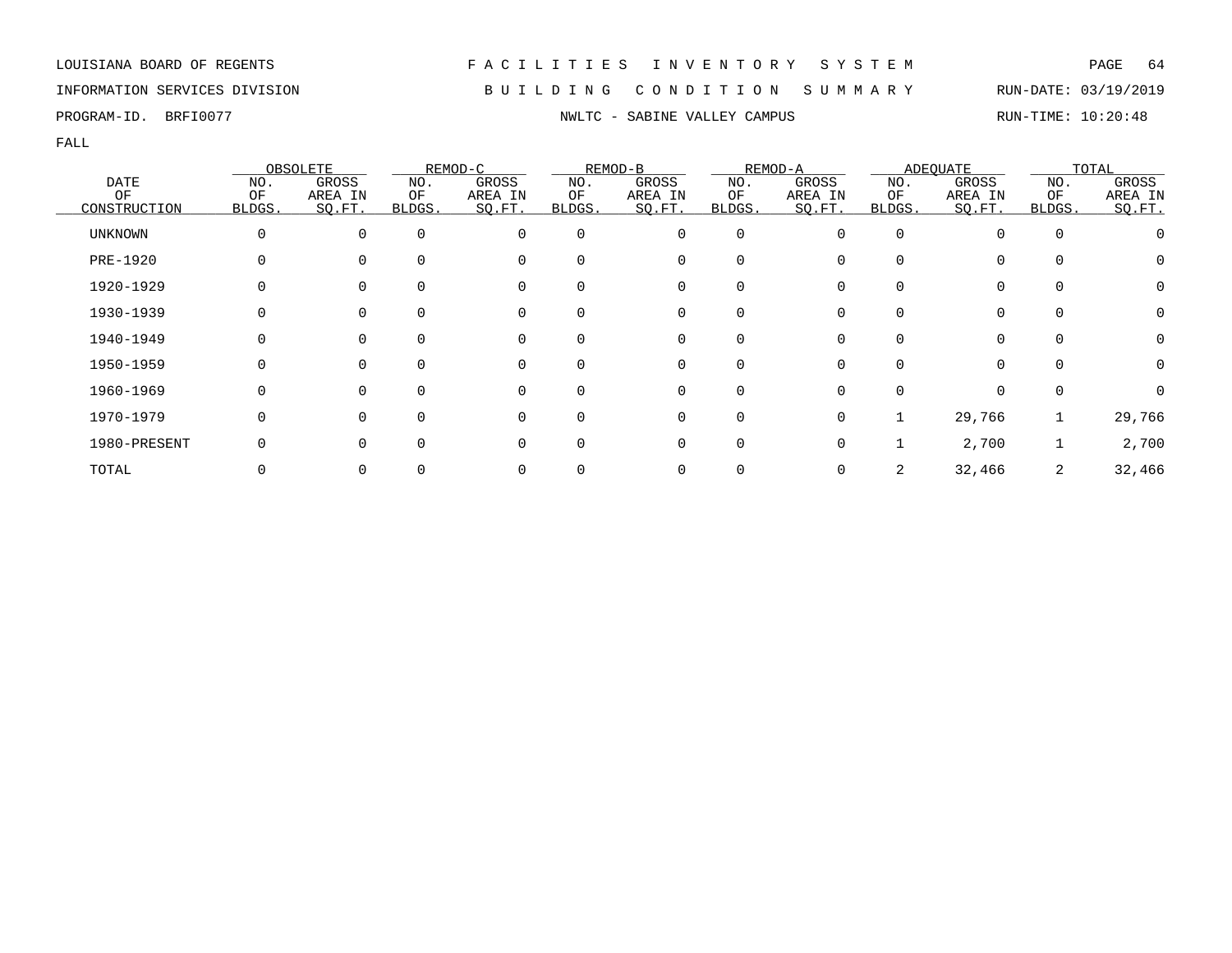## INFORMATION SERVICES DIVISION B U I L D I N G C O N D I T I O N S U M M A R Y RUN-DATE: 03/19/2019

FALL

|                |              | OBSOLETE |             | REMOD-C  |             | REMOD-B     |             | REMOD-A |              | <b>ADEQUATE</b> |             | TOTAL   |
|----------------|--------------|----------|-------------|----------|-------------|-------------|-------------|---------|--------------|-----------------|-------------|---------|
| <b>DATE</b>    | NO.          | GROSS    | NO.         | GROSS    | NO.         | GROSS       | NO.         | GROSS   | NO.          | GROSS           | NO.         | GROSS   |
| OF             | ΟF           | AREA IN  | ОF          | AREA IN  | ΟF          | AREA IN     | ΟF          | AREA IN | ΟF           | AREA IN         | ΟF          | AREA IN |
| CONSTRUCTION   | <b>BLDGS</b> | SQ.FT.   | BLDGS.      | SQ.FT.   | BLDGS.      | SQ.FT.      | BLDGS.      | SO.FT.  | <b>BLDGS</b> | SQ.FT.          | BLDGS.      | SO.FT.  |
| <b>UNKNOWN</b> | 0            | $\Omega$ | $\mathbf 0$ | 0        | $\mathbf 0$ | $\mathbf 0$ | $\mathbf 0$ |         | $\Omega$     |                 | $\mathbf 0$ |         |
| PRE-1920       | 0            |          | $\Omega$    | 0        | 0           | 0           | $\Omega$    |         |              | $\Omega$        | 0           | O       |
| 1920-1929      |              |          |             | 0        | 0           | 0           | $\Omega$    |         |              | $\Omega$        | 0           | 0       |
| 1930-1939      |              | 0        | 0           | 0        | 0           | 0           | $\Omega$    |         |              | 0               | 0           |         |
| 1940-1949      | O            | $\Omega$ | $\Omega$    | 0        | $\Omega$    | 0           | $\Omega$    |         |              | 0               | $\Omega$    | 0       |
| 1950-1959      | O            | $\Omega$ | $\Omega$    | $\Omega$ | $\Omega$    | $\Omega$    | $\Omega$    |         |              | $\Omega$        | $\Omega$    | 0       |
| 1960-1969      | O            | $\Omega$ | 0           | $\Omega$ | 0           | $\Omega$    | $\Omega$    |         |              | $\Omega$        | $\Omega$    |         |
| 1970-1979      | 0            | $\Omega$ | ∩           | $\Omega$ | 0           | 0           | 0           | U       | 2            | 37,601          | 2           | 37,601  |
| 1980-PRESENT   |              |          | 0           | 0        | 0           | 0           | $\Omega$    |         | 2            | 2,501           | 2           | 2,501   |
| TOTAL          |              |          |             | 0        |             | 0           |             |         |              | 40,102          | 4           | 40,102  |

PROGRAM-ID. BRFI0077 CLTCC - SHELBY JACKSON CAMPUS RUN-TIME: 10:20:48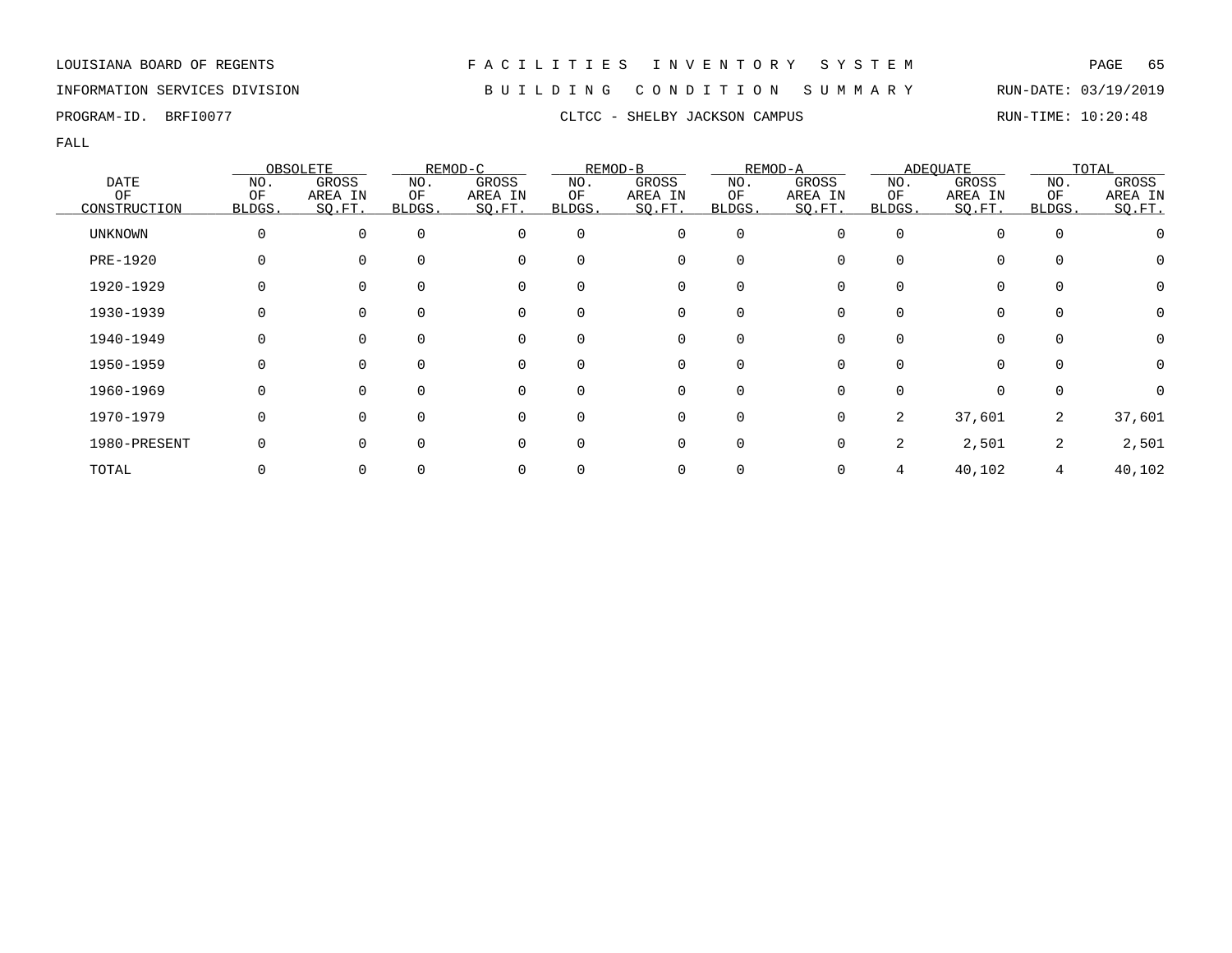## INFORMATION SERVICES DIVISION B U I L D I N G C O N D I T I O N S U M M A R Y RUN-DATE: 03/19/2019

PROGRAM-ID. BRFI0077 **NWLTC - SHREVEPORT-BOSSIER CAMPUS** RUN-TIME: 10:20:48

|                |              | OBSOLETE |          | REMOD-C  |          | REMOD-B     |             | REMOD-A |        | ADEQUATE  |          | TOTAL     |
|----------------|--------------|----------|----------|----------|----------|-------------|-------------|---------|--------|-----------|----------|-----------|
| <b>DATE</b>    | NO.          | GROSS    | NO.      | GROSS    | NO.      | GROSS       | NO.         | GROSS   | NO.    | GROSS     | NO.      | GROSS     |
| OF             | ΟF           | AREA IN  | ОF       | AREA IN  | ΟF       | AREA IN     | ΟF          | AREA IN | ΟF     | AREA IN   | ΟF       | AREA IN   |
| CONSTRUCTION   | <b>BLDGS</b> | SO.FT.   | BLDGS.   | SO.FT.   | BLDGS.   | SQ.FT.      | BLDGS.      | SO.FT.  | BLDGS. | SQ.FT.    | BLDGS.   | SQ.FT.    |
| <b>UNKNOWN</b> | 0            | $\Omega$ | $\Omega$ | 0        | $\Omega$ | 0           | 0           |         |        |           | 0        |           |
| PRE-1920       | 0            |          | $\Omega$ | 0        | 0        | 0           | $\Omega$    |         |        | $\Omega$  | $\Omega$ | 0         |
| 1920-1929      |              | $\Omega$ |          | 0        | 0        | 0           | $\Omega$    |         |        | $\Omega$  | 0        | 0         |
| 1930-1939      |              |          | 0        | 0        | 0        | 0           | 0           |         |        |           | 0        | 0         |
| 1940-1949      | 0            | $\Omega$ | $\Omega$ | 0        | $\Omega$ | 0           | $\Omega$    | O       |        | $\Omega$  | $\Omega$ | 0         |
| 1950-1959      | O            | $\Omega$ | $\Omega$ | $\Omega$ | $\Omega$ | $\mathbf 0$ | $\Omega$    | U       |        | $\Omega$  | 0        |           |
| 1960-1969      | 0            | $\Omega$ | $\Omega$ | $\Omega$ | 0        | 0           | 0           | 0       | 4      | 1,325,900 | 4        | 1,325,900 |
| 1970-1979      | 0            | $\Omega$ | $\Omega$ | 0        | $\Omega$ | 0           | $\mathbf 0$ | U       | 2      | 795,300   | 2        | 795,300   |
| 1980-PRESENT   |              |          |          | 0        | 0        | 0           | $\Omega$    | 0       |        | 556,000   |          | 556,000   |
| TOTAL          |              |          |          | 0        |          | 0           | 0           |         |        | 2,677,200 |          | 2,677,200 |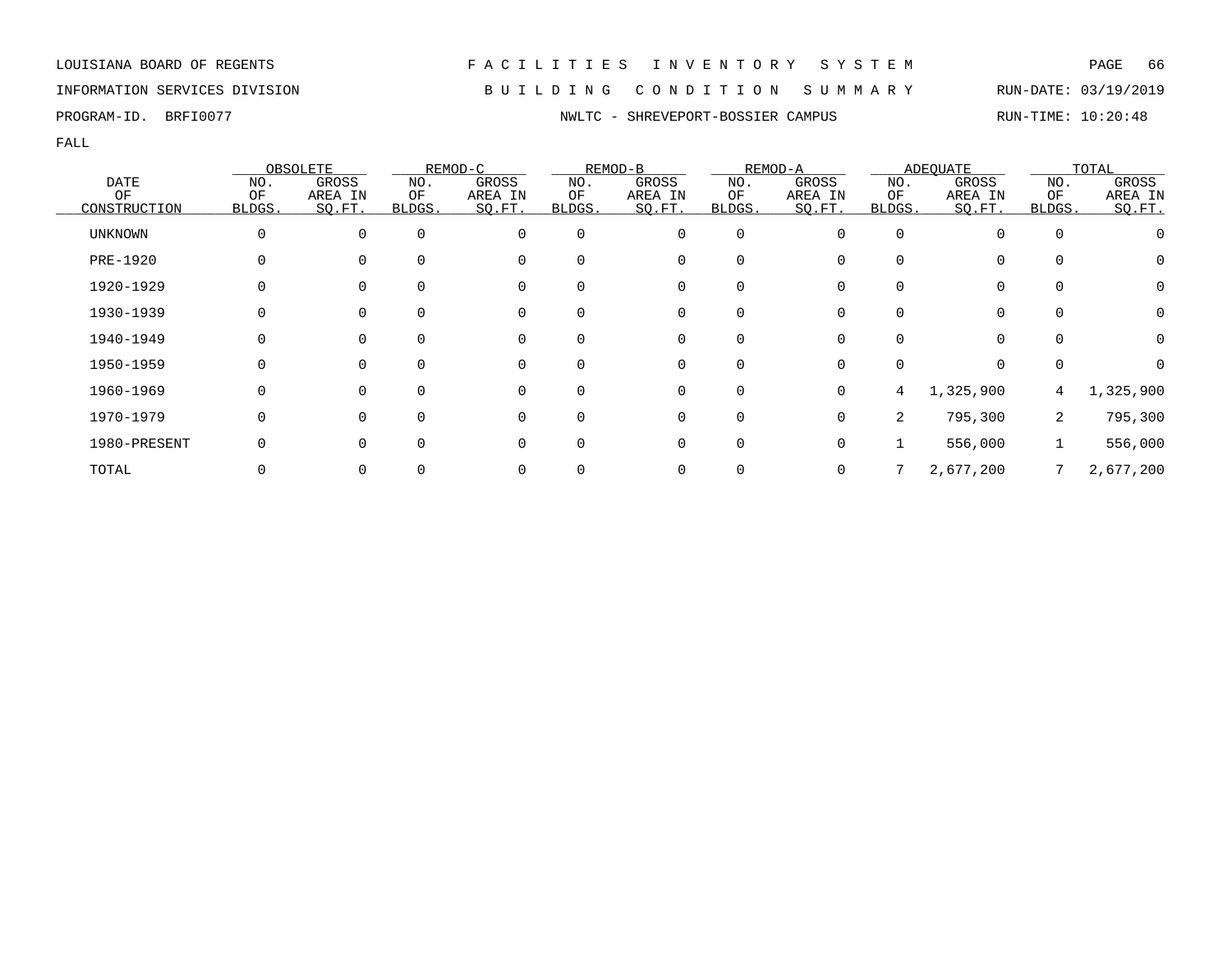## INFORMATION SERVICES DIVISION B U I L D I N G C O N D I T I O N S U M M A R Y RUN-DATE: 03/19/2019

PROGRAM-ID. BRFI0077 **EXAM-ID.** BRFI0077 **RUN-TIME:** 10:20:48

|                |        | OBSOLETE |             | REMOD-C  |          | REMOD-B     |        | REMOD-A |              | <b>ADEQUATE</b> |             | TOTAL   |
|----------------|--------|----------|-------------|----------|----------|-------------|--------|---------|--------------|-----------------|-------------|---------|
| <b>DATE</b>    | NO.    | GROSS    | NO.         | GROSS    | NO.      | GROSS       | NO.    | GROSS   | NO.          | GROSS           | NO.         | GROSS   |
| OF             | ΟF     | AREA IN  | ΟF          | AREA IN  | ΟF       | AREA IN     | ΟF     | AREA IN | ΟF           | AREA IN         | ΟF          | AREA IN |
| CONSTRUCTION   | BLDGS. | SO.FT.   | BLDGS.      | SQ.FT.   | BLDGS.   | SQ.FT.      | BLDGS. | SQ.FT.  | BLDGS.       | SQ.FT.          | BLDGS.      | SO.FT.  |
| <b>UNKNOWN</b> | 0      | $\Omega$ | $\mathbf 0$ | $\Omega$ | 0        | 0           | 0      |         | <sup>0</sup> |                 | $\mathbf 0$ |         |
| PRE-1920       | U      |          | $\Omega$    | 0        |          | 0           |        |         | <sup>0</sup> |                 |             |         |
| 1920-1929      |        |          | $\Omega$    | 0        |          | 0           |        |         |              |                 |             |         |
| 1930-1939      |        |          | 0           | 0        | 0        | 0           |        |         |              |                 | $\Omega$    |         |
| 1940-1949      |        |          | $\Omega$    | 0        | $\Omega$ | 0           |        |         | <sup>n</sup> |                 | $\Omega$    |         |
| 1950-1959      | O      | $\Omega$ | $\Omega$    | $\Omega$ |          | 0           |        |         | U            |                 | $\cap$      |         |
| 1960-1969      | U      | $\Omega$ | $\Omega$    | $\Omega$ |          | $\mathbf 0$ |        |         | ∩            |                 | $\cap$      |         |
| 1970-1979      |        |          | $\Omega$    | $\Omega$ |          | 0           |        |         |              |                 | $\cap$      |         |
| 1980-PRESENT   |        |          | $\Omega$    | $\Omega$ |          | 0           |        |         |              |                 |             |         |
| TOTAL          |        |          |             |          |          | 0           |        |         |              |                 |             |         |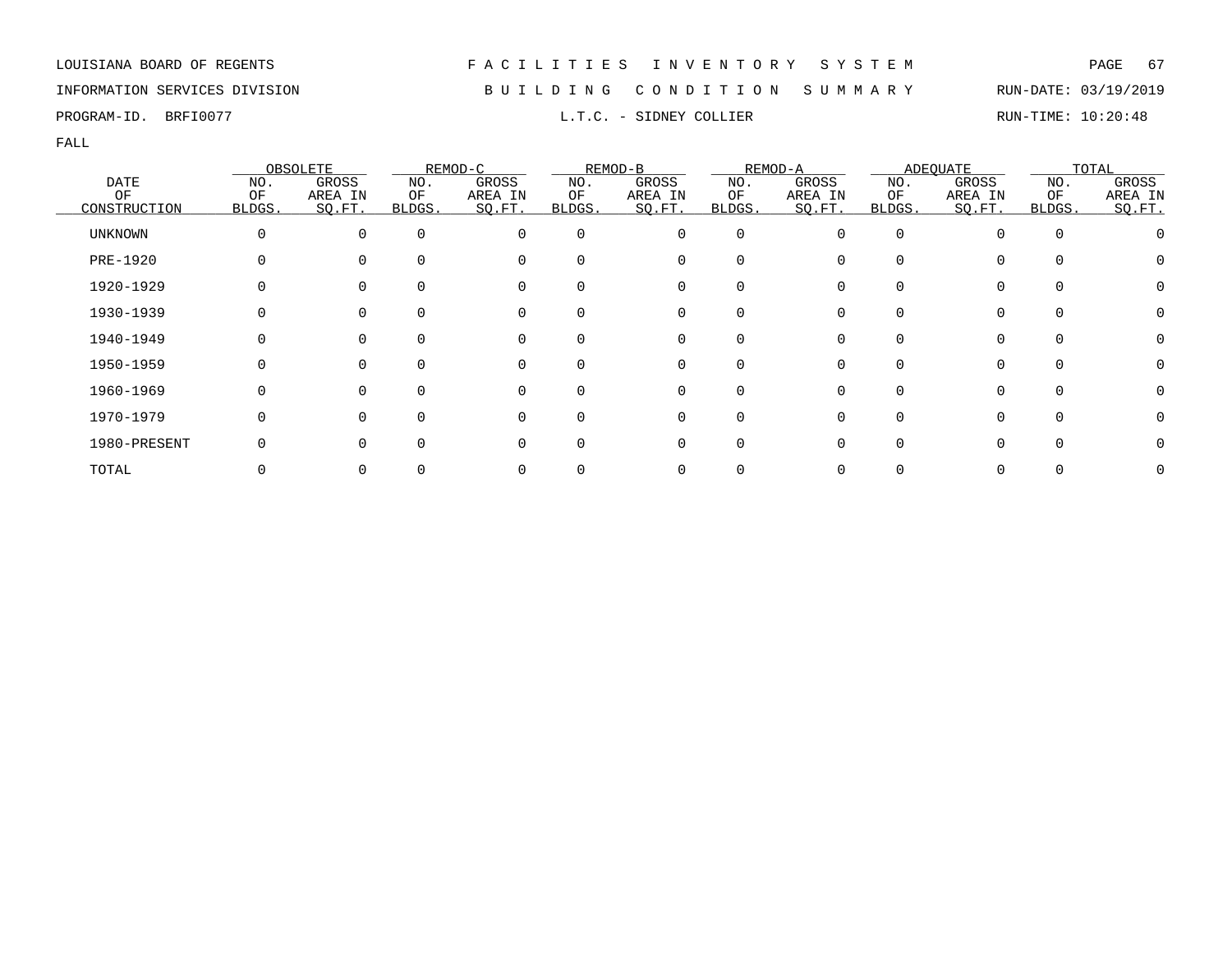## INFORMATION SERVICES DIVISION B U I L D I N G C O N D I T I O N S U M M A R Y RUN-DATE: 03/19/2019

PROGRAM-ID. BRFI0077 **EXAM-ID.** BRFI0077 **RUN-TIME:** 10:20:48

|                |          | OBSOLETE |          | REMOD-C  |          | REMOD-B  |             | REMOD-A |        | <b>ADEQUATE</b> |          | TOTAL   |
|----------------|----------|----------|----------|----------|----------|----------|-------------|---------|--------|-----------------|----------|---------|
| <b>DATE</b>    | NO.      | GROSS    | NO.      | GROSS    | NO.      | GROSS    | NO.         | GROSS   | NO.    | GROSS           | NO.      | GROSS   |
| ΟF             | ΟF       | AREA IN  | ΟF       | AREA IN  | ΟF       | AREA IN  | ΟF          | AREA IN | ΟF     | AREA IN         | OF       | AREA IN |
| CONSTRUCTION   | BLDGS.   | SO.FT.   | BLDGS.   | SQ.FT.   | BLDGS.   | SQ.FT.   | BLDGS.      | SQ.FT.  | BLDGS. | SQ.FT.          | BLDGS.   | SO.FT.  |
| <b>UNKNOWN</b> | $\Omega$ | $\Omega$ | $\Omega$ | $\Omega$ | $\Omega$ | 0        | $\mathbf 0$ | O       |        |                 | $\Omega$ |         |
| PRE-1920       |          |          | $\Omega$ | $\Omega$ | $\Omega$ | 0        | 0           |         |        | 0               |          |         |
| 1920-1929      |          |          |          | $\Omega$ |          | 0        | $\Omega$    |         |        | 0               |          |         |
| 1930-1939      |          |          |          |          | 0        | 0        | 0           |         |        | 0               |          |         |
| 1940-1949      |          |          | $\Omega$ | 0        | $\Omega$ | 0        | 0           |         |        | 0               |          |         |
| 1950-1959      | O        |          | $\Omega$ | $\Omega$ | $\Omega$ | 0        | $\Omega$    | ∩       |        | $\Omega$        | $\Omega$ |         |
| 1960-1969      |          |          | $\Omega$ | ∩        | $\Omega$ | $\Omega$ | $\Omega$    |         |        | 0               |          |         |
| 1970-1979      |          |          | $\Omega$ | $\Omega$ | $\Omega$ | 0        | $\mathbf 0$ |         |        | 0               | $\Omega$ |         |
| 1980-PRESENT   |          |          | $\Omega$ |          | $\Omega$ | 0        | $\mathbf 0$ |         |        | 0               |          |         |
| TOTAL          |          |          |          |          |          | 0        | 0           |         |        |                 |          |         |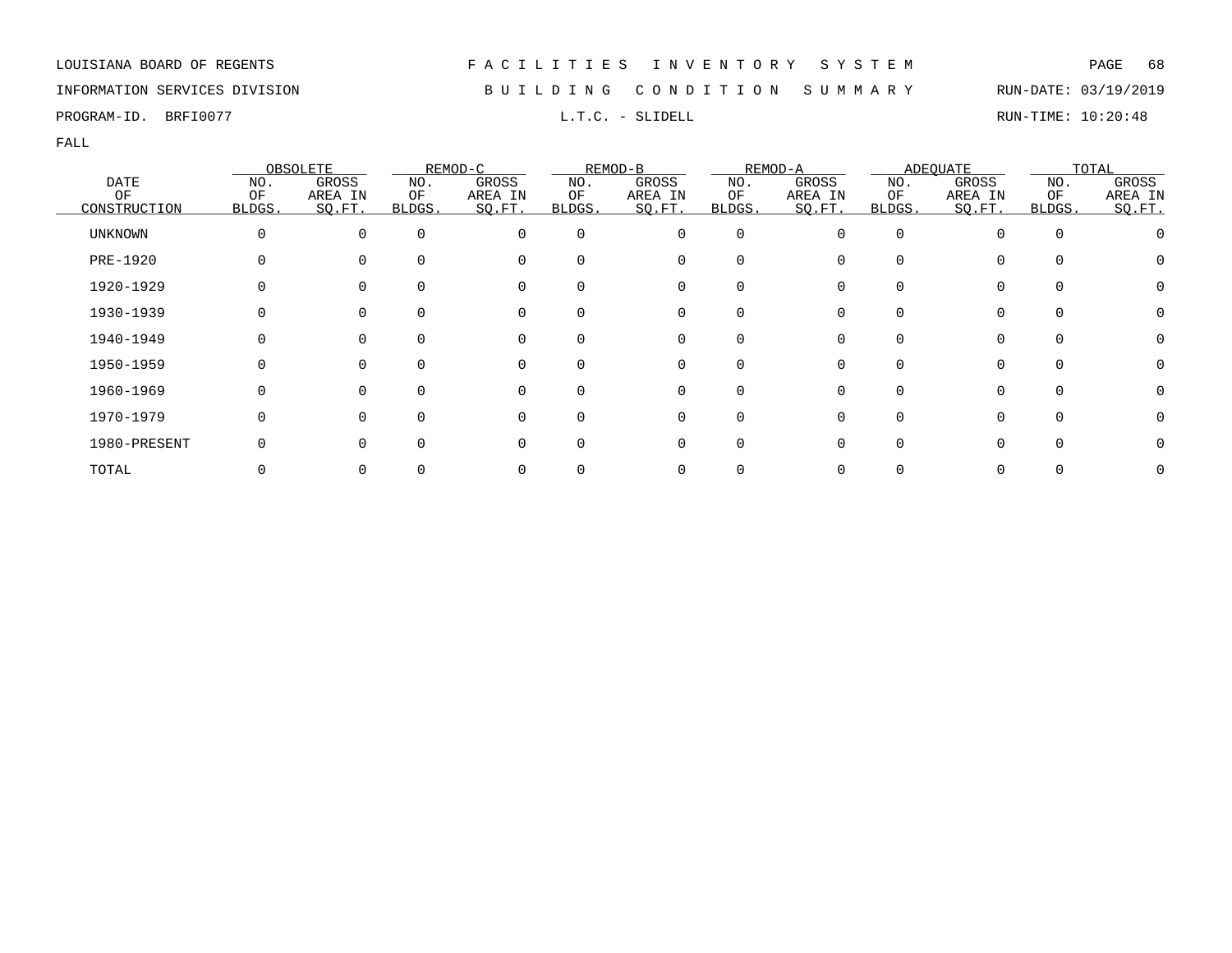INFORMATION SERVICES DIVISION B U I L D I N G C O N D I T I O N S U M M A R Y RUN-DATE: 03/19/2019

PROGRAM-ID. BRFI0077 SOWELA TECHNICAL COMMUNITY COLLEGE RUN-TIME: 10:20:48

|                |        | OBSOLETE |          | REMOD-C  |             | REMOD-B     |             | REMOD-A  |        | ADEQUATE |          | TOTAL    |
|----------------|--------|----------|----------|----------|-------------|-------------|-------------|----------|--------|----------|----------|----------|
| <b>DATE</b>    | NO.    | GROSS    | NO.      | GROSS    | NO.         | GROSS       | NO.         | GROSS    | NO.    | GROSS    | NO.      | GROSS    |
| ΟF             | ΟF     | AREA IN  | ОF       | AREA IN  | ΟF          | AREA IN     | ΟF          | AREA IN  | ΟF     | AREA IN  | ΟF       | AREA IN  |
| CONSTRUCTION   | BLDGS. | SO.FT.   | BLDGS.   | SQ.FT.   | BLDGS.      | SQ.FT.      | BLDGS.      | SO.FT.   | BLDGS. | SQ.FT.   | BLDGS.   | SO.FT.   |
| <b>UNKNOWN</b> |        |          | $\Omega$ | $\Omega$ | $\Omega$    | 0           | $\mathbf 0$ | O        |        | 0        | $\Omega$ |          |
| PRE-1920       |        |          |          | $\Omega$ | $\Omega$    | $\mathbf 0$ | 0           |          |        | 0        |          | $\Omega$ |
| 1920-1929      |        |          |          |          |             | 0           | 0           |          |        | 0        |          | 0        |
| 1930-1939      |        |          |          |          | 0           | 0           | 0           |          |        | 0        |          |          |
| 1940-1949      |        |          | $\Omega$ | $\Omega$ | $\Omega$    | 0           | 0           | 0        | 3      | 135,214  | 3        | 135,214  |
| 1950-1959      |        | $\Omega$ |          | 36,024   | $\mathbf 0$ | $\mathbf 0$ | $\mathbf 0$ | $\Omega$ |        | 1,845    | 2        | 37,869   |
| 1960-1969      |        |          |          | $\Omega$ | $\Omega$    | 0           | 0           |          |        | $\Omega$ | $\Omega$ |          |
| 1970-1979      |        |          |          |          | $\Omega$    | 0           | 0           | 0        | 11     | 107,962  | 11       | 107,962  |
| 1980-PRESENT   |        |          |          | $\Omega$ | $\Omega$    | 0           | 0           | 0        | 10     | 309,093  | 10       | 309,093  |
| TOTAL          |        |          |          | 36,024   |             | 0           | 0           | 0        | 25     | 554,114  | 26       | 590,138  |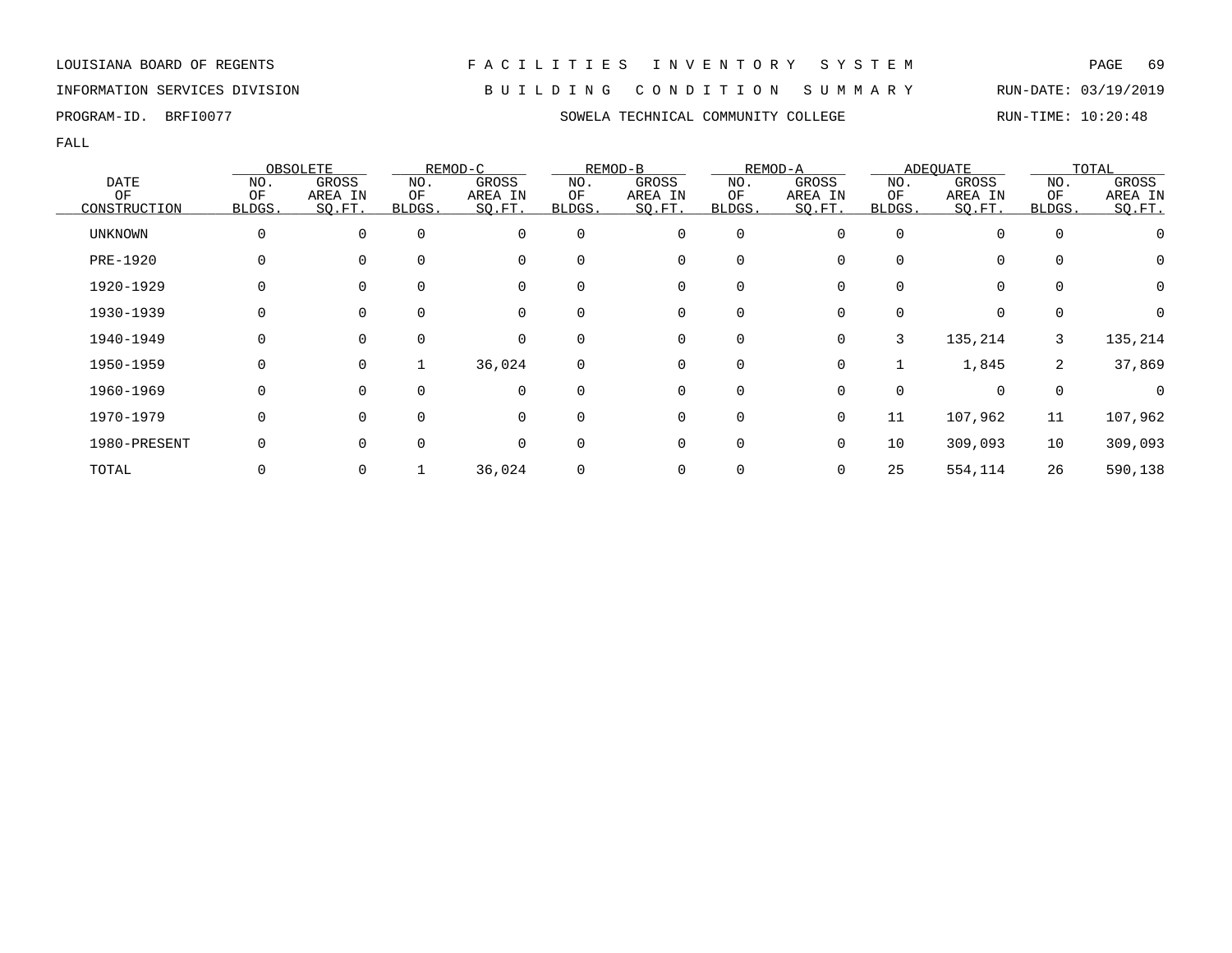## INFORMATION SERVICES DIVISION B U I L D I N G C O N D I T I O N S U M M A R Y RUN-DATE: 03/19/2019

PROGRAM-ID. BRFI0077 **NTCC - SULLIVAN CAMPUS** RUN-TIME: 10:20:48

|                 |        | OBSOLETE    |             | REMOD-C  |              | REMOD-B     |             | REMOD-A |          | <b>ADEOUATE</b> |             | TOTAL   |
|-----------------|--------|-------------|-------------|----------|--------------|-------------|-------------|---------|----------|-----------------|-------------|---------|
| <b>DATE</b>     | NO.    | GROSS       | NO.         | GROSS    | NO.          | GROSS       | NO.         | GROSS   | NO.      | GROSS           | NO.         | GROSS   |
| OF              | OF     | AREA IN     | ΟF          | AREA IN  | ΟF           | AREA IN     | OF          | AREA IN | ΟF       | AREA IN         | OF          | AREA IN |
| CONSTRUCTION    | BLDGS. | SQ.FT.      | BLDGS.      | SQ.FT.   | BLDGS.       | SQ.FT.      | BLDGS.      | SQ.FT.  | BLDGS.   | SQ.FT.          | BLDGS.      | SQ.FT.  |
| <b>UNKNOWN</b>  | 0      | $\mathbf 0$ | $\mathbf 0$ | 0        | $\Omega$     | $\mathbf 0$ | $\mathbf 0$ |         | $\Omega$ | 0               | $\mathbf 0$ |         |
| <b>PRE-1920</b> | 0      | 0           | $\Omega$    | 0        | 0            | 0           | 0           |         |          | 0               | 0           | O       |
| 1920-1929       | 0      | 0           | 0           | 0        | 0            | 0           | 0           |         |          | 0               | $\mathbf 0$ | Ω       |
| 1930-1939       |        | 0           | $\Omega$    | 0        | $\Omega$     | 0           | 0           |         |          | 0               | $\Omega$    | O       |
| 1940-1949       | 0      | 0           | $\Omega$    | 0        | $\Omega$     | 0           | 0           | U       | $\Omega$ | $\Omega$        | $\Omega$    | 0       |
| 1950-1959       | 0      | $\Omega$    | $\Omega$    | 0        | $\Omega$     | 0           | $\Omega$    |         | ∩        | $\Omega$        | $\mathbf 0$ |         |
| 1960-1969       | 0      | $\Omega$    | $\Omega$    | $\Omega$ | $\Omega$     | 0           | $\mathbf 0$ | U       |          | 18,875          |             | 18,875  |
| 1970-1979       | 0      | $\mathbf 0$ | $\mathbf 0$ | 0        | $\Omega$     | 0           | 0           | 0       | 9        | 145,427         | 9           | 145,427 |
| 1980-PRESENT    |        | 1,445       | $\Omega$    | 0        | <sup>0</sup> | 0           | 0           |         |          | 99,054          | 8           | 100,499 |
| TOTAL           |        | 1,445       |             |          |              | 0           | 0           | 0       | 17       | 263,356         | 18          | 264,801 |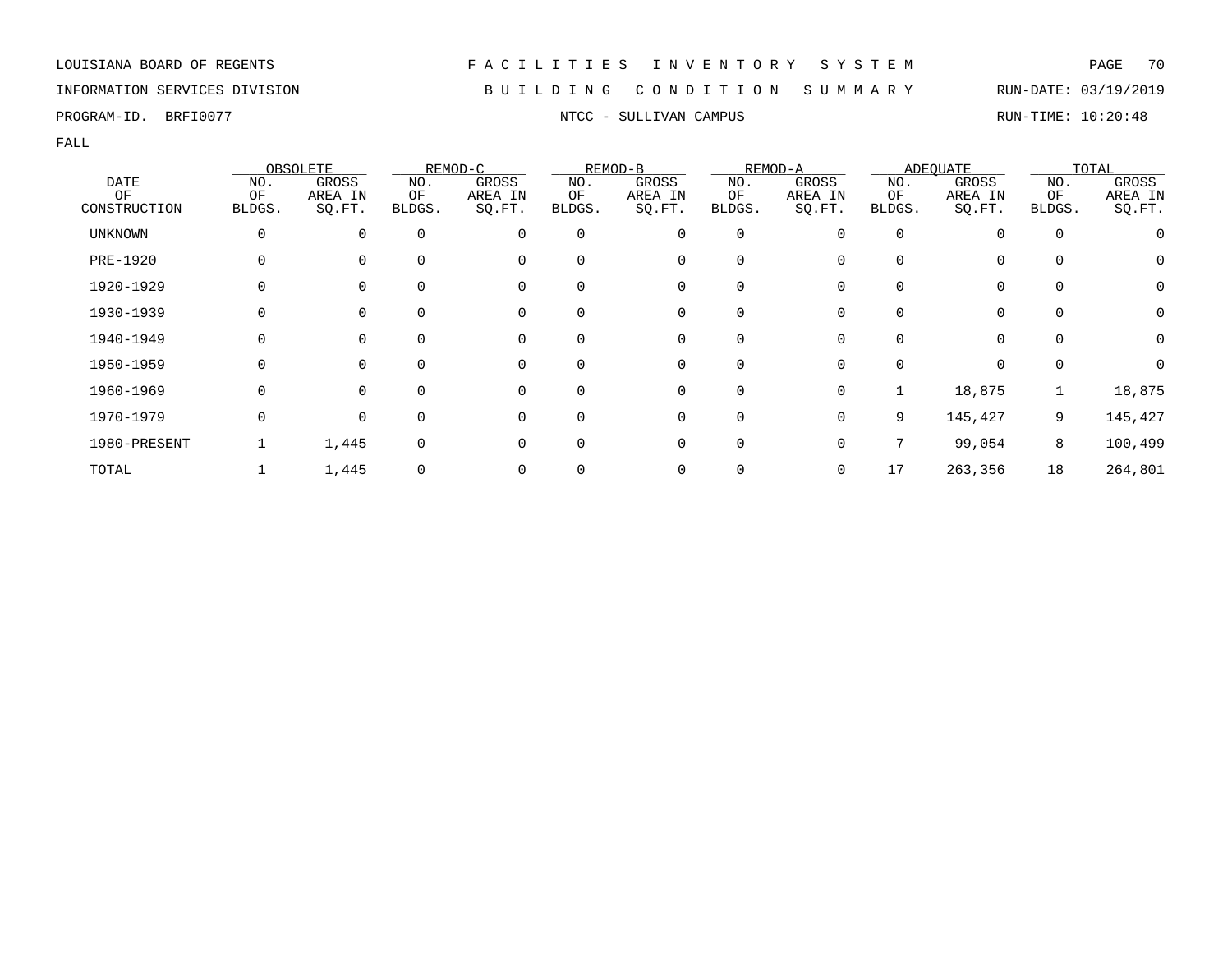## INFORMATION SERVICES DIVISION B U I L D I N G C O N D I T I O N S U M M A R Y RUN-DATE: 03/19/2019

PROGRAM-ID. BRFI0077 SLCC - T.H. HARRIS CAMPUS SLCC - T.H. HARRIS COMPUS

|                 |        | OBSOLETE    |          | REMOD-C  |          | REMOD-B |             | REMOD-A |          | ADEQUATE |             | TOTAL            |
|-----------------|--------|-------------|----------|----------|----------|---------|-------------|---------|----------|----------|-------------|------------------|
| DATE            | NO.    | GROSS       | NO.      | GROSS    | NO.      | GROSS   | NO.         | GROSS   | NO.      | GROSS    | NO.         | GROSS            |
| OF              | OF     | AREA IN     | ΟF       | AREA IN  | ΟF       | AREA IN | ΟF          | AREA IN | ΟF       | AREA IN  | ΟF          | AREA IN          |
| CONSTRUCTION    | BLDGS. | SO.FT.      | BLDGS.   | SQ.FT.   | BLDGS.   | SO.FT.  | BLDGS.      | SO.FT.  | BLDGS.   | SQ.FT.   | BLDGS.      | SO.FT.           |
| <b>UNKNOWN</b>  |        | $\mathbf 0$ | $\Omega$ | 0        | $\Omega$ | 0       | $\mathbf 0$ |         | $\Omega$ |          | $\mathbf 0$ |                  |
| <b>PRE-1920</b> |        | $\Omega$    |          | 0        | 0        | 0       | $\Omega$    |         | O        | 0        | 0           | O                |
| 1920-1929       |        | 0           |          | 0        | 0        | 0       | 0           |         |          | 0        | 0           | Ω                |
| 1930-1939       |        | $\Omega$    | $\Omega$ | 0        | 0        | 0       | $\Omega$    |         |          |          | $\Omega$    | O                |
| 1940-1949       |        | $\Omega$    | $\Omega$ | 0        | $\Omega$ | 0       | $\Omega$    |         | O        | 0        | $\Omega$    | $\left( \right)$ |
| 1950-1959       | O      | $\Omega$    | $\Omega$ | 0        | $\Omega$ | 0       | $\Omega$    | 0       | 5        | 64,128   | 5           | 64,128           |
| 1960-1969       |        | $\Omega$    | $\Omega$ | $\Omega$ | 0        | 0       | $\Omega$    |         | 2        | 36,090   | 2           | 36,090           |
| 1970-1979       |        | $\Omega$    | $\Omega$ | 0        | 0        | 0       | 0           |         | 4        | 44,380   | 4           | 44,380           |
| 1980-PRESENT    |        | $\Omega$    |          | 0        | 0        | 0       | $\Omega$    |         | 3        | 16,660   | 3           | 16,660           |
| TOTAL           |        | 0           |          | 0        |          | 0       | 0           | 0       | 14       | 161,258  | 14          | 161,258          |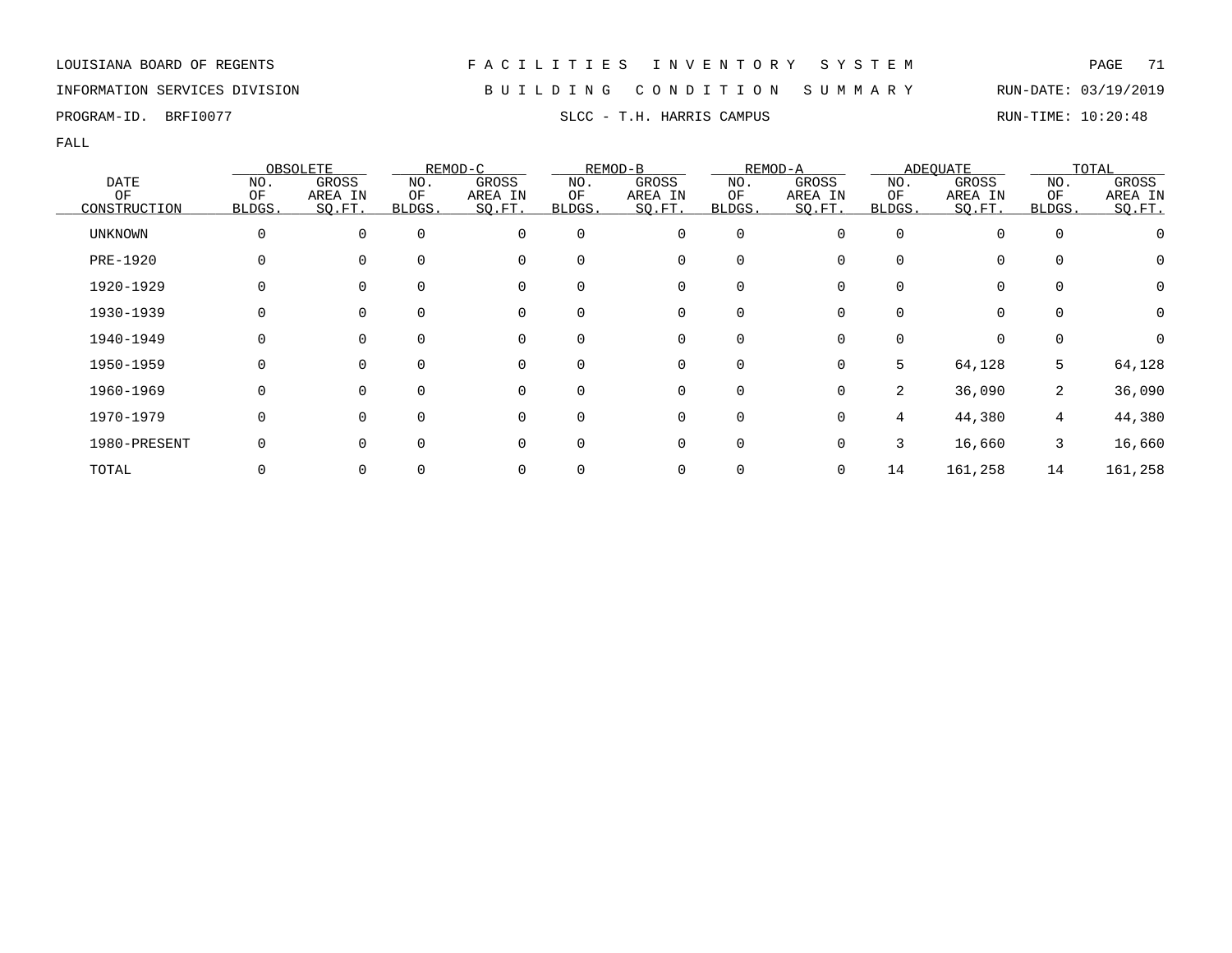## INFORMATION SERVICES DIVISION B U I L D I N G C O N D I T I O N S U M M A R Y RUN-DATE: 03/19/2019

PROGRAM-ID. BRFI0077 **EXAMPUS** LDCC - TALLULAH CAMPUS RUN-TIME: 10:20:48

|                |        | OBSOLETE    |          | REMOD-C  |          | REMOD-B     |             | REMOD-A |          | ADEQUATE |             | TOTAL            |
|----------------|--------|-------------|----------|----------|----------|-------------|-------------|---------|----------|----------|-------------|------------------|
| <b>DATE</b>    | NO.    | GROSS       | NO.      | GROSS    | NO.      | GROSS       | NO.         | GROSS   | NO.      | GROSS    | NO.         | GROSS            |
| ΟF             | ΟF     | AREA IN     | ΟF       | AREA IN  | ΟF       | AREA IN     | ΟF          | AREA IN | ΟF       | AREA IN  | ΟF          | AREA IN          |
| CONSTRUCTION   | BLDGS. | SO.FT.      | BLDGS.   | SQ.FT.   | BLDGS.   | SQ.FT.      | BLDGS.      | SQ.FT.  | BLDGS.   | SQ.FT.   | BLDGS.      | SO.FT.           |
| <b>UNKNOWN</b> |        | $\mathbf 0$ | $\Omega$ | 0        | $\Omega$ | 0           | $\mathbf 0$ |         | $\Omega$ |          | $\mathbf 0$ |                  |
| PRE-1920       |        | $\Omega$    | $\Omega$ | 0        | 0        | 0           | $\Omega$    |         | O        | 0        | $\Omega$    | $\cup$           |
| 1920-1929      |        | $\Omega$    |          | 0        | 0        | 0           | $\Omega$    |         |          |          | $\Omega$    | $\left( \right)$ |
| 1930-1939      |        | 0           |          | 0        | 0        | 0           | 0           |         |          |          | 0           |                  |
| 1940-1949      | O      | 0           | $\Omega$ | 0        | $\Omega$ | 0           | $\Omega$    |         | O        | $\Omega$ | $\Omega$    | O                |
| 1950-1959      |        | $\Omega$    |          | $\Omega$ | $\Omega$ | $\Omega$    | $\Omega$    |         |          | 0        | $\cap$      | $\left( \right)$ |
| 1960-1969      |        | $\Omega$    | $\Omega$ | $\Omega$ | $\Omega$ | $\mathbf 0$ | $\Omega$    |         | U        | $\Omega$ | $\Omega$    |                  |
| 1970-1979      |        | $\Omega$    | $\Omega$ | 0        | 4        | 56,213      | 0           |         |          | $\Omega$ | 4           | 56,213           |
| 1980-PRESENT   |        | $\Omega$    | $\Omega$ | 0        | 3        | 1,908       | 0           |         |          | 576      | 4           | 2,484            |
| TOTAL          |        | 0           |          | 0        |          | 58,121      | 0           |         |          | 576      | 8           | 58,697           |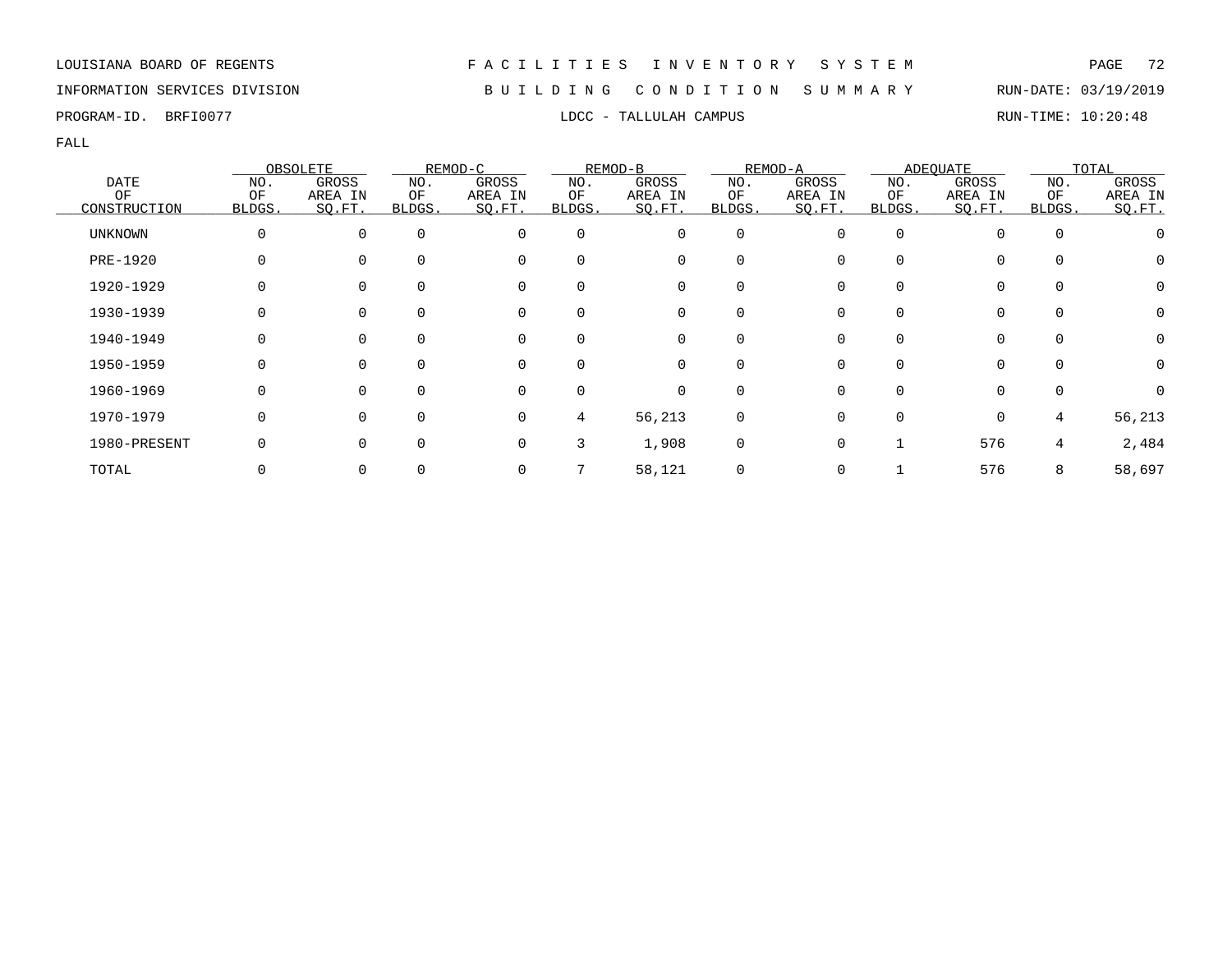LOUISIANA BOARD OF REGENTS F A C I L I T I E S I N V E N T O R Y S Y S T E M PAGE 73

## INFORMATION SERVICES DIVISION B U I L D I N G C O N D I T I O N S U M M A R Y RUN-DATE: 03/19/2019

PROGRAM-ID. BRFI0077 SLCC - TECHE AREA CAMPUS SLCC - TECHE AREA CAMPUS RUN-TIME: 10:20:48

FALL

|              |        | OBSOLETE     |              | REMOD-C  |              | REMOD-B  |          | REMOD-A  |        | <b>ADEQUATE</b> |          | TOTAL   |  |
|--------------|--------|--------------|--------------|----------|--------------|----------|----------|----------|--------|-----------------|----------|---------|--|
| <b>DATE</b>  | NO.    | GROSS        | NO.          | GROSS    | NO.          | GROSS    | NO.      | GROSS    | NO.    | GROSS           | NO.      | GROSS   |  |
| OF           | ΟF     | AREA IN      | ΟF           | AREA IN  | ΟF           | AREA IN  | ΟF       | AREA IN  | ΟF     | AREA IN         | ΟF       | AREA IN |  |
| CONSTRUCTION | BLDGS. | SQ.FT.       | <b>BLDGS</b> | SQ.FT.   | <b>BLDGS</b> | SQ.FT.   | BLDGS.   | SQ.FT.   | BLDGS. | SQ.FT.          | BLDGS.   | SO.FT.  |  |
| UNKNOWN      | 0      | $\Omega$     | 0            | 0        | 0            | 0        | 0        | $\Omega$ |        | 0               | $\Omega$ |         |  |
| PRE-1920     |        |              | $\Omega$     | $\Omega$ | <sup>0</sup> | 0        | 0        |          |        | 0               |          |         |  |
| 1920-1929    |        |              | $\Omega$     | 0        | <sup>0</sup> | 0        | 0        |          |        | 0               |          |         |  |
| 1930-1939    |        |              | 0            | 0        | 0            | 0        | 0        |          |        | 0               | 0        |         |  |
| 1940-1949    |        |              | $\Omega$     | 0        | $\Omega$     | 0        | $\Omega$ |          |        | 0               |          |         |  |
| 1950-1959    | O      | <sup>n</sup> | $\Omega$     | $\Omega$ | $\Omega$     | $\Omega$ | $\Omega$ | U        |        | $\Omega$        | $\Omega$ |         |  |
| 1960-1969    |        | <sup>n</sup> | $\Omega$     | $\Omega$ | $\Omega$     | $\Omega$ | $\Omega$ |          |        | 0               |          |         |  |
| 1970-1979    | 0      |              | $\Omega$     | $\Omega$ | $\Omega$     | 0        | $\Omega$ |          |        | 0               |          |         |  |
| 1980-PRESENT |        |              | $\Omega$     | $\Omega$ | 0            | 0        | 0        |          |        | 0               |          |         |  |
| TOTAL        |        |              |              |          |              | 0        |          |          |        | 0               |          |         |  |